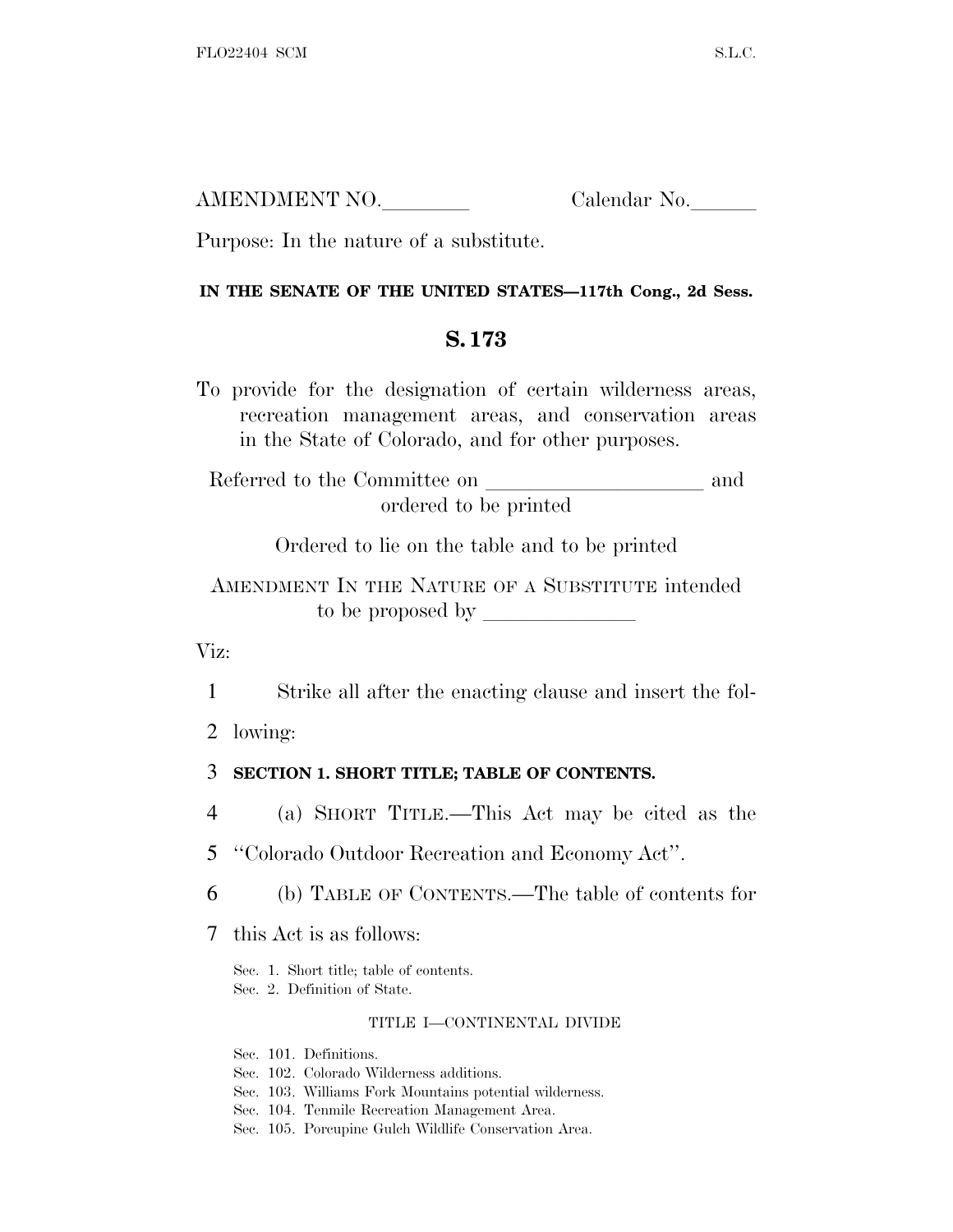- Sec. 106. Williams Fork Mountains Wildlife Conservation Area.
- Sec. 107. Spraddle Creek Wildlife Conservation Area.
- Sec. 108. Camp Hale National Historic Landscape.
- Sec. 109. White River National Forest boundary modification.
- Sec. 110. Rocky Mountain National Park potential wilderness boundary adjustment.
- Sec. 111. Administrative provisions.

#### TITLE II—SAN JUAN MOUNTAINS

- Sec. 201. Definitions.
- Sec. 202. Additions to National Wilderness Preservation System.
- Sec. 203. Special management areas.
- Sec. 204. Release of wilderness study areas.
- Sec. 205. Administrative provisions.

#### TITLE III—THOMPSON DIVIDE

- Sec. 301. Purposes.
- Sec. 302. Definitions.
- Sec. 303. Thompson Divide Withdrawal and Protection Area.
- Sec. 304. Thompson Divide lease credits.
- Sec. 305. Greater Thompson Divide Fugitive Coal Mine Methane Use Pilot Program.
- Sec. 306. Effect.

#### TITLE IV—CURECANTI NATIONAL RECREATION AREA

Sec. 401. Definitions.

- Sec. 402. Curecanti National Recreation Area.
- Sec. 403. Acquisition of land; boundary management.
- Sec. 404. General management plan.
- Sec. 405. Boundary survey.

### 1 **SEC. 2. DEFINITION OF STATE.**

2 In this Act, the term ''State'' means the State of Col-

3 orado.

# 4 **TITLE I—CONTINENTAL DIVIDE**

### 5 **SEC. 101. DEFINITIONS.**

6 In this title:

 (1) COVERED AREA.—The term ''covered area'' means any area designated as wilderness by the amendments to section 2(a) of the Colorado Wilder- ness Act of 1993 (16 U.S.C. 1132 note; Public Law 11 103–77) made by section  $102(a)$ .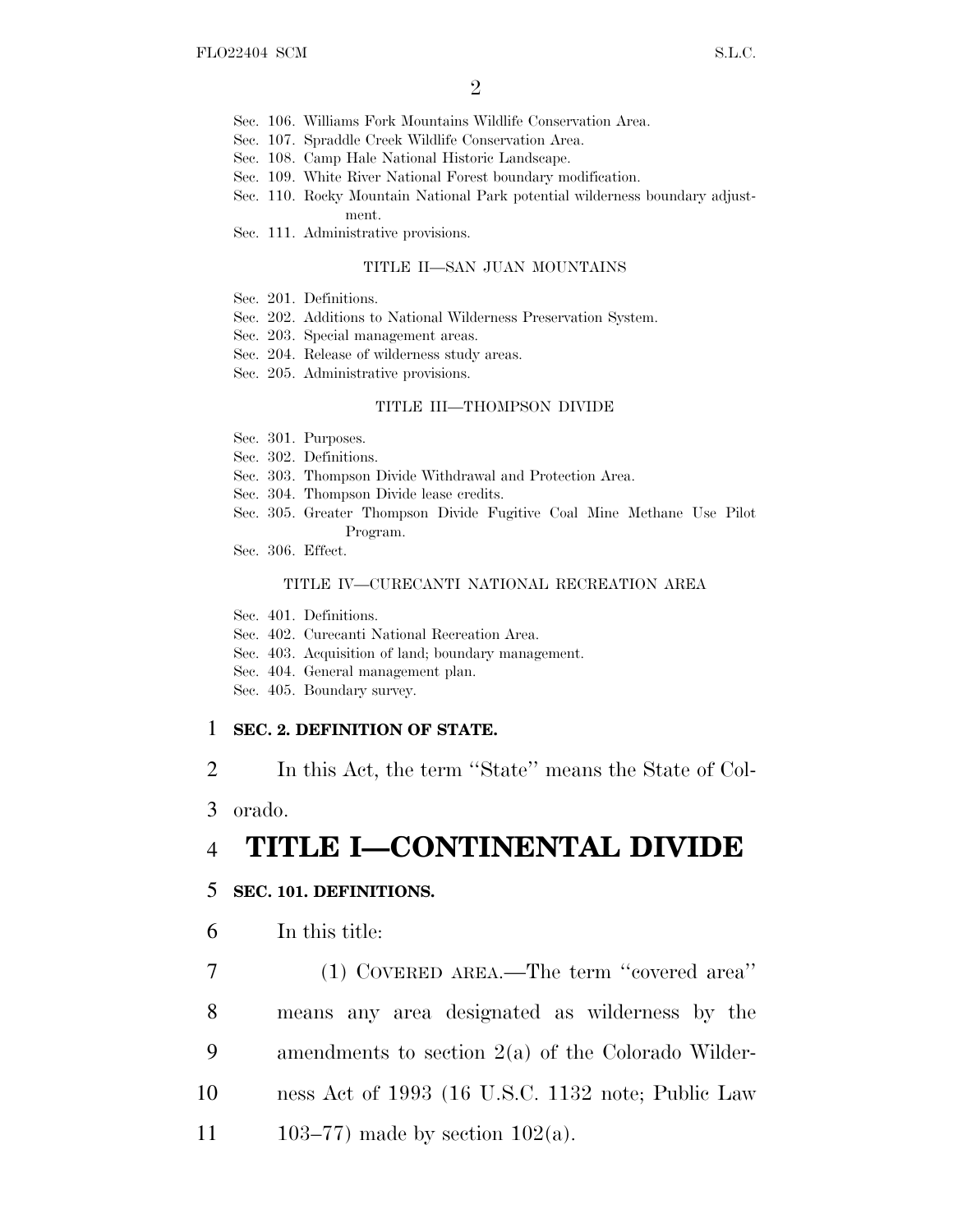| $\mathbf{1}$   | (2) HISTORIC LANDSCAPE.—The term "His-               |
|----------------|------------------------------------------------------|
| $\overline{2}$ | toric Landscape" means the Camp Hale National        |
| 3              | Historic Landscape designated by section $108(a)$ .  |
| $\overline{4}$ | (3) RECREATION MANAGEMENT AREA.-The                  |
| 5              | term "Recreation Management Area" means the          |
| 6              | Tenmile Recreation Management Area designated by     |
| 7              | section $104(a)$ .                                   |
| 8              | (4) SECRETARY.—The term "Secretary" means            |
| 9              | the Secretary of Agriculture.                        |
| 10             | (5) WILDLIFE CONSERVATION AREA.—The                  |
| 11             | term "Wildlife Conservation Area" means, as appli-   |
| 12             | cable—                                               |
| 13             | (A) the Porcupine Gulch Wildlife Con-                |
| 14             | servation Area designated by section $105(a)$ ;      |
| 15             | (B) the Williams Fork Mountains Wildlife             |
| 16             | Conservation Area designated by section              |
| 17             | $106(a)$ ; and                                       |
| 18             | (C) the Spraddle Creek Wildlife Conserva-            |
| 19             | tion Area designated by section $107(a)$ .           |
| 20             | SEC. 102. COLORADO WILDERNESS ADDITIONS.             |
| 21             | (a) DESIGNATION.—Section $2(a)$ of the Colorado Wil- |
| 22             | derness Act of 1993 (16 U.S.C. 1132 note; Public Law |
| 23             | $103-77$ ) is amended—                               |
| 24             | $(1)$ in paragraph $(18)$ , by striking "1993," and  |
| 25             | inserting "1993, and certain Federal land within the |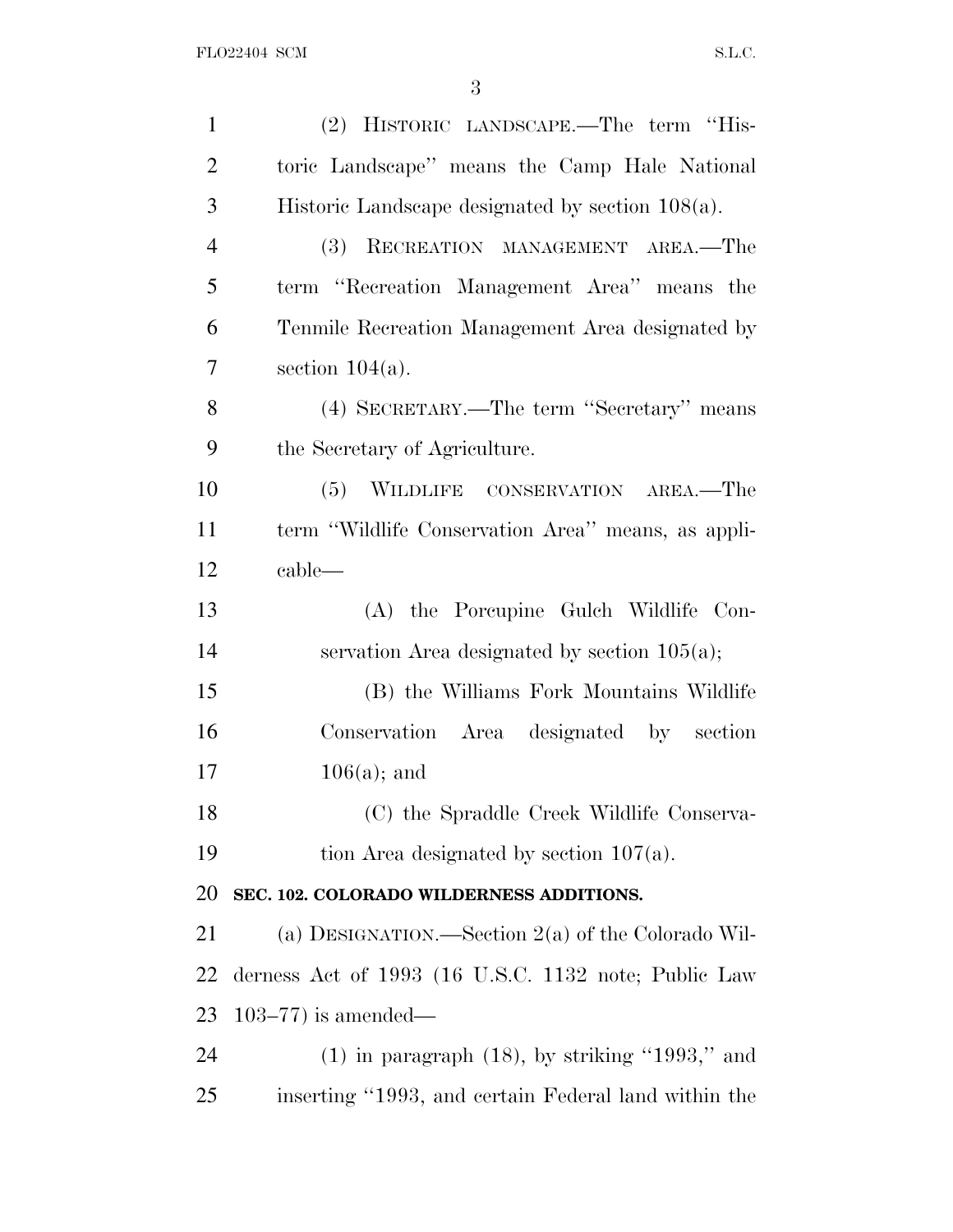FLO22404 SCM S.L.C.

 White River National Forest that comprises approxi- mately 6,896 acres, as generally depicted as 'Pro- posed Ptarmigan Peak Wilderness Additions' on the map entitled 'Proposed Ptarmigan Peak Wilderness Additions' and dated June 24, 2019,''; and

(2) by adding at the end the following:

7 "(23) HOLY CROSS WILDERNESS ADDITION.— Certain Federal land within the White River Na- tional Forest that comprises approximately 3,866 acres, as generally depicted as 'Proposed Megan Dickie Wilderness Addition' on the map entitled 'Holy Cross Wilderness Addition Proposal' and dated June 24, 2019, which shall be incorporated into, and managed as part of, the Holy Cross Wil- derness designated by section 102(a)(5) of Public Law 96–560 (94 Stat. 3266).

17 "(24) HOOSIER RIDGE WILDERNESS.—Certain Federal land within the White River National Forest that comprises approximately 5,235 acres, as gen- erally depicted as 'Proposed Hoosier Ridge Wilder- ness' on the map entitled 'Tenmile Proposal' and dated April 22, 2022, which shall be known as the 'Hoosier Ridge Wilderness'.

24 "(25) TENMILE WILDERNESS.—Certain Federal land within the White River National Forest that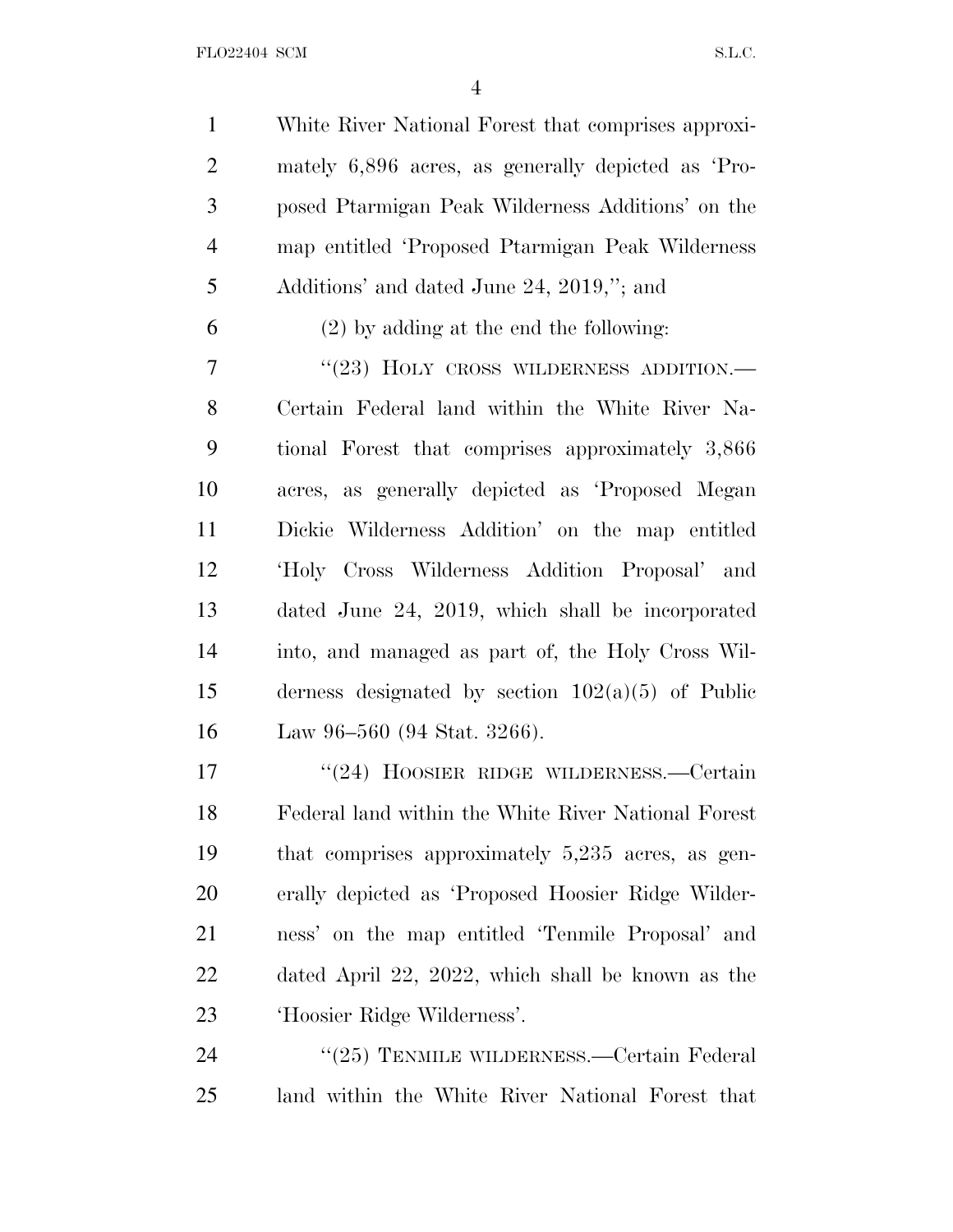comprises approximately 7,624 acres, as generally depicted as 'Proposed Tenmile Wilderness' on the map entitled 'Tenmile Proposal' and dated April 22, 2022, which shall be known as the 'Tenmile Wilder-ness'.

6 "(26) EAGLES NEST WILDERNESS ADDI- TIONS.—Certain Federal land within the White River National Forest that comprises approximately 7,634 acres, as generally depicted as 'Proposed Freeman Creek Wilderness Addition' and 'Proposed Spraddle Creek Wilderness Addition' on the map en- titled 'Eagles Nest Wilderness Additions Proposal' and dated April 26, 2022, which shall be incor- porated into, and managed as part of, the Eagles Nest Wilderness designated by Public Law 94–352 (90 Stat. 870).''.

 (b) APPLICABLE LAW.—Any reference in the Wilder- ness Act (16 U.S.C. 1131 et seq.) to the effective date of that Act shall be considered to be a reference to the date of enactment of this Act for purposes of admin-istering a covered area.

 (c) FIRE, INSECTS, AND DISEASES.—In accordance with section 4(d)(1) of the Wilderness Act (16 U.S.C.  $1133(d)(1)$ , the Secretary may carry out any activity in a covered area that the Secretary determines to be nec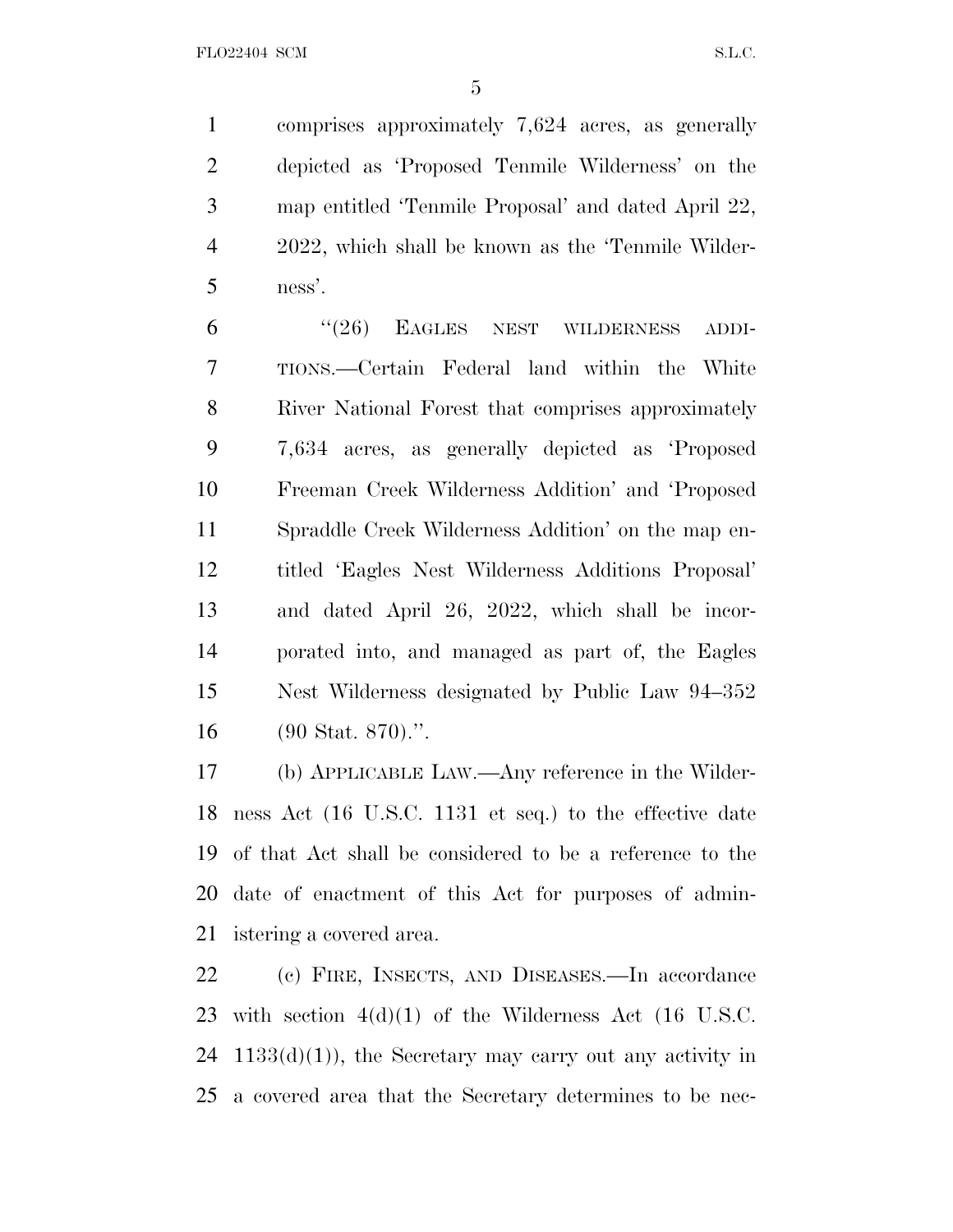FLO22404 SCM S.L.C.

 essary for the control of fire, insects, and diseases, subject to such terms and conditions as the Secretary determines to be appropriate.

 (d) GRAZING.—The grazing of livestock on a covered area, if established before the date of enactment of this Act, shall be permitted to continue subject to such reason- able regulations as are considered to be necessary by the Secretary, in accordance with—

9 (1) section  $4(d)(4)$  of the Wilderness Act (16) 10 U.S.C.  $1133(d)(4)$ ; and

 (2) the guidelines set forth in the report of the Committee on Interior and Insular Affairs of the House of Representatives accompanying H.R. 5487 of the 96th Congress (H. Rept. 96–617).

 (e) COORDINATION.—For purposes of administering the Federal land designated as wilderness by paragraph (26) of section 2(a) of the Colorado Wilderness Act of 1993 (16 U.S.C. 1132 note; Public Law 103–77) (as 19 added by subsection  $(a)(2)$ , the Secretary shall, as deter- mined to be appropriate for the protection of watersheds, coordinate the activities of the Secretary in response to fires and flooding events with interested State and local agencies.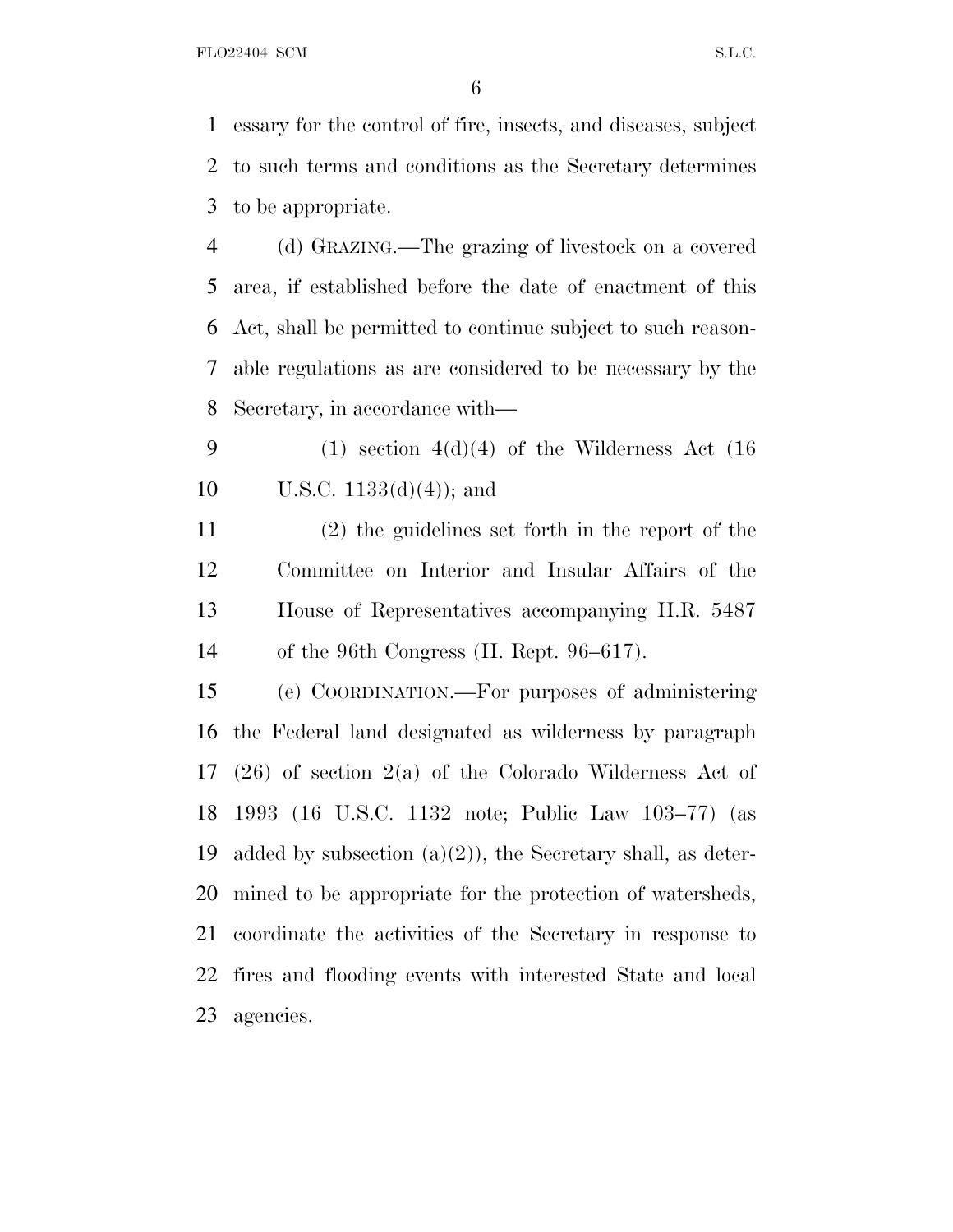# **SEC. 103. WILLIAMS FORK MOUNTAINS POTENTIAL WIL-DERNESS.**

 (a) DESIGNATION.—In furtherance of the purposes of the Wilderness Act (16 U.S.C. 1131 et seq.), certain Fed- eral land in the White River National Forest in the State, comprising approximately 8,036 acres, as generally de- picted as ''Proposed Williams Fork Mountains Wilder- ness'' on the map entitled ''Williams Fork Mountains Pro- posal'' and dated June 24, 2019, is designated as a poten-tial wilderness area.

 (b) MANAGEMENT.—Subject to valid existing rights and except as provided in subsection (d), the potential wil- derness area designated by subsection (a) shall be man-aged in accordance with—

 (1) the Wilderness Act (16 U.S.C. 1131 et seq.); and

(2) this section.

18 (c) LIVESTOCK USE OF VACANT ALLOTMENTS.—

 (1) IN GENERAL.—Not later than 3 years after the date of enactment of this Act, in accordance with applicable laws (including regulations), the Sec- retary shall publish a determination regarding whether to authorize livestock grazing or other use by livestock on the vacant allotments known as—

- 25 (A) the "Big Hole Allotment"; and
- 26 (B) the "Blue Ridge Allotment".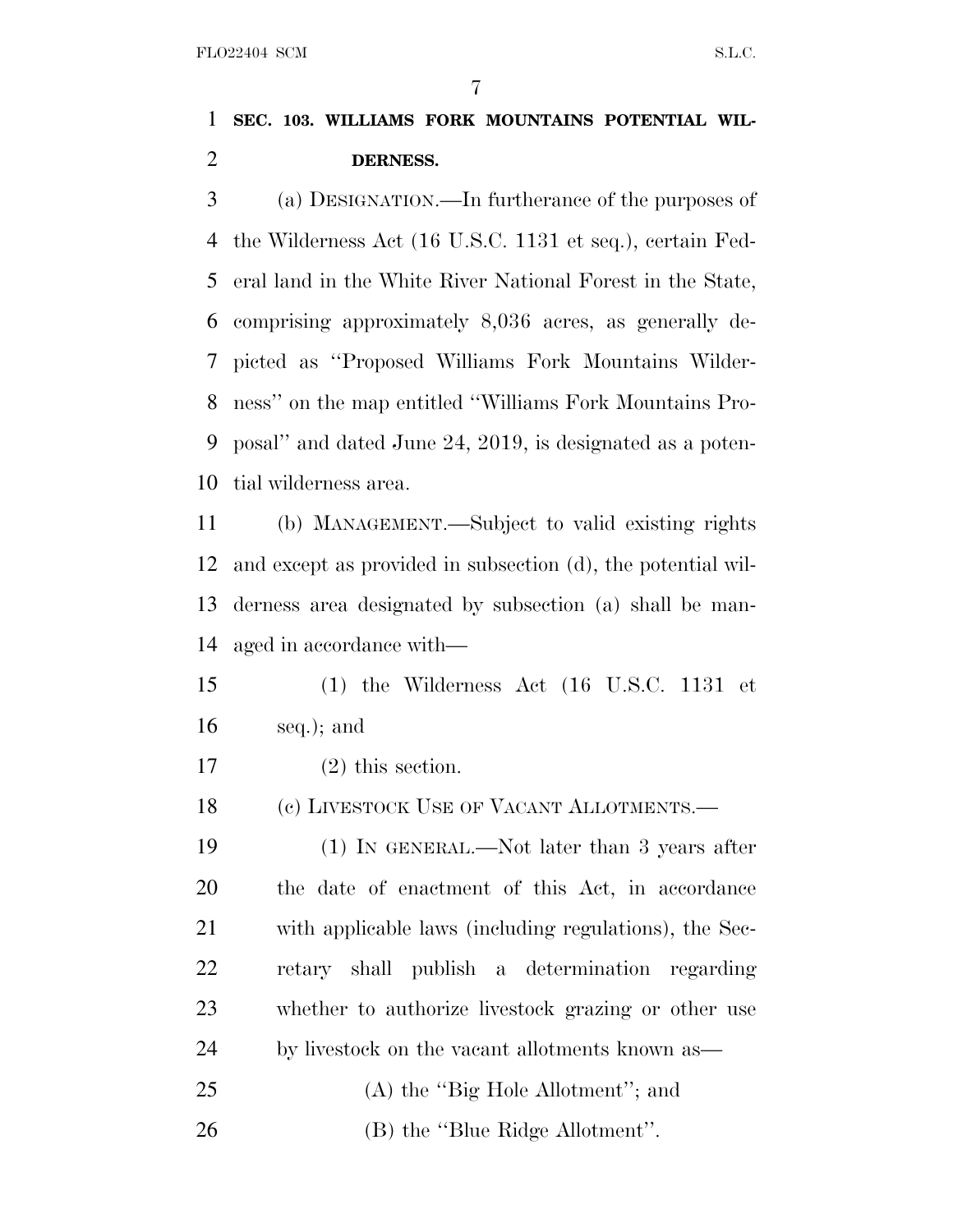(2) MODIFICATION OF ALLOTMENTS.—In pub- lishing a determination pursuant to paragraph (1), the Secretary may modify or combine the vacant al-lotments referred to in that paragraph.

 (3) PERMIT OR OTHER AUTHORIZATION.—Not later than 1 year after the date on which a deter- mination of the Secretary to authorize livestock grazing or other use by livestock is published under paragraph (1), if applicable, the Secretary shall grant a permit or other authorization for that live- stock grazing or other use in accordance with appli-cable laws (including regulations).

(d) RANGE IMPROVEMENTS.—

 (1) IN GENERAL.—If the Secretary permits live- stock grazing or other use by livestock on the poten- tial wilderness area under subsection (c), the Sec- retary, or a third party authorized by the Secretary, may use motorized or mechanized transport or equipment for purposes of constructing or rehabili- tating such range improvements as are necessary to obtain appropriate livestock management objectives (including habitat and watershed restoration).

 (2) TERMINATION OF AUTHORITY.—The au- thority provided by this subsection terminates on the date that is 2 years after the date on which the Sec-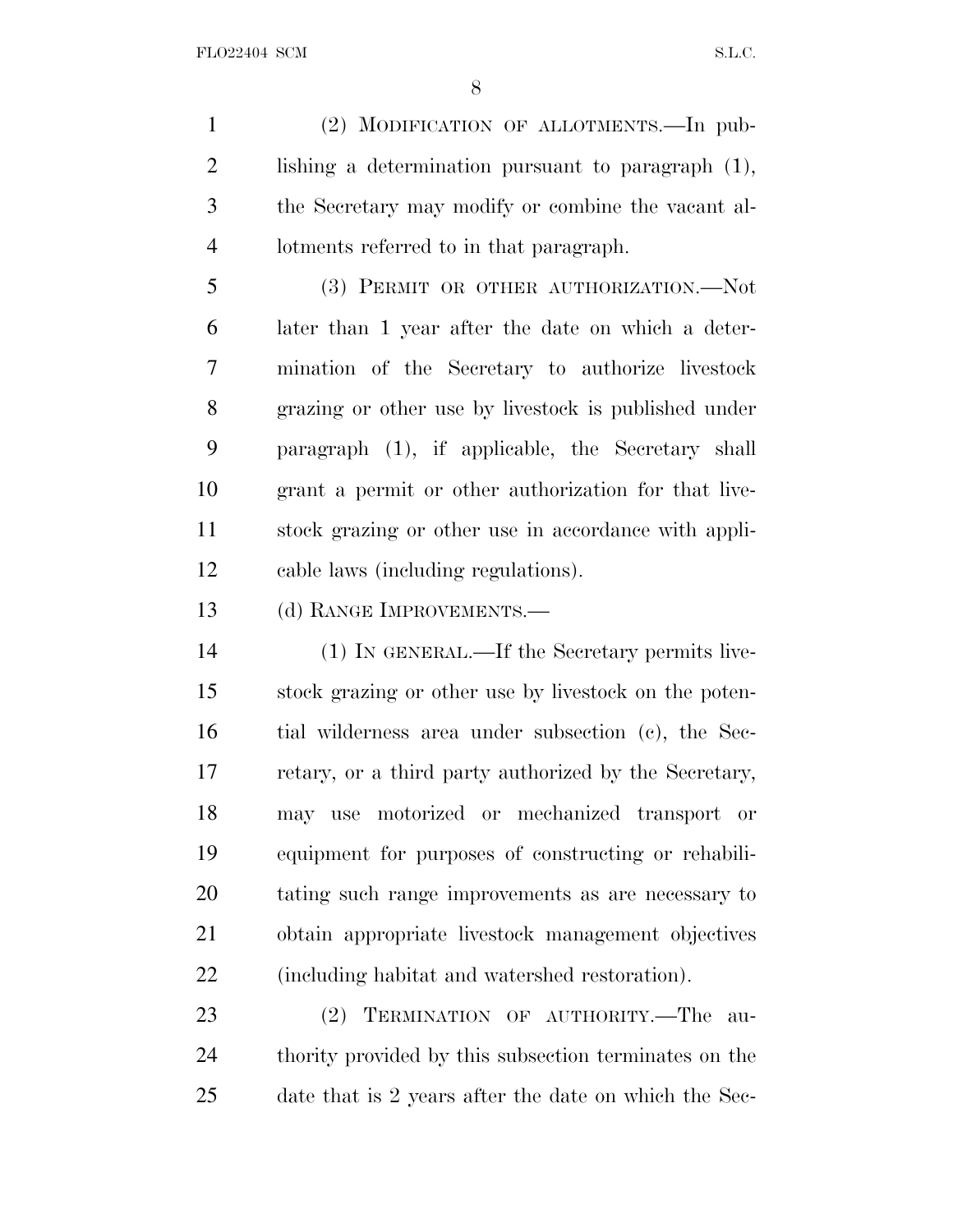| $\mathbf{1}$   | retary publishes a positive determination under sub-  |
|----------------|-------------------------------------------------------|
| $\overline{2}$ | section $(c)(3)$ .                                    |
| 3              | (e) DESIGNATION AS WILDERNESS.—                       |
| $\overline{4}$ | (1) DESIGNATION.—The potential wilderness             |
| 5              | area designated by subsection (a) shall be designated |
| 6              | as wilderness, to be known as the "Williams Fork"     |
| 7              | Mountains Wilderness"-                                |
| 8              | $(A)$ effective not earlier than the date that        |
| 9              | is 180 days after the date of enactment this          |
| 10             | Act; and                                              |
| 11             | (B) on the earliest of-                               |
| 12             | (i) the date on which the Secretary                   |
| 13             | publishes in the Federal Register a notice            |
| 14             | that the construction or rehabilitation of            |
| 15             | range improvements under subsection (d)               |
| 16             | is complete;                                          |
| 17             | (ii) the date described in subsection                 |
| 18             | $(d)(2)$ ; and                                        |
| 19             | (iii) the effective date of a determina-              |
| <b>20</b>      | tion of the Secretary not to authorize live-          |
| 21             | stock grazing or other use by livestock               |
| 22             | under subsection $(c)(1)$ .                           |
| 23             | (2) ADMINISTRATION.—Subject to valid existing         |
| 24             | rights, the Secretary shall manage the Williams       |
| 25             | Fork Mountains Wilderness in accordance with the      |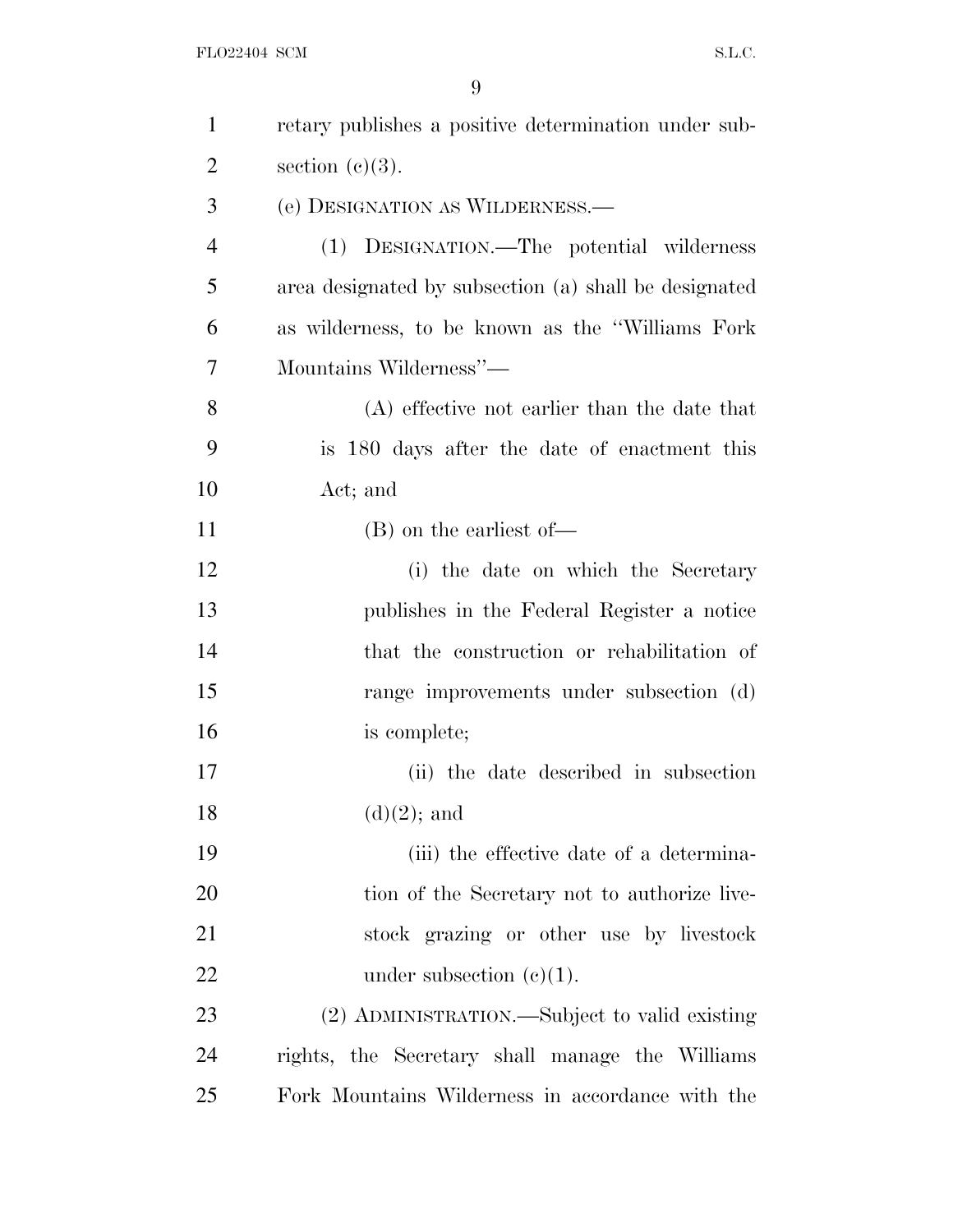Colorado Wilderness Act of 1993 (16 U.S.C. 1132 note; Public Law 103–77), except that any reference in that Act to the effective date of that Act shall be considered to be a reference to the date on which the Williams Fork Mountains Wilderness is designated in accordance with paragraph (1).

## **SEC. 104. TENMILE RECREATION MANAGEMENT AREA.**

 (a) DESIGNATION.—Subject to valid existing rights, the approximately 17,120 acres of Federal land in the White River National Forest in the State, as generally de- picted as ''Proposed Tenmile Recreation Management Area'' on the map entitled ''Tenmile Proposal'' and dated April 22, 2022, are designated as the ''Tenmile Recreation Management Area''.

 (b) PURPOSES.—The purposes of the Recreation Management Area are to conserve, protect, and enhance for the benefit and enjoyment of present and future gen- erations the recreational, scenic, watershed, habitat, and ecological resources of the Recreation Management Area. (c) MANAGEMENT.—

- (1) IN GENERAL.—The Secretary shall manage the Recreation Management Area—
- (A) in a manner that conserves, protects, and enhances—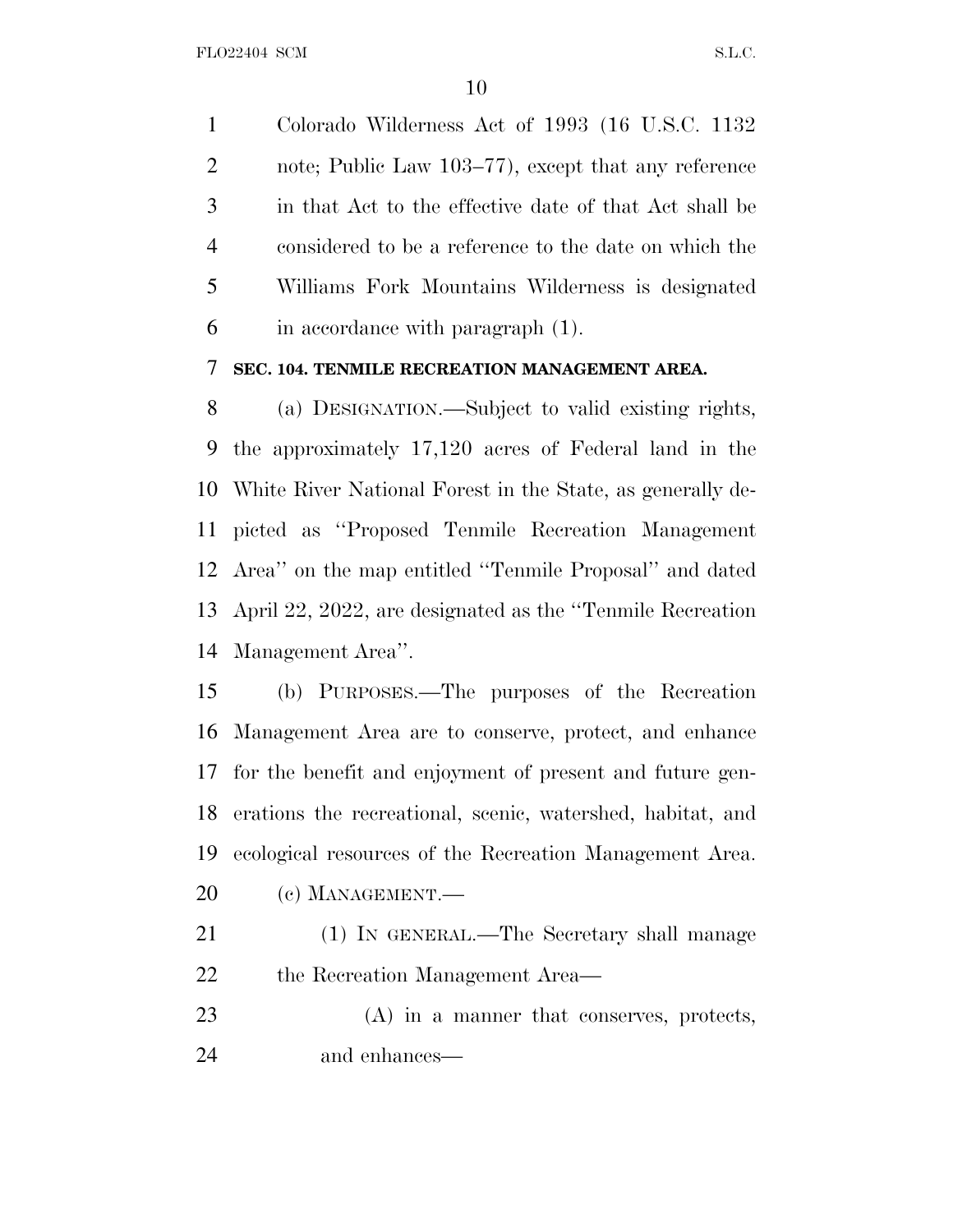| $\mathbf{1}$   | (i) the purposes of the Recreation             |
|----------------|------------------------------------------------|
| $\overline{2}$ | Management Area described in subsection        |
| 3              | $(b)$ ; and                                    |
| $\overline{4}$ | (ii) recreation opportunities, including       |
| 5              | mountain biking, hiking, fishing, horseback    |
| 6              | riding, snowshoeing, climbing, skiing,         |
| 7              | camping, and hunting; and                      |
| 8              | (B) in accordance with—                        |
| 9              | (i) the Forest and Rangeland Renew-            |
| 10             | able Resources Planning Act of 1974 (16)       |
| 11             | U.S.C. $1600$ et seq.);                        |
| 12             | (ii) any other applicable laws (includ-        |
| 13             | ing regulations); and                          |
| 14             | (iii) this section.                            |
| 15             | $(2)$ USES.—                                   |
| 16             | (A) IN GENERAL.—The Secretary shall            |
| 17             | only allow such uses of the Recreation Manage- |
| 18             | ment Area as the Secretary determines would    |
| 19             | further the purposes described in subsection   |
| 20             | (b).                                           |
| 21             | (B) VEHICLES.—                                 |
| 22             | (i) IN GENERAL.—Except as provided             |
| 23             | in clause (iii), the use of motorized vehicles |
| 24             | in the Recreation Management Area shall        |
| 25             | be limited to the roads, vehicle classes, and  |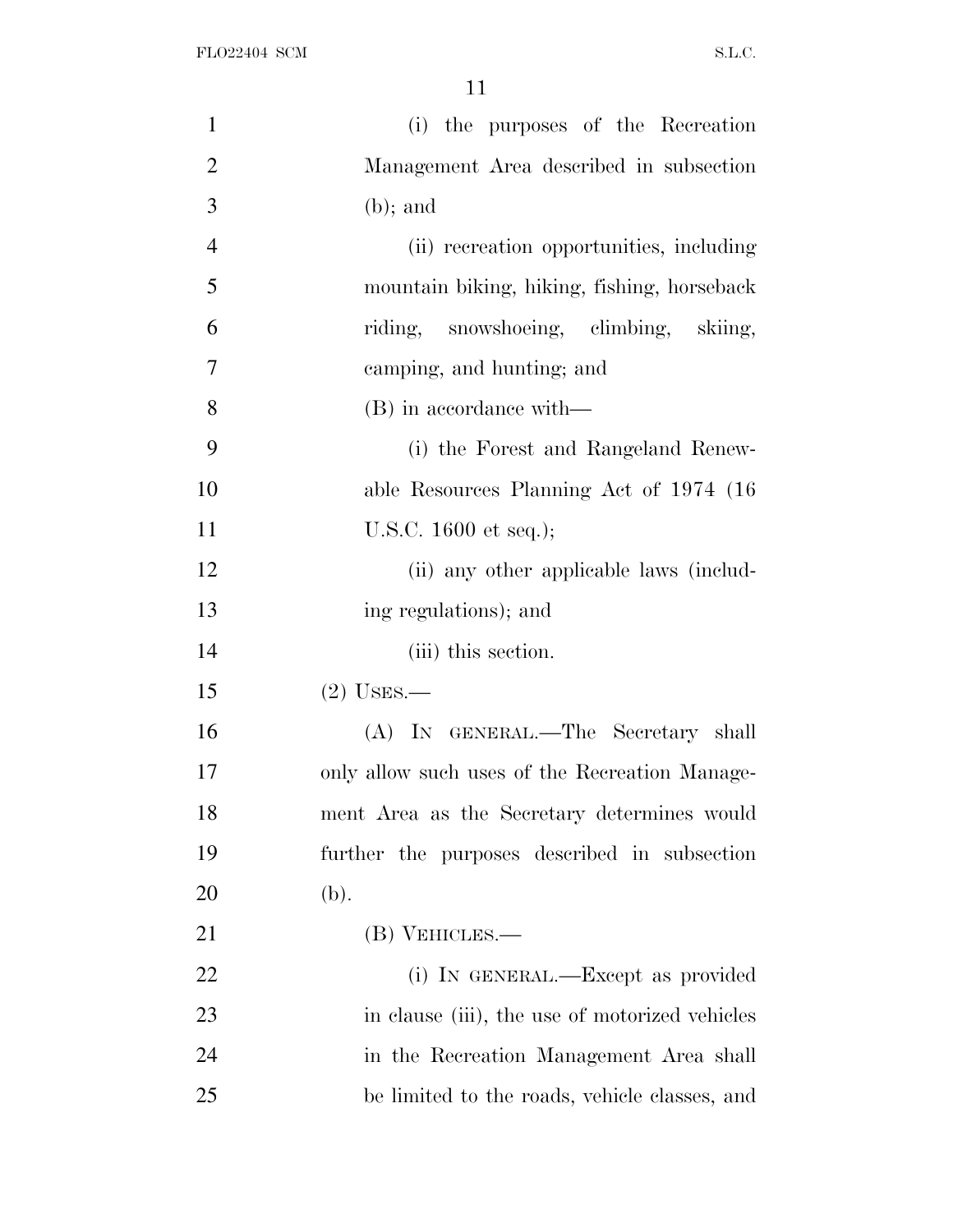| $\mathbf{1}$   | periods authorized for motorized vehicle    |
|----------------|---------------------------------------------|
| $\overline{2}$ | use on the date of enactment of this Act.   |
| 3              | (ii) NEW OR TEMPORARY ROADS.-               |
| $\overline{4}$ | Except as provided in clause (iii), no new  |
| 5              | or temporary road shall be constructed in   |
| 6              | the Recreation Management Area.             |
| 7              | (iii) EXCEPTIONS.—Nothing in clause         |
| 8              | (i) or (ii) prevents the Secretary from—    |
| 9              | (I) rerouting or closing an exist-          |
| 10             | ing road or trail to protect natural re-    |
| 11             | sources from degradation, as the Sec-       |
| 12             | retary determines to be appropriate;        |
| 13             | (II) authorizing the use of motor-          |
| 14             | ized vehicles for administrative pur-       |
| 15             | poses or roadside camping;                  |
| 16             | (III) constructing temporary                |
| 17             | roads or permitting the use of motor-       |
| 18             | ized vehicles to carry out pre- or post-    |
| 19             | fire watershed protection projects;         |
| 20             | (IV) authorizing the use of mo-             |
| 21             | torized vehicles to carry out any activ-    |
| 22             | ity described in subsection (d), $(e)(1)$ , |
| 23             | or $(f)$ ; or                               |
| 24             | (V) responding to an emergency.             |
| 25             | (C) COMMERCIAL TIMBER.—                     |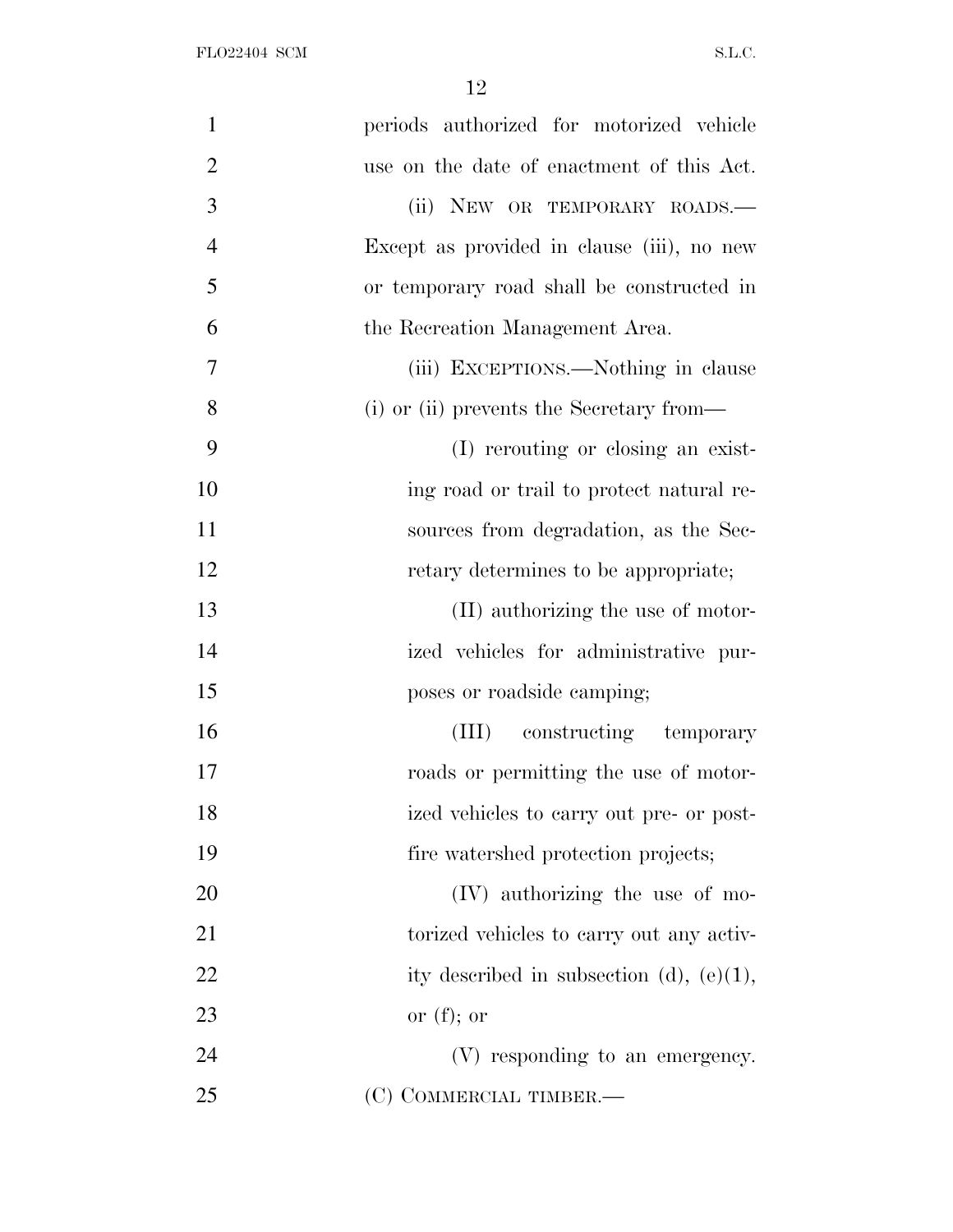FLO22404 SCM S.L.C.

|                | (i) IN GENERAL.—Subject to clause            |
|----------------|----------------------------------------------|
| 2              | (ii), no project shall be carried out in the |
| 3              | Recreation Management Area for the pur-      |
| $\overline{4}$ | pose of harvesting commercial timber.        |
| 5              | (ii) LIMITATION.—Nothing in clause           |
| 6              | (i) prevents the Secretary from harvesting   |
| 7              | or selling a merchantable product that is a  |
| 8              | byproduct of an activity authorized under    |
| 9              | this section.                                |
|                |                                              |

 (d) FIRE, INSECTS, AND DISEASES.—The Secretary may carry out any activity, in accordance with applicable laws (including regulations), that the Secretary deter- mines to be necessary to manage wildland fire and treat hazardous fuels, insects, and diseases in the Recreation Management Area, subject to such terms and conditions as the Secretary determines to be appropriate.

(e) WATER.—

18 (1) EFFECT ON WATER MANAGEMENT INFRA- STRUCTURE.—Nothing in this section affects the construction, repair, reconstruction, replacement, op- eration, maintenance, or renovation within the Recreation Management Area of—

 (A) water management infrastructure in existence on the date of enactment of this Act; or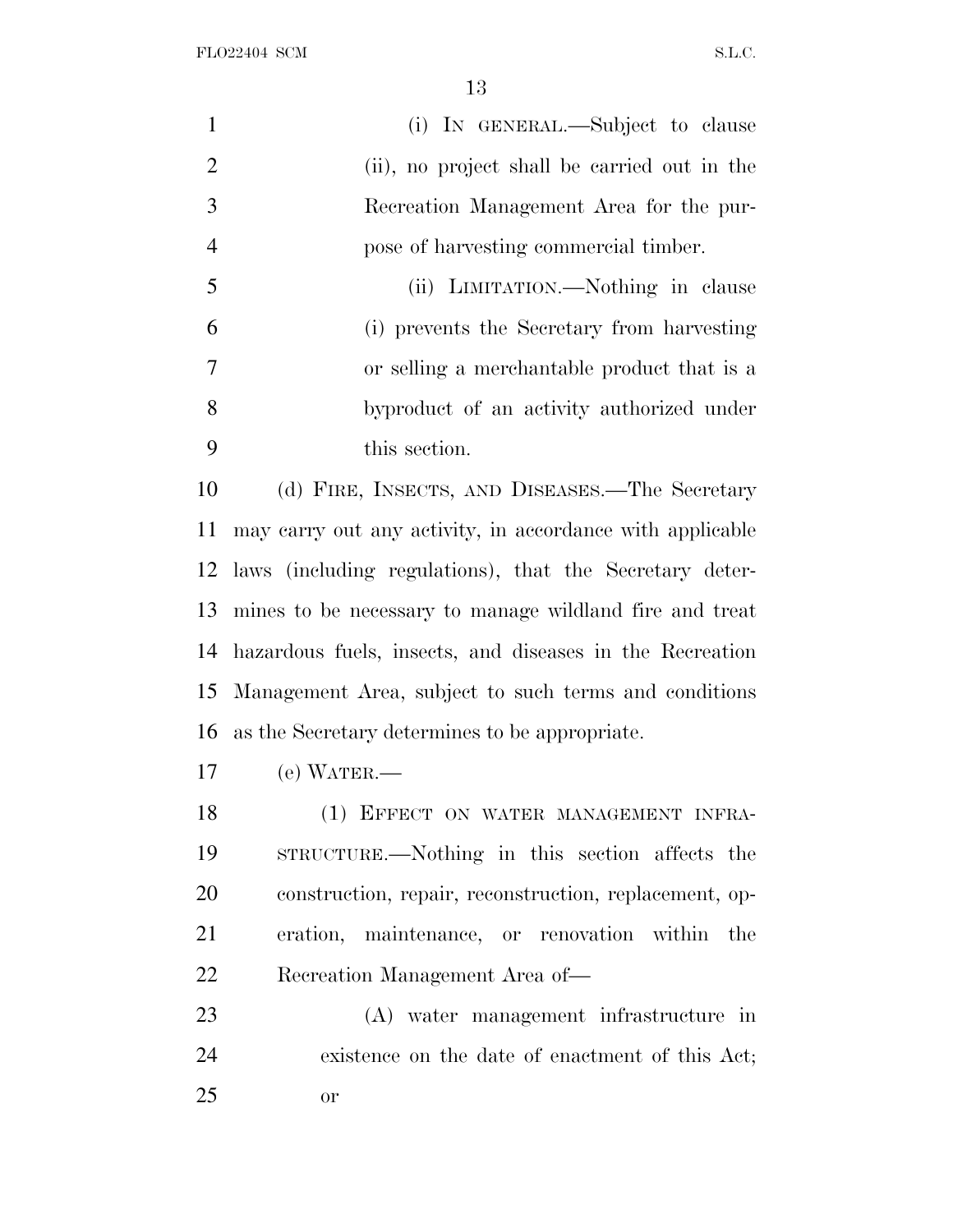| $\mathbf{1}$   | (B) any future infrastructure necessary for                  |
|----------------|--------------------------------------------------------------|
| $\overline{2}$ | the development or exercise of water rights de-              |
| 3              | creed before the date of enactment of this Act.              |
| $\overline{4}$ | (2) APPLICABLE LAW.—Section $3(e)$ of the                    |
| 5              | James Peak Wilderness and Protection Area Act                |
| 6              | (Public Law 107–216; 116 Stat. 1058) shall apply             |
| 7              | to the Recreation Management Area.                           |
| 8              | (f) PERMITS.—Nothing in this section affects—                |
| 9              | (1) any permit held by a ski area or other enti-             |
| 10             | ty; or                                                       |
| 11             | (2) the implementation of associated activities              |
| 12             | or facilities authorized by law or permit outside the        |
|                |                                                              |
|                | boundaries of the Recreation Management Area.                |
| 13<br>14       | SEC. 105. PORCUPINE GULCH WILDLIFE CONSERVATION              |
| 15             | AREA.                                                        |
|                | (a) DESIGNATION.—Subject to valid existing rights,           |
|                | the approximately $8,287$ acres of Federal land located in   |
| 16<br>17       | 18 the White River National Forest, as generally depicted as |
|                | "Proposed Porcupine Gulch Wildlife Conservation Area"        |
| 19<br>20       | on the map entitled "Porcupine Gulch Wildlife Conserva-      |
| 21             | tion Area Proposal" and dated June 24, 2019, are des-        |
| 22             | ignated as the "Porcupine Gulch Wildlife Conservation        |
| 23             | Area" (referred to in this section as the "Wildlife Con-     |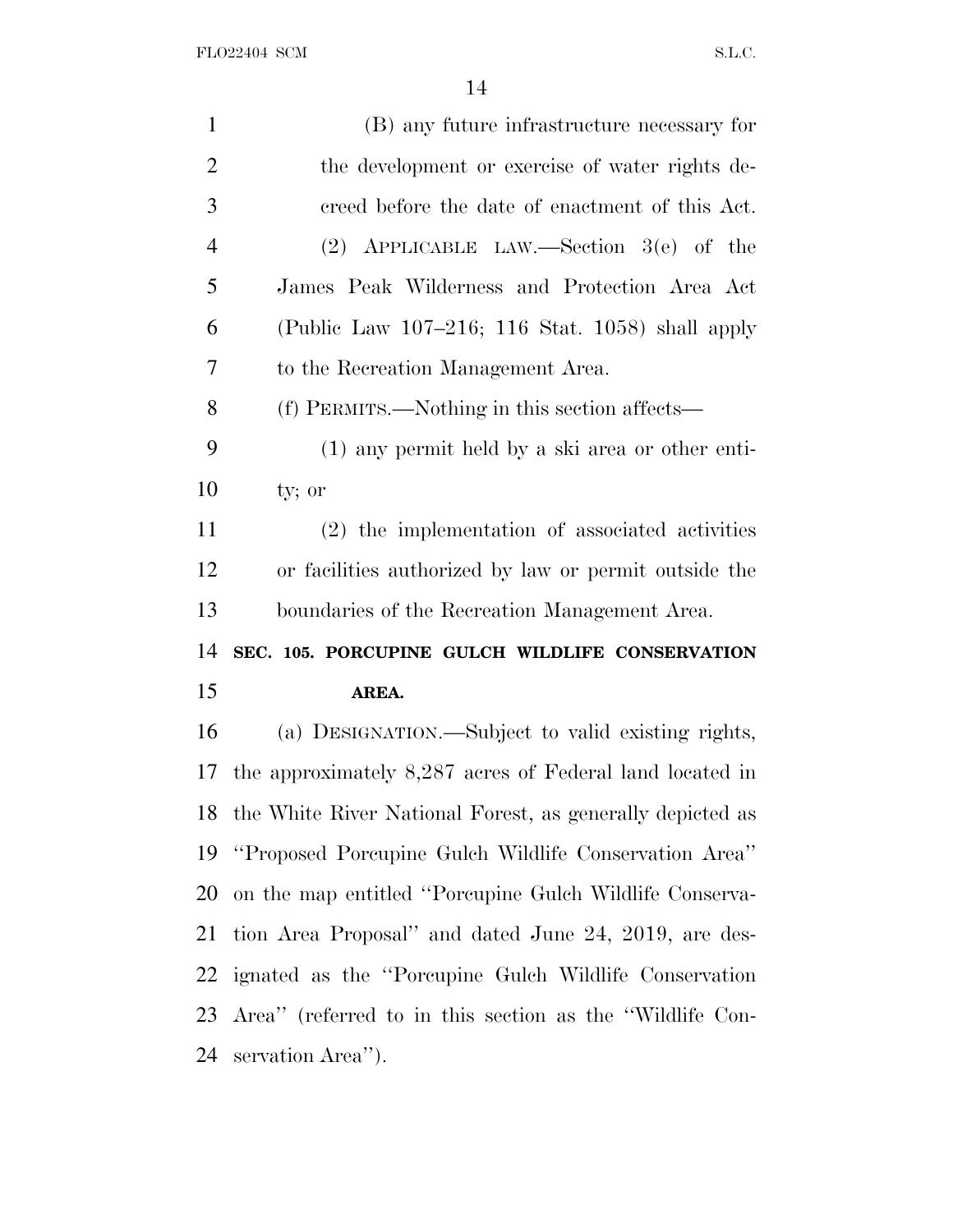| $\mathbf{1}$   | (b) PURPOSES.—The purposes of the Wildlife Con-      |
|----------------|------------------------------------------------------|
| 2              | servation Area are—                                  |
| 3              | (1) to conserve and protect a wildlife migration     |
| $\overline{4}$ | corridor over Interstate 70; and                     |
| 5              | $(2)$ to conserve, protect, and enhance for the      |
| 6              | benefit and enjoyment of present and future genera-  |
| 7              | tions the wildlife, scenic, roadless, watershed, and |
| 8              | ecological resources of the Wildlife Conservation    |
| 9              | Area.                                                |
| 10             | (c) MANAGEMENT.—                                     |
| 11             | (1) IN GENERAL.—The Secretary shall manage           |
| 12             | the Wildlife Conservation Area—                      |
| 13             | $(A)$ in a manner that conserves, protects,          |
| 14             | and enhances the purposes described in sub-          |
| 15             | section (b); and                                     |
| 16             | (B) in accordance with—                              |
| 17             | (i) the Forest and Rangeland Renew-                  |
| 18             | able Resources Planning Act of 1974 (16              |
| 19             | U.S.C. $1600$ et seq.);                              |
| 20             | (ii) any other applicable laws (includ-              |
| 21             | ing regulations); and                                |
| 22             | (iii) this section.                                  |
| 23             | $(2)$ USES.—                                         |
| 24             | (A) IN GENERAL.—The Secretary shall                  |
| 25             | only allow such uses of the Wildlife Conserva-       |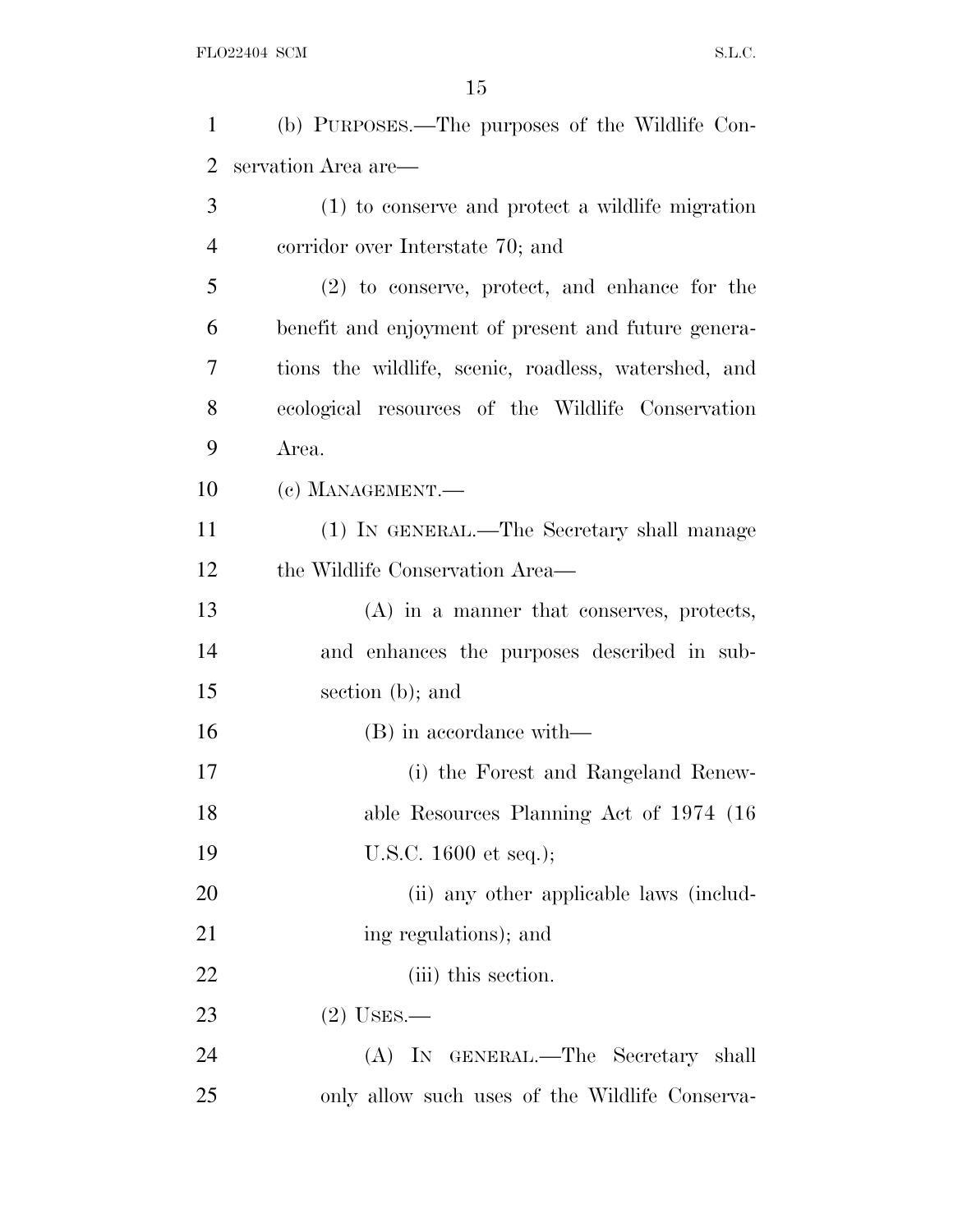| $\mathbf{1}$   | tion Area as the Secretary determines would       |
|----------------|---------------------------------------------------|
| $\overline{2}$ | further the purposes described in subsection      |
| 3              | (b).                                              |
| $\overline{4}$ | (B) RECREATION.—The Secretary may                 |
| 5              | permit such recreational activities in the Wild-  |
| 6              | life Conservation Area that the Secretary deter-  |
| $\overline{7}$ | mines are consistent with the purposes de-        |
| 8              | scribed in subsection (b).                        |
| 9              | (C) MOTORIZED VEHICLES AND MECHA-                 |
| 10             | NIZED TRANSPORT; NEW OR TEMPORARY                 |
| 11             | ROADS.                                            |
| 12             | MOTORIZED VEHICLES<br>(i)<br>$\operatorname{AND}$ |
| 13             | MECHANIZED TRANSPORT.—Except as pro-              |
| 14             | vided in clause (iii), the use of motorized       |
| 15             | vehicles and mechanized transport in the          |
| 16             | Wildlife Conservation Area shall be prohib-       |
| 17             | ited.                                             |
| 18             | (ii) NEW OR TEMPORARY ROADS.-                     |
| 19             | Except as provided in clause (iii) and sub-       |
| <b>20</b>      | section (e), no new or temporary road shall       |
| 21             | be constructed within the Wildlife Con-           |
| 22             | servation Area.                                   |
| 23             | (iii) EXCEPTIONS.—Nothing in clause               |
| 24             | (i) or (ii) prevents the Secretary from—          |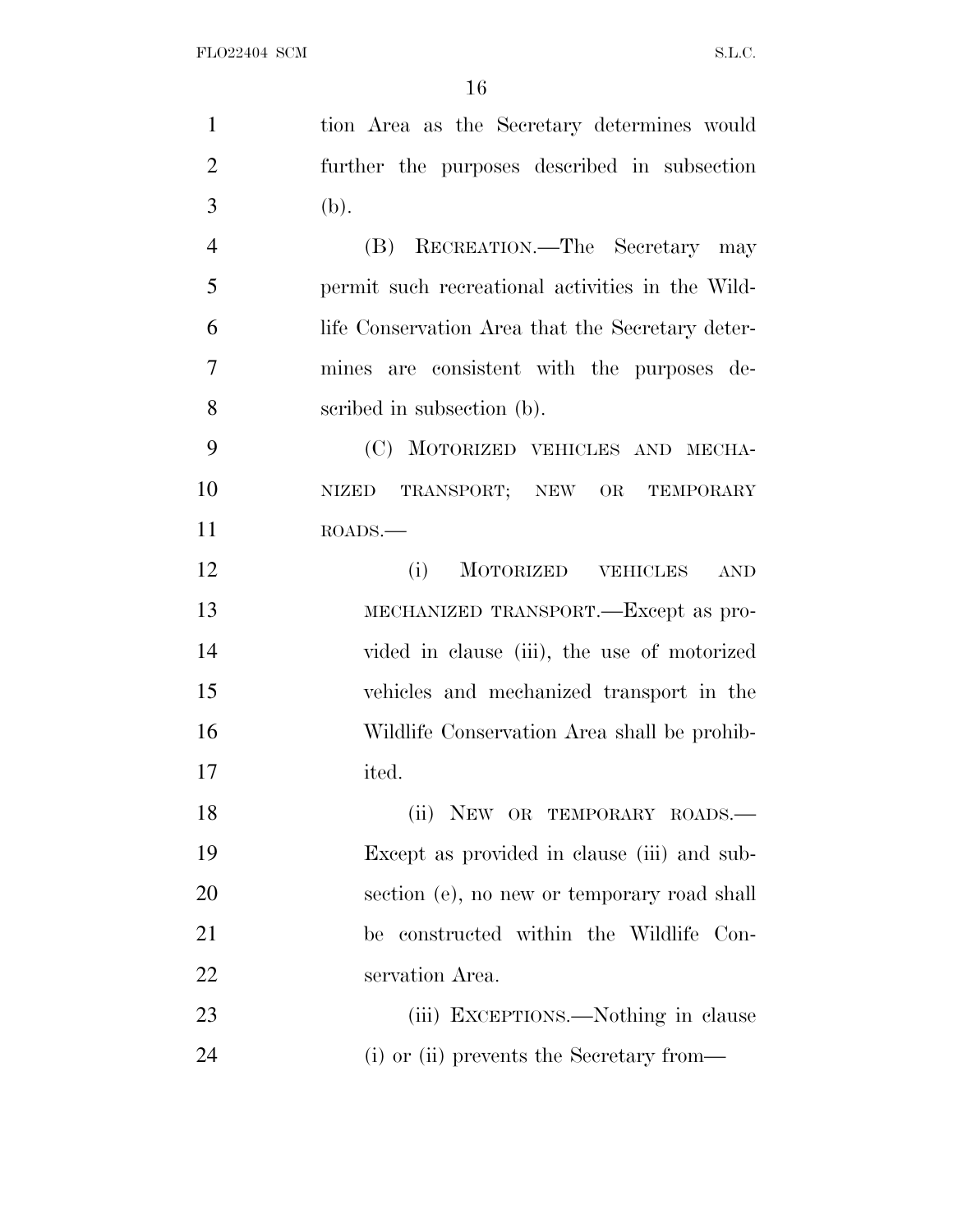| $\mathbf{1}$   | (I) authorizing the use of motor-                         |
|----------------|-----------------------------------------------------------|
| $\overline{2}$ | ized vehicles or mechanized transport                     |
| 3              | for administrative purposes;                              |
| $\overline{4}$ | constructing temporary<br>(II)                            |
| 5              | roads or permitting the use of motor-                     |
| 6              | ized vehicles or mechanized transport                     |
| 7              | to carry out pre- or post-fire water-                     |
| 8              | shed protection projects;                                 |
| 9              | (III) authorizing the use of mo-                          |
| 10             | torized vehicles or mechanized trans-                     |
| 11             | port to carry out activities described                    |
| 12             | in subsection $(d)$ or $(e)$ ; or                         |
| 13             | (IV) responding to an emergency.                          |
| 14             | (D) COMMERCIAL TIMBER.—                                   |
| 15             | (i) IN GENERAL.—Subject to clause                         |
| 16             | (ii), no project shall be carried out in the              |
| 17             | Wildlife Conservation Area for the purpose                |
| 18             | of harvesting commercial timber.                          |
| 19             | (ii) LIMITATION.—Nothing in clause                        |
| 20             | (i) prevents the Secretary from harvesting                |
| 21             | or selling a merchantable product that is a               |
| 22             | byproduct of an activity authorized under                 |
| 23             | this section.                                             |
| 24             | (d) FIRE, INSECTS, AND DISEASES.—The Secretary            |
| 25             | may carry out any activity, in accordance with applicable |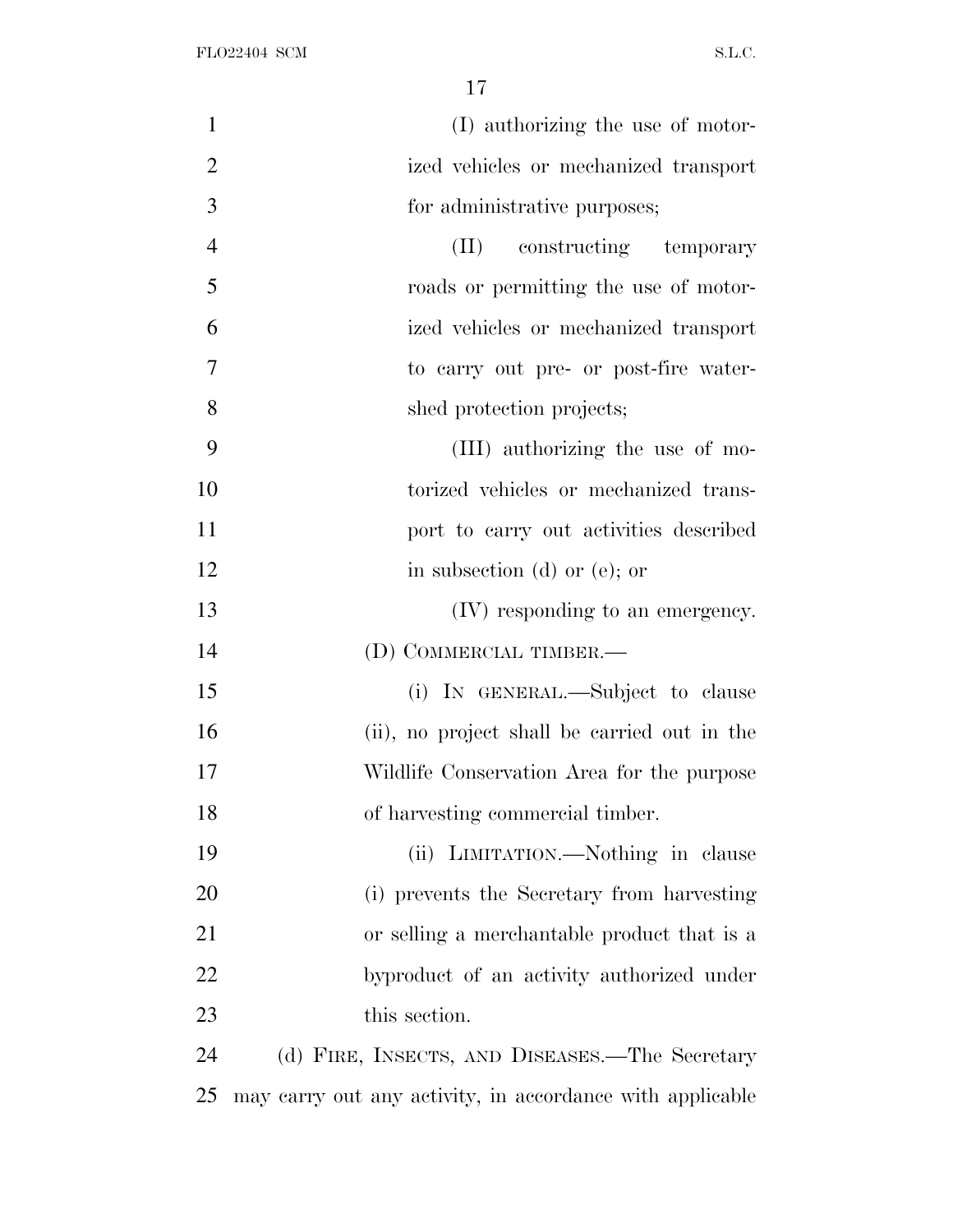FLO22404 SCM S.L.C.

 laws (including regulations), that the Secretary deter- mines to be necessary to manage wildland fire and treat hazardous fuels, insects, and diseases in the Wildlife Con- servation Area, subject to such terms and conditions as the Secretary determines to be appropriate.

 (e) REGIONAL TRANSPORTATION PROJECTS.—Noth- ing in this section or section 111(f) precludes the Sec- retary from authorizing, in accordance with applicable laws (including regulations) and subject to valid existing rights, the use of the subsurface of the Wildlife Conserva- tion Area to construct, realign, operate, or maintain re- gional transportation projects, including Interstate 70 and the Eisenhower-Johnson Tunnels.

 (f) WATER.—Section 3(e) of the James Peak Wilder- ness and Protection Area Act (Public Law 107–216; 116 Stat. 1058) shall apply to the Wildlife Conservation Area. **SEC. 106. WILLIAMS FORK MOUNTAINS WILDLIFE CON-SERVATION AREA.**

 (a) DESIGNATION.—Subject to valid existing rights, the approximately 3,528 acres of Federal land in the White River National Forest in the State, as generally de- picted as ''Proposed Williams Fork Mountains Wildlife Conservation Area'' on the map entitled ''Williams Fork Mountains Proposal'' and dated June 24, 2019, are des-ignated as the ''Williams Fork Mountains Wildlife Con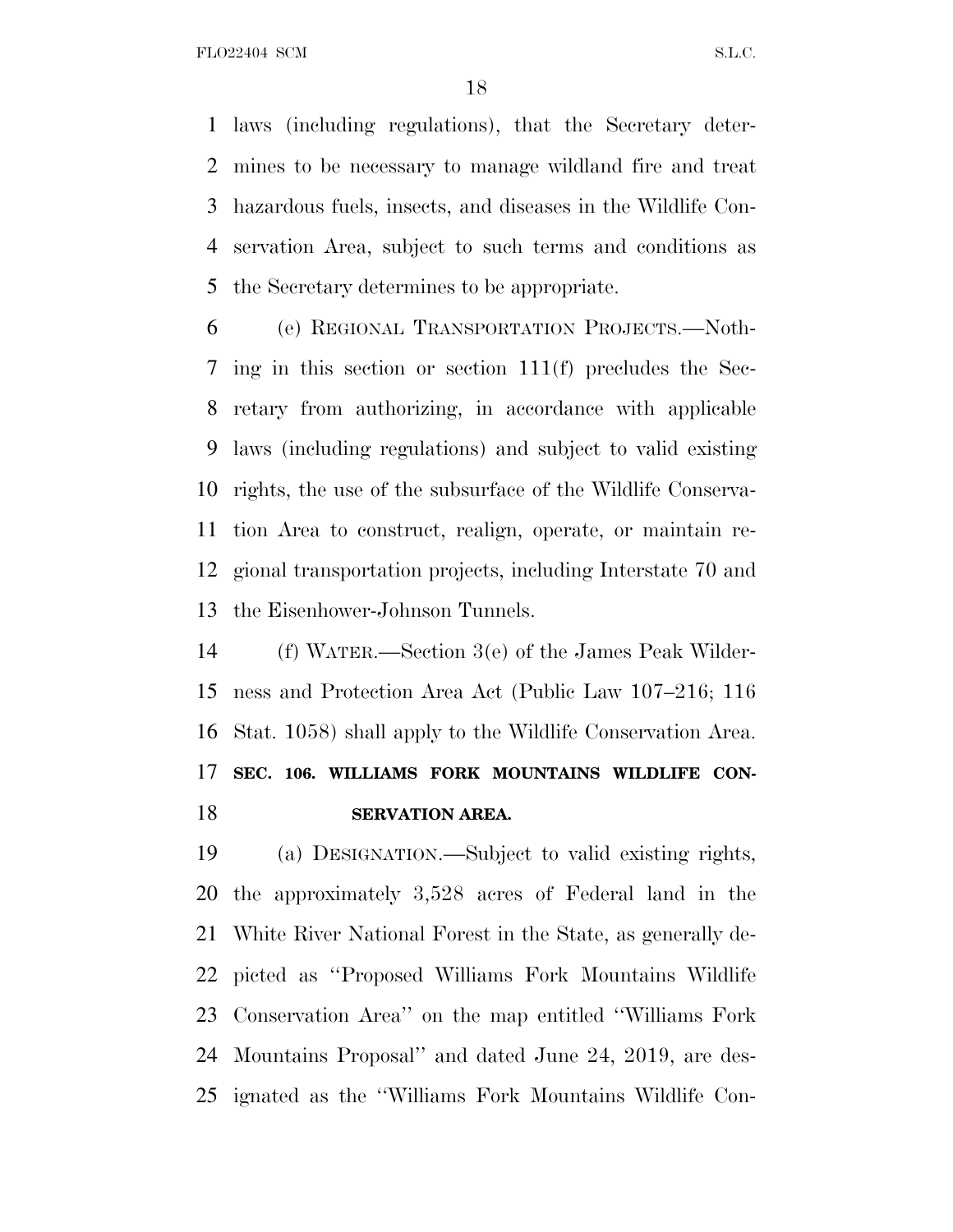FLO22404 SCM S.L.C.

| 1  | servation Area" (referred to in this section as the "Wild-     |
|----|----------------------------------------------------------------|
| 2  | life Conservation Area").                                      |
| 3  | (b) PURPOSES.—The purposes of the Wildlife Con-                |
| 4  | servation Area are to conserve, protect, and enhance for       |
| 5  | the benefit and enjoyment of present and future genera-        |
| 6  | tions the wildlife, scenic, roadless, watershed, recreational, |
| 7  | and ecological resources of the Wildlife Conservation Area.    |
| 8  | (c) MANAGEMENT.—                                               |
| 9  | (1) IN GENERAL.—The Secretary shall manage                     |
| 10 | the Wildlife Conservation Area—                                |
| 11 | (A) in a manner that conserves, protects,                      |
| 12 | and enhances the purposes described in sub-                    |
| 13 | section (b); and                                               |
| 14 | (B) in accordance with—                                        |
| 15 | (i) the Forest and Rangeland Renew-                            |
| 16 | able Resources Planning Act of 1974 (16)                       |
| 17 | U.S.C. 1600 et seq.);                                          |
| 18 | (ii) any other applicable laws (includ-                        |
| 19 | ing regulations); and                                          |
| 20 | (iii) this section.                                            |
| 21 | $(2)$ USES.—                                                   |
| 22 | (A) IN GENERAL.—The Secretary shall                            |
| 23 | only allow such uses of the Wildlife Conserva-                 |
| 24 | tion Area as the Secretary determines would                    |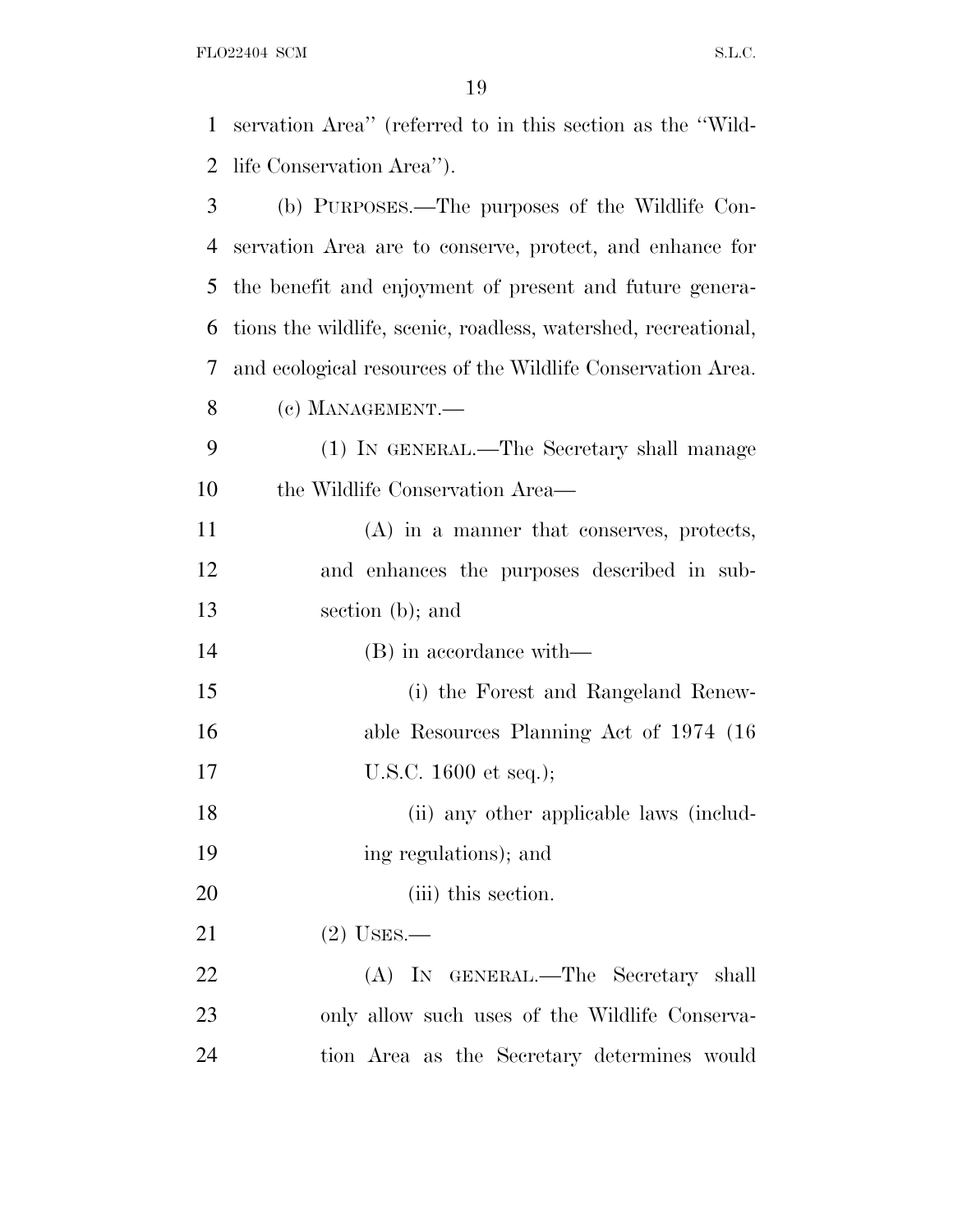| $\mathbf{1}$   | further the purposes described in subsection   |
|----------------|------------------------------------------------|
| $\overline{2}$ | (b).                                           |
| 3              | (B) MOTORIZED VEHICLES.-                       |
| $\overline{4}$ | (i) IN GENERAL.—Except as provided             |
| 5              | in clause (iii), the use of motorized vehicles |
| 6              | in the Wildlife Conservation Area shall be     |
| $\overline{7}$ | limited to designated roads and trails.        |
| 8              | (ii) NEW OR TEMPORARY ROADS.                   |
| 9              | Except as provided in clause (iii), no new     |
| 10             | or temporary road shall be constructed in      |
| 11             | the Wildlife Conservation Area.                |
| 12             | (iii) EXCEPTIONS.—Nothing in clause            |
| 13             | (i) or (ii) prevents the Secretary from—       |
| 14             | (I) authorizing the use of motor-              |
| 15             | ized vehicles for administrative pur-          |
| 16             | poses;                                         |
| 17             | (II) authorizing the use of motor-             |
| 18             | ized vehicles to carry out activities de-      |
| 19             | scribed in subsection (d); or                  |
| 20             | (III) responding to an emer-                   |
| 21             | gency.                                         |
| 22             | (C) BICYCLES.—The use of bicycles in the       |
| 23             | Wildlife Conservation Area shall be limited to |
| 24             | designated roads and trails.                   |
| 25             | (D) COMMERCIAL TIMBER.—                        |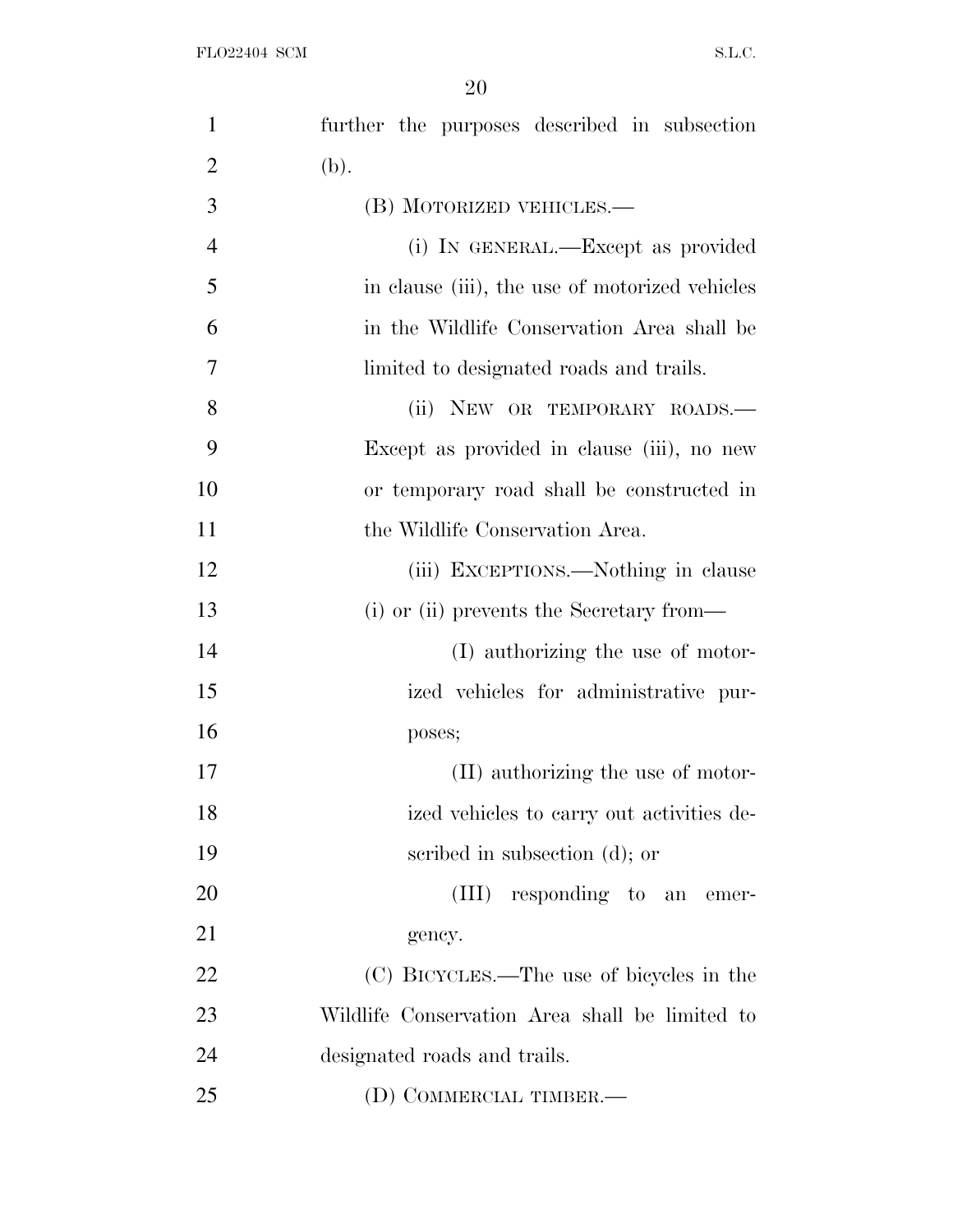| $\mathbf{1}$   | (i) IN GENERAL.—Subject to clause                           |
|----------------|-------------------------------------------------------------|
| $\overline{2}$ | (ii), no project shall be carried out in the                |
| 3              | Wildlife Conservation Area for the purpose                  |
| $\overline{4}$ | of harvesting commercial timber.                            |
| 5              | (ii) LIMITATION.—Nothing in clause                          |
| 6              | (i) prevents the Secretary from harvesting                  |
| 7              | or selling a merchantable product that is a                 |
| 8              | byproduct of an activity authorized under                   |
| 9              | this section.                                               |
| 10             | (E) GRAZING.—The laws (including regu-                      |
| 11             | lations) and policies followed by the Secretary             |
| 12             | in issuing and administering grazing permits or             |
| 13             | leases on land under the jurisdiction of the Sec-           |
| 14             | retary shall continue to apply with regard to               |
| 15             | the land in the Wildlife Conservation Area, con-            |
| 16             | sistent with the purposes described in sub-                 |
| 17             | section (b).                                                |
| 18             | (d) FIRE, INSECTS, AND DISEASES.—The Secretary              |
| 19             | may carry out any activity, in accordance with applicable   |
| 20             | laws (including regulations), that the Secretary deter-     |
| 21             | mines to be necessary to manage wildland fire and treat     |
| 22             | hazardous fuels, insects, and diseases in the Wildlife Con- |
| 23             | servation Area, subject to such terms and conditions as     |
| 24             | the Secretary determines to be appropriate.                 |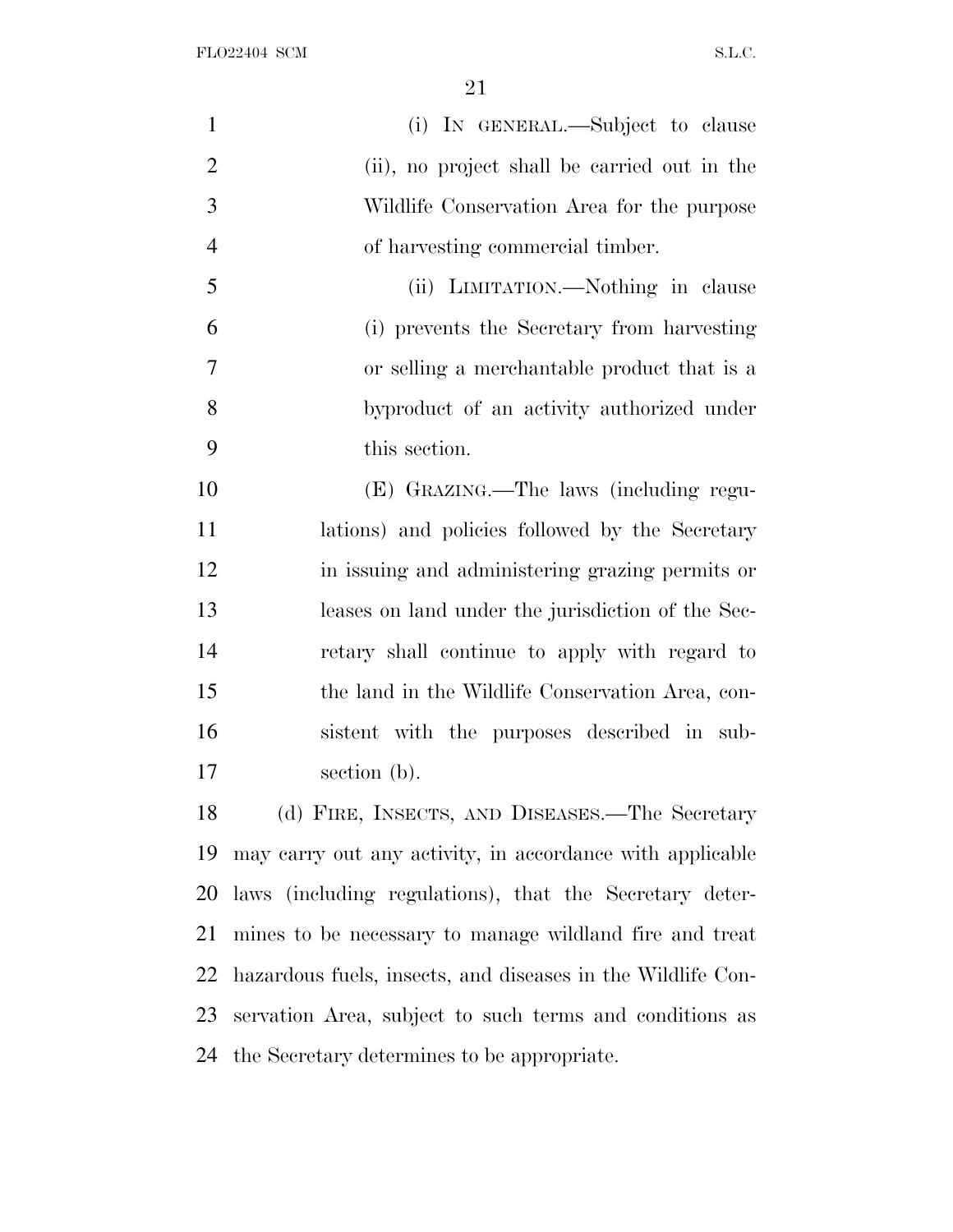(e) WATER.—Section 3(e) of the James Peak Wilder- ness and Protection Area Act (Public Law 107–216; 116 Stat. 1058) shall apply to the Wildlife Conservation Area. **SEC. 107. SPRADDLE CREEK WILDLIFE CONSERVATION AREA.**

 (a) DESIGNATION.—Subject to valid existing rights, the approximately 2,674 acres of Federal land in the White River National Forest in the State, as generally de- picted as ''Proposed Spraddle Creek Wildlife Conservation Area'' on the map entitled ''Eagles Nest Wilderness Addi- tions Proposal'' and dated April 26, 2022, are designated as the ''Spraddle Creek Wildlife Conservation Area'' (re- ferred to in this section as the ''Wildlife Conservation Area'').

 (b) PURPOSES.—The purposes of the Wildlife Con- servation Area are to conserve, protect, and enhance for the benefit and enjoyment of present and future genera- tions the wildlife, scenic, roadless, watershed, recreational, and ecological resources of the Wildlife Conservation Area.

- (c) MANAGEMENT.—
- (1) IN GENERAL.—The Secretary shall manage the Wildlife Conservation Area—
- (A) in a manner that conserves, protects, and enhances the purposes described in sub-section (b); and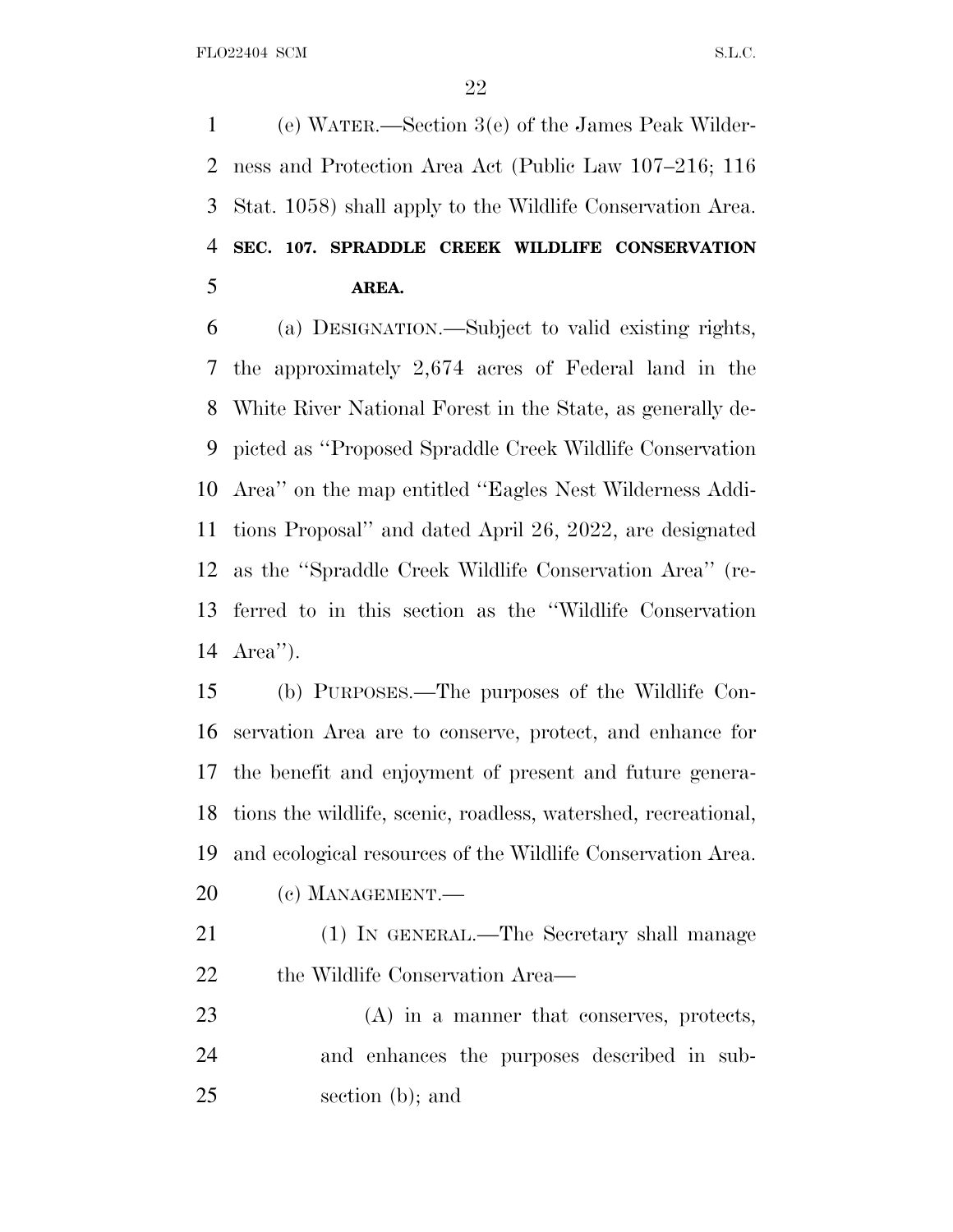| $\mathbf{1}$   | (B) in accordance with—                        |
|----------------|------------------------------------------------|
| $\overline{2}$ | (i) the Forest and Rangeland Renew-            |
| 3              | able Resources Planning Act of 1974 (16)       |
| $\overline{4}$ | U.S.C. $1600$ et seq.);                        |
| 5              | (ii) any other applicable laws (includ-        |
| 6              | ing regulations); and                          |
| 7              | (iii) this title.                              |
| 8              | $(2)$ USES.—                                   |
| 9              | (A) IN GENERAL.—The Secretary shall            |
| 10             | only allow such uses of the Wildlife Conserva- |
| 11             | tion Area as the Secretary determines would    |
| 12             | further the purposes described in subsection   |
| 13             | (b).                                           |
| 14             | (B) MOTORIZED VEHICLES AND MECHA-              |
| 15             | NIZED TRANSPORT.—Except as necessary for       |
| 16             | administrative purposes or to respond to an    |
| 17             | emergency, the use of motorized vehicles and   |
| 18             | mechanized transport in the Wildlife Conserva- |
| 19             | tion Area shall be prohibited.                 |
| 20             | $(C)$ ROADS.—                                  |
| 21             | (i) IN GENERAL.—Except as provided             |
| 22             | in clause (ii), no road shall be constructed   |
| 23             | in the Wildlife Conservation Area.             |
| 24             | (ii) EXCEPTIONS.—Nothing in clause             |
| 25             | (i) prevents the Secretary from—               |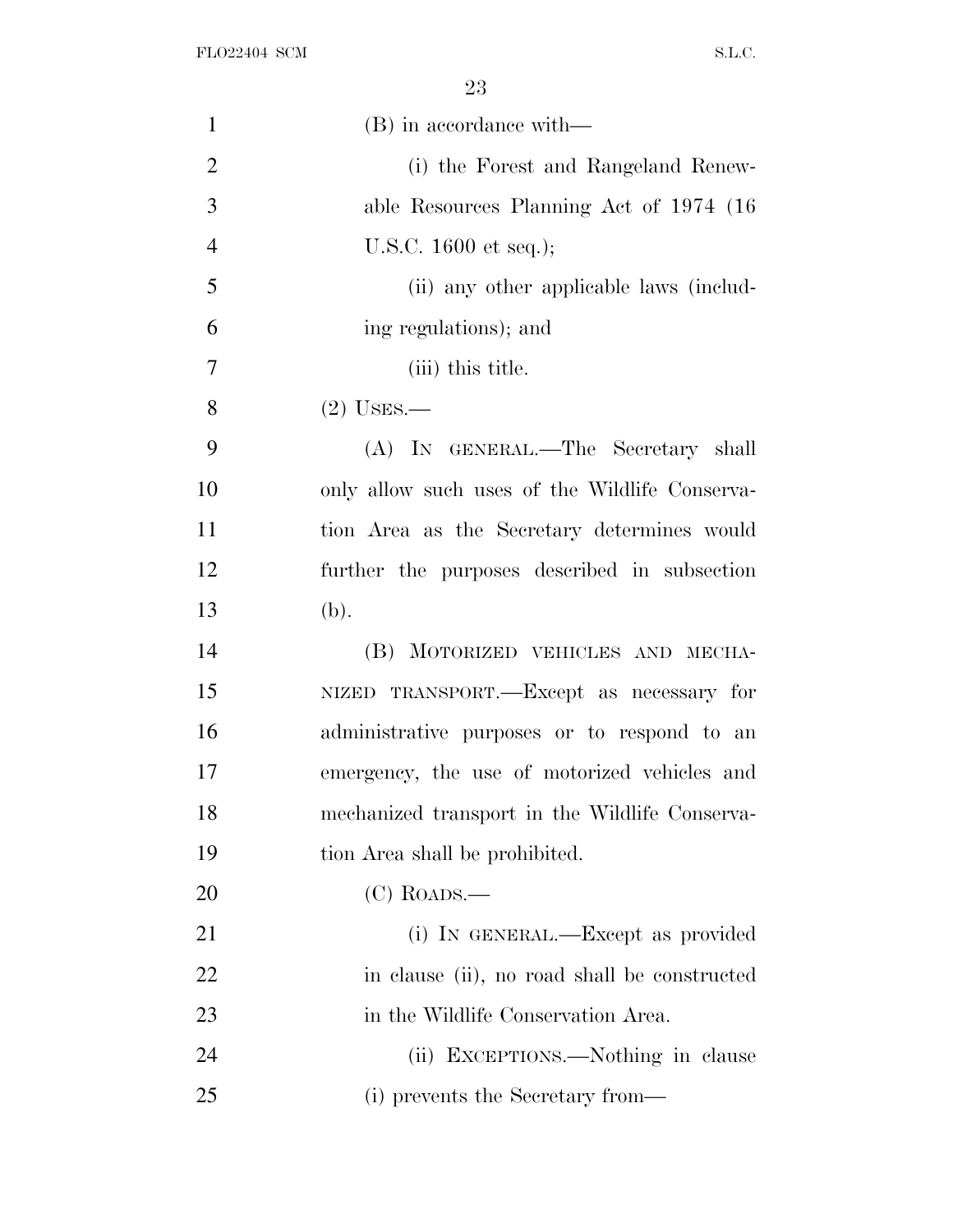| $\mathbf{1}$   | (I) constructing a temporary                   |
|----------------|------------------------------------------------|
| $\overline{2}$ | road as the Secretary determines to            |
| 3              | be necessary as a minimum require-             |
| $\overline{4}$ | ment for carrying out a vegetation             |
| 5              | management project in the Wildlife             |
| 6              | Conservation Area; or                          |
| $\overline{7}$ | (II) responding to an emergency.               |
| 8              | DECOMMISSIONING OF<br>(iii)<br>TEM-            |
| 9              | PORARY ROADS.—Not later than 3 years           |
| 10             | after the date on which the applicable         |
| 11             | vegetation management project is com-          |
| 12             | pleted, the Secretary shall decommission       |
| 13             | any temporary road constructed under           |
| 14             | clause $(ii)(I)$ for the applicable vegetation |
| 15             | management project.                            |
| 16             | (D) COMMERCIAL TIMBER.—                        |
| 17             | (i) IN GENERAL.—Subject to clause              |
| 18             | (ii), no project shall be carried out in the   |
| 19             | Wildlife Conservation Area for the purpose     |
| 20             | of harvesting commercial timber.               |
| 21             | (ii) LIMITATION.—Nothing in clause             |
| 22             | (i) prevents the Secretary from harvesting     |
| 23             | or selling a merchantable product that is a    |
| 24             | byproduct of an activity authorized in the     |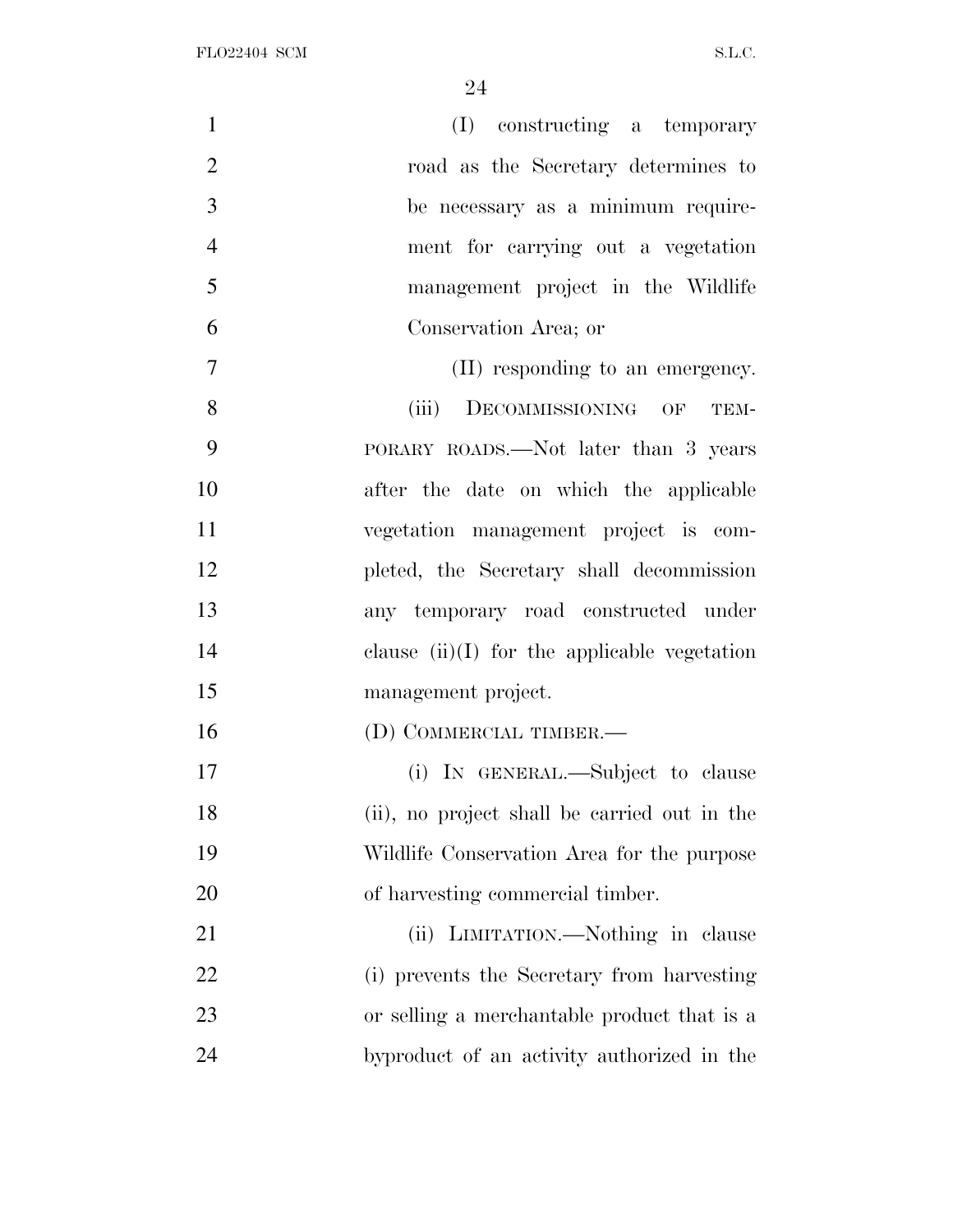FLO22404 SCM S.L.C.

 Wildlife Conservation Area under this sec-2 tion.

 (d) FIRE, INSECTS, AND DISEASES.—The Secretary may carry out any activity, in accordance with applicable laws (including regulations), that the Secretary deter- mines to be necessary to manage wildland fire and treat hazardous fuels, insects, and diseases in the Wildlife Con- servation Area, subject to such terms and conditions as the Secretary determines to be appropriate.

 (e) WATER.—Section 3(e) of the James Peak Wilder- ness and Protection Area Act (Public Law 107–216; 116 Stat. 1058) shall apply to the Wildlife Conservation Area. **SEC. 108. CAMP HALE NATIONAL HISTORIC LANDSCAPE.**

 (a) DESIGNATION.—Subject to valid existing rights, the approximately 28,197 acres of Federal land in the White River National Forest in the State, as generally de- picted as ''Proposed Camp Hale National Historic Land- scape'' on the map entitled ''Camp Hale National Historic Landscape Proposal'' and dated April 22, 2022, are des- ignated the ''Camp Hale National Historic Landscape''. (b) PURPOSES.—The purposes of the Historic Land-scape are—

(1) to provide for—

 (A) the interpretation of historic events, activities, structures, and artifacts of the His-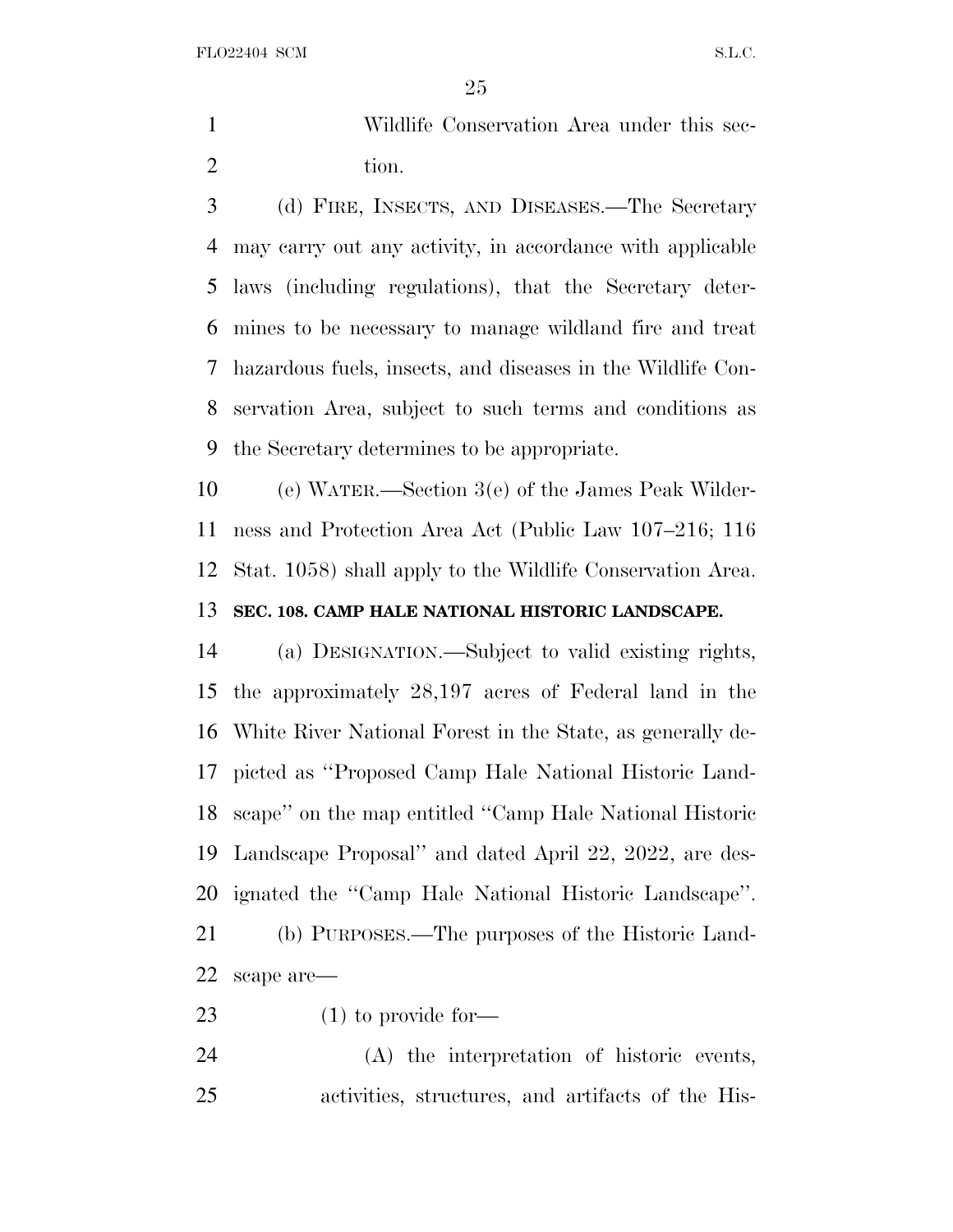| $\mathbf{1}$   | toric Landscape, including with respect to the        |
|----------------|-------------------------------------------------------|
| $\overline{2}$ | role of the Historic Landscape in local, na-          |
| 3              | tional, and world history;                            |
| $\overline{4}$ | (B) the preservation of the historic re-              |
| 5              | sources of the Historic Landscape, consistent         |
| 6              | with the other purposes of the Historic Land-         |
| 7              | scape;                                                |
| 8              | (C) recreational opportunities, with an em-           |
| 9              | phasis on the activities related to the historic      |
| 10             | use of the Historic Landscape, including skiing,      |
| 11             | snowshoeing, snowmobiling, hiking, horseback          |
| 12             | riding, elimbing, other road- and trail-based ac-     |
| 13             | tivities, and other outdoor activities; and           |
| 14             | (D) the continued environmental remedi-               |
| 15             | ation and removal of unexploded ordinance at          |
| 16             | the Camp Hale Formerly Used Defense Site              |
| 17             | and the Camp Hale historic cantonment area;           |
| 18             | and                                                   |
| 19             | (2) to conserve, protect, restore, and enhance        |
| 20             | for the benefit and enjoyment of present and future   |
| 21             | generations the scenic, watershed, and ecological re- |
| 22             | sources of the Historic Landscape.                    |
| 23             | (c) MANAGEMENT.-                                      |
| 24             | (1) IN GENERAL.—The Secretary shall manage            |
| 25             | the Historic Landscape in accordance with—            |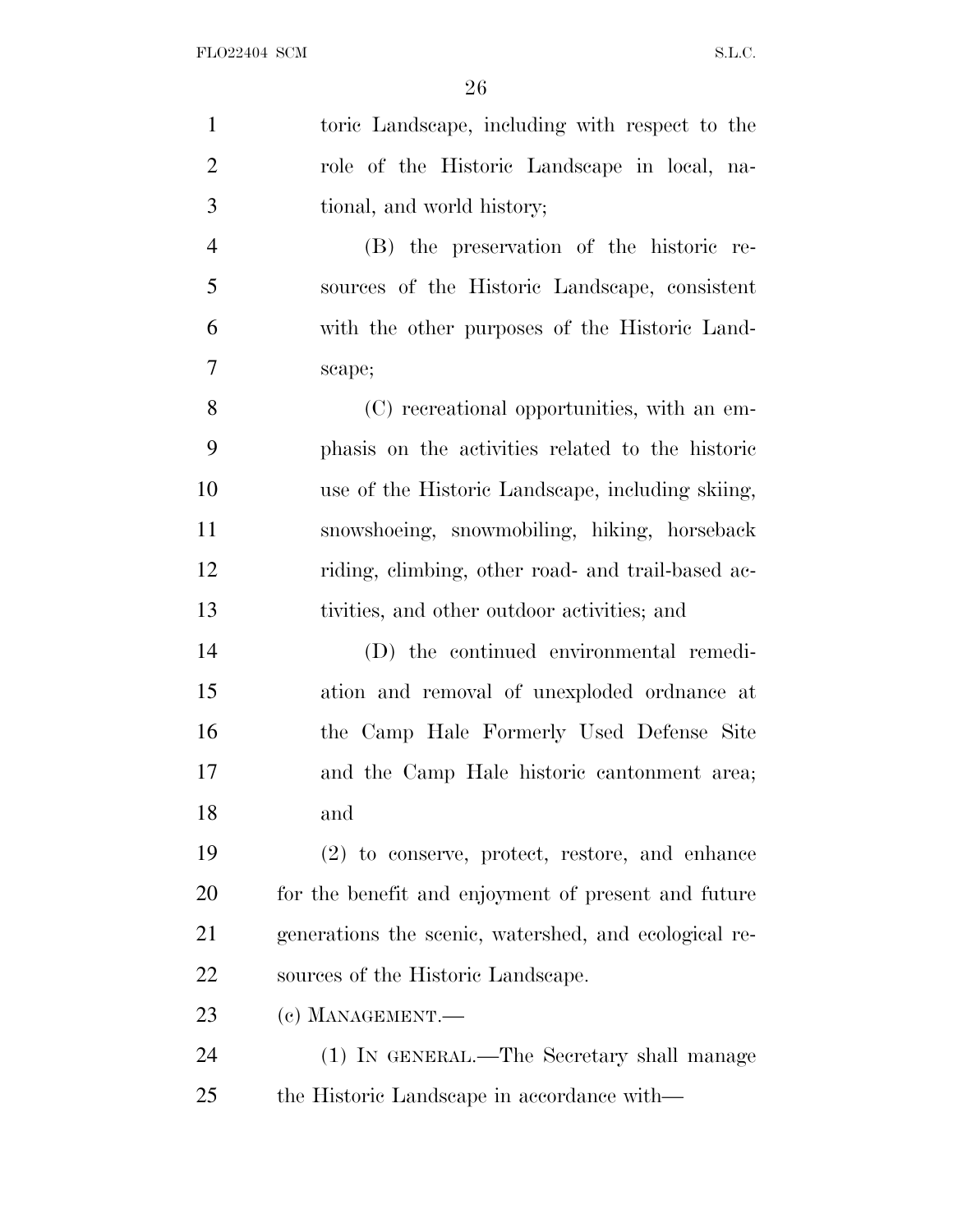| $\mathbf{1}$   | (A) the purposes of the Historic Landscape        |
|----------------|---------------------------------------------------|
| $\overline{2}$ | described in subsection (b); and                  |
| 3              | (B) any other applicable laws (including          |
| $\overline{4}$ | regulations).                                     |
| 5              | (2) MANAGEMENT PLAN.-                             |
| 6              | $(A)$ In GENERAL.—Not later than 5 years          |
| 7              | after the date of enactment of this Act, the Sec- |
| 8              | retary shall prepare a management plan for the    |
| 9              | Historic Landscape.                               |
| 10             | (B) CONTENTS.—The management plan                 |
| 11             | prepared under subparagraph (A) shall include     |
| 12             | plans for-                                        |
| 13             | (i) improving the interpretation of his-          |
| 14             | toric events, activities, structures, and arti-   |
| 15             | facts of the Historic Landscape, including        |
| 16             | with respect to the role of the Historic          |
| 17             | Landscape in local, national, and world           |
| 18             | history;                                          |
| 19             | (ii) conducting historic preservation             |
| 20             | and veteran outreach and engagement ac-           |
| 21             | tivities;                                         |
| 22             | (iii) managing recreational opportuni-            |
| 23             | ties, including the use and stewardship           |
| 24             | $of$ —                                            |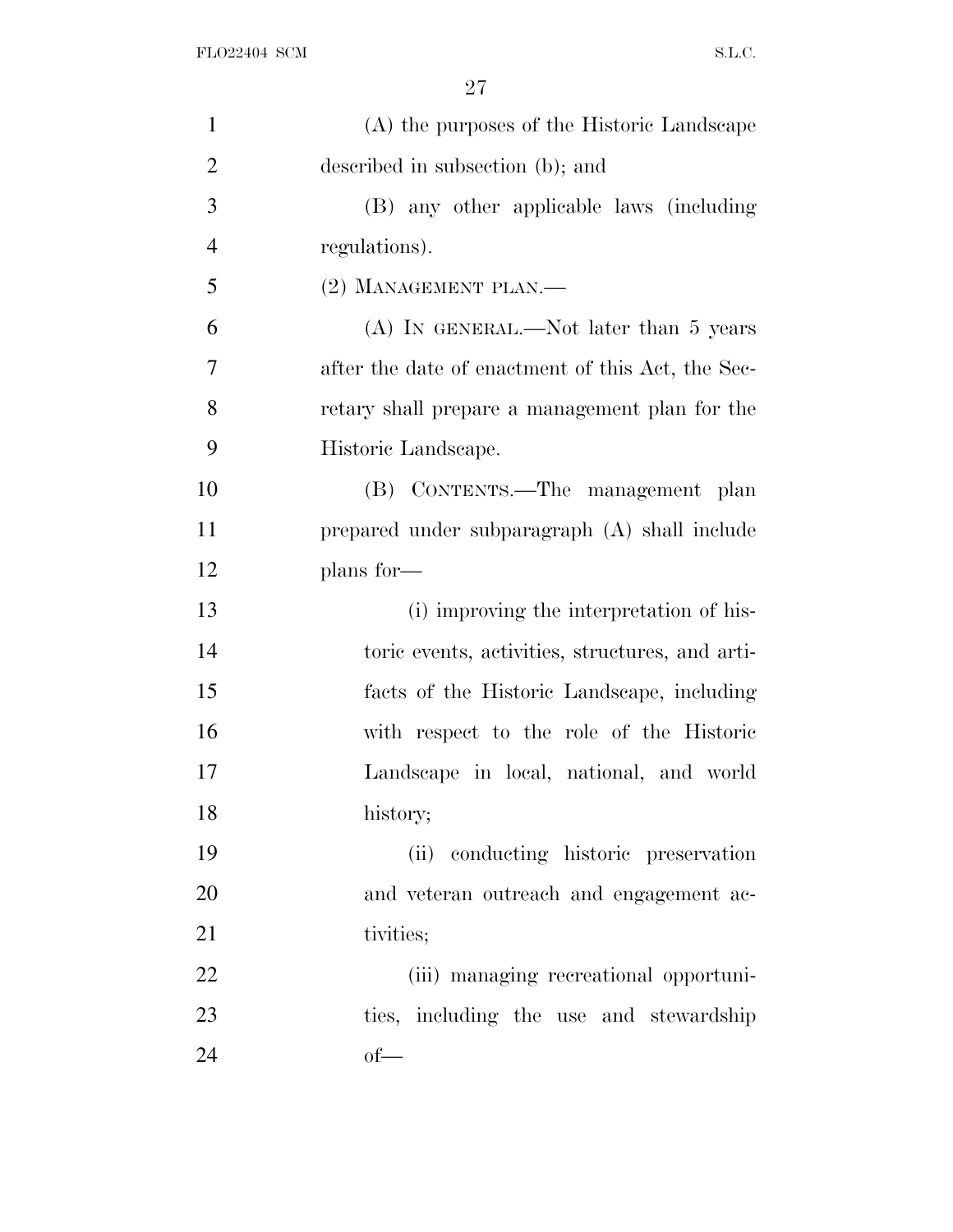| $\mathbf{1}$   | (I) the road and trail systems;                        |
|----------------|--------------------------------------------------------|
| $\overline{2}$ | and                                                    |
| 3              | (II) dispersed recreation re-                          |
| $\overline{4}$ | sources;                                               |
| 5              | (iv) the conservation, protection, res-                |
| 6              | toration, or enhancement of the scenic, wa-            |
| $\overline{7}$ | tershed, and ecological resources of the               |
| 8              | Historic Landscape, including—                         |
| 9              | (I) conducting the restoration                         |
| 10             | and enhancement project under sub-                     |
| 11             | section $(d)$ ;                                        |
| 12             | (II) forest fuels, wildfire, and                       |
| 13             | mitigation management; and                             |
| 14             | (III) watershed health and pro-                        |
| 15             | tection;                                               |
| 16             | (v) environmental remediation and,                     |
| 17             | consistent with subsection $(e)(2)$ , the re-          |
| 18             | moval of unexploded ordnance; and                      |
| 19             | (vi) managing the Historic Landscape                   |
| 20             | in accordance with subsection (g).                     |
| 21             | (3) EXPLOSIVE HAZARDS.—The Secretary shall             |
| 22             | provide to the Secretary of the Army a notification    |
| 23             | of any unexploded ordinance (as defined in section     |
| 24             | $101(e)$ of title 10, United States Code) that is dis- |
| 25             | covered in the Historic Landscape.                     |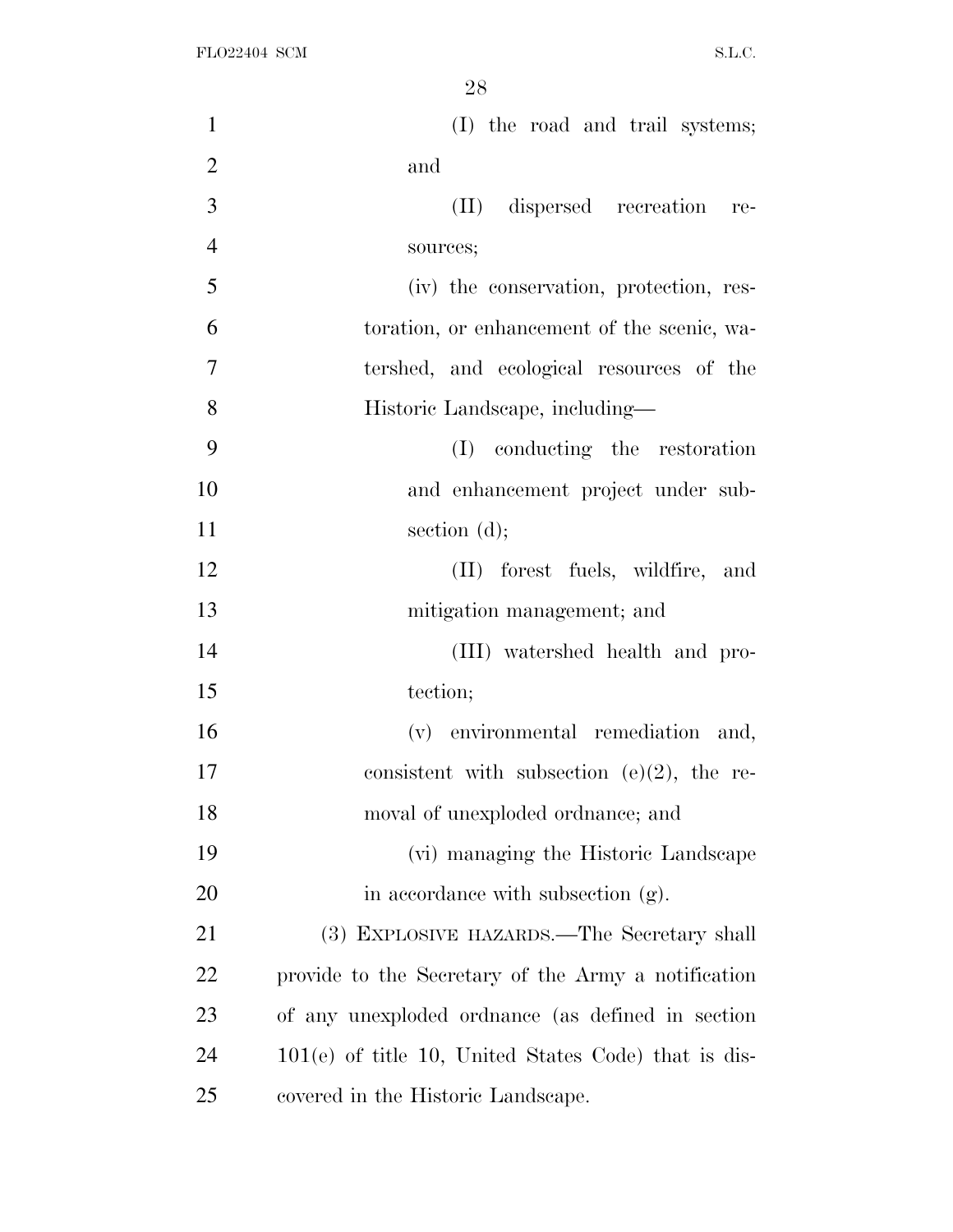| $\mathbf{1}$   | (d) CAMP HALE RESTORATION AND ENHANCEMENT             |
|----------------|-------------------------------------------------------|
| $\overline{2}$ | PROJECT.                                              |
| 3              | (1) IN GENERAL.—The Secretary shall conduct           |
| $\overline{4}$ | a restoration and enhancement project in the His-     |
| 5              | toric Landscape—                                      |
| 6              | $(A)$ to improve aquatic, riparian, and wet-          |
| 7              | land conditions in and along the Eagle River          |
| 8              | and tributaries of the Eagle River;                   |
| 9              | (B) to maintain or improve recreation and             |
| 10             | interpretive opportunities and facilities; and        |
| 11             | (C) to conserve historic values in the Camp           |
| 12             | Hale area.                                            |
| 13             | (2) COORDINATION.—In carrying out<br>the              |
| 14             | project described in paragraph (1), the Secretary     |
| 15             | shall coordinate with, and provide the opportunity to |
| 16             | collaborate on the project to-                        |
| 17             | (A) the Corps of Engineers;                           |
| 18             | (B) the Camp Hale-Eagle River Head-                   |
| 19             | waters Collaborative Group;                           |
| 20             | (C) the National Forest Foundation;                   |
| 21             | (D) the Colorado Department of Public                 |
| 22             | Health and Environment;                               |
| 23             | (E) the Colorado State Historic Preserva-             |
| 24             | tion Office;                                          |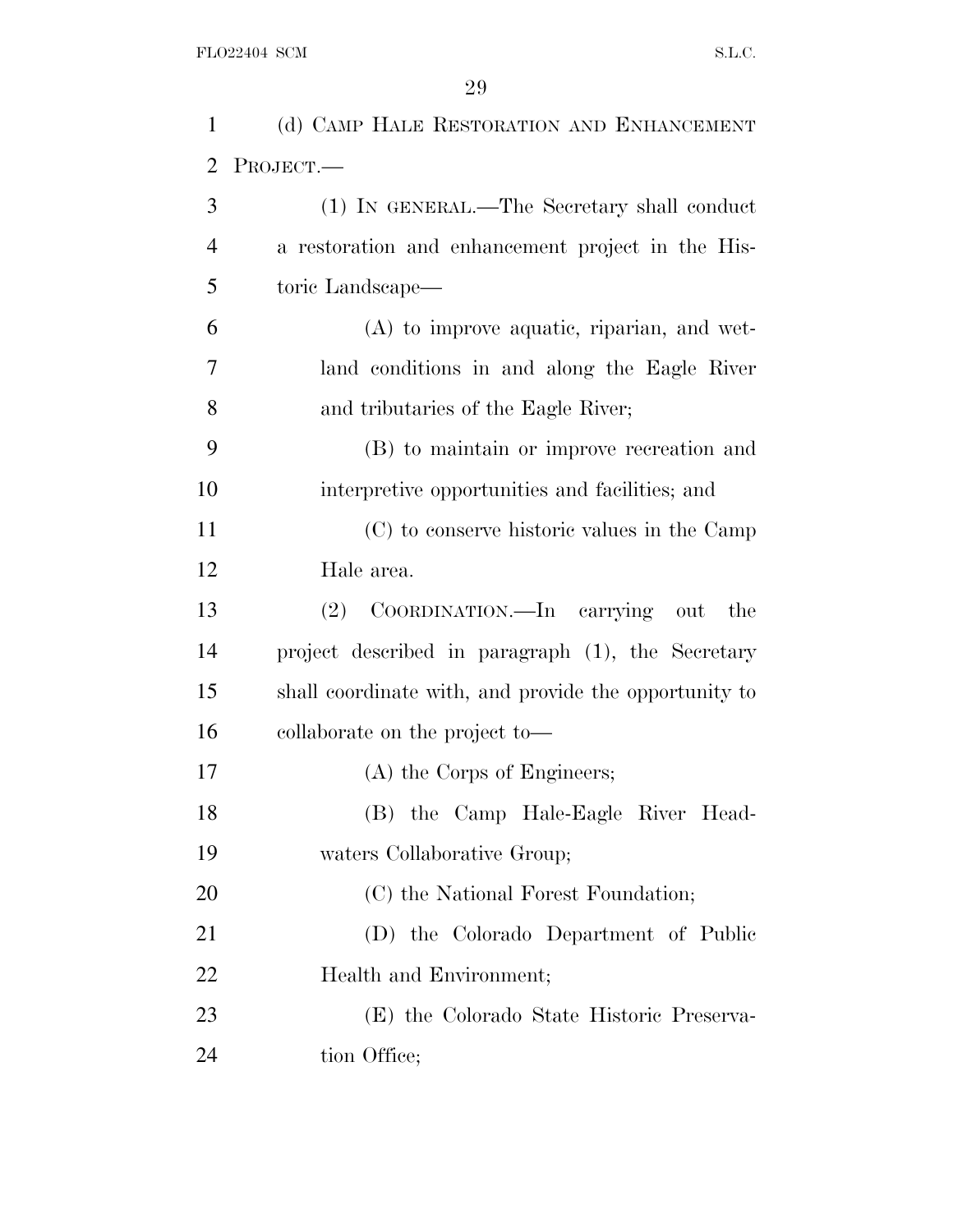| $\mathbf{1}$   | (F) the Colorado Department of Natural                  |
|----------------|---------------------------------------------------------|
| $\overline{2}$ | Resources;                                              |
| 3              | (G) units of local government; and                      |
| $\overline{4}$ | (H) other interested organizations and                  |
| 5              | members of the public.                                  |
| 6              | (e) ENVIRONMENTAL REMEDIATION.—                         |
| 7              | (1) IN GENERAL.—The Secretary of the Army               |
| 8              | shall continue to carry out the projects and activities |
| 9              | of the Department of the Army in existence on the       |
| 10             | date of enactment of this Act relating to cleanup       |
| 11             | $of$ —                                                  |
| 12             | (A) the Camp Hale Formerly Used De-                     |
| 13             | fense Site; or                                          |
| 14             | (B) the Camp Hale historic cantonment                   |
| 15             | area.                                                   |
| 16             | (2) REMOVAL OF UNEXPLODED ORDNANCE.—                    |
| 17             | (A) IN GENERAL.—The Secretary of the                    |
| 18             | Army may remove unexploded ordnance (as de-             |
| 19             | fined in section $101(e)$ of title 10, United           |
| 20             | States Code) from the Historic Landscape, as            |
| 21             | the Secretary of the Army determines to be ap-          |
| 22             | propriate in accordance with applicable law (in-        |
| 23             | eluding regulations).                                   |
| 24             | $(B)$ ACTION ON RECEIPT OF NOTICE.—On                   |
| 25             | receipt from the Secretary of a notification of         |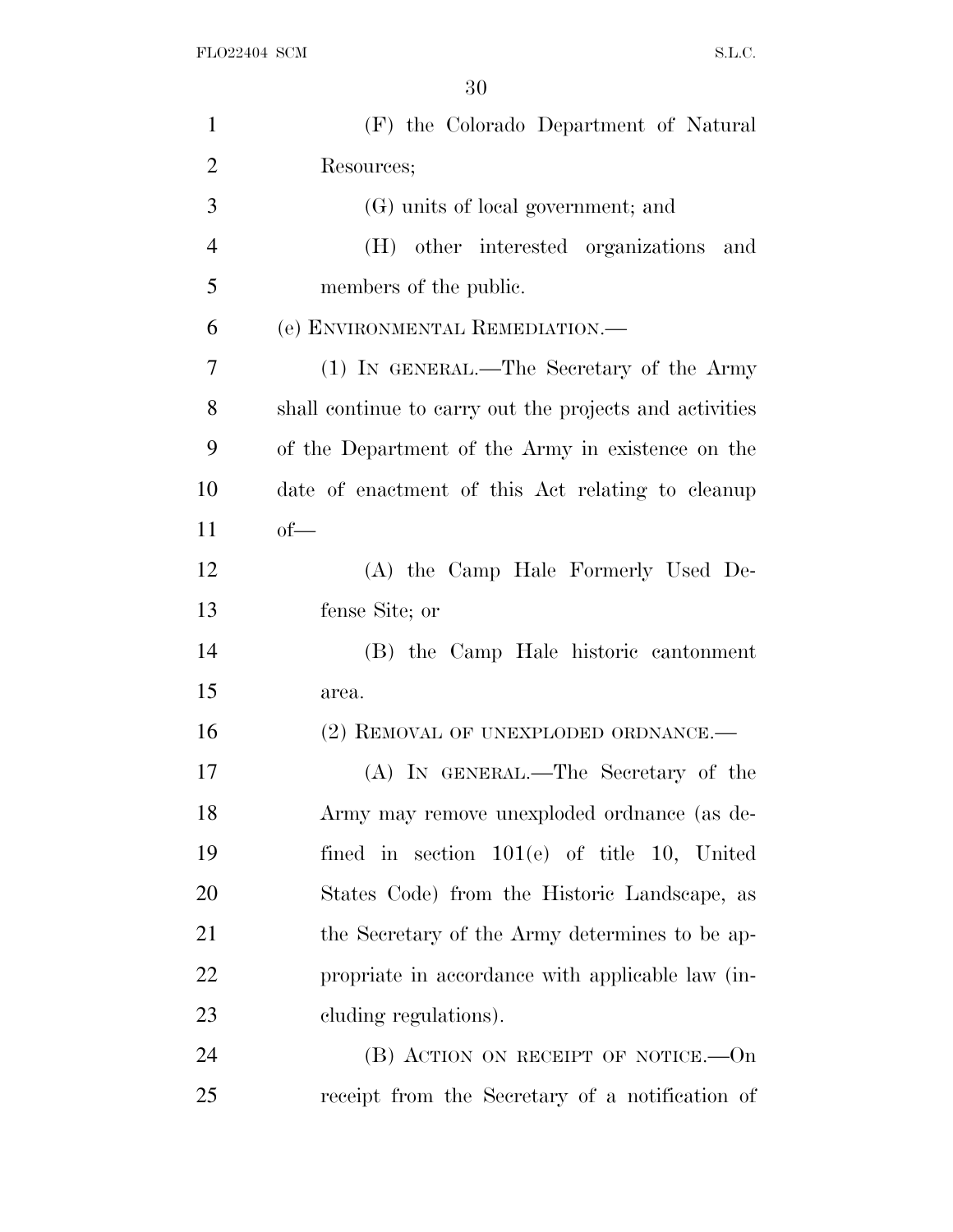| $\mathbf{1}$   | unexploded ordinance under subsection $(c)(3)$ ,    |
|----------------|-----------------------------------------------------|
| $\overline{2}$ | the Secretary of the Army may remove the            |
| 3              | unexploded ordinance in accordance with—            |
| $\overline{4}$ | (i) the program for environmental res-              |
| 5              | toration of formerly used defense sites             |
| 6              | under section 2701 of title 10, United              |
| 7              | States Code;                                        |
| 8              | (ii) the Comprehensive Environmental                |
| 9              | Response, Compensation, and Liability Act           |
| 10             | of 1980 (42 U.S.C. 9601 et seq.); and               |
| 11             | (iii) any other applicable provision of             |
| 12             | law (including regulations).                        |
| 13             | (3) EFFECT OF SUBSECTION.—Nothing in this           |
| 14             | subsection modifies any obligation in existence on  |
| 15             | the date of enactment of this Act relating to envi- |
| 16             | ronmental remediation or removal of any unexploded  |
| 17             | ordnance located in or around the Camp Hale his-    |
| 18             | toric cantonment area, the Camp Hale Formerly       |
| 19             | Used Defense Site, or the Historic Landscape, in-   |
| 20             | eluding such an obligation under—                   |
| 21             | (A) the program for environmental restora-          |
| 22             | tion of formerly used defense sites under sec-      |
| 23             | tion 2701 of title 10, United States Code;          |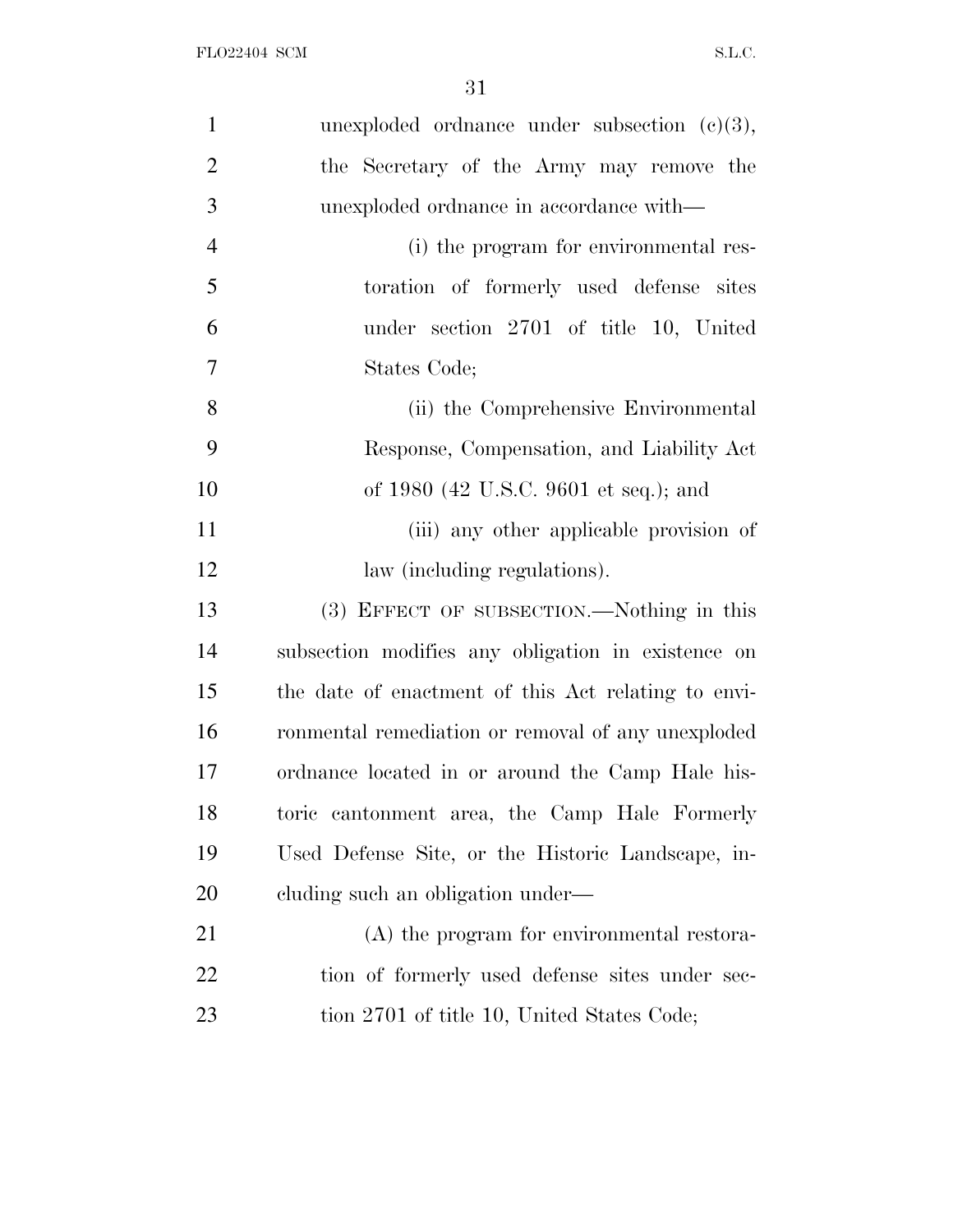| $\mathbf{1}$   | (B) the Comprehensive Environmental Re-                   |
|----------------|-----------------------------------------------------------|
| $\overline{2}$ | sponse, Compensation, and Liability Act of                |
| 3              | 1980 (42 U.S.C. 9601 et seq.); or                         |
| $\overline{4}$ | (C) any other applicable provision of law                 |
| 5              | (including regulations).                                  |
| 6              | (f) INTERAGENCY AGREEMENT.—As soon as prac-               |
| 7              | ticable after the date of enactment of this Act, the Sec- |
| 8              | retary and the Secretary of the Army shall enter into an  |
| 9              | agreement-                                                |
| 10             | $(1)$ to specify—                                         |
| 11             | (A) the activities of the Secretary relating              |
| 12             | to the management of the Historic Landscape;              |
| 13             | and                                                       |
| 14             | (B) the activities of the Secretary of the                |
| 15             | Army relating to environmental remediation                |
| 16             | and the removal of unexploded ordinance in ac-            |
| 17             | cordance with subsection (e) and other applica-           |
| 18             | ble laws (including regulations); and                     |
| 19             | (2) to require the Secretary to provide to the            |
| 20             | Secretary of the Army, by not later than 1 year           |
| 21             | after the date of enactment of this Act and periodi-      |
| 22             | cally thereafter, as appropriate, a management plan       |
| 23             | for the Historic Landscape for purposes of the re-        |
| 24             | moval activities described in subsection (e).             |
| 25             | $(g)$ EFFECT.—Nothing in this section—                    |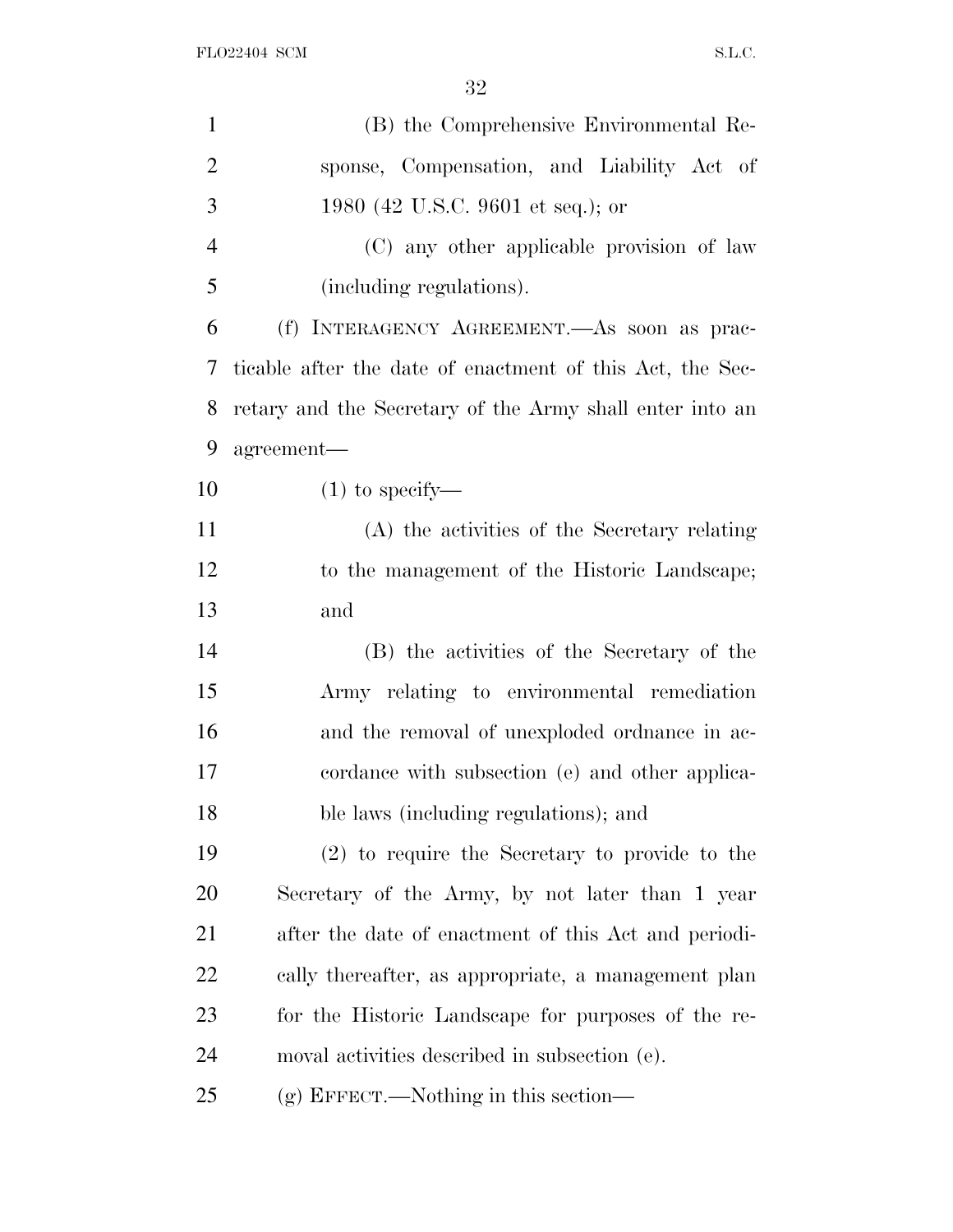| $\mathbf{1}$   | (1) affects the jurisdiction of the State over any     |
|----------------|--------------------------------------------------------|
| $\overline{2}$ | water law, water right, or adjudication or adminis-    |
| 3              | tration relating to any water resource;                |
| $\overline{4}$ | (2) affects any water right in existence on the        |
| 5              | date of enactment of this Act, or the exercise of such |
| 6              | a water right, including—                              |
| 7              | $(A)$ a water right subject to an interstate           |
| 8              | water compact (including full development of           |
| 9              | any apportionment made in accordance with              |
| 10             | such a compact);                                       |
| 11             | (B) a water right decreed within, above,               |
| 12             | below, or through the Historic Landscape;              |
| 13             | (C) a change, exchange, plan for aug-                  |
| 14             | mentation, or other water decree with respect to       |
| 15             | a water right, including a conditional water           |
| 16             | right, in existence on the date of enactment of        |
| 17             | this Act—                                              |
| 18             | (i) that is consistent with the pur-                   |
| 19             | poses described in subsection (b); and                 |
| 20             | (ii) that does not result in diversion of              |
| 21             | a greater flow rate or volume of water for             |
| <u>22</u>      | such a water right in existence on the date            |
| 23             | of enactment of this Act;                              |
| 24             | (D) a water right held by the United                   |
| 25             | States;                                                |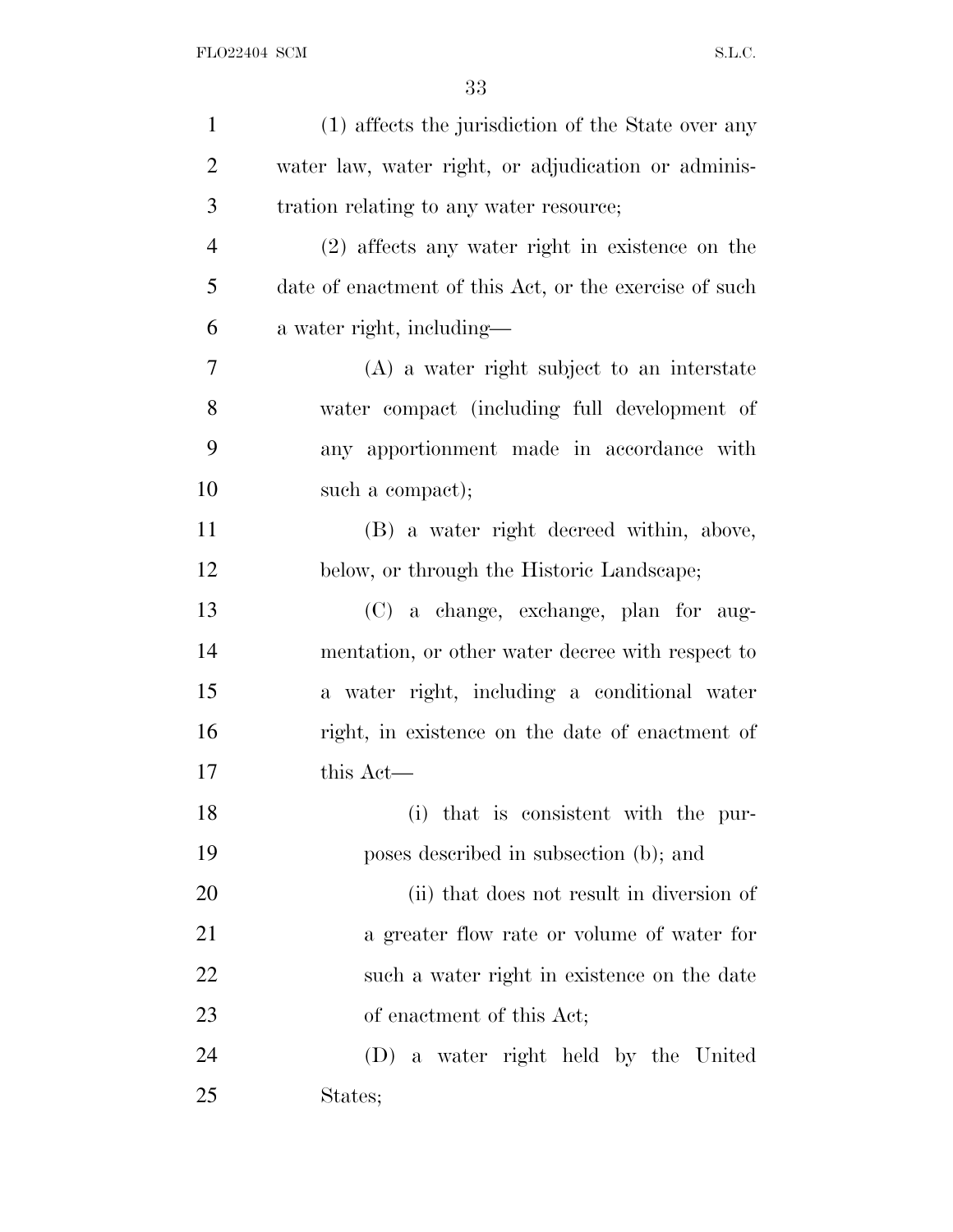| $\mathbf{1}$   | (E) the management or operation of any                |
|----------------|-------------------------------------------------------|
| $\overline{2}$ | reservoir, including the storage, management,         |
| 3              | release, or transportation of water; and              |
| $\overline{4}$ | $(F)$ the construction or operation of such           |
| 5              | infrastructure as is determined to be necessary       |
| 6              | by an individual or entity holding water rights       |
| 7              | to develop and place to beneficial use those          |
| 8              | rights, subject to applicable Federal, State, and     |
| 9              | local law (including regulations);                    |
| 10             | (3) constitutes an express or implied reservation     |
| 11             | by the United States of any reserved or appropria-    |
| 12             | tive water right;                                     |
| 13             | $(4)$ affects—                                        |
| 14             | $(A)$ any permit held by a ski area or other          |
| 15             | entity; or                                            |
| 16             | (B) the implementation of associated ac-              |
| 17             | tivities or facilities authorized by law or permit    |
| 18             | outside the boundaries of the Historic Land-          |
| 19             | scape;                                                |
| 20             | (5) prevents the Secretary from closing portions      |
| 21             | of the Historic Landscape for public safety, environ- |
| 22             | mental remediation, or other use in accordance with   |
| 23             | applicable laws; or                                   |
| 24             | $(6)$ affects—                                        |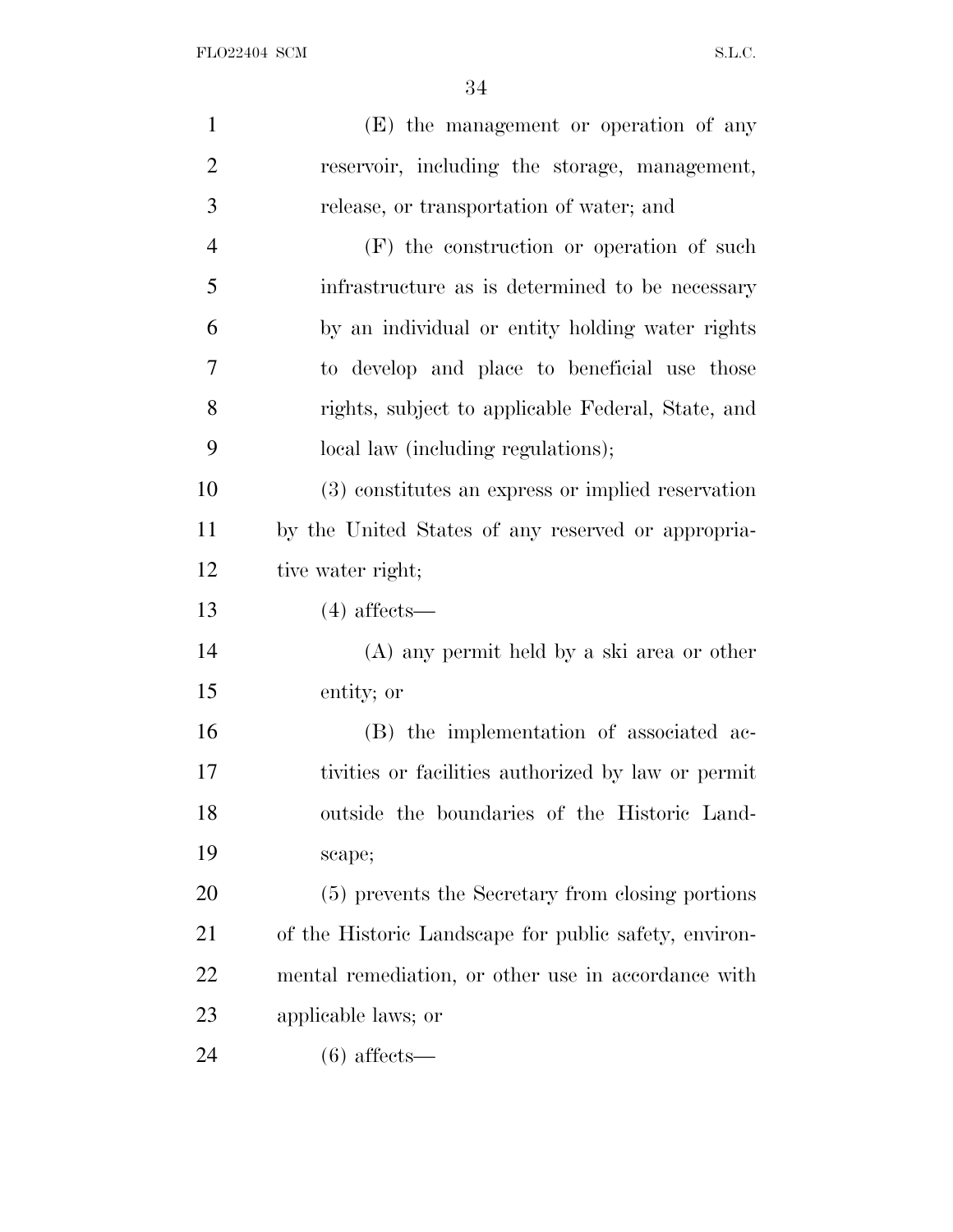| $\mathbf{1}$   | (A) any special use permit in effect on the                                                                     |
|----------------|-----------------------------------------------------------------------------------------------------------------|
| $\overline{2}$ | date of enactment of this Act; or                                                                               |
| 3              | (B) the renewal of a permit described in                                                                        |
| $\overline{4}$ | subparagraph $(A)$ .                                                                                            |
| 5              | (h) FUNDING.—There is authorized to be appro-                                                                   |
| 6              | priated \$10,000,000 for activities relating to historic in-                                                    |
| 7              | terpretation, preservation, and restoration carried out in                                                      |
| 8              | and around the Historic Landscape.                                                                              |
| 9              | (i) DESIGNATION OF OVERLOOK.—The interpretive                                                                   |
| 10             | site located beside United States Route 24 in the State,                                                        |
| 11             | at 39.431N 106.323W, is designated as the "Sandy Treat"                                                         |
| 12             | Overlook".                                                                                                      |
|                |                                                                                                                 |
| 13             | SEC. 109. WHITE RIVER NATIONAL FOREST BOUNDARY                                                                  |
| 14             | MODIFICATION.                                                                                                   |
| 15             | (a) IN GENERAL.—The boundary of the White River                                                                 |
| 16             | National Forest is modified to include the approximately                                                        |
| 17             | 120 acres comprised of the $SW1/4$ , the $SE1/4$ , and the                                                      |
|                | 18 NE <sup><math>1/4</math></sup> of the SE <sup><math>1/4</math></sup> of sec. 1, T. 2 S., R. 80 W., 6th Prin- |
| 19             | eipal Meridian, in Summit County in the State.                                                                  |
| 20             | (b) LAND AND WATER CONSERVATION FUND.—For                                                                       |
| 21             | purposes of section 200306 of title 54, United States                                                           |
| 22             | Code, the boundaries of the White River National Forest,                                                        |
| 23             | as modified by subsection (a), shall be considered to be                                                        |
| 24             | the boundaries of the White River National Forest as in                                                         |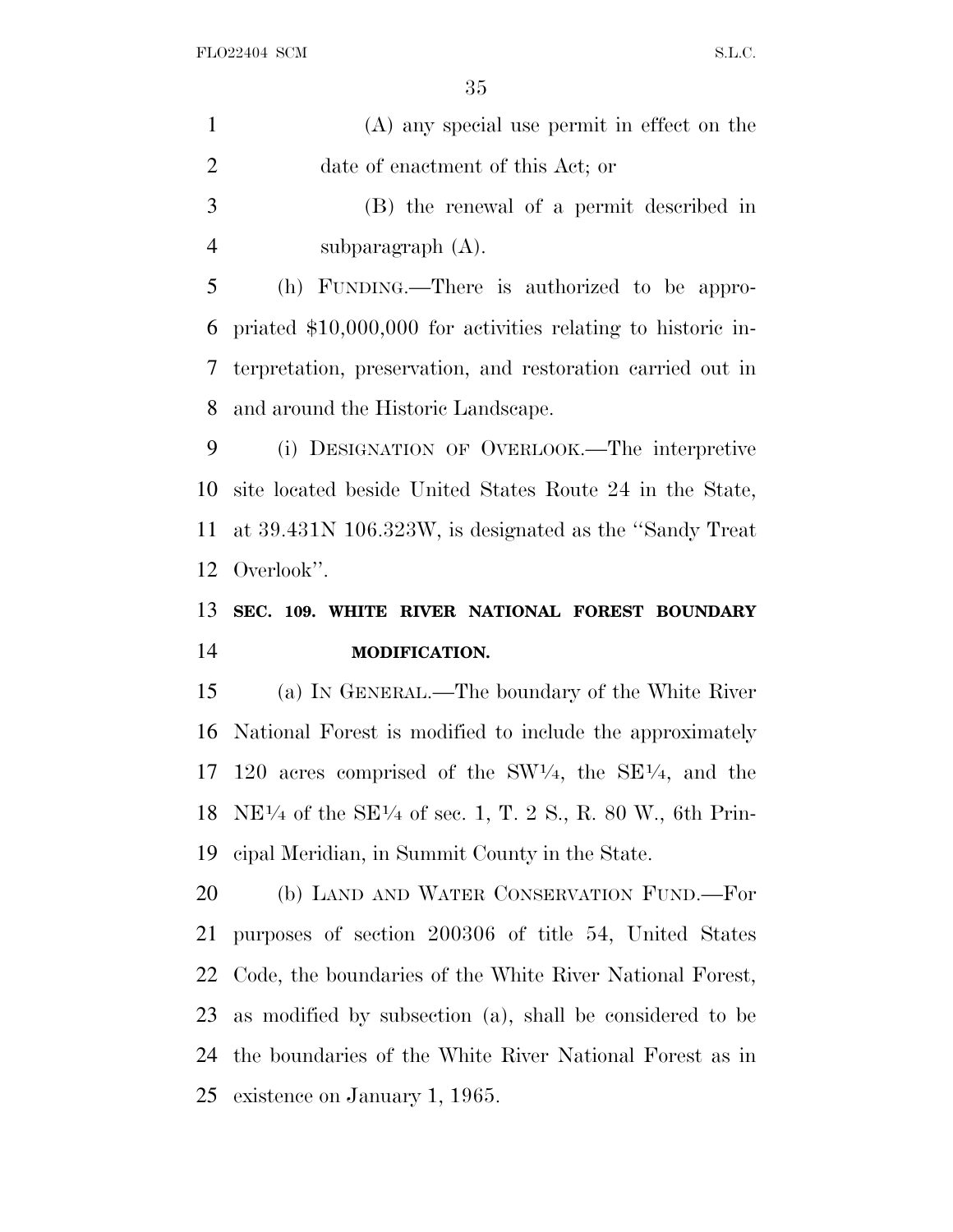# **SEC. 110. ROCKY MOUNTAIN NATIONAL PARK POTENTIAL WILDERNESS BOUNDARY ADJUSTMENT.**

 (a) PURPOSE.—The purpose of this section is to pro- vide for the ongoing maintenance and use of portions of the Trail River Ranch and the associated property located within Rocky Mountain National Park in Grand County in the State.

 (b) BOUNDARY ADJUSTMENT.—Section 1952(b) of the Omnibus Public Land Management Act of 2009 (Pub- lic Law 111–11; 123 Stat. 1070) is amended by adding at the end the following:

12 "(3) BOUNDARY ADJUSTMENT.—The boundary of the Potential Wilderness is modified to exclude the area comprising approximately 15.5 acres of land identified as 'Potential Wilderness to Non-wil- derness' on the map entitled 'Rocky Mountain Na- tional Park Proposed Wilderness Area Amendment' and dated January 16, 2018.''.

## **SEC. 111. ADMINISTRATIVE PROVISIONS.**

 (a) FISH AND WILDLIFE.—Nothing in this title af- fects the jurisdiction or responsibility of the State with respect to fish and wildlife in the State.

23 (b) NO BUFFER ZONES.—

 (1) IN GENERAL.—Nothing in this title or an amendment made by this title establishes a protec-26 tive perimeter or buffer zone around—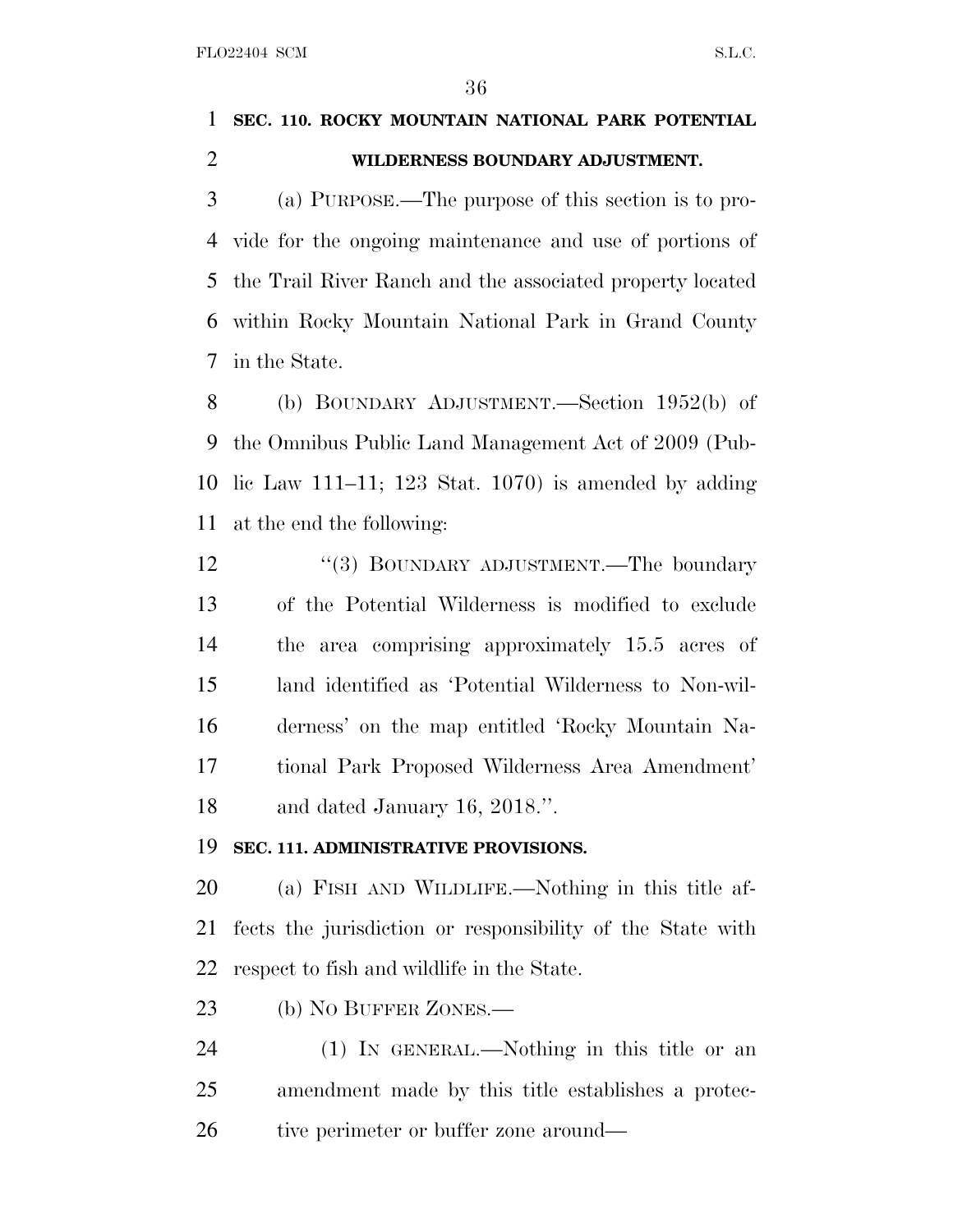FLO22404 SCM  $SL.C.$ 

| $\mathbf{1}$   | $(A)$ a covered area;                                  |
|----------------|--------------------------------------------------------|
| $\overline{2}$ | (B) a wilderness area or potential wilder-             |
| 3              | ness area designated by section 103;                   |
| $\overline{4}$ | (C) the Recreation Management Area;                    |
| 5              | (D) a Wildlife Conservation Area; or                   |
| 6              | (E) the Historic Landscape.                            |
| 7              | (2) OUTSIDE ACTIVITIES.—The fact that a non-           |
| 8              | wilderness activity or use on land outside of an area  |
| 9              | described in paragraph (1) can be seen or heard        |
| 10             | from within the applicable area described in para-     |
| 11             | graph (1) shall not preclude the activity or use out-  |
| 12             | side the boundary of the applicable area described in  |
| 13             | paragraph $(1)$ .                                      |
| 14             | (c) TRIBAL RIGHTS AND USES.—                           |
| 15             | (1) TREATY RIGHTS.—Nothing in this title af-           |
| 16             | fects the treaty rights of an Indian Tribe.            |
| 17             | TRADITIONAL TRIBAL USES.-Subject to<br>(2)             |
| 18             | any terms and conditions that the Secretary deter-     |
| 19             | mines to be necessary and in accordance with appli-    |
| 20             | cable law, the Secretary shall allow for the continued |
| 21             | use of the areas described in subsection $(b)(1)$ by   |
| 22             | members of Indian Tribes—                              |
| 23             | (A) for traditional ceremonies; and                    |
|                |                                                        |
| 24             | (B) as a source of traditional plants and              |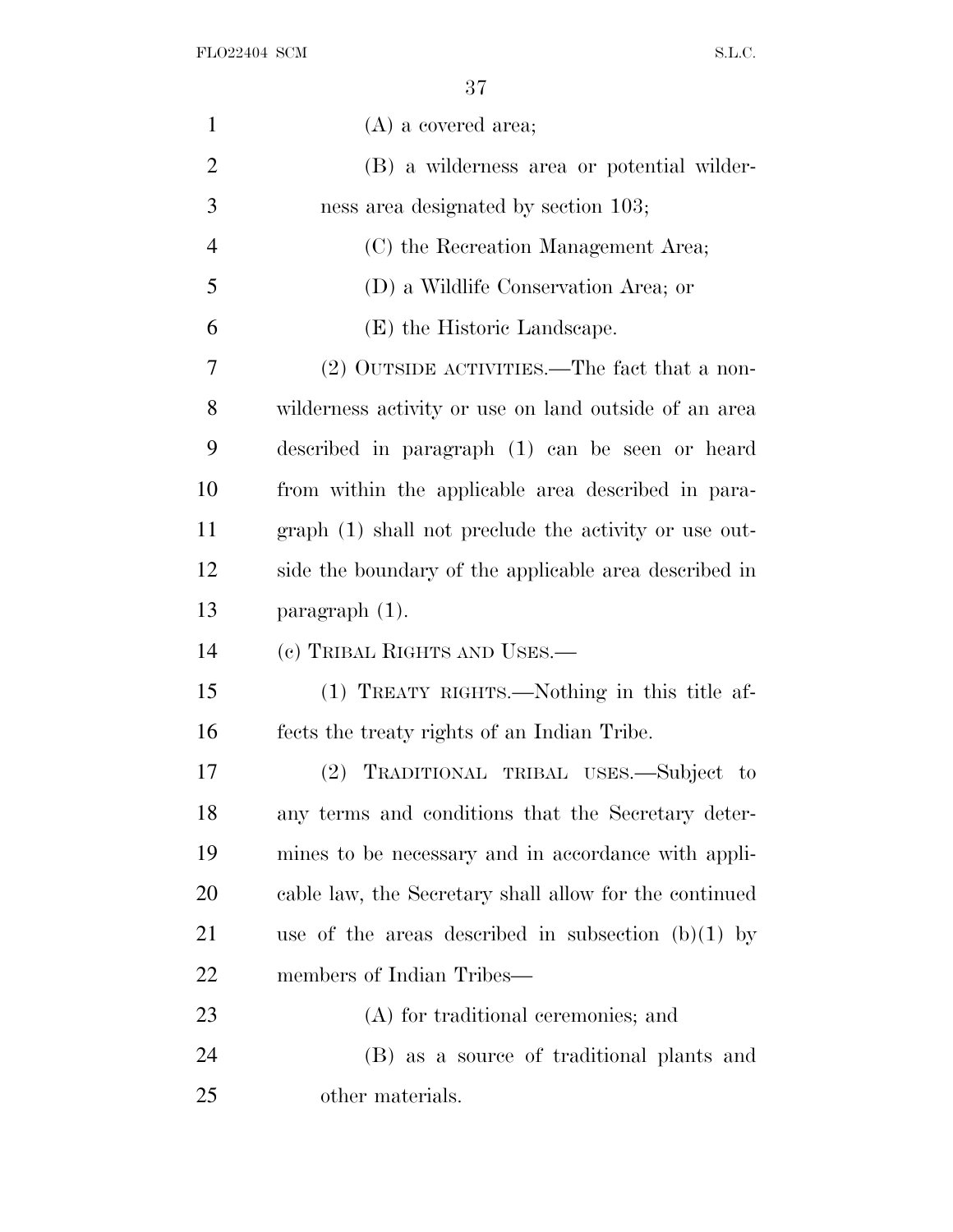| $\mathbf{1}$   | (d) MAPS AND LEGAL DESCRIPTIONS.—                       |
|----------------|---------------------------------------------------------|
| $\overline{2}$ | $(1)$ In GENERAL.—As soon as practicable after          |
| 3              | the date of enactment of this Act, the Secretary        |
| $\overline{4}$ | shall prepare maps and legal descriptions of each       |
| 5              | area described in subsection $(b)(1)$ with—             |
| 6              | (A) the Committee on Natural Resources                  |
| 7              | of the House of Representatives; and                    |
| 8              | (B) the Committee on Energy and Natural                 |
| 9              | Resources of the Senate.                                |
| 10             | (2) FORCE OF LAW.—Each map and legal de-                |
| 11             | scription prepared under paragraph (1) shall have       |
| 12             | the same force and effect as if included in this title, |
| 13             | except that the Secretary may—                          |
| 14             | (A) correct any typographical errors in the             |
| 15             | maps and legal descriptions; and                        |
| 16             | (B) in consultation with the State, make                |
| 17             | minor adjustments to the boundaries of the              |
| 18             | Tenmile Recreation Management Area des-                 |
| 19             | ignated by section $104(a)$ , the Porcupine Gulch       |
| 20             | Wildlife Conservation Area designated by sec-           |
| 21             | tion $105(a)$ , and the Williams Fork Mountains         |
| 22             | Wildlife Conservation Area designated by sec-           |
| 23             | tion $106(a)$ to account for potential highway or       |
| 24             | multimodal transportation system construction,          |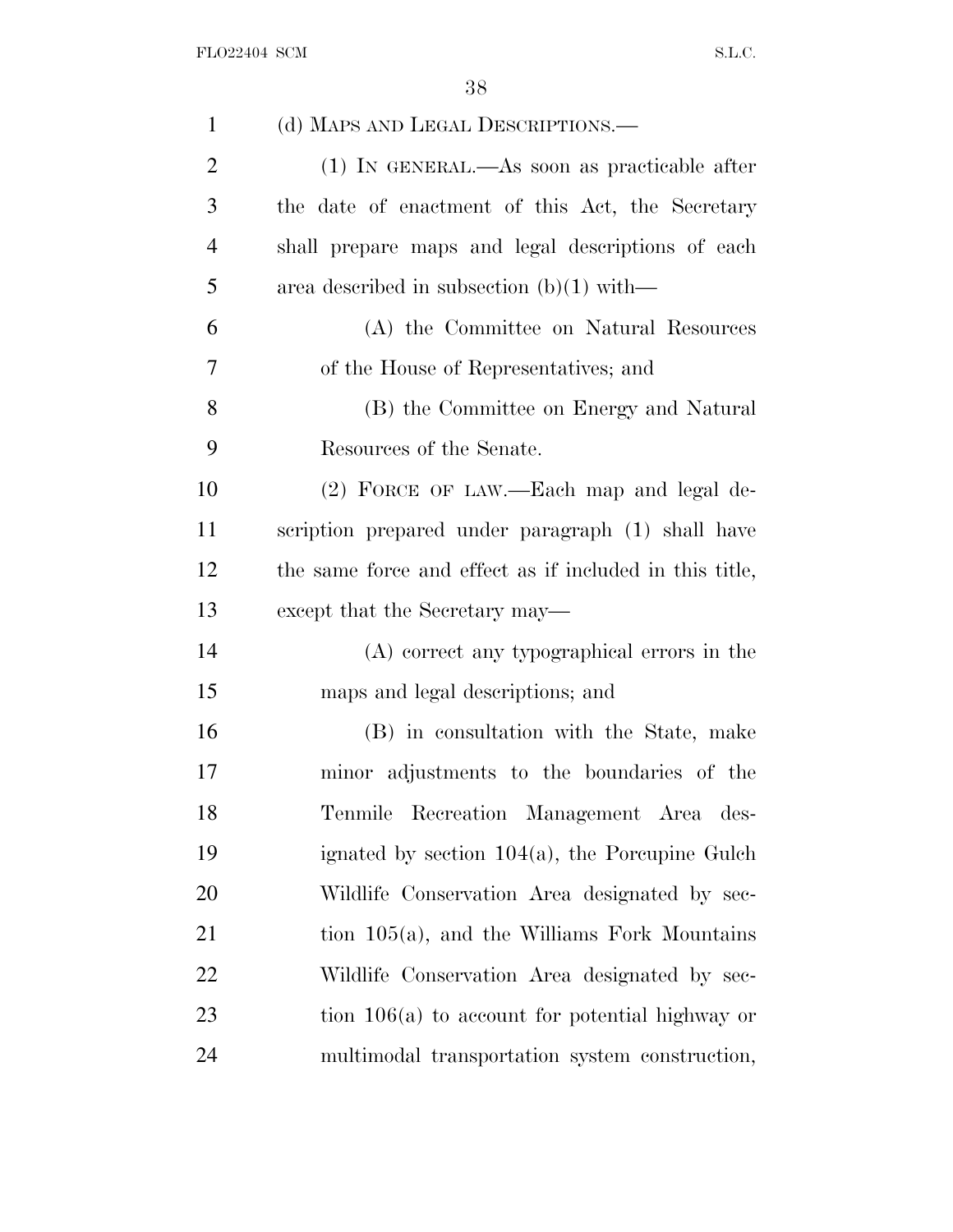| $\mathbf{1}$   | safety measures, maintenance, realignment, or            |
|----------------|----------------------------------------------------------|
| $\overline{2}$ | widening.                                                |
| 3              | (3) PUBLIC AVAILABILITY.—Each map<br>and                 |
| 4              | legal description prepared under paragraph (1) shall     |
| 5              | be on file and available for public inspection in the    |
| 6              | appropriate offices of the Forest Service.               |
| 7              | (e) ACQUISITION OF LAND.                                 |
| 8              | (1) IN GENERAL.—The Secretary may acquire                |
| 9              | any land or interest in land within the boundaries of    |
| 10             | an area described in subsection $(b)(1)$ by donation,    |
| 11             | purchase from a willing seller, or exchange.             |
| 12             | (2) MANAGEMENT.—Any land or interest in                  |
| 13             | land acquired under paragraph (1) shall be incor-        |
| 14             | porated into, and administered as a part of, the wil-    |
| 15             | derness area, Recreation Management Area, Wildlife       |
| 16             | Conservation Area, or Historic Landscape, as appli-      |
| 17             | cable, in which the land or interest in land is lo-      |
| 18             | cated.                                                   |
| 19             | (f) WITHDRAWAL.—Subject to valid existing rights,        |
| 20             | the areas described in subsection $(b)(1)$ are withdrawn |
| 21             | $from-$                                                  |
| 22             | (1) entry, appropriation, and disposal under the         |
| 23             | public land laws;                                        |
| 24             | (2) location, entry, and patent under mining             |
| 25             | laws; and                                                |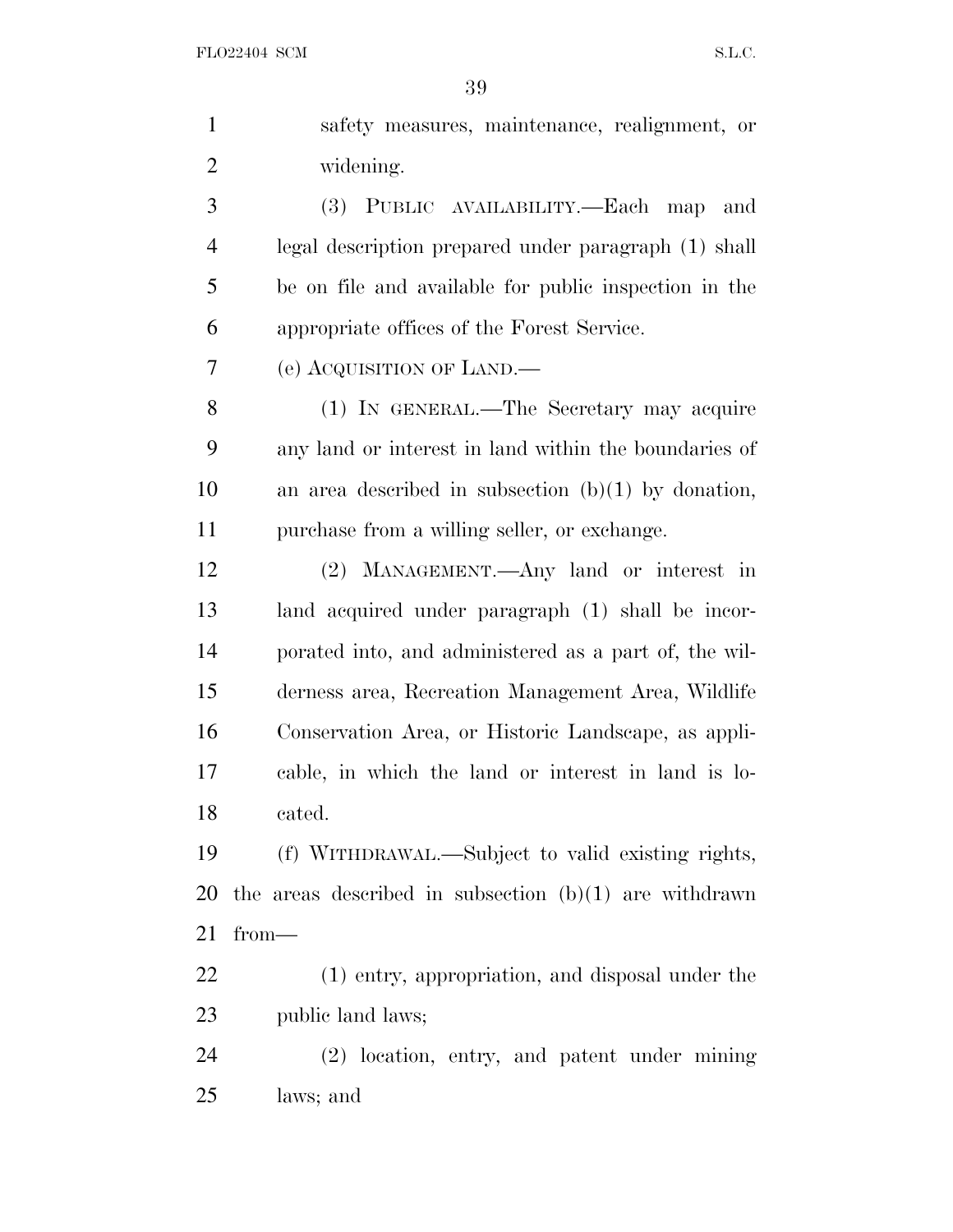(3) operation of the mineral leasing, mineral materials, and geothermal leasing laws. (g) MILITARY OVERFLIGHTS.—Nothing in this title or an amendment made by this title restricts or pre- cludes— (1) any low-level overflight of military aircraft over any area subject to this title or an amendment made by this title, including military overflights that can be seen, heard, or detected within such an area; (2) flight testing or evaluation over an area de- scribed in paragraph (1); or (3) the use or establishment of— (A) any new unit of special use airspace over an area described in paragraph (1); or (B) any military flight training or trans- portation over such an area. (h) SENSE OF CONGRESS.—It is the sense of Con- gress that military aviation training on Federal public land in the State, including the training conducted at the High-Altitude Army National Guard Aviation Training Site, is critical to the national security of the United States and the readiness of the Armed Forces. **TITLE II—SAN JUAN MOUNTAINS SEC. 201. DEFINITIONS.**

In this title: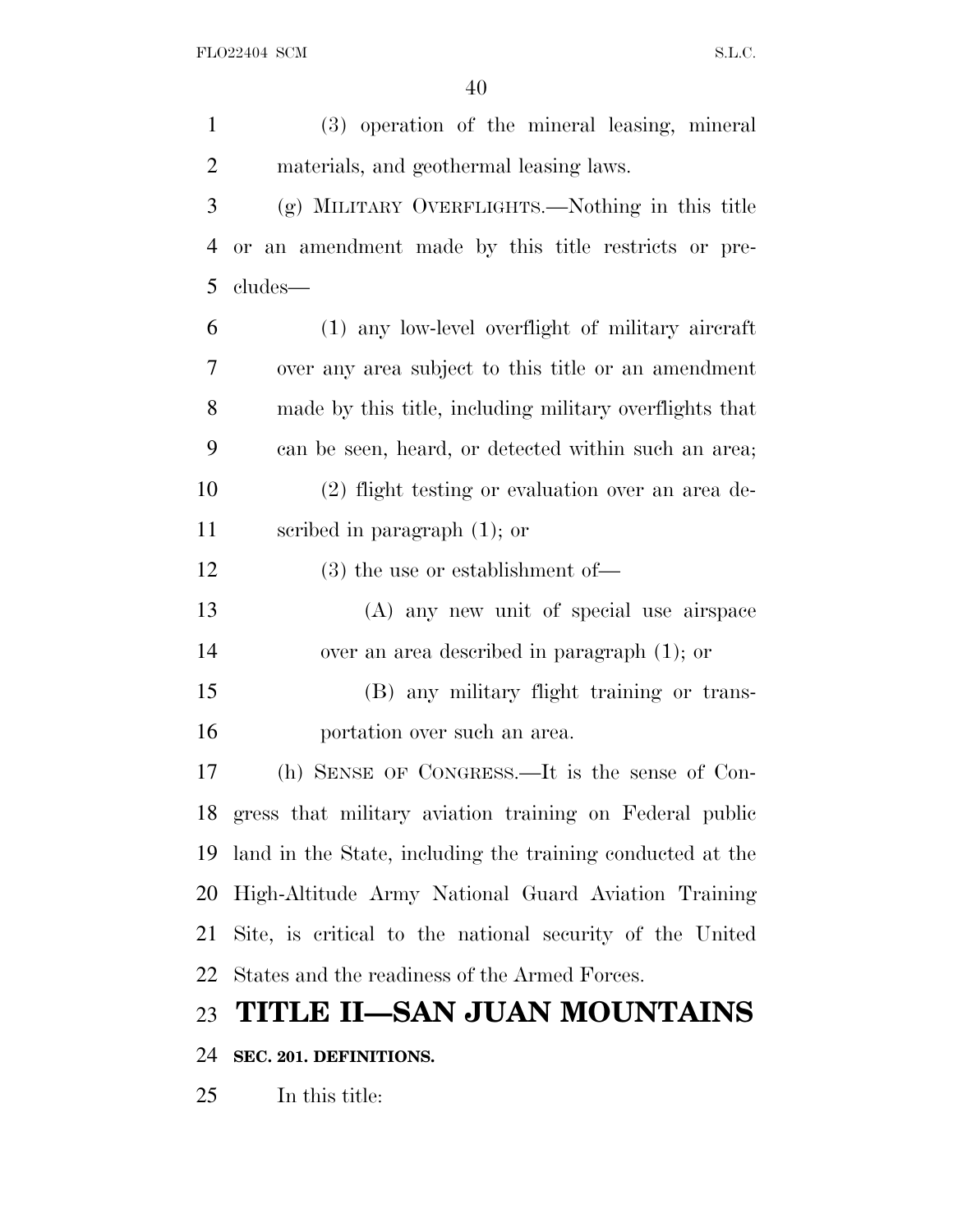| $\mathbf{1}$   | (1) COVERED LAND.—The term "covered land"                                        |
|----------------|----------------------------------------------------------------------------------|
| $\overline{2}$ | means-                                                                           |
| 3              | (A) land designated as wilderness under                                          |
| $\overline{4}$ | paragraphs $(27)$ through $(29)$ of section $2(a)$ of                            |
| 5              | the Colorado Wilderness Act of 1993<br>(16)                                      |
| 6              | U.S.C. 1132 note; Public Law $103-77$ (as                                        |
| 7              | added by section 202); and                                                       |
| 8              | (B) a Special Management Area.                                                   |
| 9              | (2) SECRETARY.—The term "Secretary" means                                        |
| 10             | the Secretary of Agriculture.                                                    |
| 11             | (3) SPECIAL MANAGEMENT AREA.—The term                                            |
| 12             | "Special Management Area" means each of—                                         |
| 13             | (A) the Sheep Mountain Special Manage-                                           |
| 14             | ment Area designated by section $203(a)(1)$ ; and                                |
| 15             | (B) the Liberty Bell East Special Manage-                                        |
| 16             | ment Area designated by section $203(a)(2)$ .                                    |
| 17             | SEC. 202. ADDITIONS TO NATIONAL WILDERNESS PRESER-                               |
| 18             | VATION SYSTEM.                                                                   |
| 19             | Section $2(a)$ of the Colorado Wilderness Act of 1993                            |
| 20             | $(16 \text{ U.S.C. } 1132 \text{ note}; \text{ Public Law } 103-77)$ (as amended |
| 21             | by section $102(a)(2)$ is amended by adding at the end                           |
| 22             | the following:                                                                   |
| 23             | $``(27)$ LIZARD HEAD WILDERNESS ADDITION.—                                       |
| 24             | Federal land in the<br>Certain<br>Grand<br>Mesa,                                 |
| 25             | Uncompangre, and Gunnison National Forests com-                                  |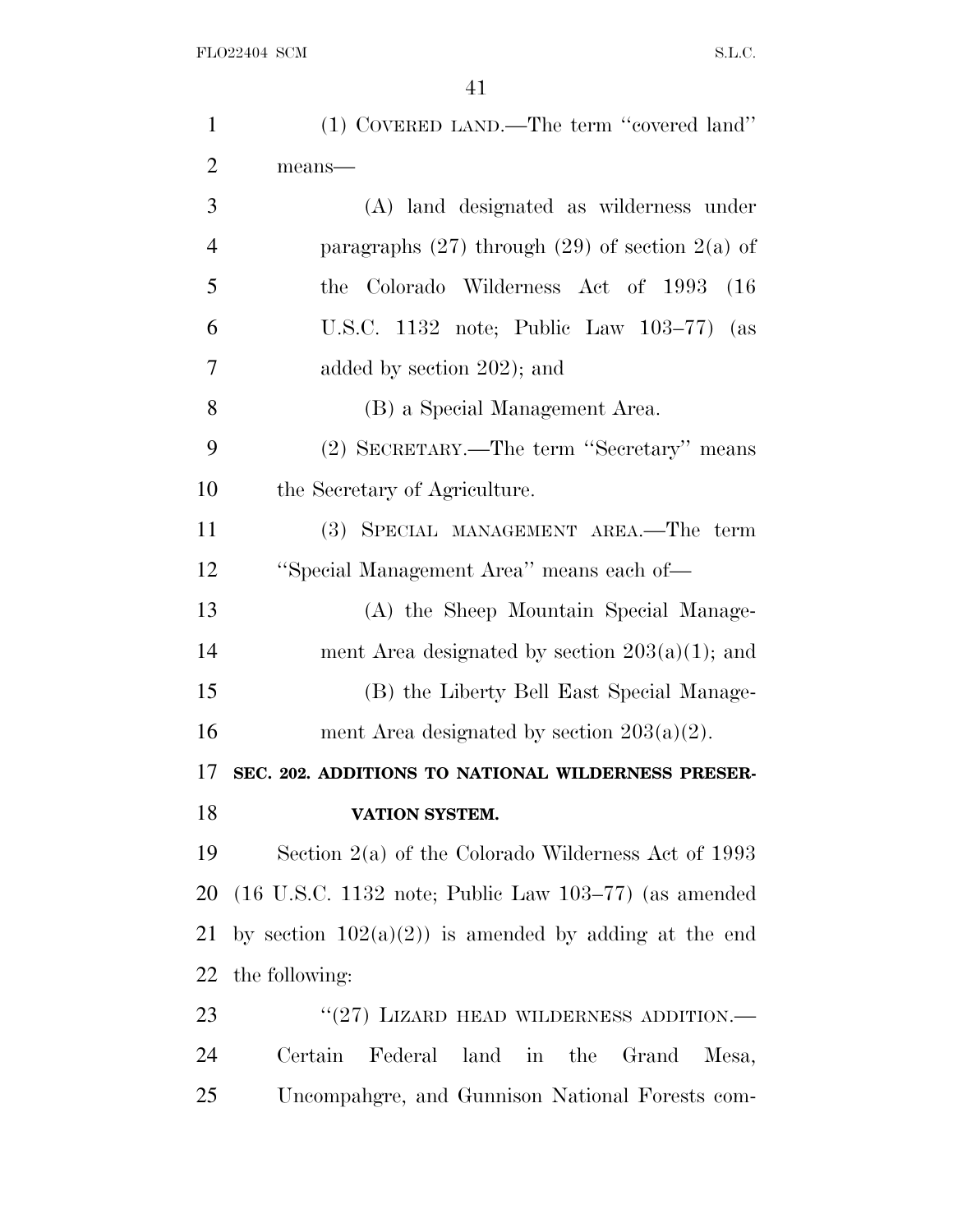| $\mathbf{1}$   | prising approximately 3,141 acres, as generally de-              |
|----------------|------------------------------------------------------------------|
| $\overline{2}$ | picted on the map entitled 'Proposed Wilson, Sun-                |
| 3              | shine, Black Face and San Bernardo Additions to                  |
| 4              | the Lizard Head Wilderness' and dated September                  |
| 5              | 6, 2018, which is incorporated in, and shall be ad-              |
| 6              | ministered as part of, the Lizard Head Wilderness.               |
| 7              | "(28) MOUNT SNEFFELS WILDERNESS ADDI-                            |
| 8              | TIONS.-                                                          |
| 9              | "(A) LIBERTY BELL AND LAST DOLLAR                                |
| 10             | ADDITIONS.—Certain Federal land<br>$\overline{\text{in}}$<br>the |
| 11             | Grand Mesa, Uncompahgre, and Gunnison Na-                        |
| 12             | tional Forests comprising approximately 7,235                    |
| 13             | acres, as generally depicted on the map entitled                 |
| 14             | 'Proposed Liberty Bell and Last Dollar Addi-                     |
| 15             | tions to the Mt. Sneffels Wilderness, Liberty                    |
| 16             | Bell East Special Management Area' and dated                     |
| 17             | September $6, 2018$ , which is incorporated in,                  |
| 18             | and shall be administered as part of, the Mount                  |
| 19             | Sneffels Wilderness.                                             |
| 20             | "(B) WHITEHOUSE ADDITIONS.—Certain                               |
| 21             | Federal land in the Grand Mesa, Uncompangre,                     |
| 22             | and Gunnison National Forests comprising ap-                     |
| 23             | proximately 12,465 acres, as generally depicted                  |
| 24             | on the map entitled 'Proposed Whitehouse Ad-                     |
| 25             | ditions to the Mt. Sneffels Wilderness'<br>and                   |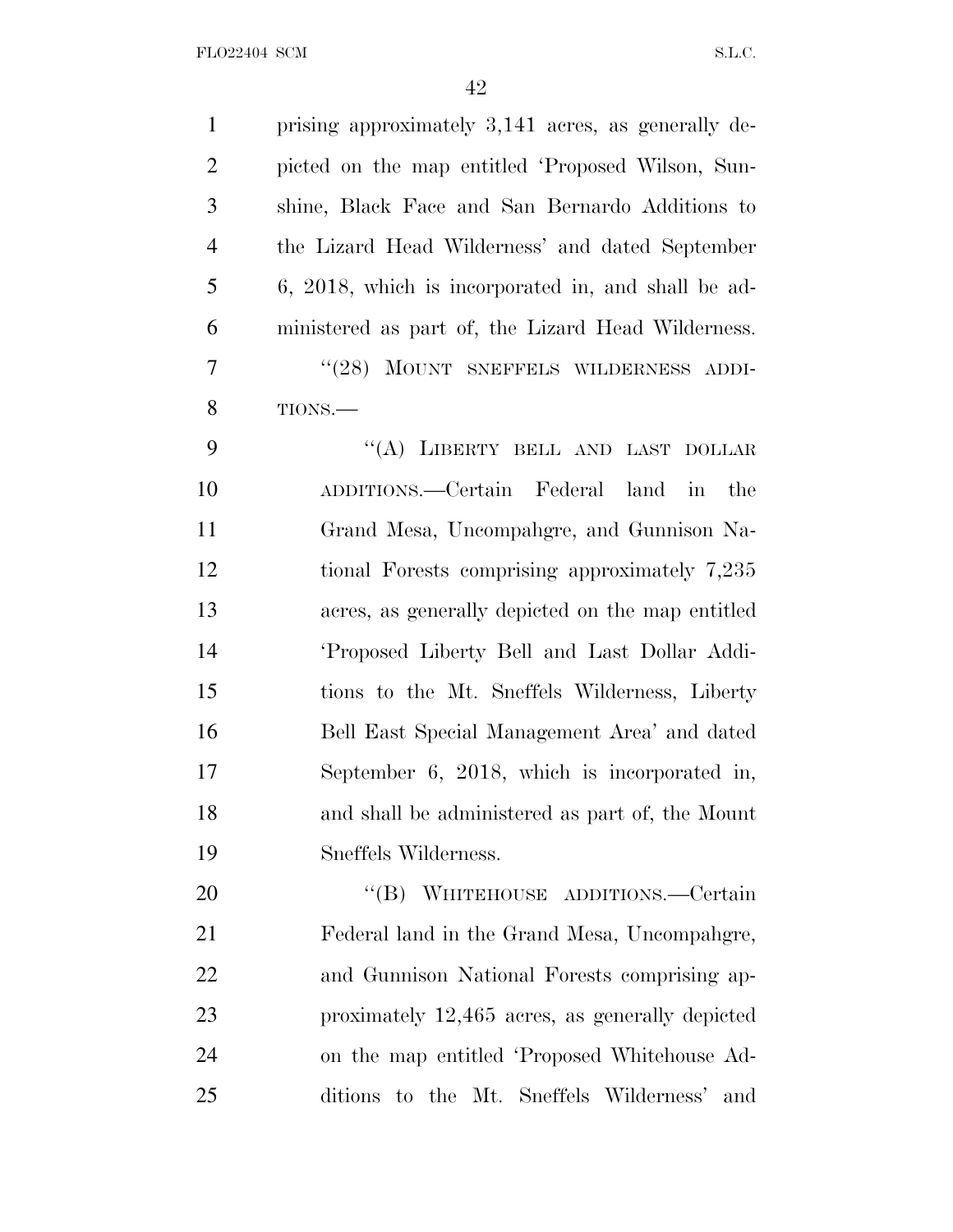| $\mathbf{1}$ | dated September 6, 2018, which is incorporated |
|--------------|------------------------------------------------|
| 2            | in, and shall be administered as part of, the  |
| 3            | Mount Sneffels Wilderness.                     |

 ''(29) MCKENNA PEAK WILDERNESS.—Certain Federal land in the State of Colorado comprising ap- proximately 8,884 acres of Bureau of Land Manage- ment land, as generally depicted on the map entitled 'Proposed McKenna Peak Wilderness Area' and dated September 18, 2018, to be known as the 'McKenna Peak Wilderness'.''.

## **SEC. 203. SPECIAL MANAGEMENT AREAS.**

(a) DESIGNATION.—

 (1) SHEEP MOUNTAIN SPECIAL MANAGEMENT AREA.—The Federal land in the Grand Mesa, Uncompahgre, and Gunnison and San Juan Na- tional Forests in the State comprising approximately 21,663 acres, as generally depicted on the map enti- tled ''Proposed Sheep Mountain Special Manage- ment Area'' and dated September 19, 2018, is des- ignated as the ''Sheep Mountain Special Manage-ment Area''.

 (2) LIBERTY BELL EAST SPECIAL MANAGE- MENT AREA.—The Federal land in the Grand Mesa, Uncompahgre, and Gunnison National Forests in the State comprising approximately 792 acres, as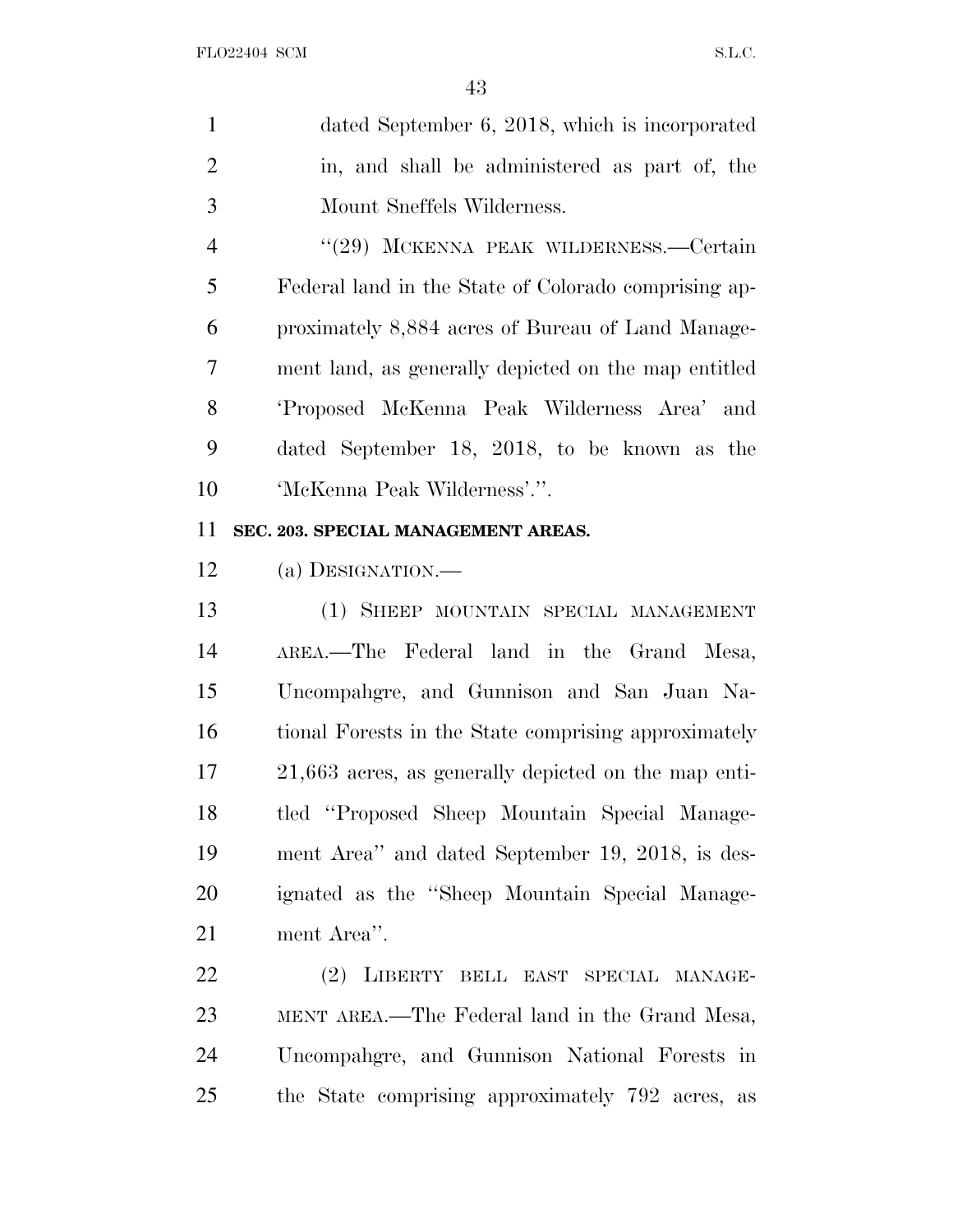generally depicted on the map entitled ''Proposed Liberty Bell and Last Dollar Additions to the Mt. Sneffels Wilderness, Liberty Bell East Special Man- agement Area'' and dated September 6, 2018, is designated as the ''Liberty Bell East Special Man-agement Area''.

 (b) PURPOSE.—The purpose of the Special Manage- ment Areas is to conserve and protect for the benefit and enjoyment of present and future generations the geologi- cal, cultural, archaeological, paleontological, natural, sci- entific, recreational, wilderness, wildlife, riparian, histor- ical, educational, and scenic resources of the Special Man-agement Areas.

(c) MANAGEMENT.—

 (1) IN GENERAL.—The Secretary shall manage the Special Management Areas in a manner that— (A) conserves, protects, and enhances the resources and values of the Special Manage-ment Areas described in subsection (b);

 (B) subject to paragraph (3), maintains or improves the wilderness character of the Special Management Areas and the suitability of the Special Management Areas for potential inclu- sion in the National Wilderness Preservation System; and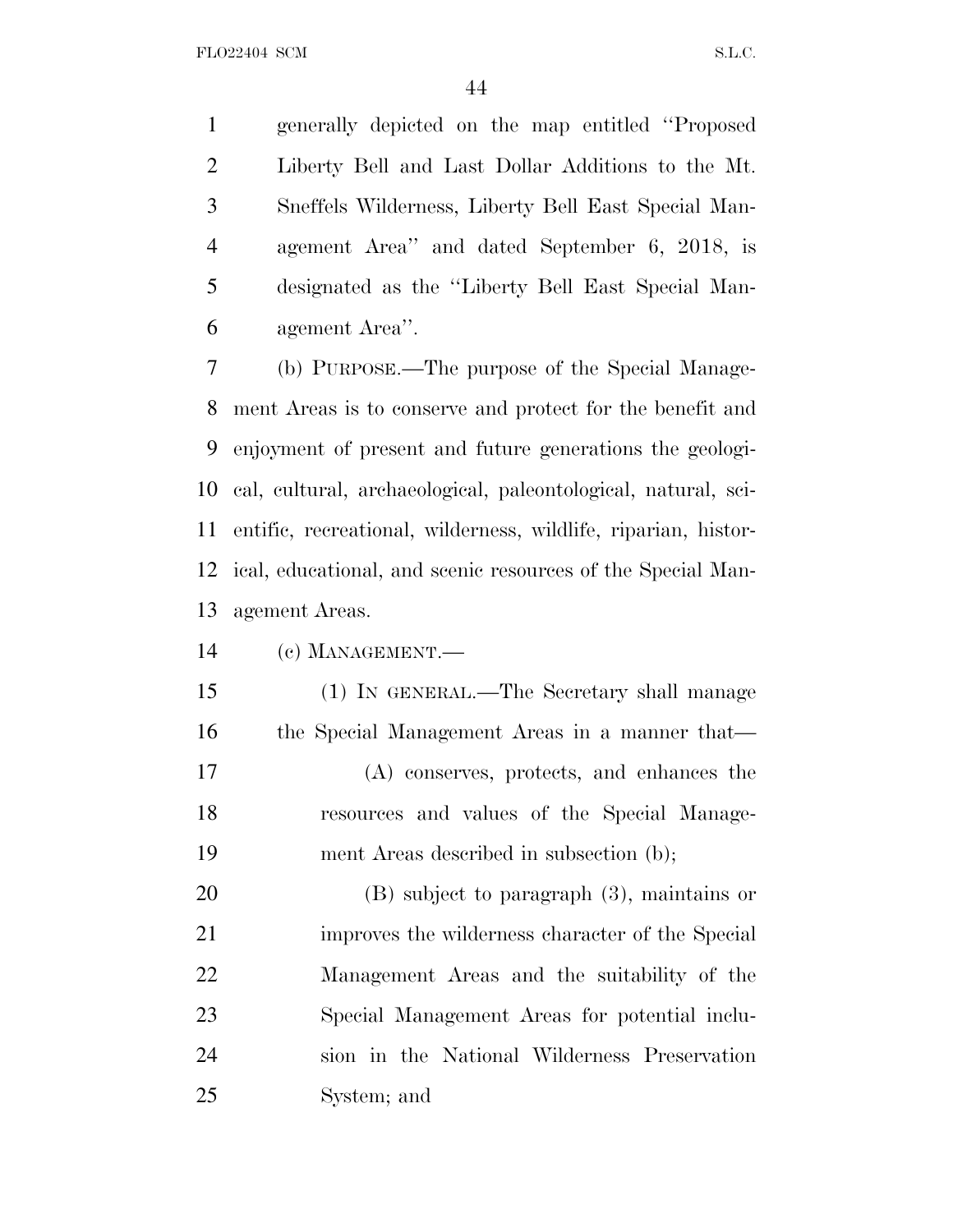| $\mathbf{1}$   | $(C)$ is in accordance with—                      |
|----------------|---------------------------------------------------|
| $\overline{2}$ | (i) the National Forest Management                |
| 3              | Act of 1976 (16 U.S.C. 1600 et seq.);             |
| $\overline{4}$ | (ii) this title; and                              |
| 5              | (iii) any other applicable laws.                  |
| 6              | (2) PROHIBITIONS.—The following shall be pro-     |
| 7              | hibited in the Special Management Areas:          |
| 8              | (A) Permanent roads.                              |
| 9              | (B) Except as necessary to meet the min-          |
| 10             | imum requirements for the administration of       |
| 11             | the Federal land, to provide access for aban-     |
| 12             | doned mine cleanup, and to protect public         |
| 13             | health and safety—                                |
| 14             | (i) the use of motor vehicles, motor-             |
| 15             | ized equipment, or mechanical transport           |
| 16             | (other than as provided in paragraph $(3)$ );     |
| 17             | and                                               |
| 18             | (ii) the establishment of temporary               |
| 19             | roads.                                            |
| 20             | (3) AUTHORIZED ACTIVITIES.—                       |
| 21             | (A) IN GENERAL.—The Secretary may                 |
| 22             | allow any activities (including helicopter access |
| 23             | for recreation and maintenance and the com-       |
| 24             | petitive running event permitted since 1992)      |
| 25             | that have been authorized by permit or license    |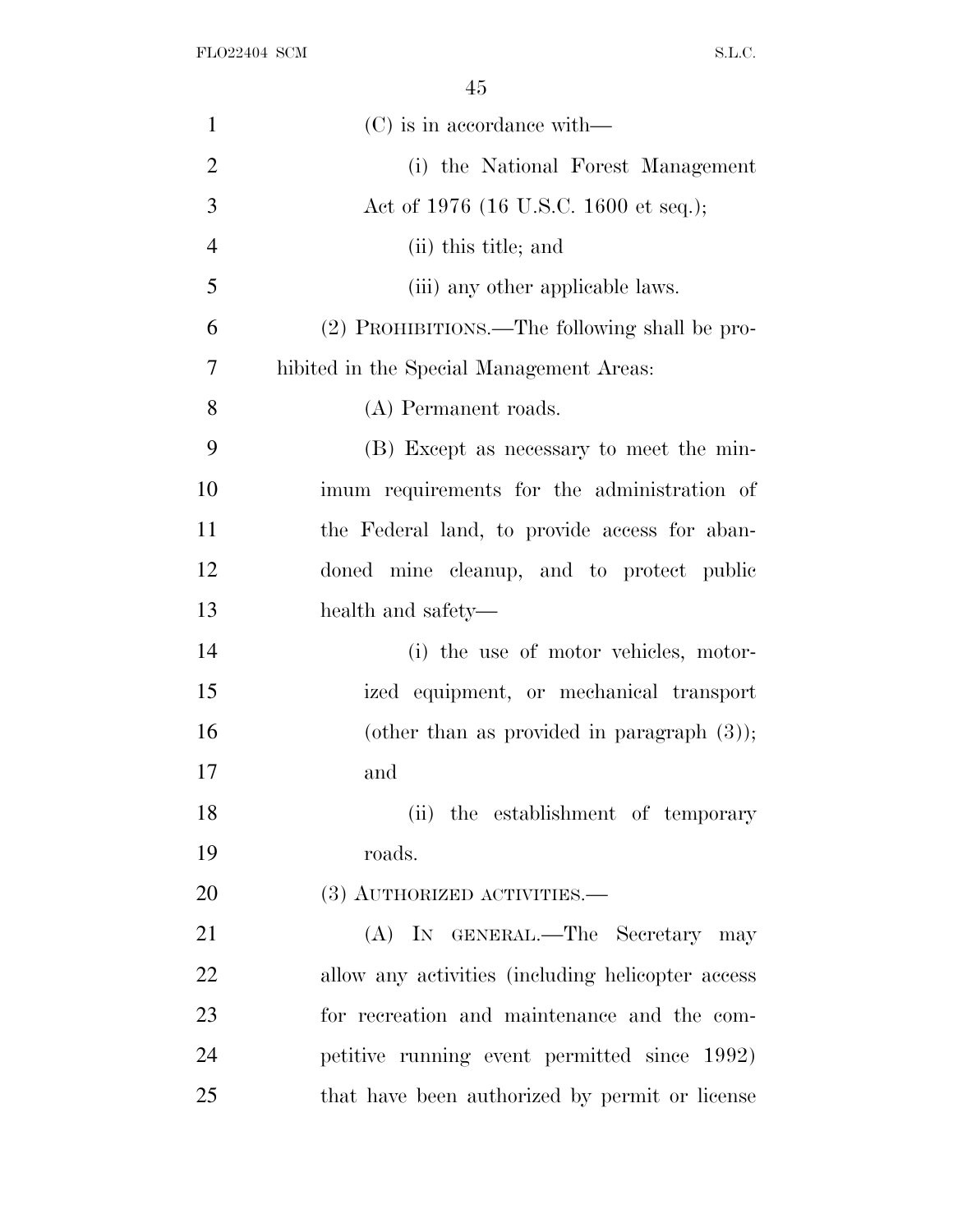| $\mathbf{1}$   | as of the date of enactment of this Act to con-   |
|----------------|---------------------------------------------------|
| $\overline{2}$ | tinue within the Special Management Areas,        |
| 3              | subject to such terms and conditions as the       |
| $\overline{4}$ | Secretary may require.                            |
| 5              | (B) PERMITTING.—The designation of the            |
| 6              | Special Management Areas by subsection (a)        |
| $\overline{7}$ | shall not affect the issuance of permits relating |
| 8              | to the activities covered under subparagraph      |
| 9              | (A) after the date of enactment of this Act.      |
| 10             | (C) BICYCLES.—The Secretary may permit            |
| 11             | the use of bicycles in—                           |
| 12             | (i) the portion of the Sheep Mountain             |
| 13             | Special Management Area identified as             |
| 14             | "Ophir Valley Area" on the map entitled           |
| 15             | "Proposed Sheep Mountain Special Man-             |
| 16             | agement Area" and dated September 19,             |
| 17             | $2018$ ; and                                      |
| 18             | (ii) the portion of the Liberty Bell              |
| 19             | East Special Management Area identified           |
| 20             | as "Liberty Bell Corridor" on the map en-         |
| 21             | titled "Proposed Liberty Bell and Last            |
| 22             | Dollar Additions to the Mt. Sneffels Wil-         |
| 23             | derness, Liberty Bell East Special Manage-        |
| 24             | ment Area" and dated September 6, 2018.           |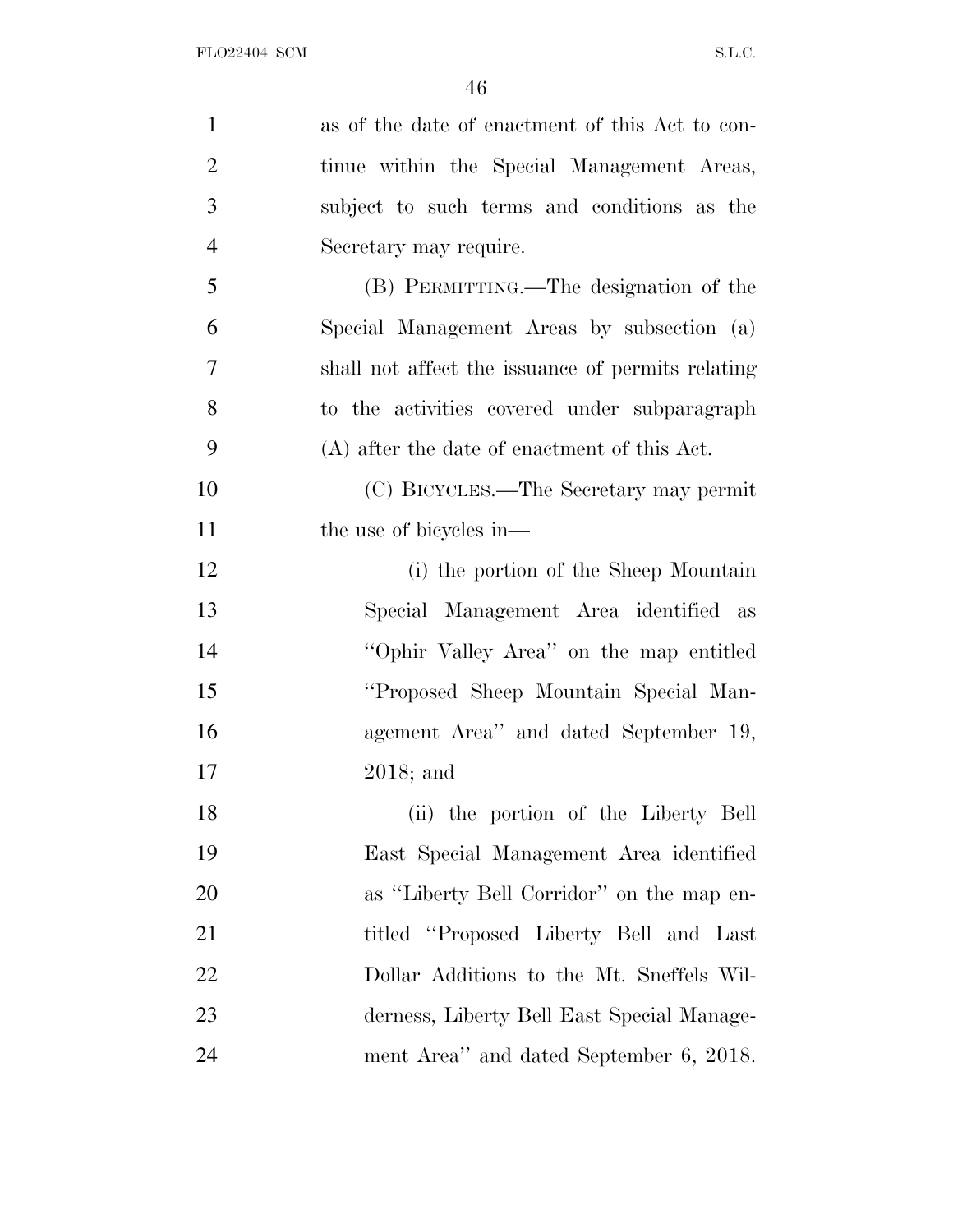(d) APPLICABLE LAW.—Water and water rights in the Special Management Areas shall be administered in accordance with section 8 of the Colorado Wilderness Act of 1993 (Public Law 103–77; 107 Stat. 762), except that, for purposes of this title—

 (1) any reference contained in that section to ''the lands designated as wilderness by this Act'', ''the Piedra, Roubideau, and Tabeguache areas iden- tified in section 9 of this Act, or the Bowen Gulch Protection Area or the Fossil Ridge Recreation Man- agement Area identified in sections 5 and 6 of this Act'', or ''the areas described in sections 2, 5, 6, and 9 of this Act'' shall be considered to be a reference to ''the Special Management Areas''; and

 (2) any reference contained in that section to ''this Act'' shall be considered to be a reference to ''the Colorado Outdoor Recreation and Economy Act''.

#### **SEC. 204. RELEASE OF WILDERNESS STUDY AREAS.**

 (a) DOMINGUEZ CANYON WILDERNESS STUDY AREA.—Subtitle E of title II of Public Law 111–11 is amended—

 (1) by redesignating section 2408 (16 U.S.C. 460zzz–7) as section 2409; and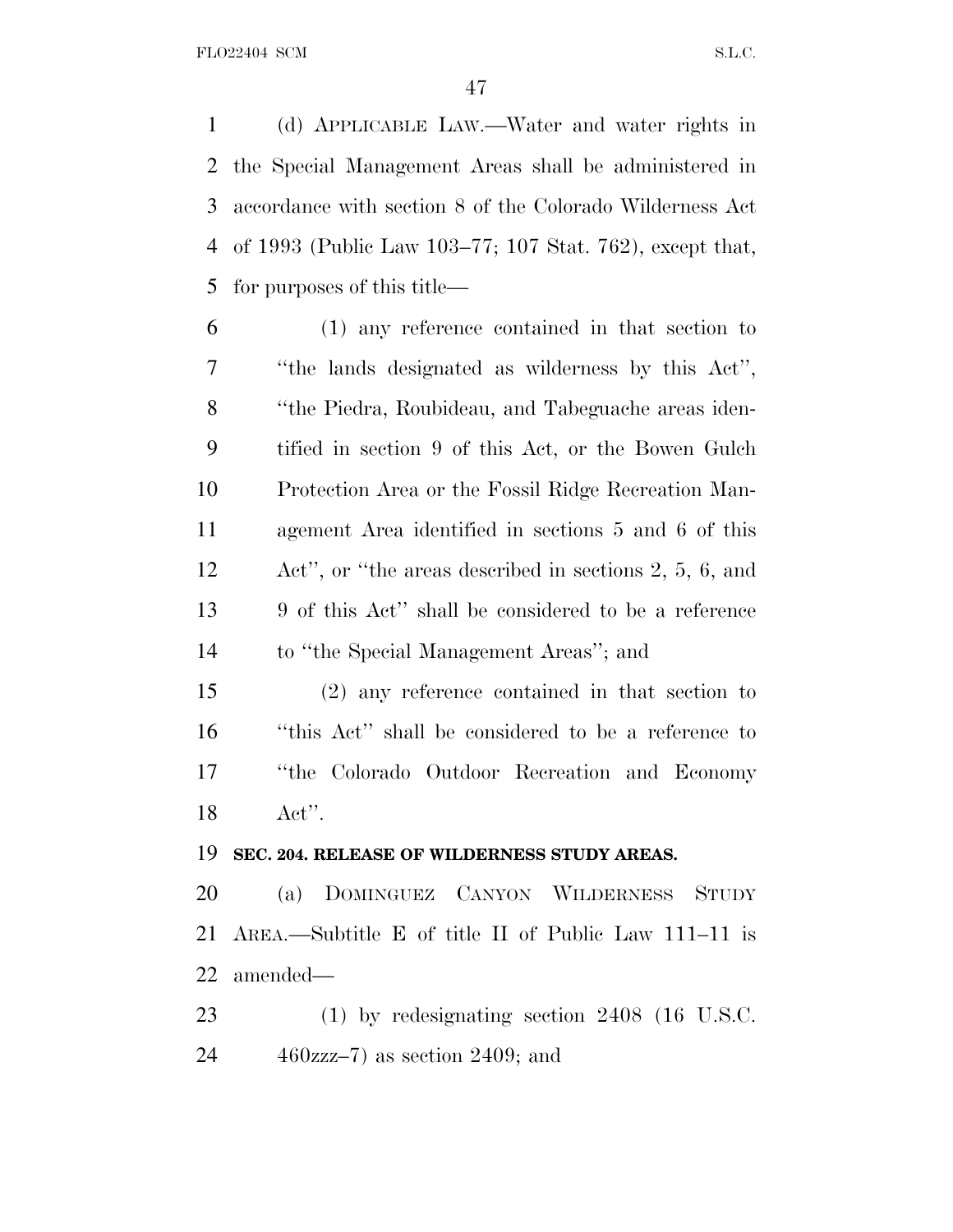(2) by inserting after section 2407 (16 U.S.C. 2 zzz–6) the following:

### **''SEC. 2408. RELEASE.**

 ''(a) I<sup>N</sup> GENERAL.—Congress finds that, for the pur- poses of section 603(c) of the Federal Land Policy and Management Act of 1976 (43 U.S.C. 1782(c)), the por- tions of the Dominguez Canyon Wilderness Study Area not designated as wilderness by this subtitle have been adequately studied for wilderness designation.

 ''(b) RELEASE.—Any public land referred to in sub- section (a) that is not designated as wilderness by this subtitle—

13  $\frac{13}{2}$   $\frac{13}{2}$   $\frac{13}{2}$  is no longer subject to section 603(c) of the Federal Land Policy and Management Act of 1976 (43 U.S.C. 1782(c)); and

 ''(2) shall be managed in accordance with this subtitle and any other applicable laws.''.

 (b) MCKENNA PEAK WILDERNESS STUDY AREA.— (1) IN GENERAL.—Congress finds that, for the purposes of section 603(c) of the Federal Land Pol- icy and Management Act of 1976 (43 U.S.C. 22 1782(c)), the portions of the McKenna Peak Wilder- ness Study Area in San Miguel County in the State not designated as wilderness by paragraph (29) of section 2(a) of the Colorado Wilderness Act of 1993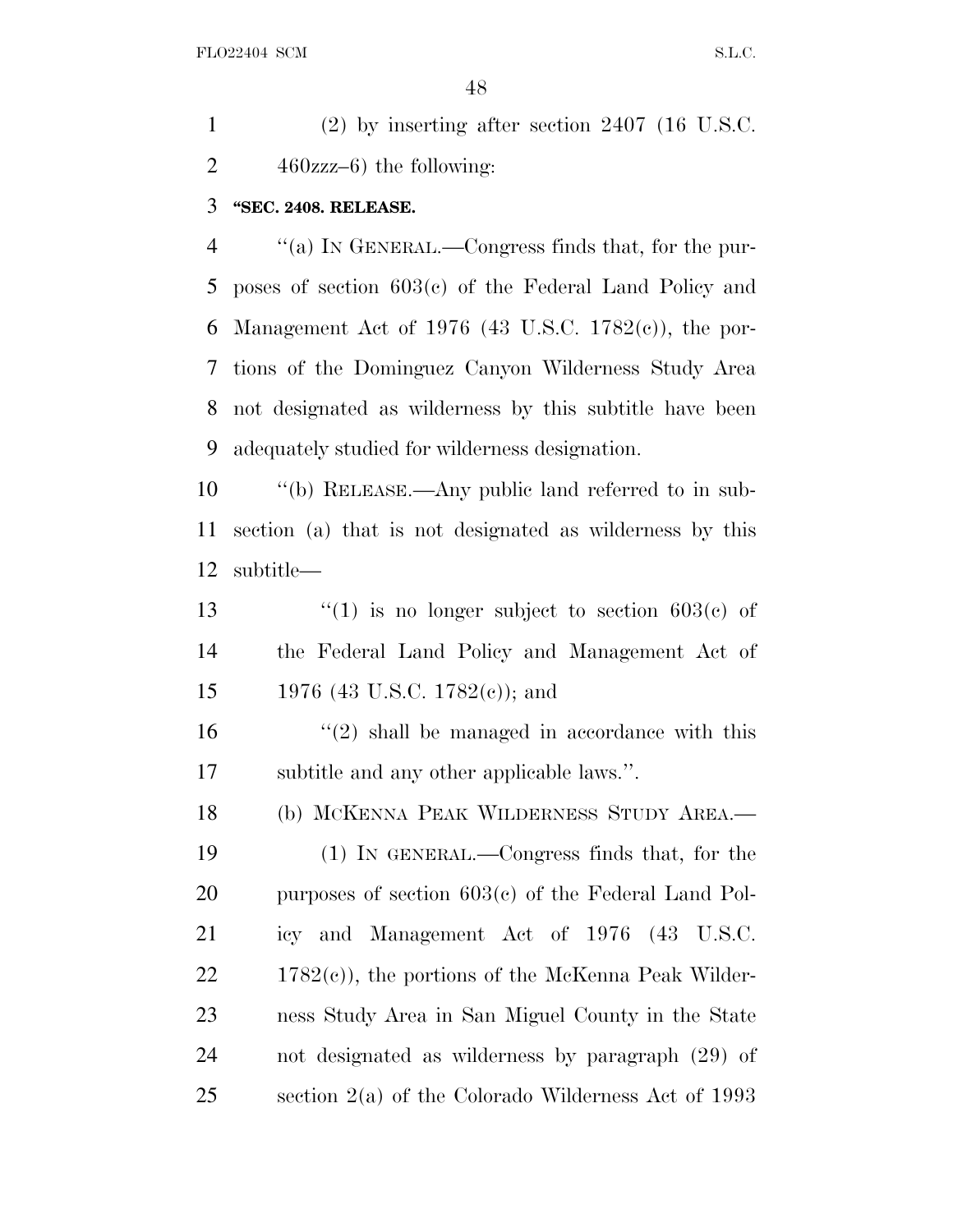| $\mathbf{1}$   | $(16 \text{ U.S.C. } 1132 \text{ note}; \text{ Public Law } 103-77)$ (as |
|----------------|--------------------------------------------------------------------------|
| $\overline{2}$ | added by section 202) have been adequately studied                       |
| 3              | for wilderness designation.                                              |
| $\overline{4}$ | $(2)$ RELEASE.—Any public land referred to in                            |
| 5              | paragraph (1) that is not designated as wilderness                       |
| 6              | by paragraph $(29)$ of section $2(a)$ of the Colorado                    |
| 7              | Wilderness Act of 1993 (16 U.S.C. 1132 note; Pub-                        |
| 8              | lic Law 103–77) (as added by section $202$ )—                            |
| 9              | (A) is no longer subject to section $603(c)$                             |
| 10             | of the Federal Land Policy and Management                                |
| 11             | Act of 1976 (43 U.S.C. 1782(c)); and                                     |
| 12             | (B) shall be managed in accordance with                                  |
| 13             | applicable laws.                                                         |
| 14             | SEC. 205. ADMINISTRATIVE PROVISIONS.                                     |
| 15             | (a) FISH AND WILDLIFE.—Nothing in this title af-                         |
| 16             | fects the jurisdiction or responsibility of the State with               |
| 17             | respect to fish and wildlife in the State.                               |
| 18             | (b) NO BUFFER ZONES.—                                                    |
| 19             | $(1)$ In GENERAL.—Nothing in this title estab-                           |
| 20             | lishes a protective perimeter or buffer zone around                      |
| 21             | covered land.                                                            |
| 22             | (2) ACTIVITIES OUTSIDE WILDERNESS.—The                                   |
| 23             | fact that a nonwilderness activity or use on land out-                   |
| 24             | side of the covered land can be seen or heard from                       |
|                |                                                                          |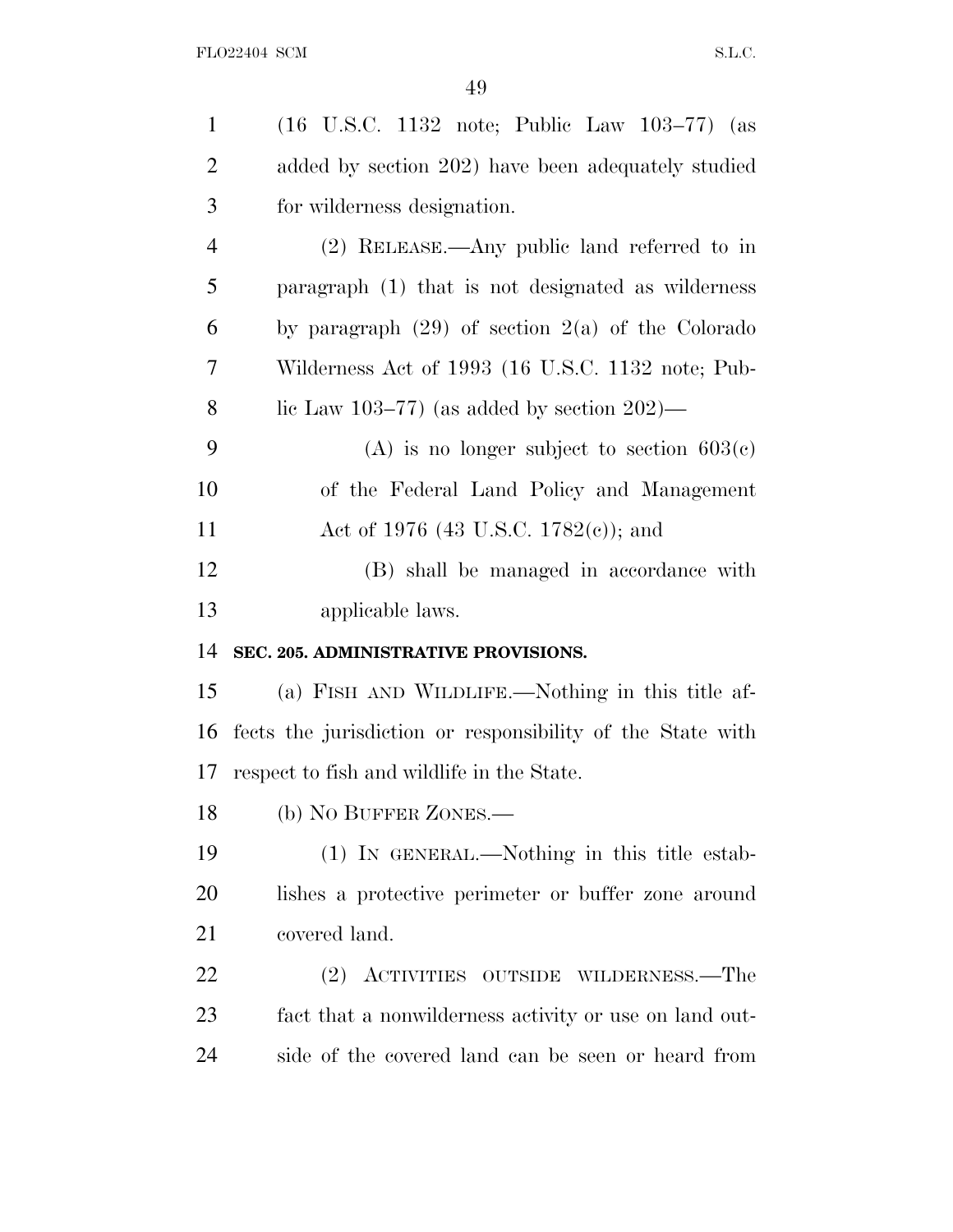| $\mathbf{1}$   | within covered land shall not preclude the activity or                      |
|----------------|-----------------------------------------------------------------------------|
| $\overline{2}$ | use outside the boundary of the covered land.                               |
| 3              | (c) TRIBAL RIGHTS AND USES.—                                                |
| $\overline{4}$ | (1) TREATY RIGHTS.—Nothing in this title af-                                |
| 5              | fects the treaty rights of any Indian Tribe, including                      |
| 6              | rights under the Agreement of September 13, 1873,                           |
| 7              | ratified by the Act of April 29, $1874$ (18 Stat. 36,                       |
| 8              | chapter $136$ ).                                                            |
| 9              | (2) TRADITIONAL TRIBAL USES.—Subject to                                     |
| 10             | any terms and conditions as the Secretary deter-                            |
| 11             | mines to be necessary and in accordance with appli-                         |
| 12             | cable law, the Secretary shall allow for the continued                      |
| 13             | use of the covered land by members of Indian                                |
| 14             | Tribes—                                                                     |
| 15             | (A) for traditional ceremonies; and                                         |
| 16             | (B) as a source of traditional plants and                                   |
| 17             | other materials.                                                            |
| 18             | (d) MAPS AND LEGAL DESCRIPTIONS.—                                           |
| 19             | $(1)$ In GENERAL.—As soon as practicable after                              |
| 20             | the date of enactment of this Act, the Secretary or                         |
| 21             | the Secretary of the Interior, as appropriate, shall                        |
| 22             | file a map and a legal description of each wilderness                       |
| 23             | area designated by paragraphs $(27)$ through $(29)$ of                      |
| 24             | section $2(a)$ of the Colorado Wilderness Act of 1993                       |
| 25             | $(16 \text{ U.S.C. } 1132 \text{ note}; \text{ Public Law } 103-77)$<br>(as |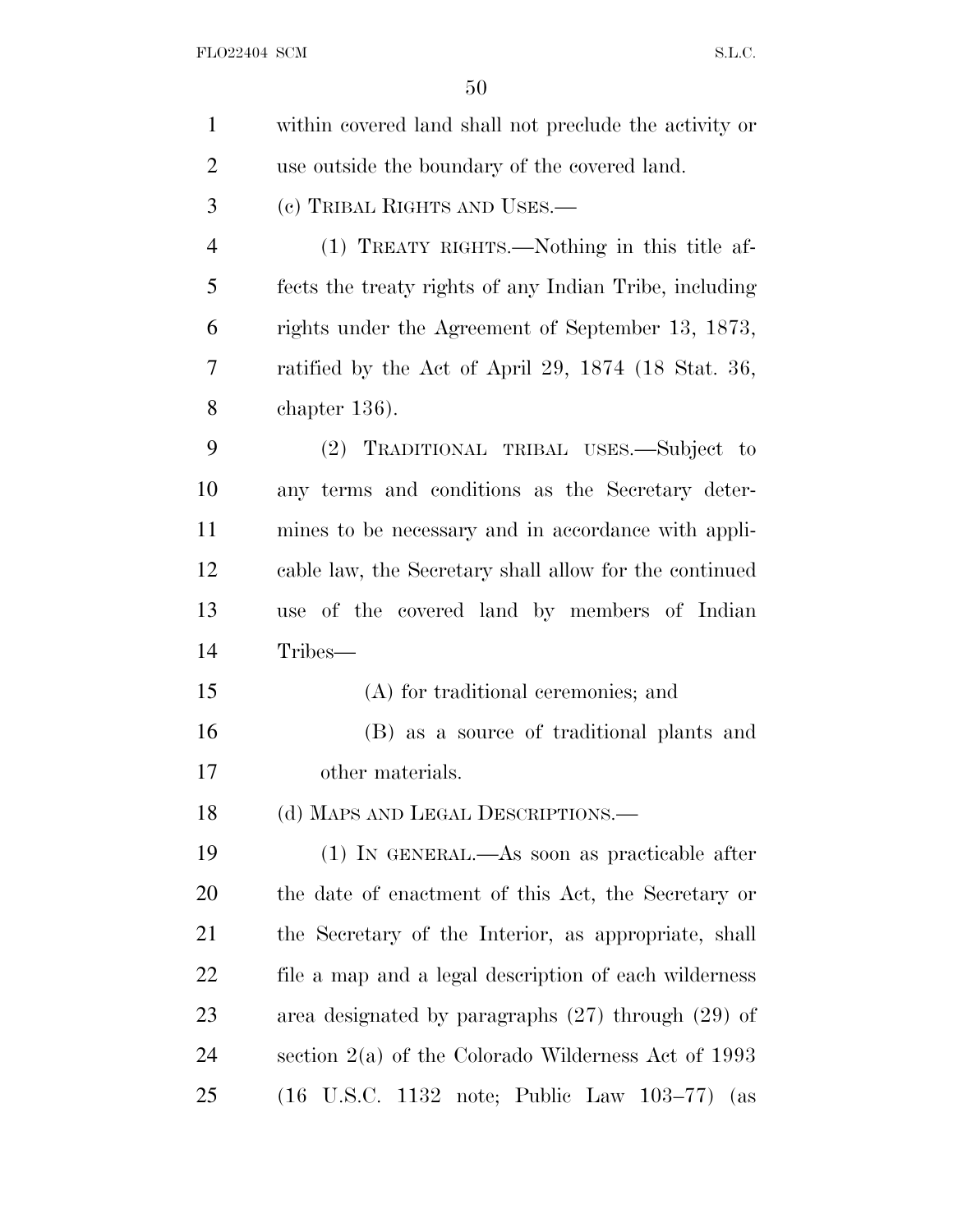| $\mathbf{1}$   | added by section 202) and the Special Management                             |
|----------------|------------------------------------------------------------------------------|
| $\overline{2}$ | Areas with-                                                                  |
| 3              | (A) the Committee on Natural Resources                                       |
| $\overline{4}$ | of the House of Representatives; and                                         |
| 5              | (B) the Committee on Energy and Natural                                      |
| 6              | Resources of the Senate.                                                     |
| 7              | (2) FORCE OF LAW.—Each map and legal de-                                     |
| 8              | scription filed under paragraph (1) shall have the                           |
| 9              | same force and effect as if included in this title, ex-                      |
| 10             | cept that the Secretary or the Secretary of the Inte-                        |
| 11             | rior, as appropriate, may correct any typographical                          |
| 12             | errors in the maps and legal descriptions.                                   |
| 13             | PUBLIC AVAILABILITY.—Each map<br>(3)<br>and                                  |
| 14             | legal description filed under paragraph (1) shall be                         |
| 15             | on file and available for public inspection in the ap-                       |
| 16             | propriate offices of the Bureau of Land Management                           |
| 17             | and the Forest Service.                                                      |
| 18             | (e) ACQUISITION OF LAND.                                                     |
| 19             | (1) IN GENERAL.—The Secretary or the Sec-                                    |
| 20             | retary of the Interior, as appropriate, may acquire                          |
| 21             | any land or interest in land within the boundaries of                        |
| <u>22</u>      | a Special Management Area or the wilderness des-                             |
| 23             | ignated under paragraphs $(27)$ through $(29)$ of sec-                       |
| 24             | tion $2(a)$ of the Colorado Wilderness Act of 1993                           |
| 25             | $(16 \text{ U.S.C. } 1132 \text{ note}; \text{ Public Law } 103-77)$<br>(as) |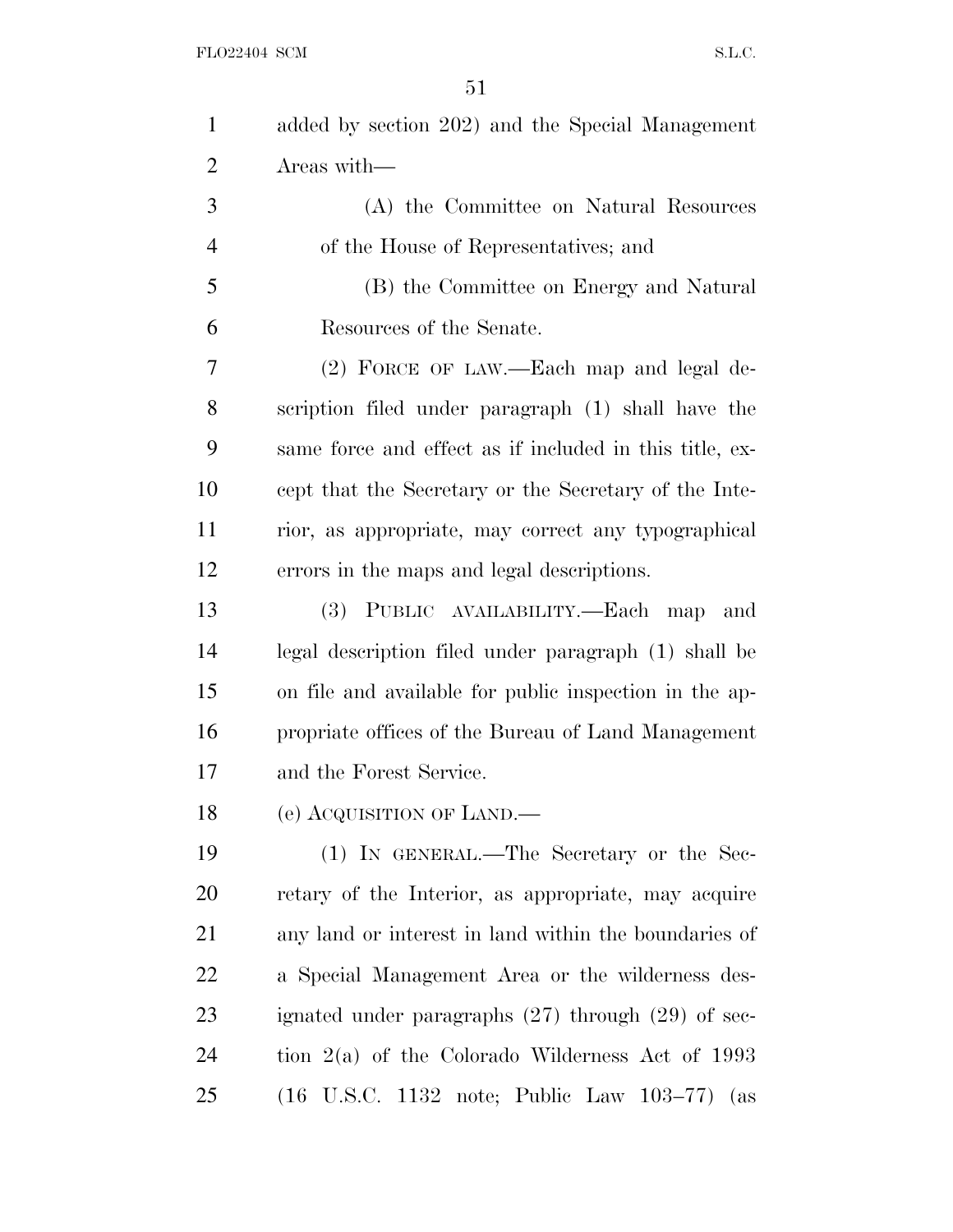FLO22404 SCM S.L.C.

 added by section 202) by donation, purchase from a willing seller, or exchange.

 (2) MANAGEMENT.—Any land or interest in land acquired under paragraph (1) shall be incor- porated into, and administered as a part of, the wil- derness or Special Management Area in which the land or interest in land is located.

 (f) GRAZING.—The grazing of livestock on covered land, if established before the date of enactment of this Act, shall be permitted to continue subject to such reason- able regulations as are considered to be necessary by the Secretary with jurisdiction over the covered land, in ac-cordance with—

14 (1) section  $4(d)(4)$  of the Wilderness Act (16) 15 U.S.C.  $1133(d)(4)$ ; and

 (2) the applicable guidelines set forth in Appen- dix A of the report of the Committee on Interior and Insular Affairs of the House of Representatives ac- companying H.R. 2570 of the 101st Congress (H. Rept. 101–405) or H.R. 5487 of the 96th Congress (H. Rept. 96–617).

 (g) FIRE, INSECTS, AND DISEASES.—In accordance with section 4(d)(1) of the Wilderness Act (16 U.S.C.  $24 \quad 1133(d)(1)$ , the Secretary with jurisdiction over a wilder-ness area designated by paragraphs (27) through (29) of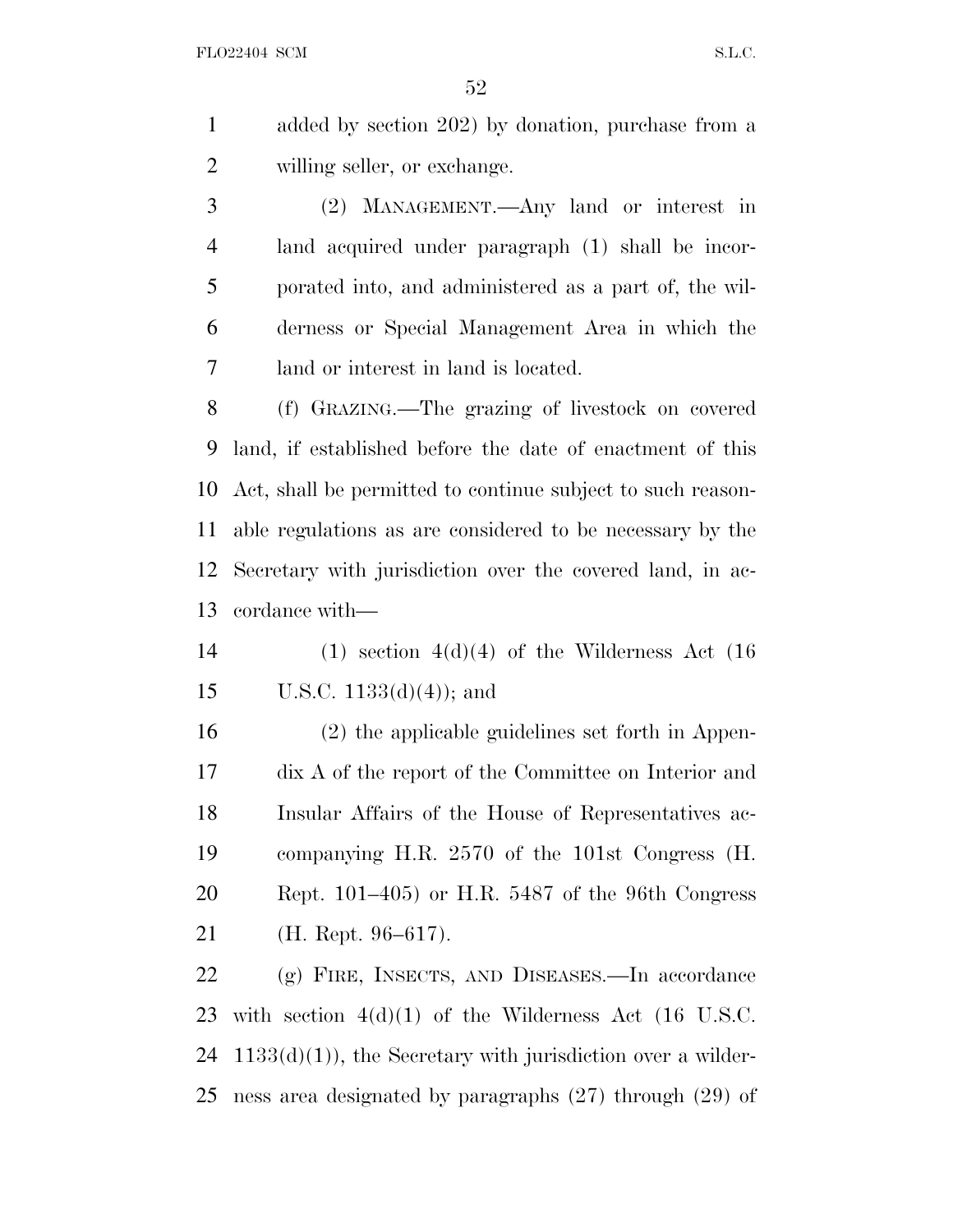FLO22404 SCM S.L.C.

 section 2(a) of the Colorado Wilderness Act of 1993 (16 U.S.C. 1132 note; Public Law 103–77) (as added by sec- tion 202) may carry out any activity in the wilderness area that the Secretary determines to be necessary for the con- trol of fire, insects, and diseases, subject to such terms and conditions as the Secretary determines to be appro-priate.

 (h) WITHDRAWAL.—Subject to valid existing rights, the covered land and the approximately 6,590 acres gen- erally depicted on the map entitled ''Proposed Naturita Canyon Mineral Withdrawal Area'' and dated September 6, 2018, is withdrawn from—

 (1) entry, appropriation, and disposal under the public land laws;

 (2) location, entry, and patent under mining laws; and

 (3) operation of the mineral leasing, mineral materials, and geothermal leasing laws.

# **TITLE III—THOMPSON DIVIDE**

### **SEC. 301. PURPOSES.**

21 The purposes of this title are—

 (1) subject to valid existing rights, to withdraw certain Federal land in the Thompson Divide area from mineral and other disposal laws in order to protect the agricultural, ranching, wildlife, air qual-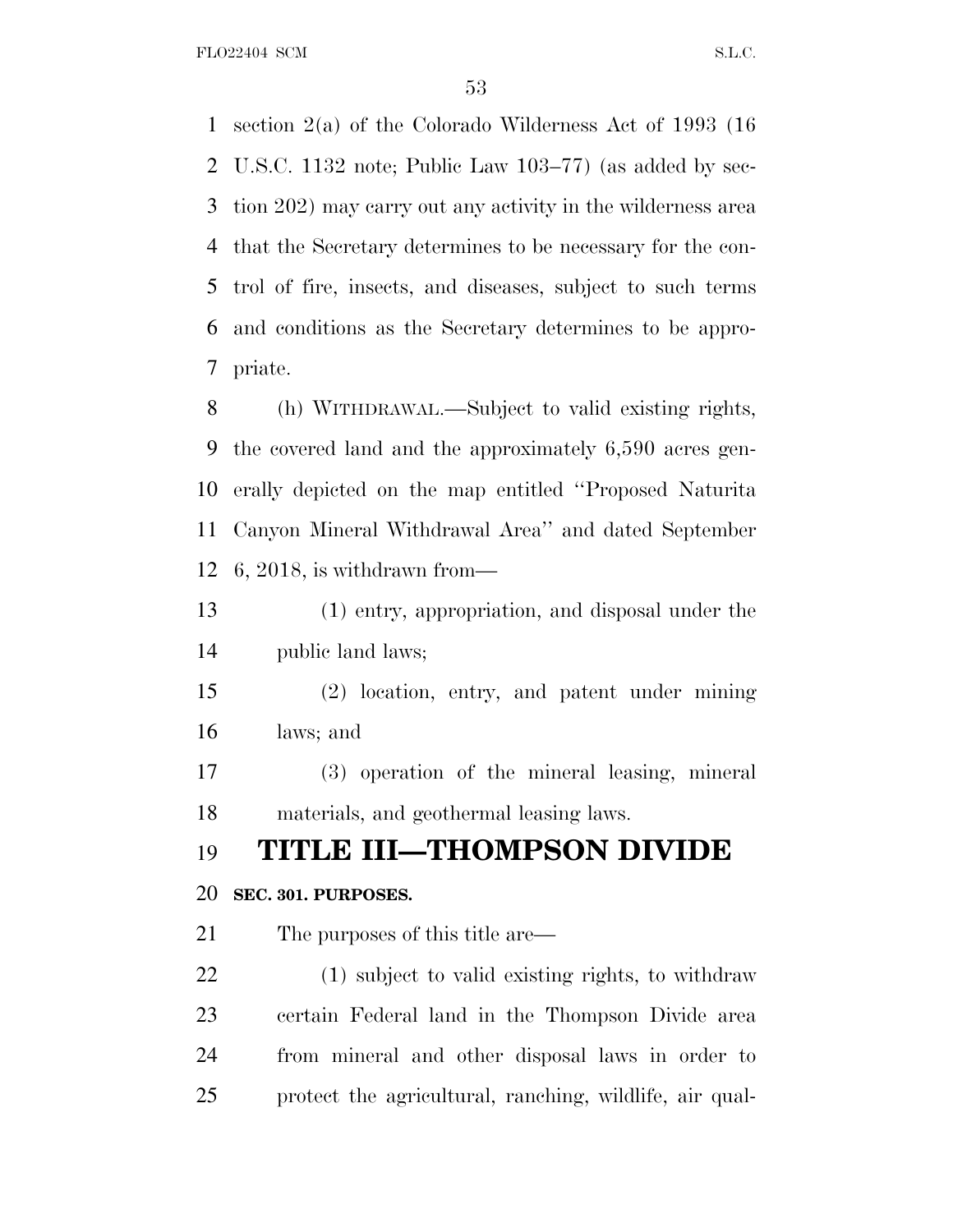ity, recreation, ecological, and scenic values of the area; and

 (2) to promote the capture of fugitive methane emissions that would otherwise be emitted into the atmosphere.

### **SEC. 302. DEFINITIONS.**

In this title:

 (1) FUGITIVE METHANE EMISSIONS.—The term ''fugitive methane emissions'' means methane gas from the Federal land or interests in Federal land in Garfield, Gunnison, Delta, or Pitkin County in the State, within the boundaries of the ''Fugitive Coal Mine Methane Use Pilot Program Area'', as generally depicted on the pilot program map, that would leak or be vented into the atmosphere from— (A) an active or inactive coal mine subject to a Federal coal lease; or (B) an abandoned underground coal mine or the site of a former coal mine— (i) that is not subject to a Federal coal lease; and 22 (ii) with respect to which the Federal interest in land includes mineral rights to 24 the methane gas.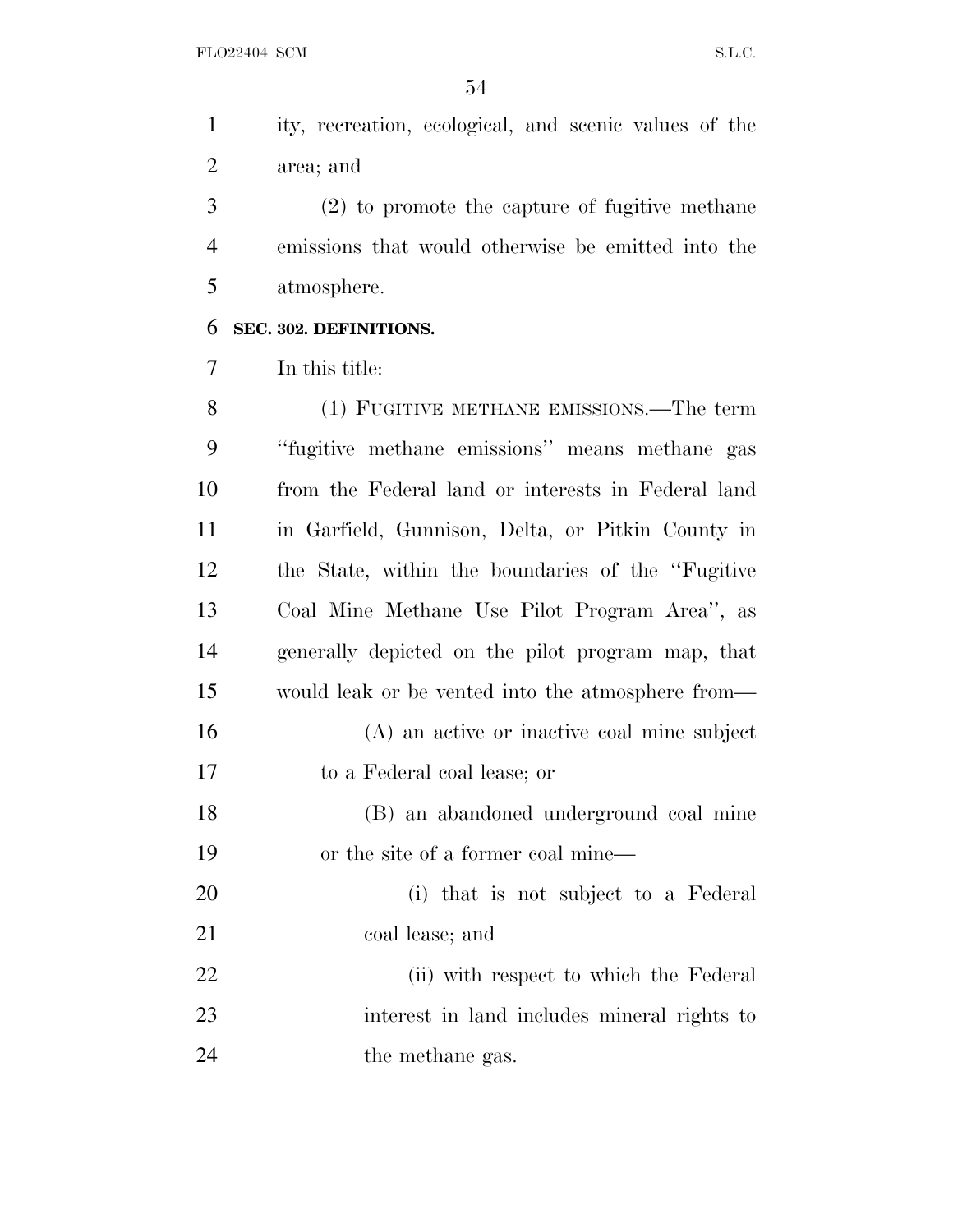| $\mathbf{1}$   | (2) PILOT PROGRAM.—The term "pilot pro-          |
|----------------|--------------------------------------------------|
| $\overline{2}$ | gram" means the Greater Thompson Divide Fugitive |
| 3              | Coal Mine Methane Use Pilot Program established  |
| $\overline{4}$ | by section $305(a)(1)$ .                         |
| 5              | (3) PILOT PROGRAM MAP.—The term "pilot           |
| 6              | program map" means the map entitled "Greater"    |
| 7              | Thompson Divide Fugitive Coal Mine Methane Use   |
| 8              | Pilot Program Area" and dated April 29, 2022.    |
| 9              | (4) SECRETARY.—The term "Secretary" means        |
| 10             | the Secretary of the Interior.                   |
| 11             | (5) THOMPSON DIVIDE LEASE.—                      |
| 12             | (A) IN GENERAL.—The term "Thompson               |
| 13             | Divide lease" means any oil or gas lease in ef-  |
| 14             | fect on the date of enactment of this Act within |
| 15             | the Thompson Divide Withdrawal and Protec-       |
| 16             | tion Area.                                       |
| 17             | (B) EXCLUSIONS.—The term "Thompson               |
| 18             | Divide lease" does not include any oil or gas    |
| 19             | lease that—                                      |
| 20             | (i) is associated with a Wolf Creek              |
| 21             | Storage Field development right; or              |
| 22             | (ii) before the date of enactment of             |
| 23             | this Act, has expired, been cancelled, or        |
| 24             | otherwise terminated.                            |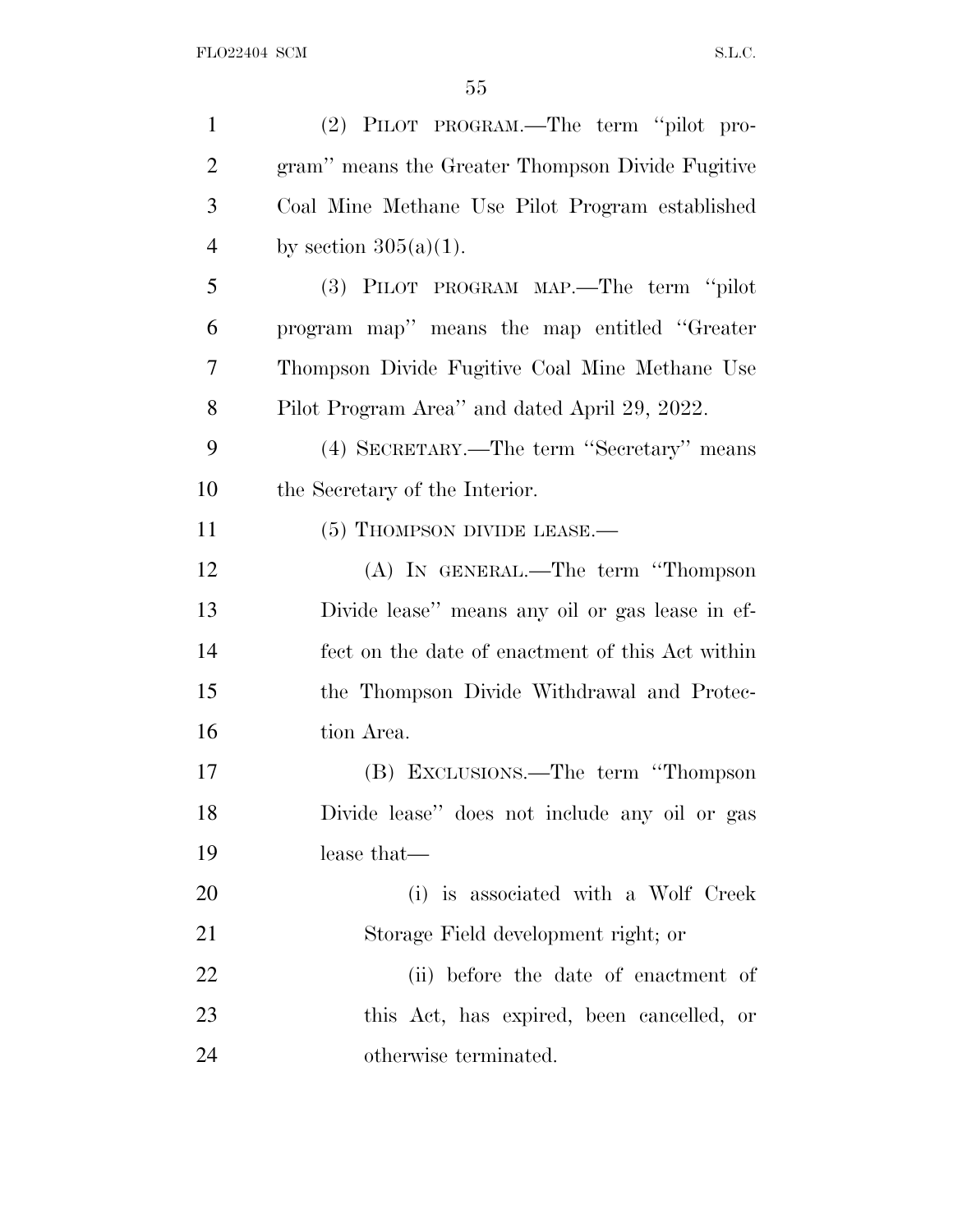| $\mathbf{1}$   | $(6)$ Thompson DIVIDE MAP.—The<br>term               |
|----------------|------------------------------------------------------|
| $\overline{2}$ | "Thompson Divide map" means the map entitled         |
| 3              | "Greater Thompson Divide Area Map" and dated         |
| $\overline{4}$ | November 5, 2021.                                    |
| 5              | (7) THOMPSON DIVIDE WITHDRAWAL AND PRO-              |
| 6              | TECTION AREA.—The term "Thompson Divide With-        |
| $\overline{7}$ | drawal and Protection Area" means the Federal        |
| 8              | land and minerals within the area generally depicted |
| 9              | as the "Thompson Divide Withdrawal and Protec-       |
| 10             | tion Area" on the Thompson Divide map.               |
| 11             | (8) WOLF CREEK STORAGE FIELD DEVELOP-                |
| 12             | MENT RIGHT.                                          |
| 13             | (A) IN GENERAL.—The term "Wolf Creek"                |
| 14             | Storage Field development right" means a de-         |
| 15             | velopment right for any of the Federal mineral       |
| 16             | leases numbered COC 0007496, COC 0007497,            |
| 17             | COC 0007498, COC 0007499, COC 0007500,               |
| 18             | COC 0007538, COC 0008128, COC 0015373,               |
| 19             | COC 0128018, COC 0051645, and COC                    |
| 20             | 0051646, as generally depicted on the Thomp-         |
| 21             | son Divide map as "Wolf Creek Storage Agree-         |
| 22             | ment".                                               |
| 23             | (B) EXCLUSIONS.—The term "Wolf Creek"                |
| 24             | Storage Field development right" does not in-        |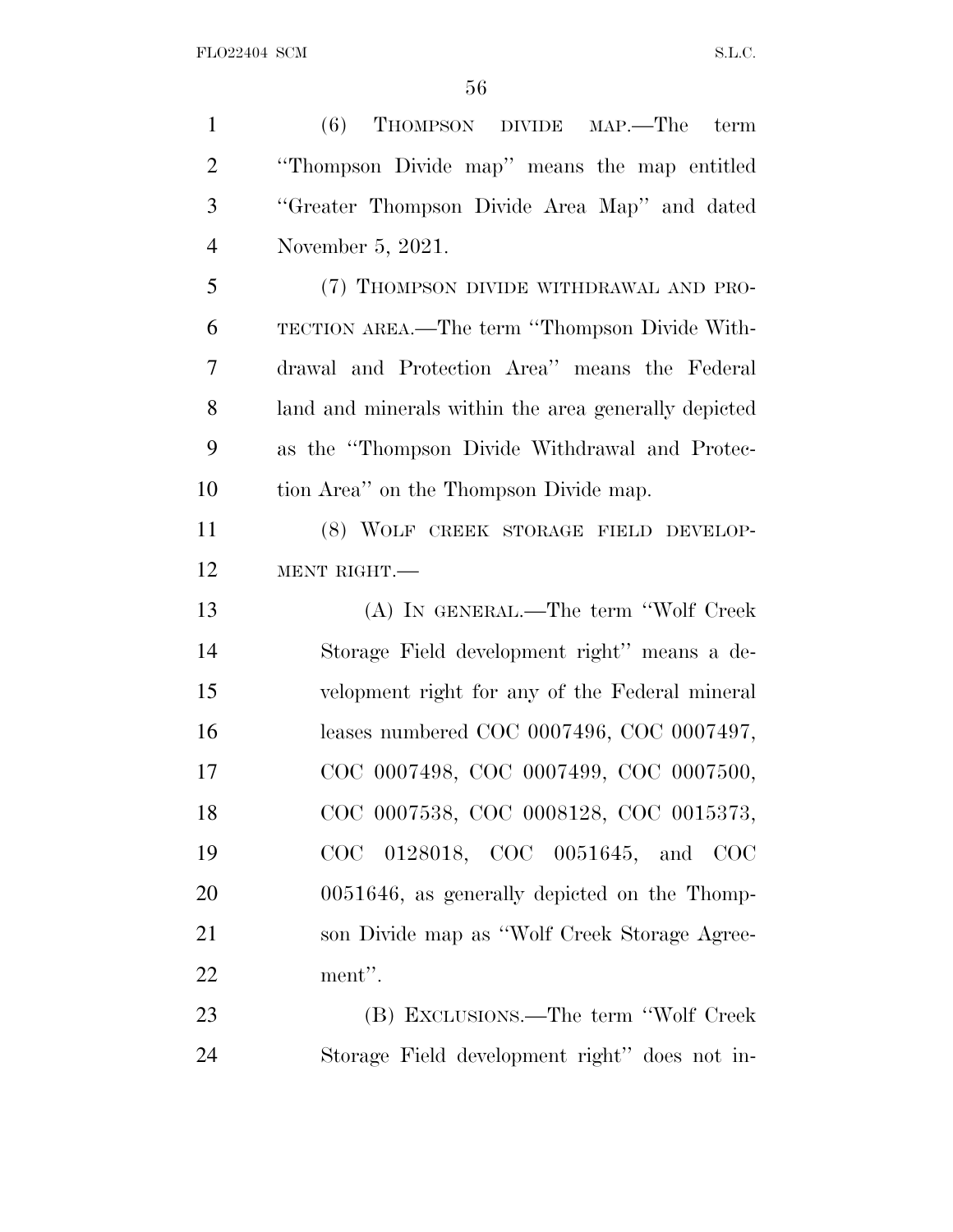| clude any storage right or related activity with-           |
|-------------------------------------------------------------|
| in the area described in subparagraph $(A)$ .               |
| SEC. 303. THOMPSON DIVIDE WITHDRAWAL AND PROTEC-            |
| TION AREA.                                                  |
| (a) WITHDRAWAL.—Subject to valid existing rights,           |
| the Thompson Divide Withdrawal and Protection Area is       |
| withdrawn from-                                             |
| (1) entry, appropriation, and disposal under the            |
| public land laws;                                           |
| (2) location, entry, and patent under the mining            |
| laws; and                                                   |
| (3) operation of the mineral leasing, mineral               |
| materials, and geothermal leasing laws.                     |
| (b) SURVEYS.—The exact acreage and legal descrip-           |
| tion of the Thompson Divide Withdrawal and Protection       |
| Area shall be determined by surveys approved by the Sec-    |
| retary, in consultation with the Secretary of Agriculture.  |
| (c) GRAZING.—Nothing in this title affects the ad-          |
| ministration of grazing in the Thompson Divide With-        |
| drawal and Protection Area.                                 |
| SEC. 304. THOMPSON DIVIDE LEASE CREDITS.                    |
| (a) IN GENERAL.—In exchange for the relinquish-             |
| ment by a leaseholder of all Thompson Divide leases of      |
| the leaseholder, the Secretary may issue to the leaseholder |
|                                                             |

credits for any bid, royalty, or rental payment due under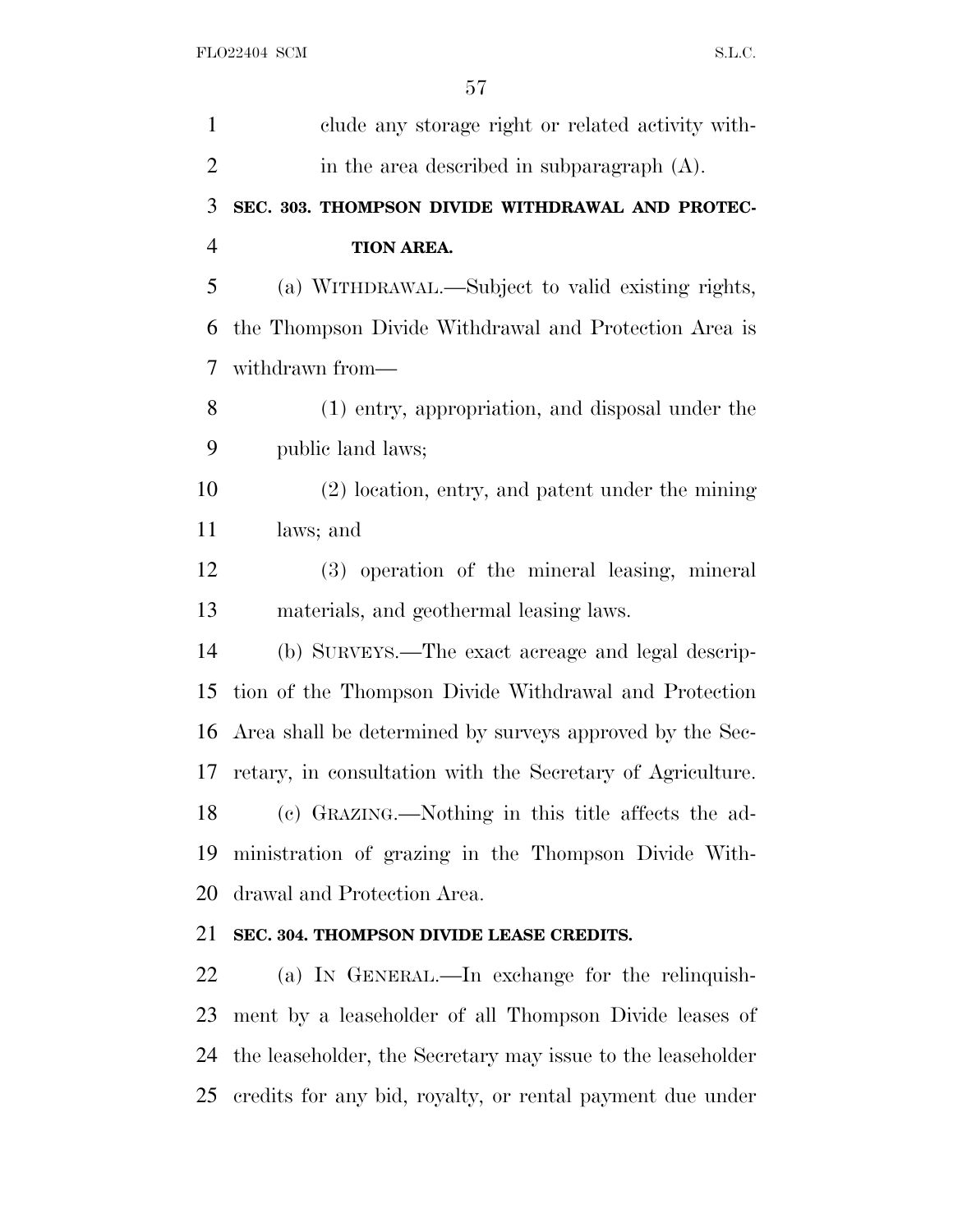| 1              | any Federal oil or gas lease on Federal land in the State, |
|----------------|------------------------------------------------------------|
| 2              | in accordance with subsection (b).                         |
| 3              | (b) AMOUNT OF CREDITS.—                                    |
| $\overline{4}$ | (1) IN GENERAL.—Subject to paragraph $(2)$ ,               |
| 5              | the amount of the credits issued to a leaseholder of       |
| 6              | a Thompson Divide lease relinquished under sub-            |
| 7              | section (a) shall—                                         |
| 8              | $(A)$ be equal to the sum of —                             |
| 9              | (i) the amount of the bonus bids paid                      |
| 10             | for the applicable Thompson Divide leases;                 |
| 11             | (ii) the amount of any rental paid for                     |
| 12             | the applicable Thompson Divide leases as                   |
| 13             | of the date on which the leaseholder sub-                  |
| 14             | mits to the Secretary a notice of the deci-                |
| 15             | sion to relinquish the applicable Thompson                 |
| 16             | Divide leases; and                                         |
| 17             | (iii) the amount of any reasonable ex-                     |
| 18             | penses incurred by the leaseholder of the                  |
| 19             | applicable Thompson Divide leases in the                   |
| 20             | preparation of any drilling permit, sundry                 |
| 21             | notice, or other related submission in sup-                |
| 22             | port of the development of the applicable                  |
| 23             | Thompson Divide leases as of January 28,                   |
| 24             | 2019, including any expenses relating to                   |
| 25             | the preparation of any analysis under the                  |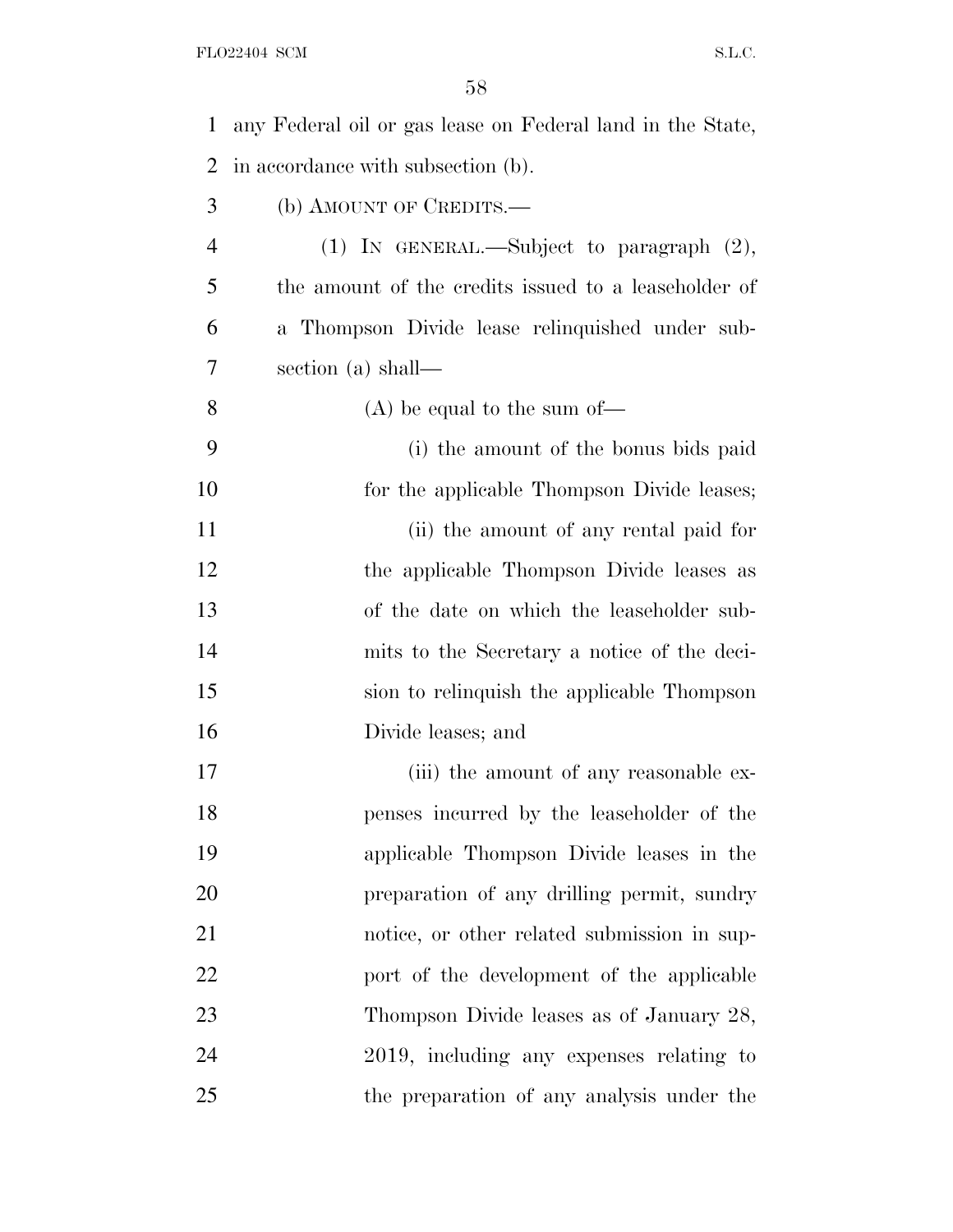| $\mathbf{1}$   | National Environmental Policy Act of                     |
|----------------|----------------------------------------------------------|
| $\overline{2}$ | 1969 (42 U.S.C. 4321 et seq.); and                       |
| 3              | (B) require the approval of the Secretary.               |
| $\overline{4}$ | EXCLUSION.—The amount of a credit<br>(2)                 |
| 5              | issued under subsection (a) shall not include any ex-    |
| 6              | penses paid by the leaseholder of a Thompson Divide      |
| 7              | lease for-                                               |
| 8              | (A) legal fees or related expenses for legal             |
| 9              | work with respect to a Thompson Divide lease;            |
| 10             | <b>or</b>                                                |
| 11             | any expenses incurred before<br>(B)<br>the               |
| 12             | issuance of a Thompson Divide lease.                     |
| 13             | CANCELLATION.—Effective on relinquishment<br>(e)         |
| 14             | under this section, and without any additional action by |
| 15             | the Secretary, a Thompson Divide lease—                  |
| 16             | (1) shall be permanently cancelled; and                  |
| 17             | $(2)$ shall not be reissued.                             |
| 18             | (d) CONDITIONS.—                                         |
| 19             | (1) APPLICABLE LAW.—Except as otherwise                  |
| 20             | provided in this section, each exchange under this       |
| 21             | section shall be conducted in accordance with—           |
| 22             | $(A)$ this title; and                                    |
| 23             | (B) other applicable laws (including regu-               |
| 24             | lations).                                                |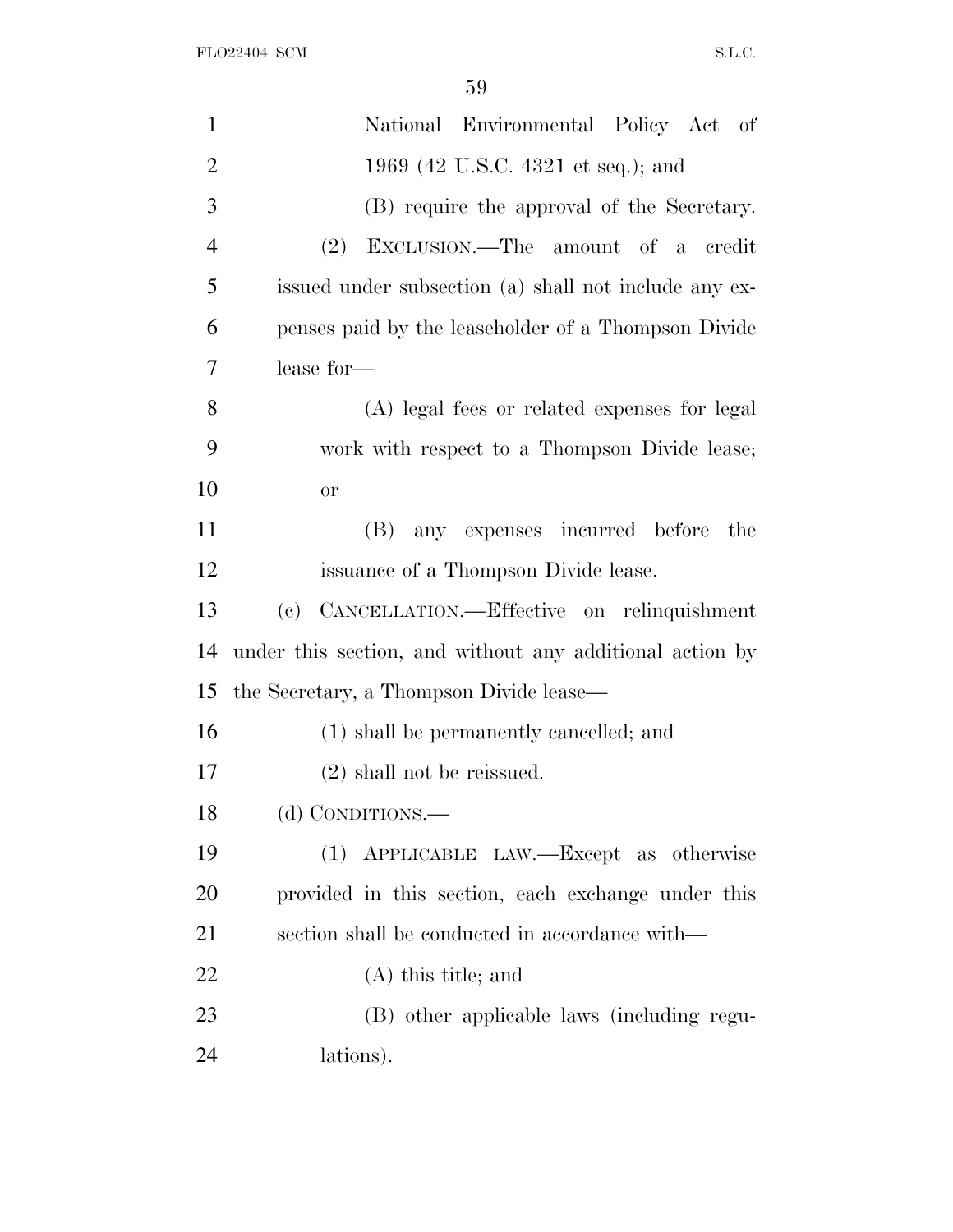| $\mathbf{1}$   | (2) ACCEPTANCE OF CREDITS.—The Secretary               |
|----------------|--------------------------------------------------------|
| $\overline{2}$ | shall accept credits issued under subsection (a) in    |
| 3              | the same manner as eash for the payments described     |
| $\overline{4}$ | in that subsection.                                    |
| 5              | (3) APPLICABILITY.—The use of a credit issued          |
| 6              | under subsection (a) shall be subject to the laws (in- |
| 7              | cluding regulations) applicable to the payments de-    |
| 8              | scribed in that subsection, to the extent that the     |
| 9              | laws are consistent with this section.                 |
| 10             | (4) TREATMENT OF CREDITS.—All amounts in               |
| 11             | the form of credits issued under subsection (a) ac-    |
| 12             | cepted by the Secretary shall be considered to be      |
| 13             | amounts received for the purposes of—                  |
| 14             | $(A)$ section 35 of the Mineral Leasing Act            |
| 15             | $(30 \text{ U.S.C. } 191)$ ; and                       |
| 16             | (B) section 20 of the Geothermal Steam                 |
| 17             | Act of 1970 (30 U.S.C. 1019).                          |
| 18             | (e) WOLF CREEK STORAGE FIELD DEVELOPMENT               |
| 19             | RIGHTS.-                                               |
| 20             | (1) CONVEYANCE TO SECRETARY.—As a condi-               |
| 21             | tion precedent to the relinquishment of a Thompson     |
| 22             | Divide lease under this section, any leaseholder with  |
| 23             | a Wolf Creek Storage Field development right shall     |
| 24             | permanently relinquish, transfer, and otherwise con-   |
| 25             | vey to the Secretary, in a form acceptable to the      |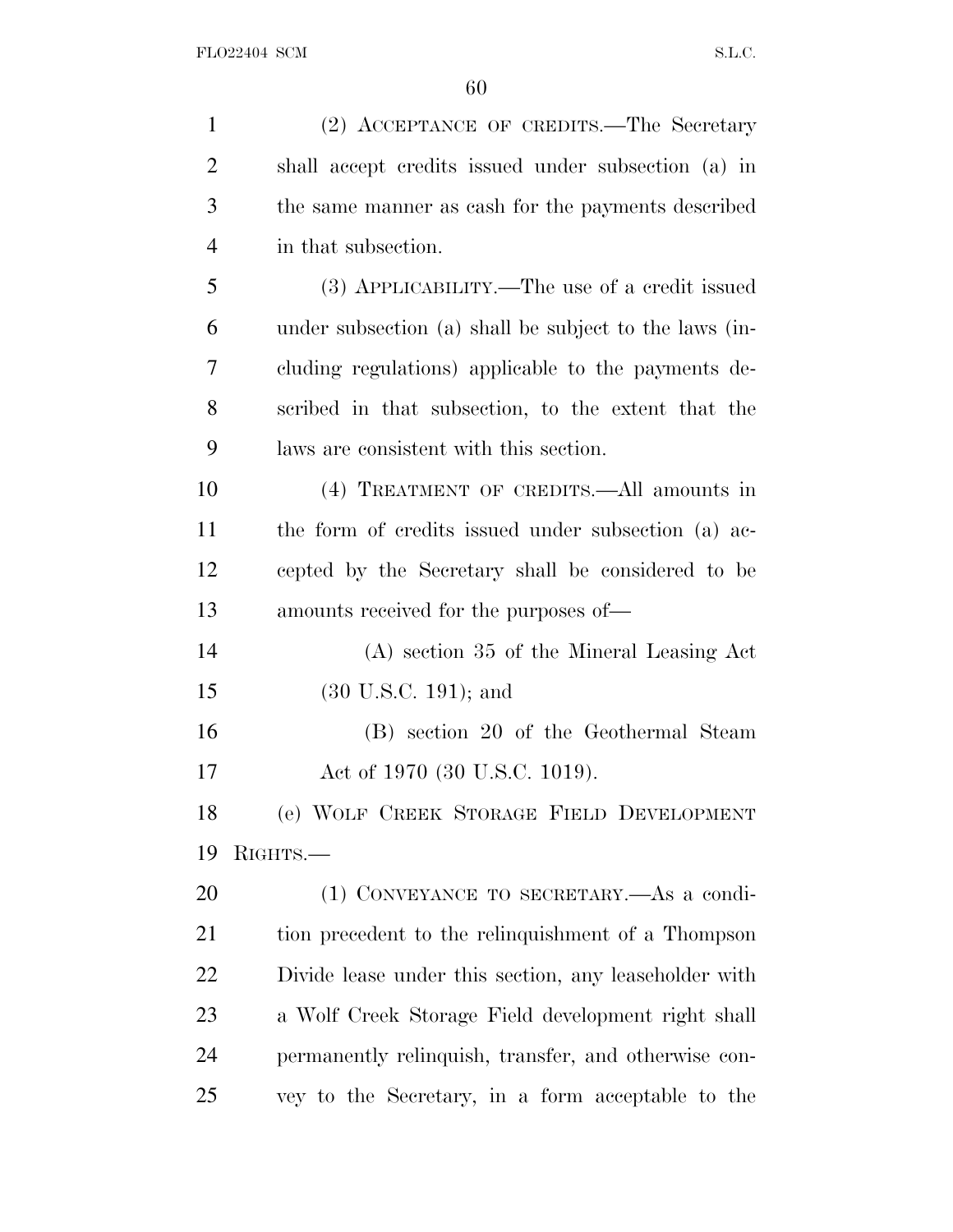Secretary, all Wolf Creek Storage Field development rights of the leaseholder.

(2) CREDITS.—

 (A) IN GENERAL.—In consideration for the transfer of development rights under paragraph (1), the Secretary may issue to a leaseholder described in that paragraph credits for any rea- sonable expenses incurred by the leaseholder in acquiring the Wolf Creek Storage Field develop- ment right or in the preparation of any drilling 11 permit, sundry notice, or other related submis- sion in support of the development right as of January 28, 2019, including any reasonable ex- penses relating to the preparation of any anal- ysis under the National Environmental Policy 16 Act of 1969 (42 U.S.C. 4321 et seq.).

 (B) APPROVAL.—Any credits for a transfer of the development rights under paragraph (1), shall be subject to—

 (i) the exclusion described in sub-21 section  $(b)(2)$ ; (ii) the conditions described in sub-

section (d); and

24 (iii) the approval of the Secretary.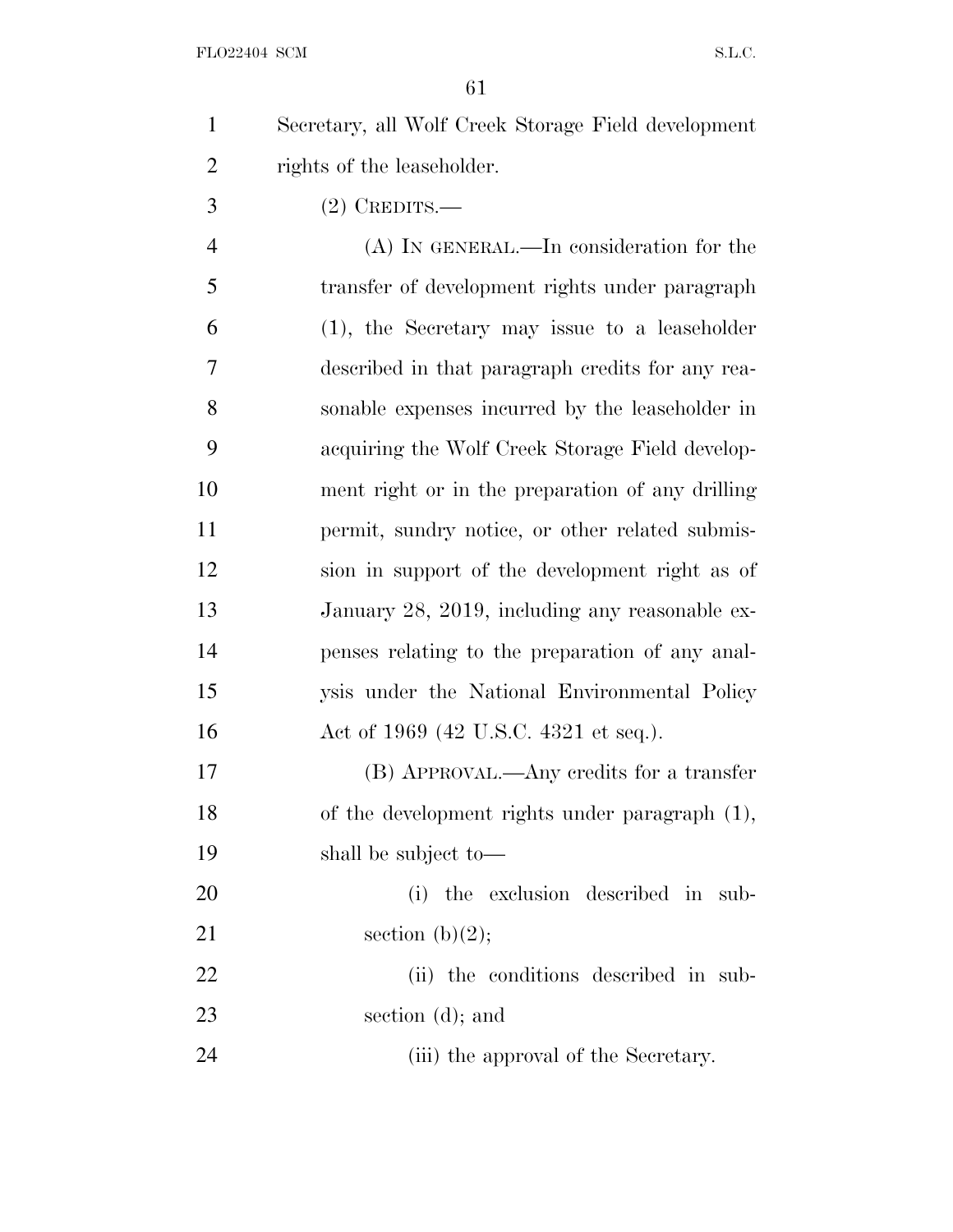| $\mathbf{1}$   | (3) LIMITATION OF TRANSFER.-Development               |
|----------------|-------------------------------------------------------|
| $\overline{2}$ | rights acquired by the Secretary under paragraph      |
| 3              | $(1)$ —                                               |
| $\overline{4}$ | $(A)$ shall be held for as long as the parent         |
| 5              | leases in the Wolf Creek Storage Field remain         |
| 6              | in effect; and                                        |
| 7              | (B) shall not be—                                     |
| 8              | (i) transferred;                                      |
| 9              | (ii) reissued; or                                     |
| 10             | (iii) otherwise used for mineral extrac-              |
| 11             | tion.                                                 |
| 12             | SEC. 305. GREATER THOMPSON DIVIDE FUGITIVE COAL       |
| 13             | MINE METHANE USE PILOT PROGRAM.                       |
| 14             | (a) FUGITIVE COAL MINE METHANE USE PILOT              |
| 15             | PROGRAM.                                              |
|                |                                                       |
| 16             | (1) ESTABLISHMENT.—There is established in            |
| 17             | the Bureau of Land Management a pilot program,        |
| 18             | to be known as the "Greater Thompson Divide Fu-       |
| 19             | gitive Coal Mine Methane Use Pilot Program".          |
| 20             | (2) PURPOSE.—The purpose of the pilot pro-            |
| 21             | gram is to promote the capture, beneficial use, miti- |
| 22             | gation, and sequestration of fugitive methane emis-   |
| 23             | sions-                                                |
| 24             | (A) to reduce methane emissions;                      |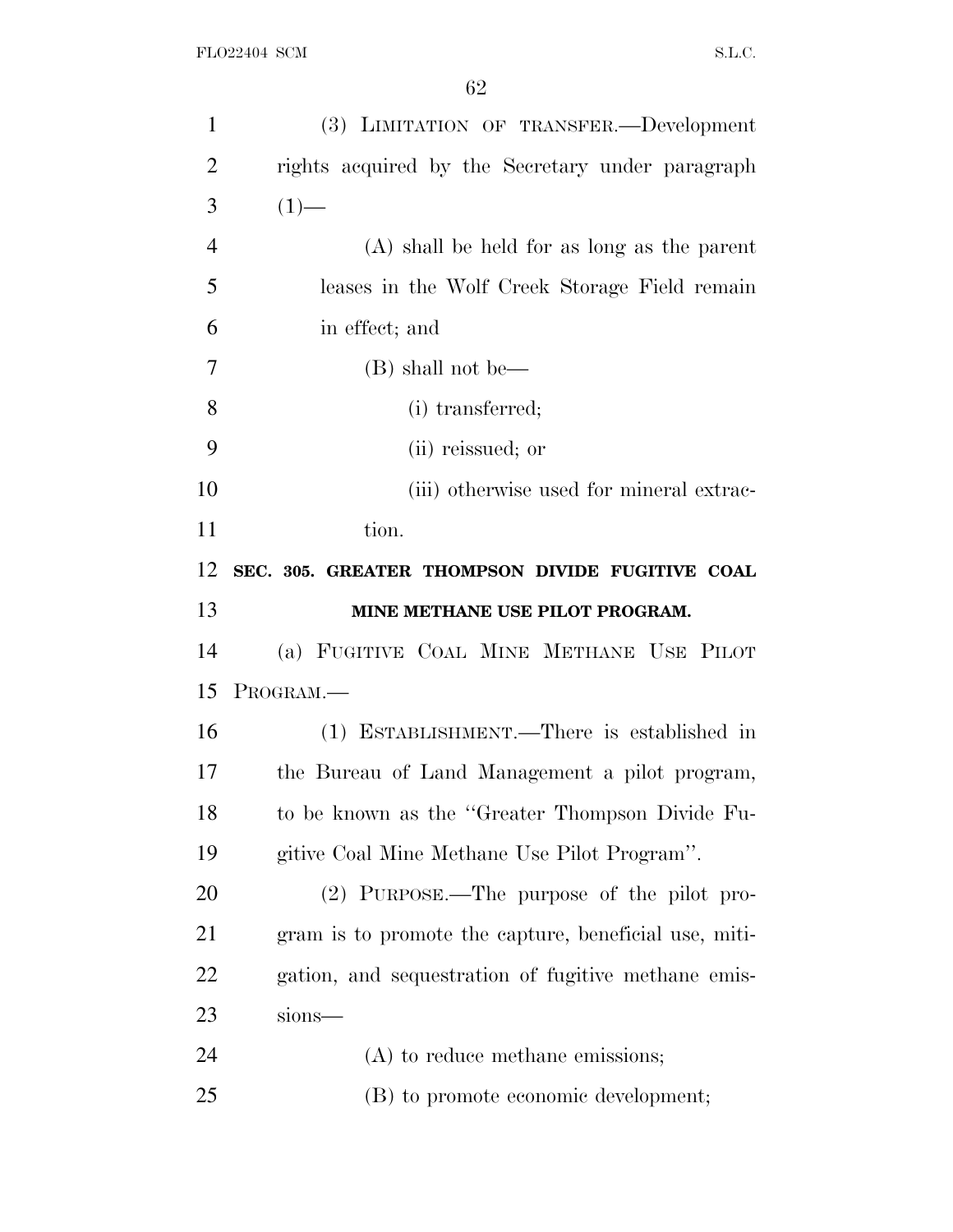| $\mathbf{1}$   | (C) to improve air quality; and                |
|----------------|------------------------------------------------|
| $\overline{2}$ | (D) to improve public safety.                  |
| 3              | $(3)$ PLAN.—                                   |
| $\overline{4}$ | (A) IN GENERAL.—Not later than 180             |
| 5              | days after the date of enactment of this Act,  |
| 6              | the Secretary shall develop a plan—            |
| 7              | (i) to complete an inventory of fugitive       |
| 8              | methane emissions in accordance with sub-      |
| 9              | section $(b)$ ;                                |
| 10             | (ii) to provide for the leasing of fugi-       |
| 11             | tive methane emissions in accordance with      |
| 12             | subsection $(e)$ ; and                         |
| 13             | (iii) to provide for the capping or de-        |
| 14             | struction of fugitive methane emissions in     |
| 15             | accordance with subsection (d).                |
| 16             | (B) COORDINATION.—In developing the            |
| 17             | plan under this paragraph, the Secretary shall |
| 18             | coordinate with-                               |
| 19             | (i) the State;                                 |
| <b>20</b>      | (ii) Garfield, Gunnison, Delta, and            |
| 21             | Pitkin Counties in the State;                  |
| 22             | (iii) lessees of Federal coal within the       |
| 23             | counties referred to in clause (ii);           |
| 24             | (iv) interested institutions of higher         |
| 25             | education in the State; and                    |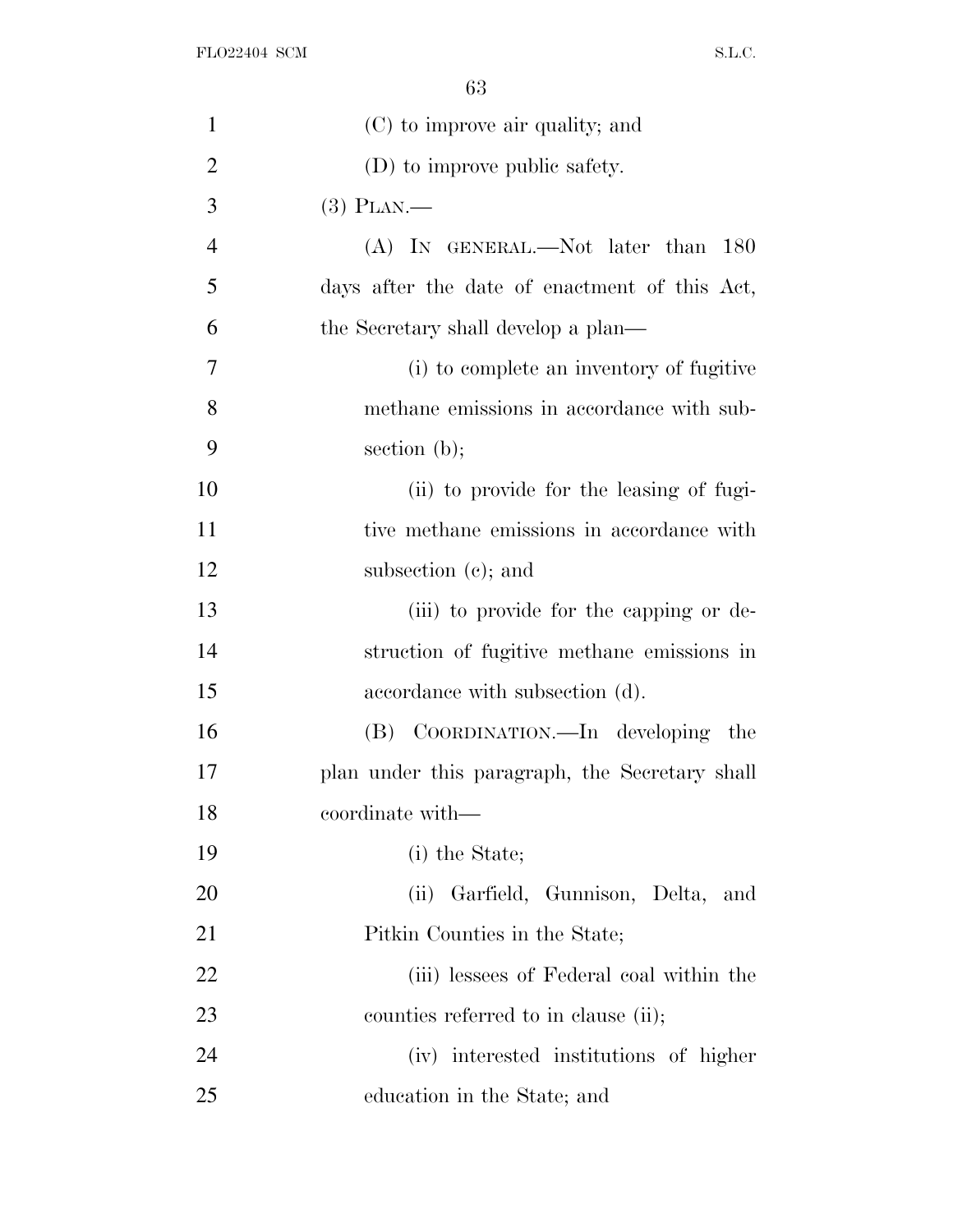| $\mathbf{1}$   | (v) interested members of the public.            |
|----------------|--------------------------------------------------|
| $\overline{2}$ | (b) FUGITIVE METHANE EMISSIONS INVENTORY.-       |
| 3              | $(1)$ IN GENERAL.—Not later than 2 years after   |
| 4              | the date of enactment of this Act, the Secretary |
| 5              | shall complete an inventory of fugitive methane  |
| 6              | emissions.                                       |
| 7              | $(2)$ CONDUCT.—                                  |
| 8              | (A) COLLABORATION.—The Secretary may             |
| 9              | conduct the inventory under paragraph (1)        |
| 10             | through, or in collaboration with—               |
| 11             | (i) the Bureau of Land Management;               |
| 12             | (ii) the United States Geological Sur-           |
| 13             | vey;                                             |
| 14             | the Environmental Protection<br>(iii)            |
| 15             | Agency;                                          |
| 16             | (iv) the United States Forest Service;           |
| 17             | (v) State departments or agencies;               |
| 18             | (vi) Garfield, Gunnison, Delta,<br>or            |
| 19             | Pitkin County in the State;                      |
| 20             | (vii) the Garfield County Federal Min-           |
| 21             | eral Lease District;                             |
| 22             | (viii) institutions of higher education          |
| 23             | in the State;                                    |
| 24             | (ix) lessees of Federal coal within a            |
| 25             | county referred to in subparagraph $(F)$ ;       |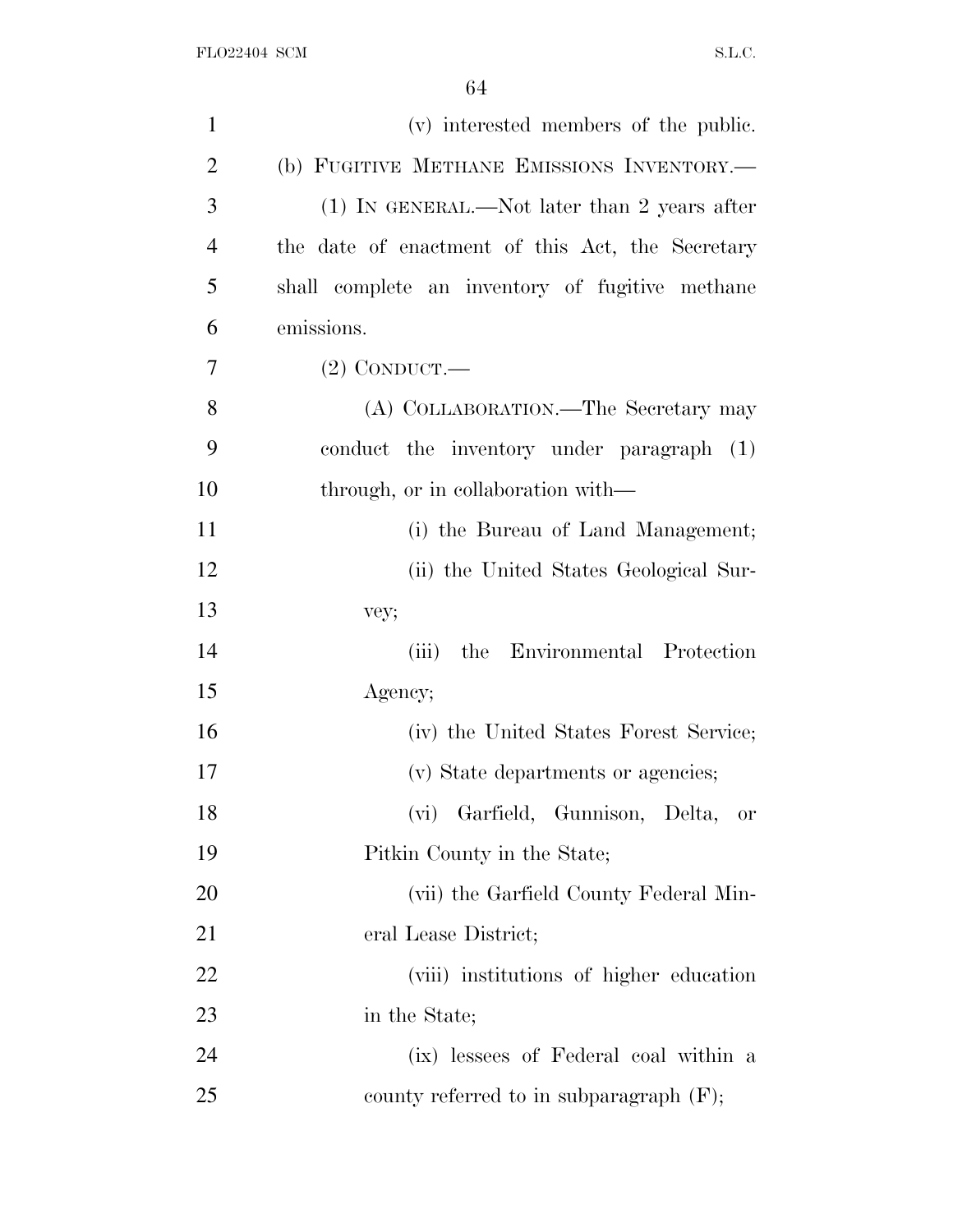| $\mathbf{1}$   | (x) the National Oceanic and Atmos-              |
|----------------|--------------------------------------------------|
| $\overline{2}$ | pheric Administration;                           |
| 3              | (xi) the National Center for Atmos-              |
| $\overline{4}$ | pheric Research; or                              |
| 5              | (xii) other interested entities, includ-         |
| 6              | ing members of the public.                       |
| 7              | (B) FEDERAL SPLIT ESTATE.—                       |
| 8              | (i) IN GENERAL.—In conducting the                |
| 9              | inventory under paragraph (1) for Federal        |
| 10             | minerals on split estate land, the Secretary     |
| 11             | shall rely on available data.                    |
| 12             | (ii) LIMITATION.—Nothing in this sec-            |
| 13             | tion requires or authorizes the Secretary to     |
| 14             | enter or access private land to conduct the      |
| 15             | inventory under paragraph (1).                   |
| 16             | (3) CONTENTS.—The inventory conducted            |
| 17             | under paragraph $(1)$ shall include—             |
| 18             | (A) the general location and geographic co-      |
| 19             | ordinates of vents, seeps, or other sources pro- |
| 20             | ducing significant fugitive methane emissions;   |
| 21             | (B) an estimate of the volume and con-           |
| 22             | centration of fugitive methane emissions from    |
| 23             | each source of significant fugitive methane      |
| 24             | emissions, including details of measurements     |
| 25             | taken and the basis for that emissions estimate; |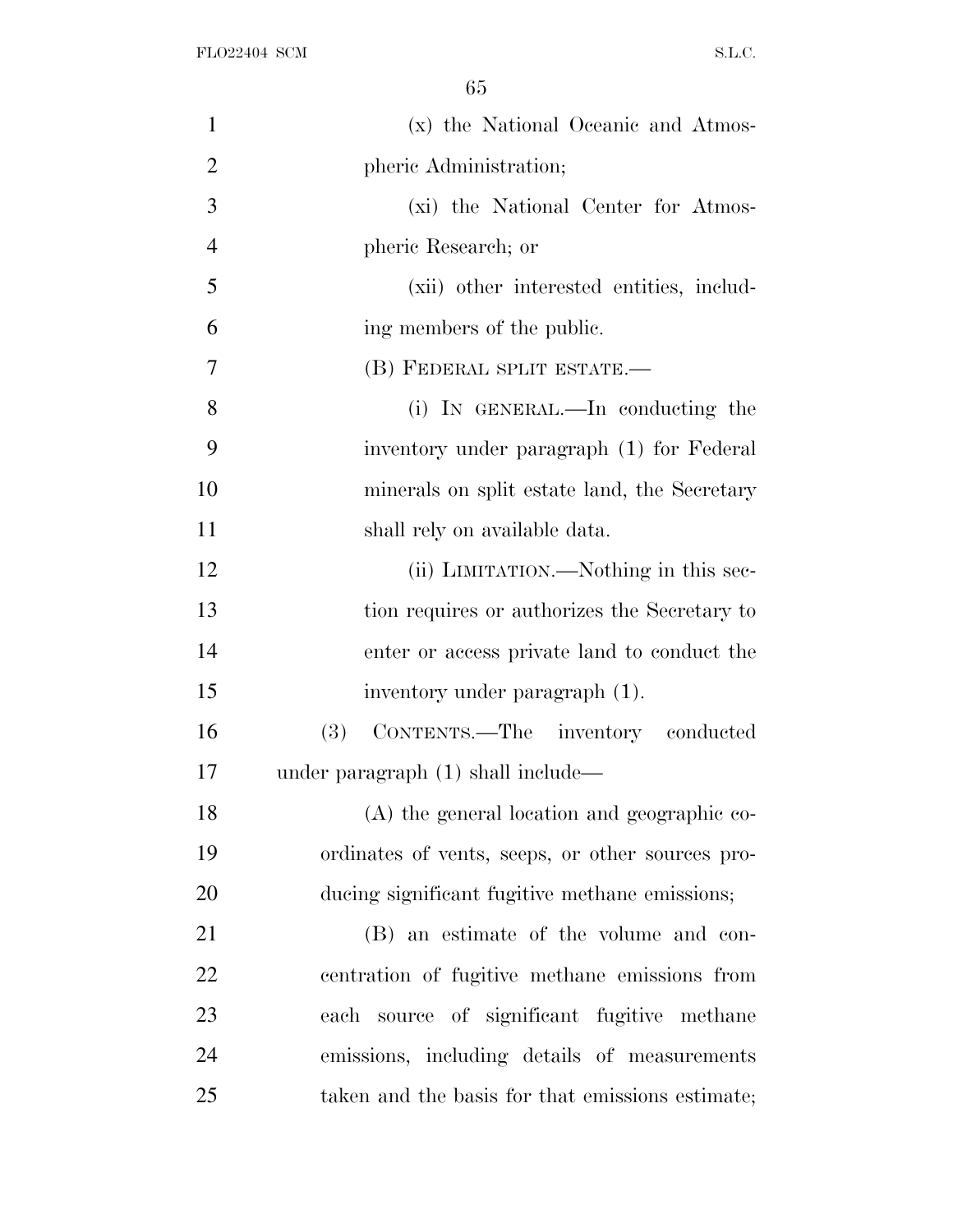| $\mathbf{1}$   | (C) relevant data and other information          |
|----------------|--------------------------------------------------|
| $\overline{2}$ | available from—                                  |
| 3              | (i)<br>the Environmental Protection              |
| $\overline{4}$ | Agency;                                          |
| 5              | (ii) the Mine Safety and Health Ad-              |
| 6              | ministration;                                    |
| $\overline{7}$ | (iii) the Colorado Department of Nat-            |
| 8              | ural Resources;                                  |
| 9              | (iv) the Colorado Public Utility Com-            |
| 10             | mission;                                         |
| 11             | the Colorado Department of<br>(v)                |
| 12             | Health and Environment; and                      |
| 13             | (vi) the Office of Surface Mining Rec-           |
| 14             | lamation and Enforcement; and                    |
| 15             | (D) such other information as may be use-        |
| 16             | ful in advancing the purposes of the pilot pro-  |
| 17             | gram.                                            |
| 18             | (4) PUBLIC PARTICIPATION; DISCLOSURE.            |
| 19             | (A) PUBLIC PARTICIPATION.—The<br>- Sec-          |
| 20             | retary shall, as appropriate, provide opportuni- |
| 21             | ties for public participation in the conduct of  |
| <u>22</u>      | the inventory under paragraph (1).               |
| 23             | (B) AVAILABILITY.—The Secretary shall            |
| 24             | make the inventory conducted under paragraph     |
| 25             | (1) publicly available.                          |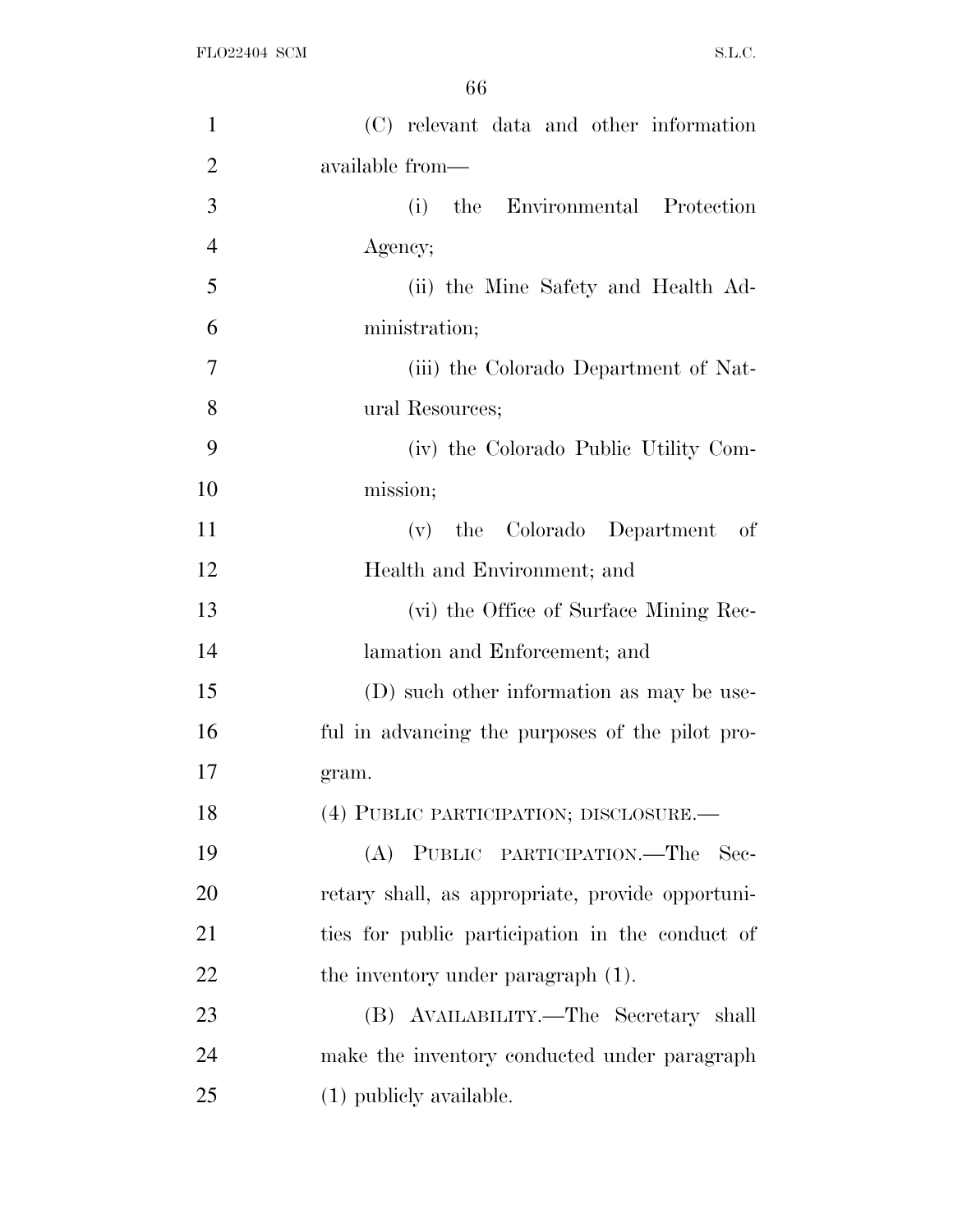| $\mathbf{1}$   | (C) DISCLOSURE.—Nothing in this sub-             |
|----------------|--------------------------------------------------|
| $\overline{2}$ | section requires the Secretary to publicly re-   |
| 3              | lease information that—                          |
| $\overline{4}$ | (i) poses a threat to public safety;             |
| 5              | (ii) is confidential business informa-           |
| 6              | tion; or                                         |
| 7              | (iii) is otherwise protected from public         |
| 8              | disclosure.                                      |
| 9              | (5) IMPACT ON COAL MINES SUBJECT TO              |
| 10             | $LEASE$ .                                        |
| 11             | (A) IN GENERAL.—For the purposes of              |
| 12             | conducting the inventory under paragraph (1),    |
| 13             | for land subject to a Federal coal lease, the    |
| 14             | Secretary shall use readily available methane    |
| 15             | emissions data.                                  |
| 16             | (B) EFFECT.—Nothing in this section re-          |
| 17             | quires the holder of a Federal coal lease to re- |
| 18             | port additional data or information to the Sec-  |
| 19             | retary.                                          |
| 20             | $(6)$ USE.—The Secretary shall use the inven-    |
| 21             | tory conducted under paragraph (1) in carrying   |
| 22             | $\text{out}$ —                                   |
| 23             | (A) the leasing program under subsection         |
| 24             | $(e)$ ; and                                      |
|                |                                                  |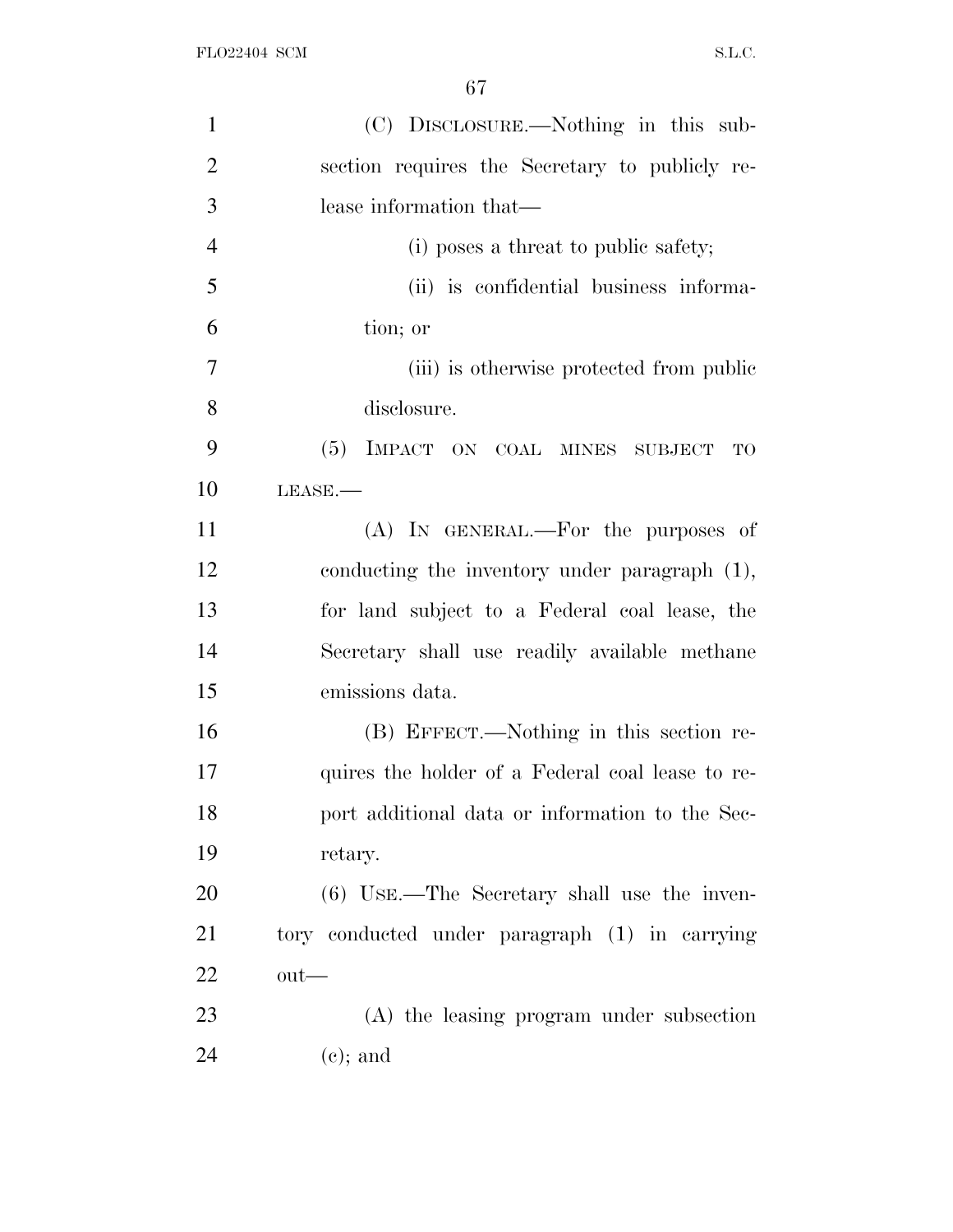| $\mathbf{1}$   | (B) the capping or destruction of fugitive            |
|----------------|-------------------------------------------------------|
| $\overline{2}$ | methane emissions under subsection (d).               |
| 3              | (c) FUGITIVE METHANE EMISSIONS LEASING PRO-           |
| 4              | GRAM AND SEQUESTRATION.-                              |
| 5              | (1) IN GENERAL.—Subject to valid existing             |
| 6              | rights and in accordance with this section, not later |
| 7              | than 1 year after the date of completion of the in-   |
| 8              | ventory required under subsection (b), the Secretary  |
| 9              | shall carry out a program to encourage the use and    |
| 10             | destruction of fugitive methane emissions.            |
| 11             | (2) FUGITIVE METHANE EMISSIONS FROM COAL              |
| 12             | MINES SUBJECT TO LEASE.-                              |
| 13             | (A) IN GENERAL.—The Secretary shall au-               |
| 14             | thorize the holder of a valid existing Federal        |
| 15             | coal lease for a mine that is producing fugitive      |
| 16             | methane emissions to capture for use or destroy       |
| 17             | the fugitive methane emissions.                       |
| 18             | (B) CONDITIONS.—The authority under                   |
| 19             | subparagraph $(A)$ shall be subject to-               |
| 20             | (i) valid existing rights; and                        |
| 21             | (ii) such terms and conditions as the                 |
| 22             | Secretary may require.                                |
| 23             | (C) LIMITATIONS.—The program carried                  |
| 24             | out under paragraph (1) shall only include fugi-      |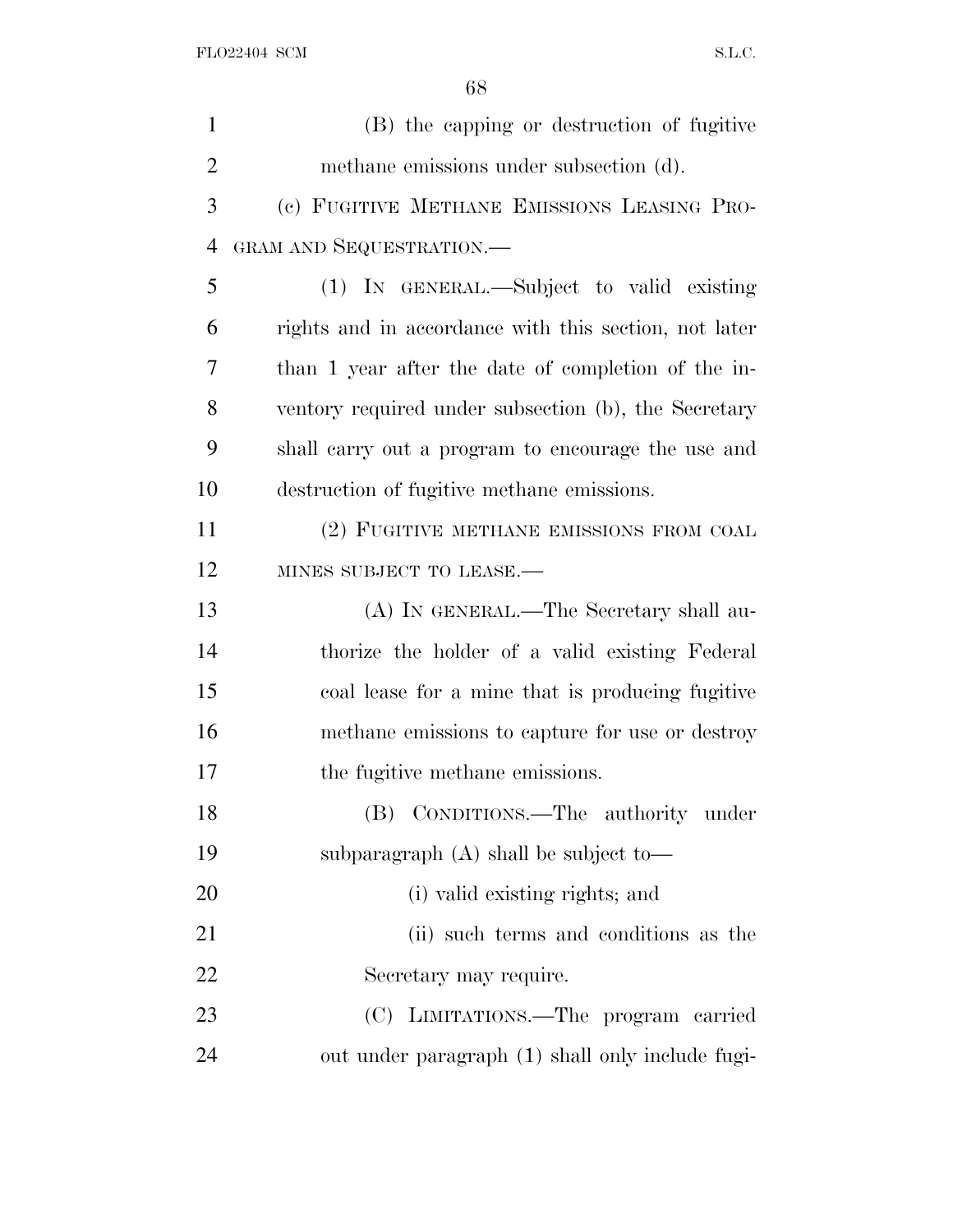| $\mathbf{1}$   | tive methane emissions that can be captured for |
|----------------|-------------------------------------------------|
| $\overline{2}$ | use or destroyed in a manner that does not—     |
| 3              | (i) endanger the safety of any coal             |
| $\overline{4}$ | mine worker; or                                 |
| 5              | (ii) unreasonably interfere with any            |
| 6              | ongoing operation at a coal mine.               |
| 7              | (D) COOPERATION.—                               |
| 8              | (i) IN GENERAL.—The Secretary shall             |
| 9              | work cooperatively with the holders of valid    |
| 10             | existing Federal coal leases for mines that     |
| 11             | produce fugitive methane emissions to en-       |
| 12             | courage-                                        |
| 13             | (I) the capture of fugitive meth-               |
| 14             | ane emissions for beneficial use, such          |
| 15             | as generating electrical power, pro-            |
| 16             | ducing usable heat, transporting the            |
| 17             | methane to market, or transforming              |
| 18             | the fugitive methane emissions into a           |
| 19             | different marketable material; or               |
| 20             | (II) if the beneficial use of the               |
| 21             | fugitive methane emissions is not fea-          |
| 22             | sible, the destruction of the fugitive          |
| 23             | methane emissions.                              |
| 24             | (ii) GUIDANCE.—In support of cooper-            |
| 25             | ative efforts with holders of valid existing    |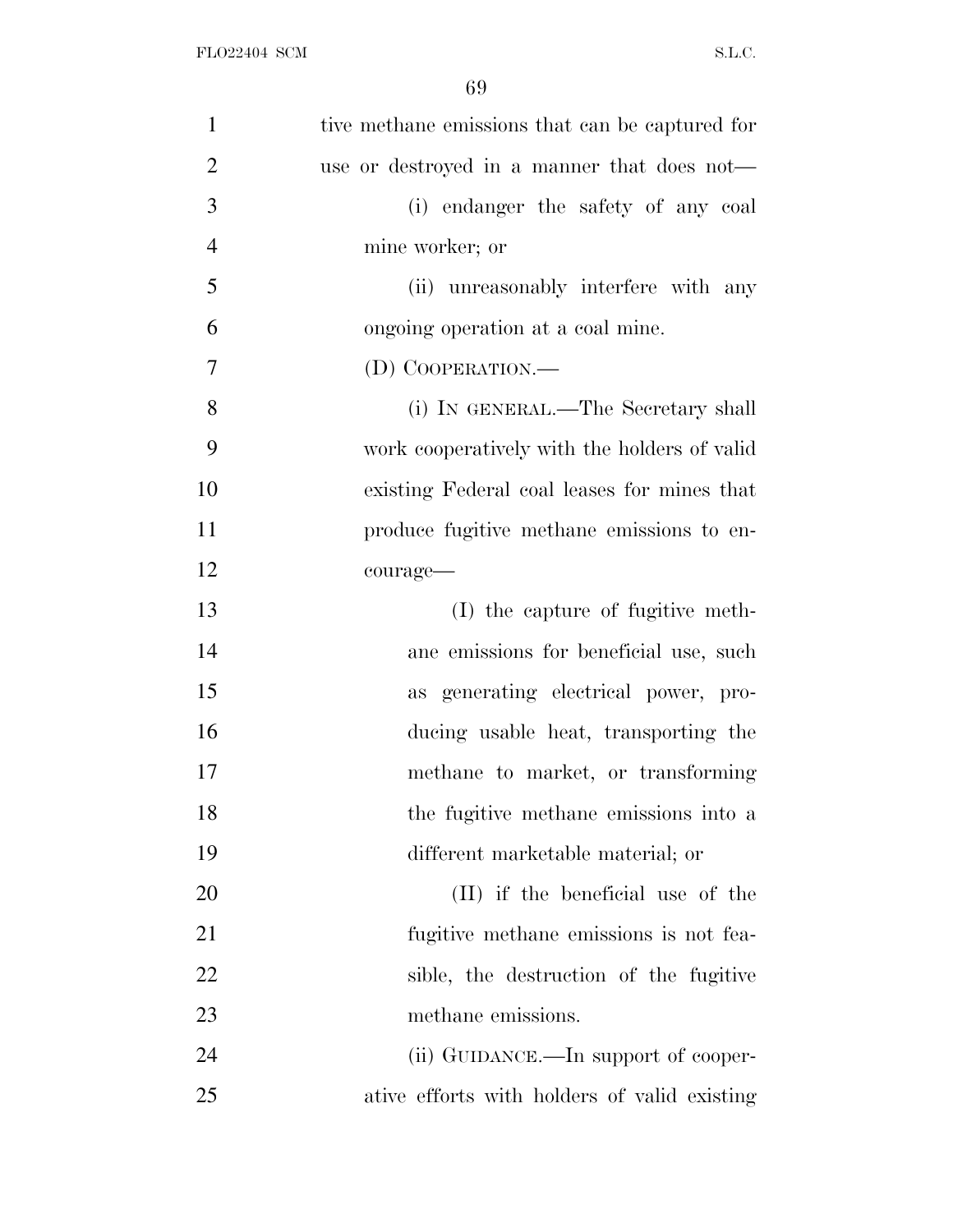| $\mathbf{1}$   | Federal coal leases to capture for use or         |
|----------------|---------------------------------------------------|
| $\overline{2}$ | destroy fugitive methane emissions, not           |
| 3              | later than 1 year after the date of enact-        |
| $\overline{4}$ | ment of this Act, the Secretary shall issue       |
| 5              | guidance to the public for the implementa-        |
| 6              | tion of authorities and programs to encour-       |
| 7              | age the capture for use and destruction of        |
| 8              | fugitive methane emissions, while mini-           |
| 9              | mizing impacts on natural resources or            |
| 10             | other public interest values.                     |
| 11             | (E) ROYALTIES.—The Secretary shall de-            |
| 12             | termine whether any fugitive methane emissions    |
| 13             | used or destroyed pursuant to this paragraph      |
| 14             | are subject to the payment of a royalty under     |
| 15             | applicable law.                                   |
| 16             | (3) FUGITIVE METHANE EMISSIONS FROM LAND          |
| 17             | NOT SUBJECT TO A FEDERAL COAL LEASE.-             |
| 18             | (A) IN GENERAL.—Except as otherwise               |
| 19             | provided in this section, notwithstanding section |
| 20             | 303 and subject to valid existing rights and any  |
| 21             | other applicable law, the Secretary shall, for    |
| 22             | land not subject to a Federal coal lease—         |
| 23             | (i) authorize the capture for use or              |
| 24             | destruction of fugitive methane emissions;        |
| 25             | and                                               |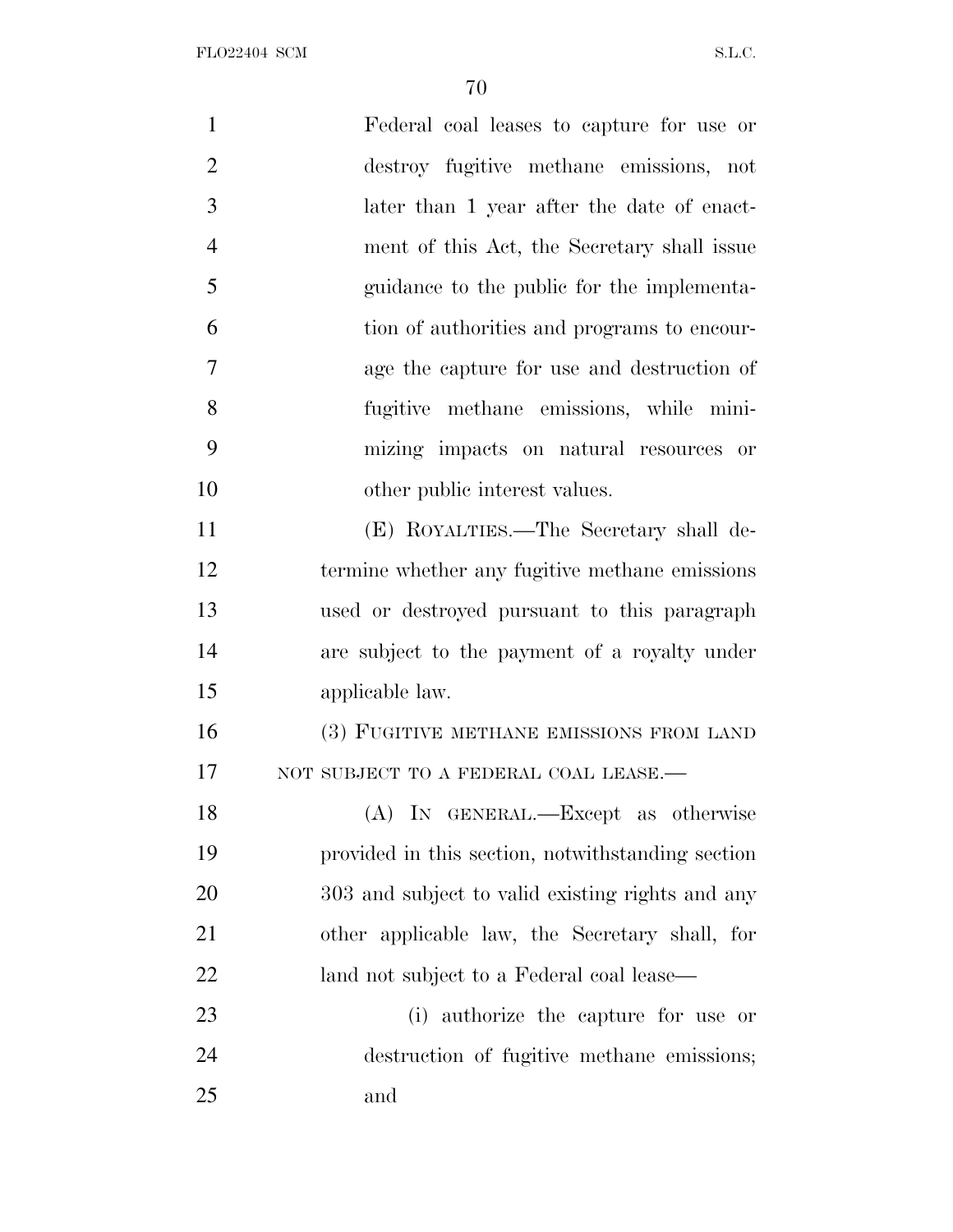FLO22404 SCM  $SL.C.$ 

| $\mathbf{1}$   | (ii) make available for leasing such fu-          |
|----------------|---------------------------------------------------|
| $\overline{2}$ | gitive methane emissions as the Secretary         |
| 3              | determines to be in the public interest.          |
| $\overline{4}$ | (B) SOURCE.—To the extent practicable,            |
| 5              | the Secretary shall offer for lease, individually |
| 6              | or in combination, each significant source of fu- |
| $\tau$         | gitive methane emissions on land not subject to   |
| 8              | a Federal coal lease.                             |
| 9              | (C) BID QUALIFICATIONS.—A bid to lease            |
| 10             | fugitive methane emissions under this para-       |
| 11             | graph shall specify whether the prospective les-  |
| 12             | see intends—                                      |
| 13             | (i) to capture the fugitive methane               |
| 14             | emissions for beneficial use, such as gener-      |
| 15             | ating electrical power, producing usable          |
| 16             | heat, transporting the methane to market,         |
| 17             | or transforming the fugitive methane emis-        |
| 18             | sions into a different marketable material;       |
| 19             | (ii) to destroy the fugitive methane              |
| 20             | emissions; or                                     |
| 21             | (iii) to employ a specific combination            |
| 22             | $of$ —                                            |
| 23             | (I) capturing the fugitive meth-                  |
| 24             | ane emissions for beneficial use; and             |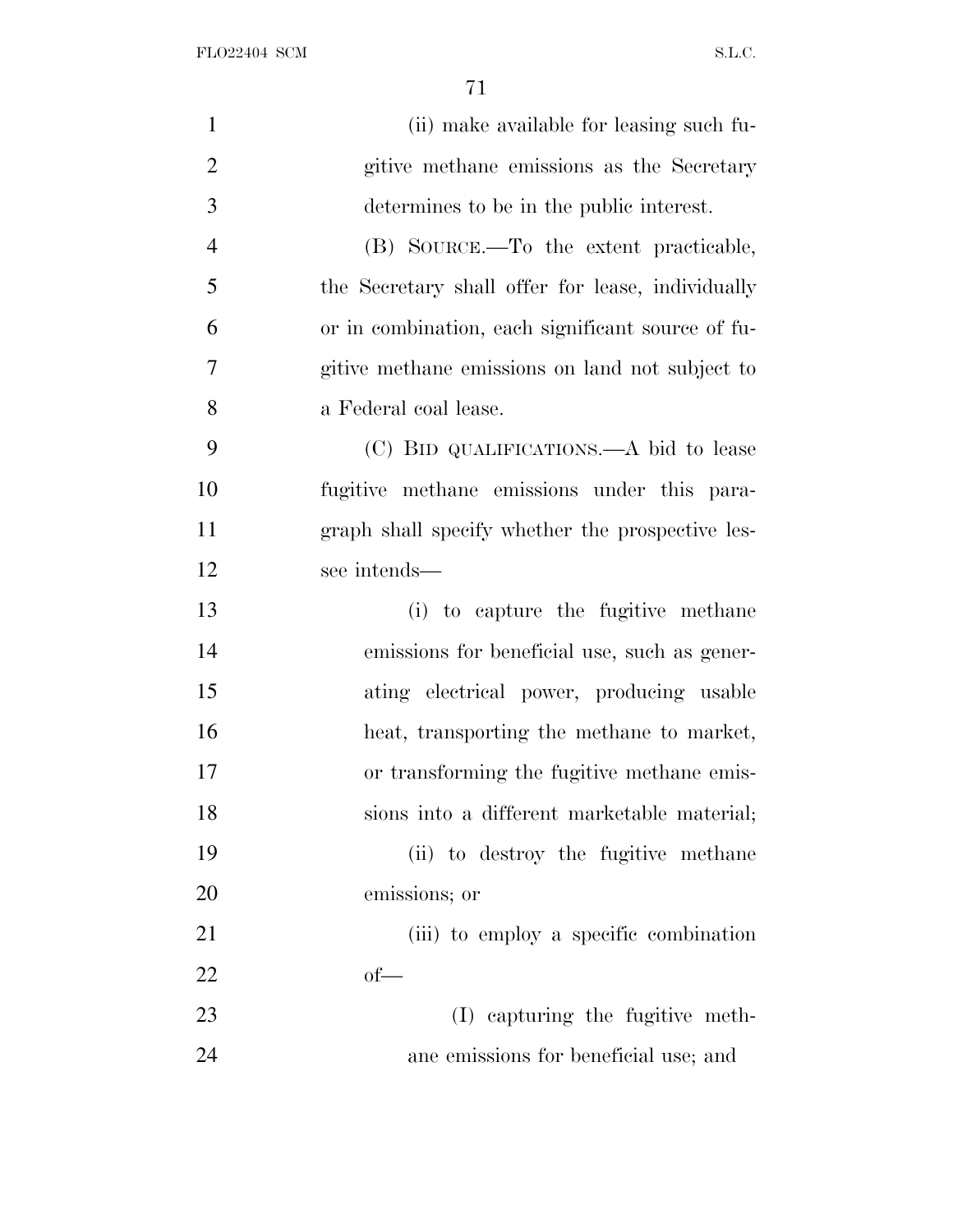| $\mathbf{1}$   | (II) destroying the fugitive meth-           |
|----------------|----------------------------------------------|
| $\overline{2}$ | ane emissions.                               |
| 3              | (D) PRIORITY.—                               |
| $\overline{4}$ | (i) IN GENERAL.—If there is more             |
| 5              | than 1 qualified bid for a lease under this  |
| 6              | paragraph, the Secretary shall select the    |
| 7              | bid that the Secretary determines is likely  |
| 8              | to most significantly advance the public in- |
| 9              | terest.                                      |
| 10             | CONSIDERATIONS.—In deter-<br>(ii)            |
| 11             | mining the public interest under clause (i), |
| 12             | the Secretary shall take into consider-      |
| 13             | ation-                                       |
| 14             | (I) the overall decrease in the fu-          |
| 15             | gitive methane emissions;                    |
| 16             | (II) the impacts to other natural            |
| 17             | resource values, including wildlife,         |
| 18             | water, and air; and                          |
| 19             | (III) other public interest values,          |
| 20             | including scenic, economic, recreation,      |
| 21             | and cultural values.                         |
| 22             | $(E)$ LEASE FORM.—                           |
| 23             | (i) IN GENERAL.—The Secretary shall          |
| 24             | develop and provide to prospective bidders   |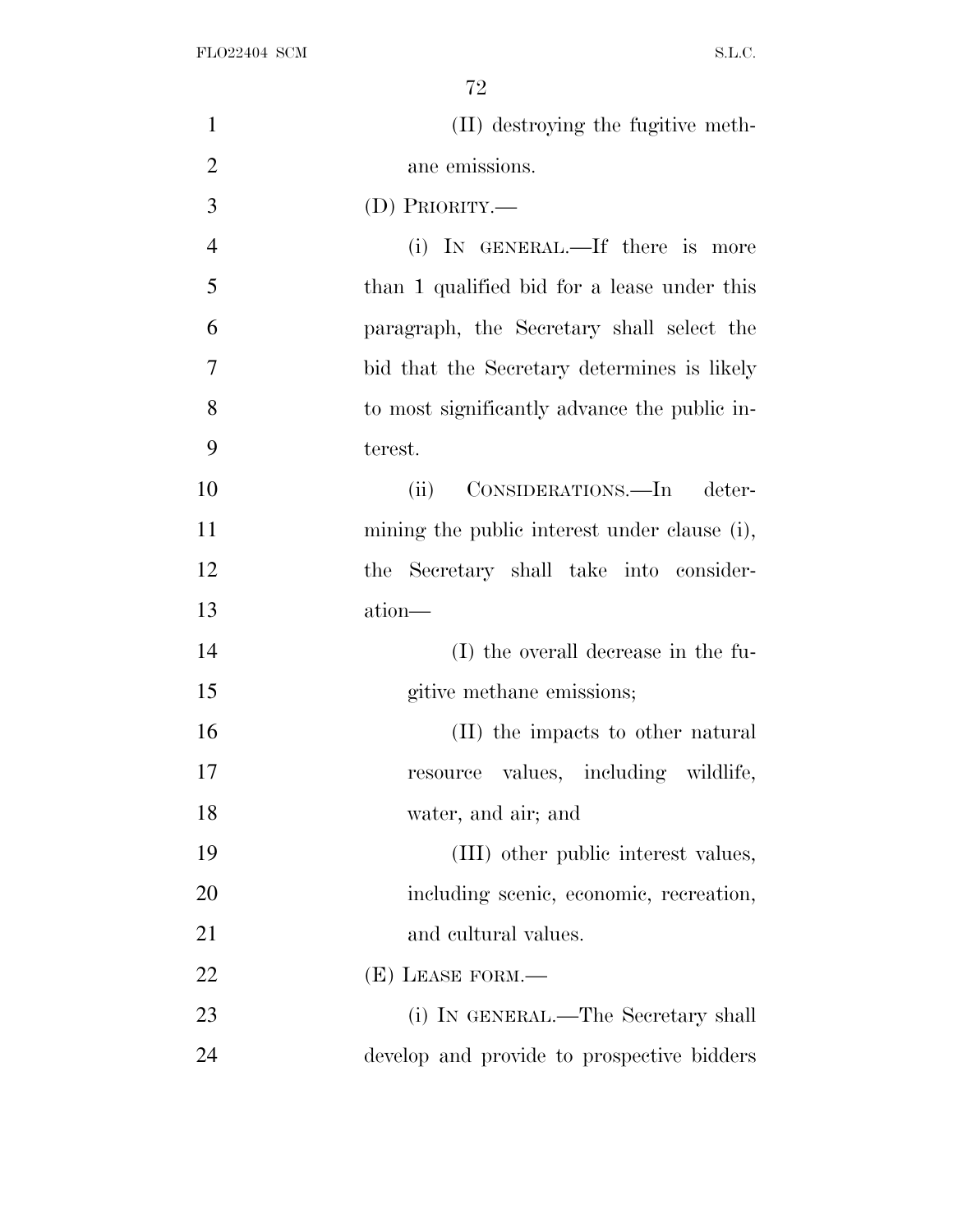FLO22404 SCM S.L.C.

1 a lease form for leases issued under this paragraph. (ii) DUE DILIGENCE.—The lease form developed under clause (i) shall include terms and conditions requiring the leased fugitive methane emissions to be put to beneficial use or destroyed by not later than 3 years after the date of issuance of

the lease.

 (F) ROYALTY RATE.—The Secretary shall develop a minimum bid, as the Secretary deter- mines to be necessary, and royalty rate for leases under this paragraph.

 (d) SEQUESTRATION.—If, by not later than 4 years after the date of completion of the inventory under sub- section (b), any significant fugitive methane emissions are not leased under subsection (c)(3), the Secretary shall, subject to the availability of appropriations and in accord-ance with applicable law, take all reasonable measures—

 (1) to provide incentives for new leases under 21 subsection  $(e)(3)$ ;

 (2) to cap those fugitive methane emissions at the source in any case in which the cap will result in the long-term sequestration of all or a significant portion of the fugitive methane emissions; or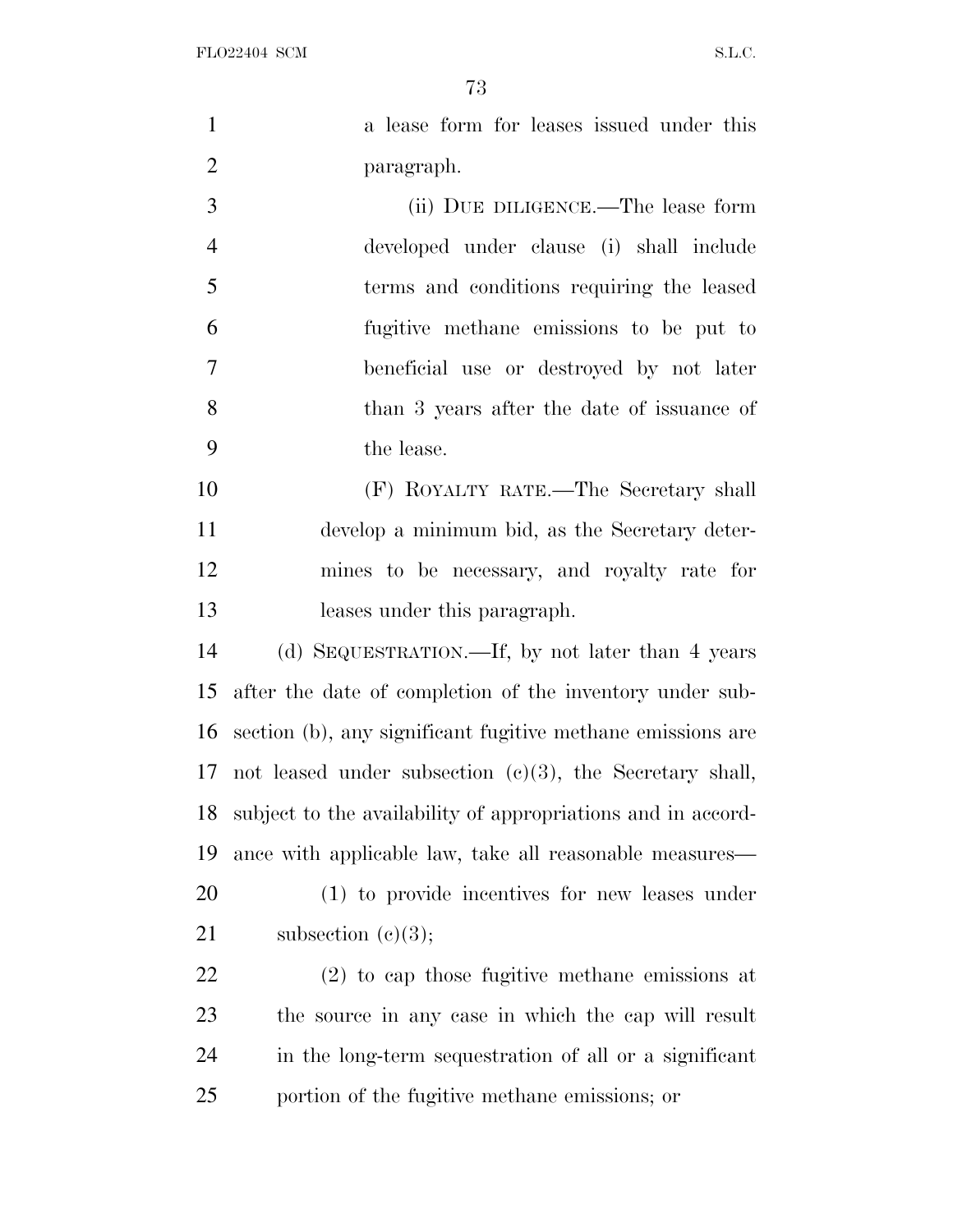(3) to destroy the fugitive methane emissions, if incentivizing leases under paragraph (1) or seques- tration under paragraph (2) is not feasible, with pri- ority for locations that destroy the greatest quantity of fugitive methane emissions at the lowest cost.

 (e) REPORT TO CONGRESS.—Not later than 4 years after the date of enactment of this Act the Secretary shall submit to the Committee on Energy and Natural Re- sources of the Senate and the Committee on Natural Re- sources of the House of Representatives a report detail-ing—

 (1) the economic and environmental impacts of the pilot program, including information on in- creased royalties and estimates of avoided green-house gas emissions; and

 (2) any recommendations of the Secretary on whether the pilot program could be expanded to in-clude—

 (A) other significant sources of emissions of fugitive methane located outside the bound- aries of the area depicted as ''Fugitive Coal Mine Methane Use Pilot Program Area'' on the pilot program map; and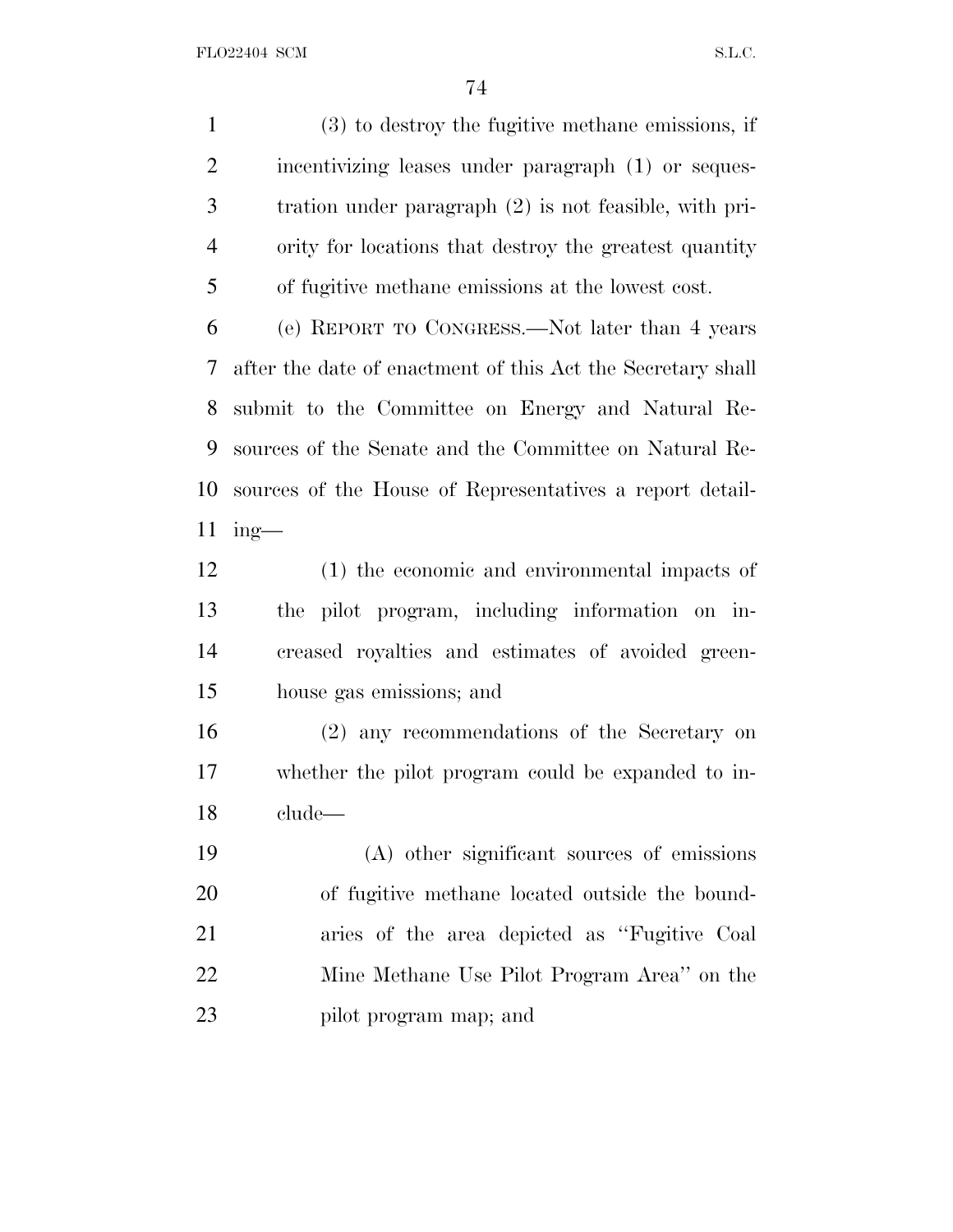(B) the leasing of natural methane seeps under the activities authorized pursuant to sub- $3 \qquad \text{section} \ (e)(3).$ 

#### **SEC. 306. EFFECT.**

 Except as expressly provided in this title, nothing in this title—

 (1) expands, diminishes, or impairs any valid existing mineral leases, mineral interest, or other property rights wholly or partially within the Thompson Divide Withdrawal and Protection Area, including access to the leases, interests, rights, or land in accordance with applicable Federal, State, and local laws (including regulations);

 (2) prevents the capture of methane from any active, inactive, or abandoned coal mine covered by this title, in accordance with applicable laws; or

 (3) prevents access to, or the development of, any new or existing coal mine or lease in Delta or Gunnison County in the State.

# **TITLE IV—CURECANTI**

# **NATIONAL RECREATION AREA**

### **SEC. 401. DEFINITIONS.**

In this title:

 (1) MAP.—The term ''map'' means the map en-titled ''Curecanti National Recreation Area, Pro-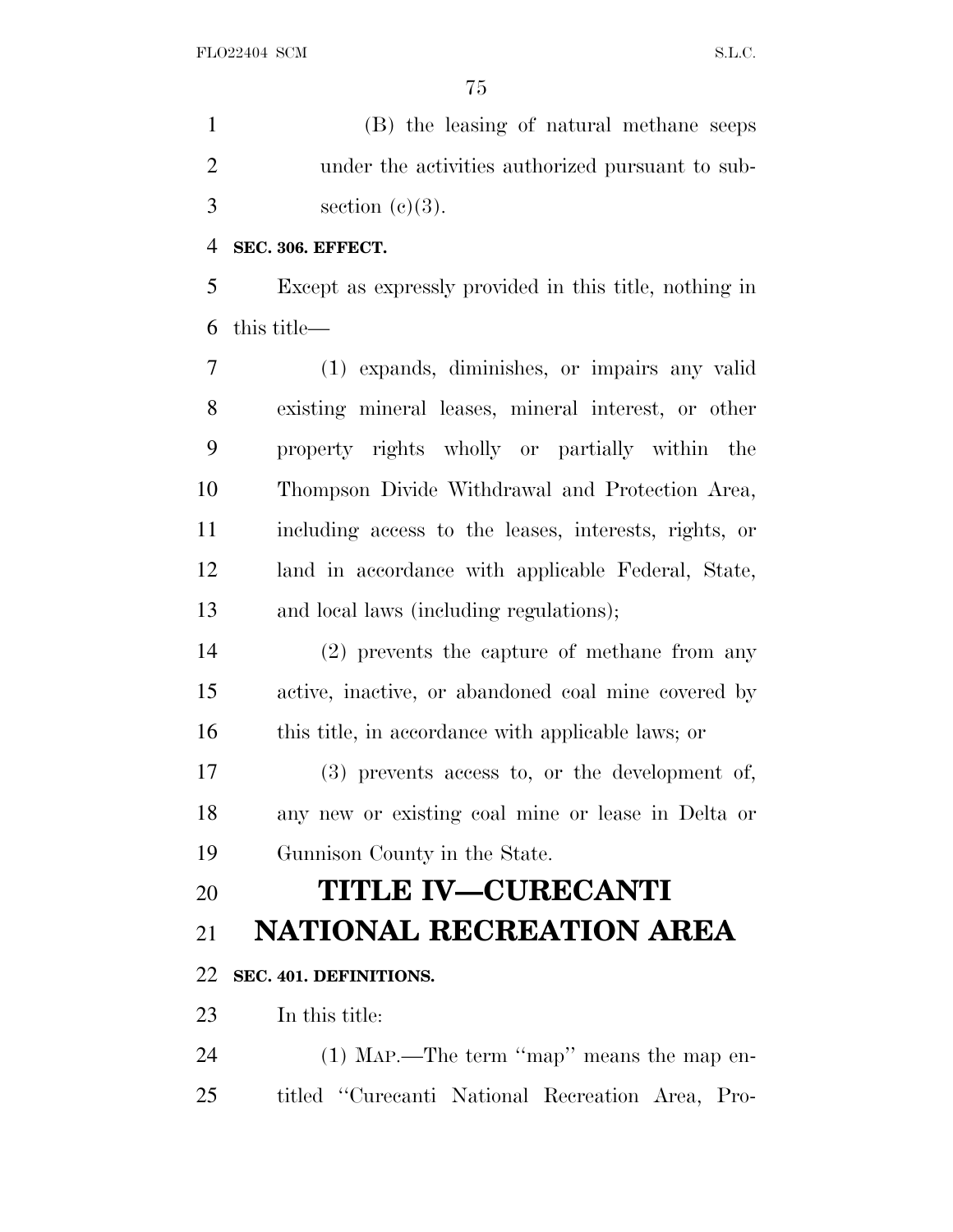posed Boundary'', numbered 616/100,485D, and dated April 25, 2022 .

 (2) NATIONAL RECREATION AREA.—The term ''National Recreation Area'' means the Curecanti National Recreation Area established by section 6  $402(a)$ .

 (3) SECRETARY.—The term ''Secretary'' means the Secretary of the Interior.

#### **SEC. 402. CURECANTI NATIONAL RECREATION AREA.**

 (a) ESTABLISHMENT.—Effective beginning on the earlier of the date on which the Secretary approves a re-12 quest under subsection  $(e)(2)(B)(i)(I)$  and the date that is 1 year after the date of enactment of this Act, there shall be established as a unit of the National Park System the Curecanti National Recreation Area, in accordance with this Act, consisting of approximately 50,300 acres of land in the State, as generally depicted on the map as ''Curecanti National Recreation Area Proposed Bound-ary''.

 (b) AVAILABILITY OF MAP.—The map shall be on file and available for public inspection in the appropriate of-fices of the National Park Service.

(c) ADMINISTRATION.—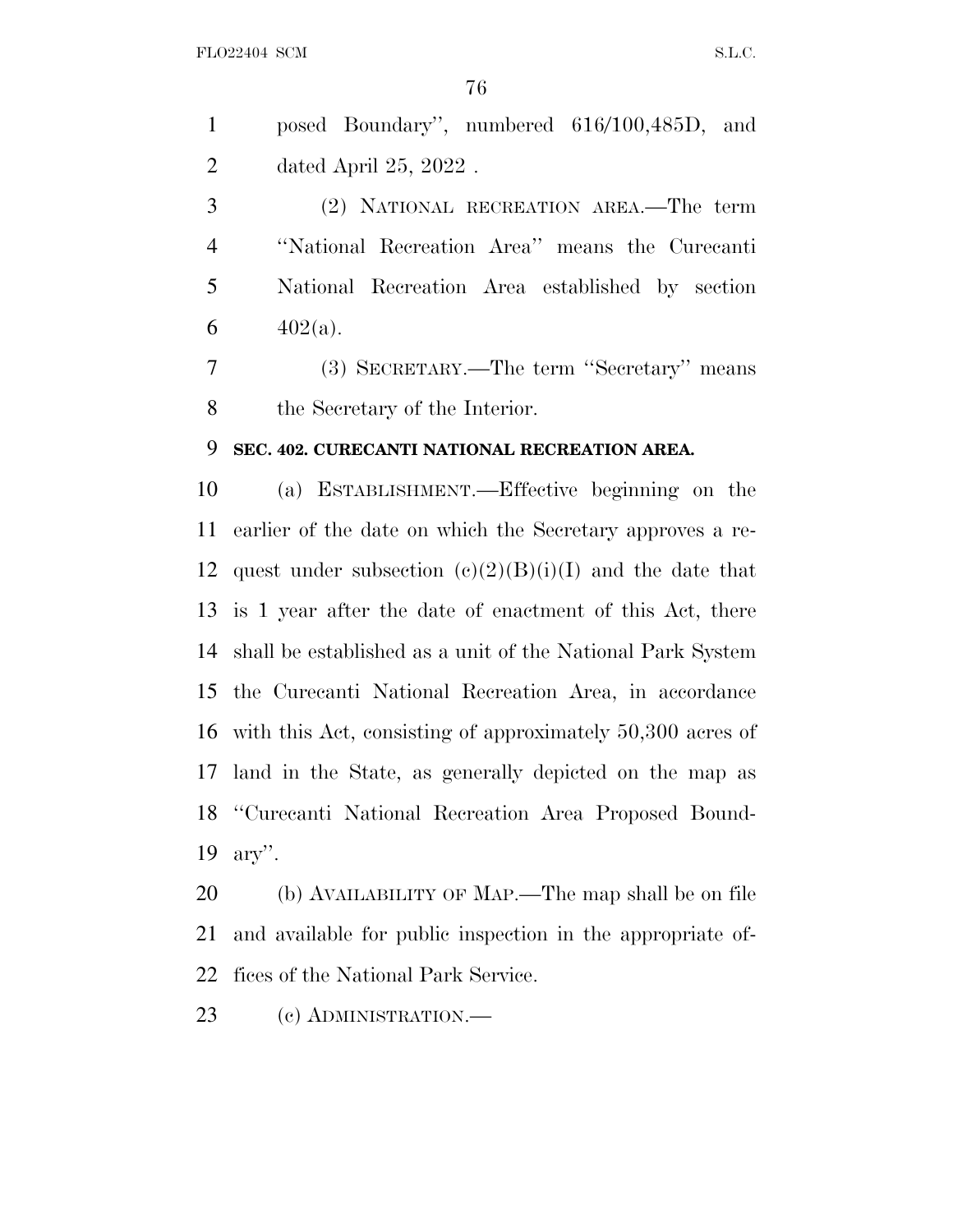| $\mathbf{1}$   | (1) IN GENERAL.—The Secretary shall admin-                    |
|----------------|---------------------------------------------------------------|
| $\overline{2}$ | ister the National Recreation Area in accordance              |
| 3              | $with-$                                                       |
| $\overline{4}$ | $(A)$ this title; and                                         |
| 5              | (B) the laws (including regulations) gen-                     |
| 6              | erally applicable to units of the National Park               |
| 7              | System, including section 100101(a), chapter                  |
| 8              | 1003, and sections $100751(a)$ , $100752$ ,                   |
| 9              | $100753$ , and $102101$ of title 54, United States            |
| 10             | Code.                                                         |
| 11             | (2) DAM, POWER PLANT, AND RESERVOIR MAN-                      |
| 12             | AGEMENT AND OPERATIONS.-                                      |
| 13             | $(A)$ In GENERAL.—Nothing in this title af-                   |
| 14             | fects or interferes with the authority of the Sec-            |
| 15             | retary—                                                       |
| 16             | (i) to operate the Uncompangre Valley                         |
| 17             | Reclamation Project under the reclamation                     |
| 18             | laws;                                                         |
| 19             | (ii) to operate the Wayne N. Aspinall                         |
| 20             | Unit of the Colorado River Storage Project                    |
| 21             | under the Act of April 11, 1956 (com-                         |
| 22             | monly known as the "Colorado River Stor-                      |
| 23             | age Project Act") $(43 \text{ U.S.C. } 620 \text{ et seq.});$ |
| 24             | or                                                            |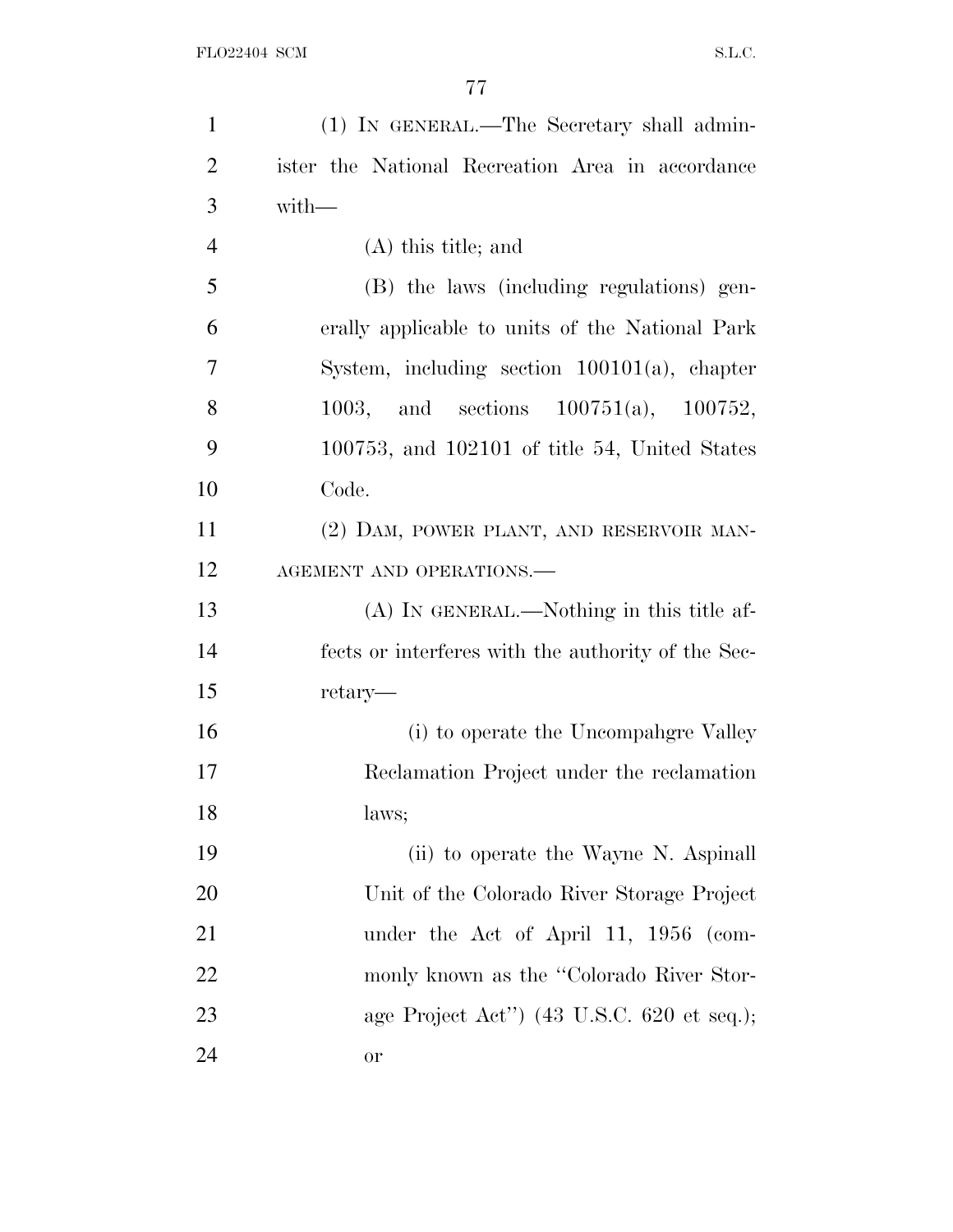| $\mathbf{1}$   | (iii) under the Federal Water Project       |
|----------------|---------------------------------------------|
| $\overline{2}$ | Recreation Act (16 U.S.C. 4601-12 et        |
| 3              | $seq.$ ).                                   |
| $\overline{4}$ | (B) RECLAMATION LAND.                       |
| 5              | (i) SUBMISSION OF REQUEST TO RE-            |
| 6              | TAIN ADMINISTRATIVE JURISDICTION.-If,       |
| 7              | before the date that is 1 year after the    |
| 8              | date of enactment of this Act, the Commis-  |
| 9              | sioner of Reclamation submits to the Sec-   |
| 10             | retary a request for the Commissioner of    |
| 11             | Reclamation to retain administrative juris- |
| 12             | diction over the minimum quantity of land   |
| 13             | within the land identified on the map as    |
| 14             | "Lands withdrawn or acquired for Bureau     |
| 15             | of Reclamation projects" that the Commis-   |
| 16             | sioner of Reclamation identifies as nec-    |
| 17             | essary for the effective operation of Bu-   |
| 18             | reau of Reclamation water facilities, the   |
| 19             | Secretary may—                              |
| 20             | (I) approve, approve with modi-             |
| 21             | fications, or disapprove the request;       |
| 22             | and                                         |
| 23             | (II) if the request is approved             |
| 24             | under subclause (I), make any modi-         |
| 25             | fications to the map that are nec-          |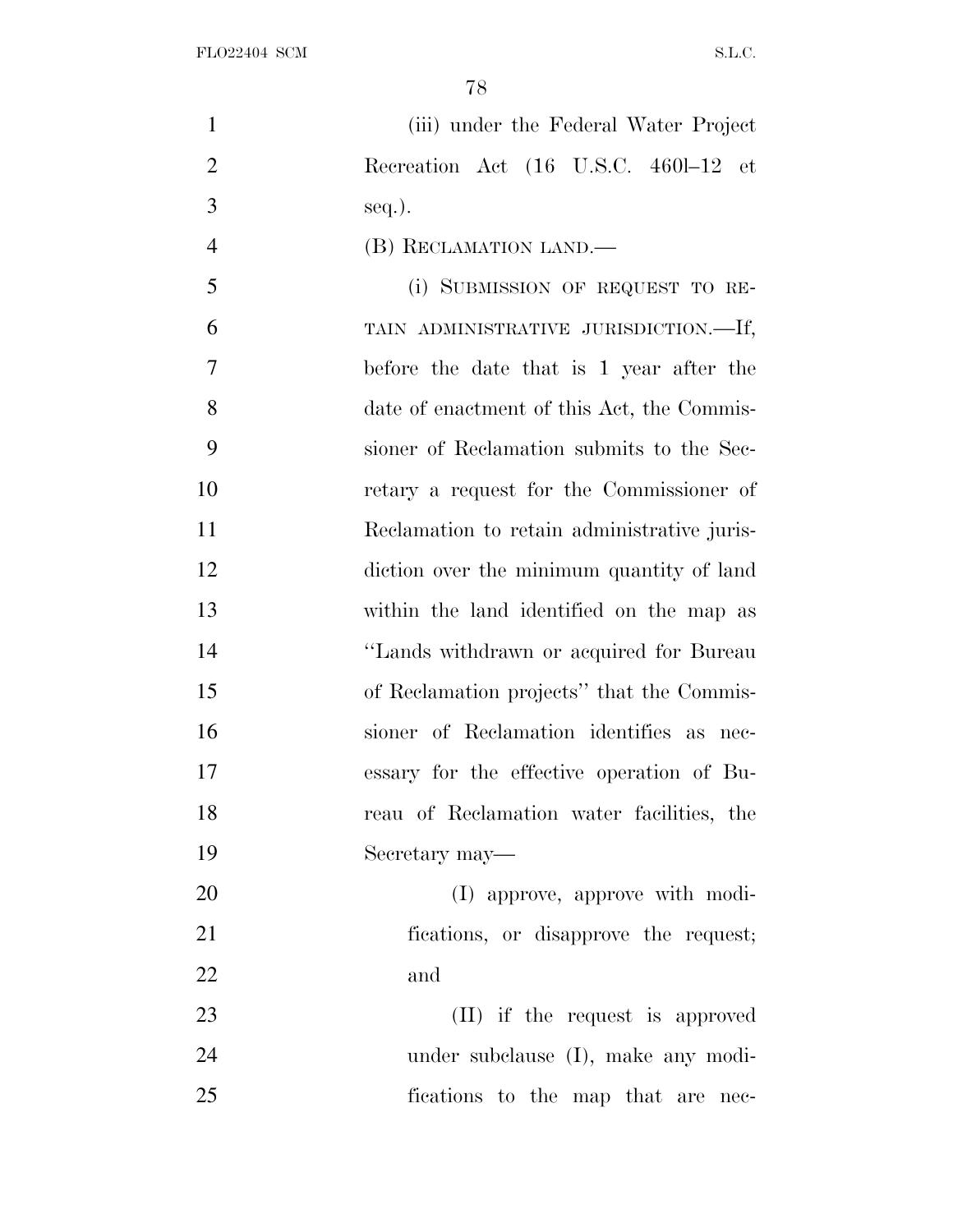| $\mathbf{1}$   | essary to reflect that the Commis-         |
|----------------|--------------------------------------------|
| $\mathfrak{2}$ | sioner of Reclamation retains manage-      |
| 3              | ment authority over the minimum            |
| $\overline{4}$ | quantity of land required to fulfill the   |
| 5              | reclamation mission.                       |
| 6              | (ii) TRANSFER OF LAND.—                    |
| $\overline{7}$ | (I) IN GENERAL.—Administrative             |
| 8              | jurisdiction over the land identified on   |
| 9              | the map as "Lands withdrawn or ac-         |
| 10             | quired for Bureau of Reclamation           |
| 11             | projects", as modified pursuant to         |
| 12             | clause $(i)(II)$ , if applicable, shall be |
| 13             | transferred from the Commissioner of       |
| 14             | Reclamation to the Director of the         |
| 15             | National Park Service by not later         |
| 16             | than the date that is 1 year after the     |
| 17             | date of enactment of this Act.             |
| 18             | (II) ACCESS TO TRANSFERRED                 |
| 19             | LAND.                                      |
| 20             | (aa) IN GENERAL.—Subject                   |
| 21             | to item (bb), the Commissioner             |
| 22             | of Reclamation shall retain ac-            |
| 23             | cess to the land transferred to            |
| 24             | the Director of the National Park          |
| 25             | Service under subclause (I)<br>for         |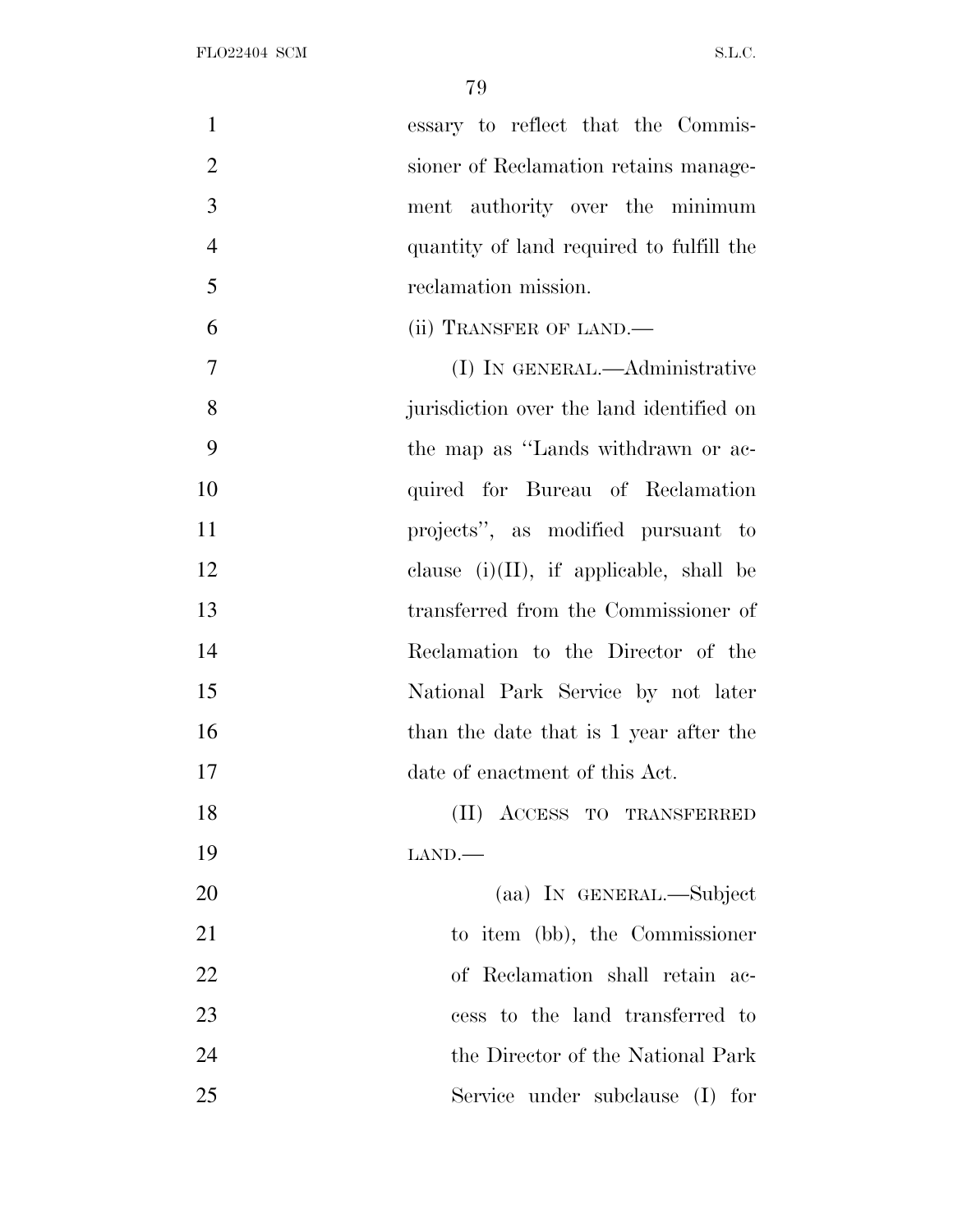reclamation purposes, including for the operation, maintenance, and expansion or replacement of facilities.

 (bb) MEMORANDUM OF UN- DERSTANDING.—The terms of the access authorized under item (aa) shall be determined by a memorandum of understanding entered into between the Com- missioner of Reclamation and the Director of the National Park Service not later than 1 year after the date of enactment of this Act.

16 (3) MANAGEMENT AGREEMENTS.

 (A) IN GENERAL.—The Secretary may enter into management agreements, or modify management agreements in existence on the date of enactment of this Act, relating to the authority of the Director of the National Park Service, the Commissioner of Reclamation, the Director of the Bureau of Land Management, or the Chief of the Forest Service to manage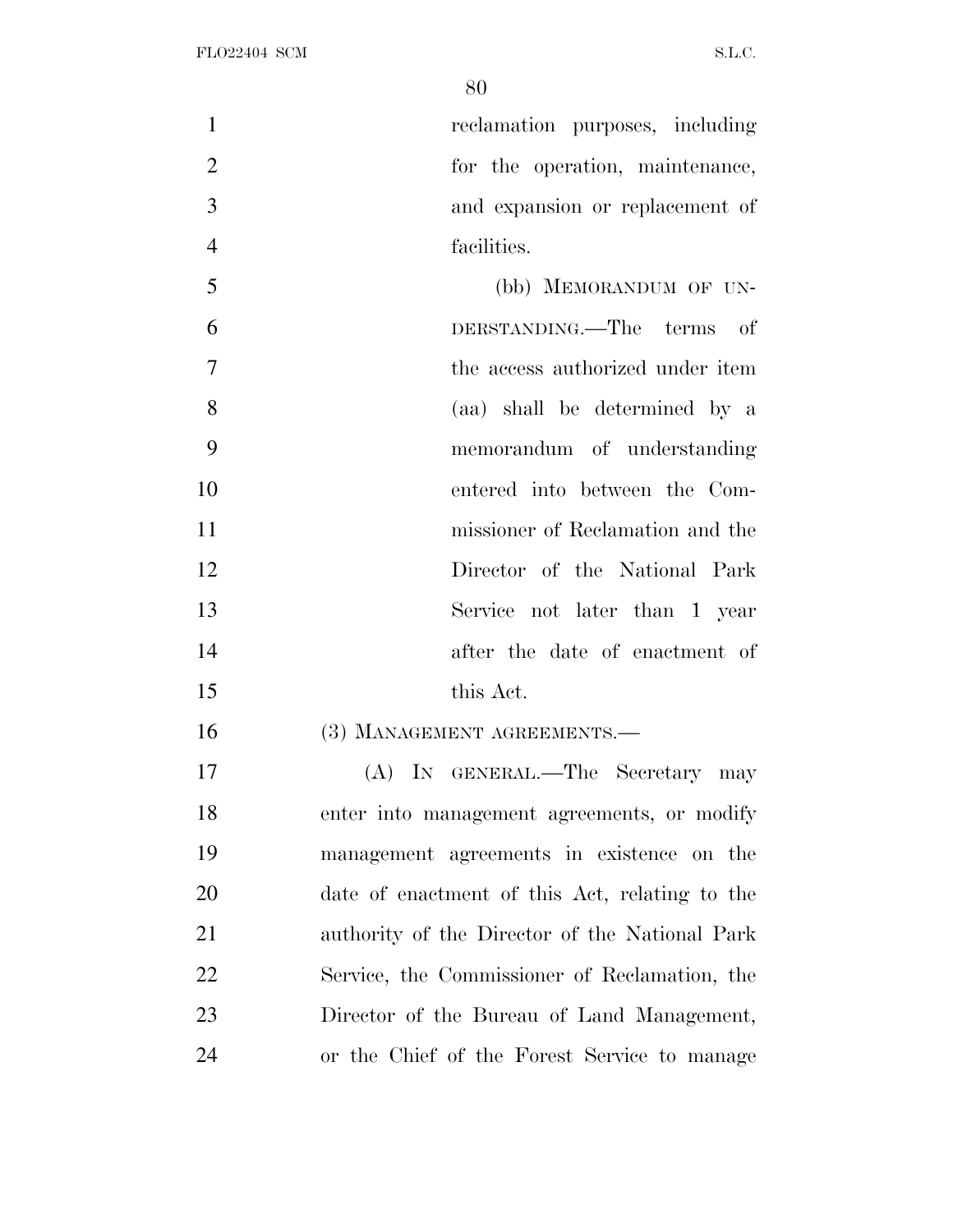| $\mathbf{1}$   | Federal land within or adjacent to the boundary   |
|----------------|---------------------------------------------------|
| $\overline{2}$ | of the National Recreation Area.                  |
| 3              | (B) STATE LAND.—The Secretary may                 |
| $\overline{4}$ | enter into cooperative management agreements      |
| 5              | for any land administered by the State that is    |
| 6              | within or adjacent to the National Recreation     |
| 7              | Area, in accordance with the cooperative man-     |
| 8              | agement authority under section 101703 of title   |
| 9              | 54, United States Code.                           |
| 10             | (4) RECREATIONAL ACTIVITIES.—                     |
| 11             | (A) AUTHORIZATION. Except as provided             |
| 12             | in subparagraph (B), the Secretary shall allow    |
| 13             | boating, boating-related activities, hunting, and |
| 14             | fishing in the National Recreation Area in ac-    |
| 15             | cordance with applicable Federal and State        |
| 16             | laws.                                             |
| 17             | (B) CLOSURES; DESIGNATED ZONES.—                  |
| 18             | (i) IN GENERAL.—The Secretary, act-               |
| 19             | ing through the Superintendent of the Na-         |
| 20             | tional Recreation Area, may designate             |
| 21             | zones in which, and establish periods dur-        |
| 22             | ing which, no boating, hunting, or fishing        |
| 23             | shall be permitted in the National Recre-         |
| 24             | ation Area under subparagraph (A) for             |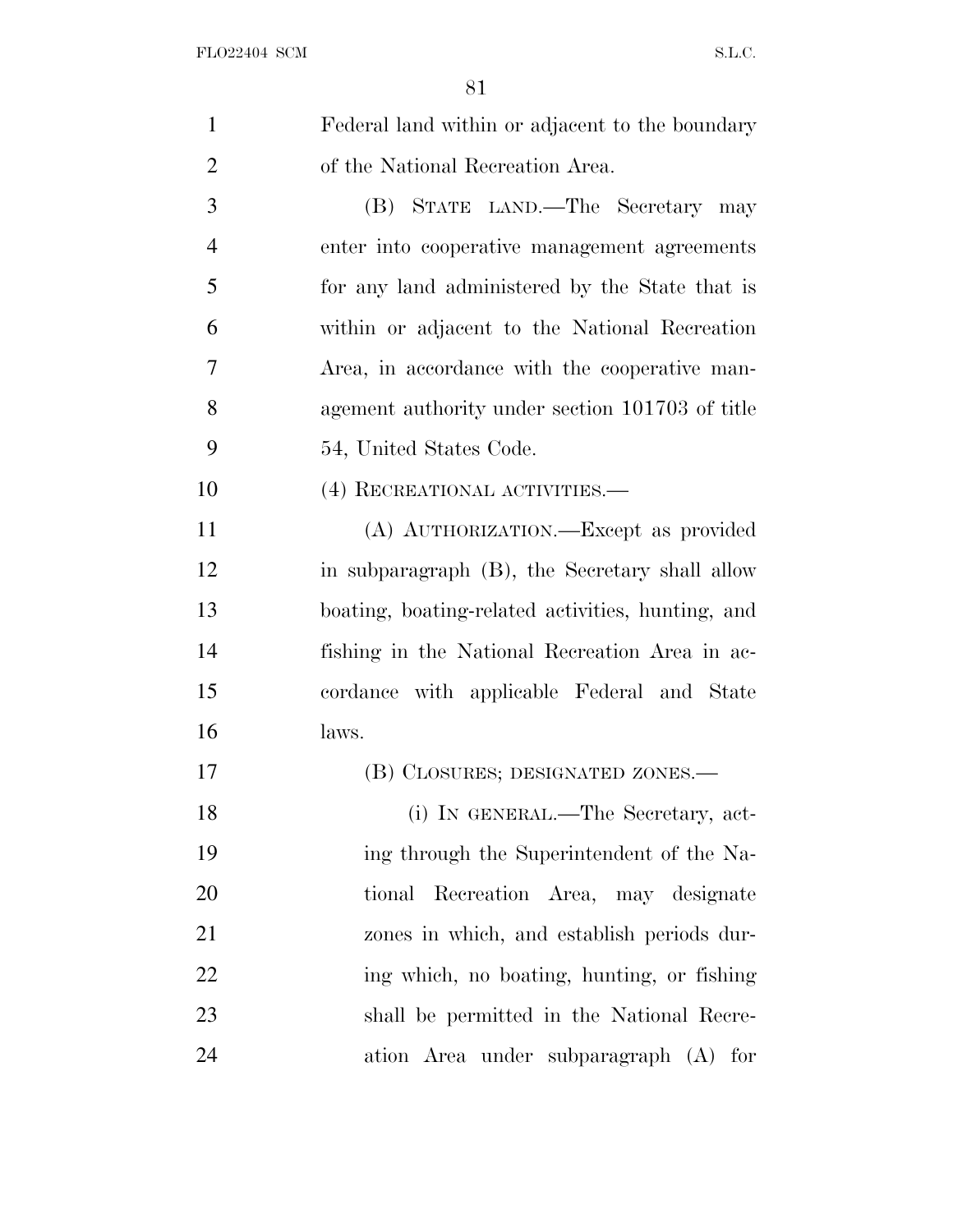| $\mathbf{1}$   | reasons of public safety, administration, or          |
|----------------|-------------------------------------------------------|
| $\overline{2}$ | compliance with applicable laws.                      |
| 3              | (ii) CONSULTATION REQUIRED.-Ex-                       |
| $\overline{4}$ | cept in the case of an emergency, any clo-            |
| 5              | sure proposed by the Secretary under                  |
| 6              | clause (i) shall not take effect until after          |
| $\overline{7}$ | the date on which the Superintendent of               |
| 8              | the National Recreation Area consults                 |
| 9              | $with-$                                               |
| 10             | (I) the appropriate State agency                      |
| 11             | responsible for hunting and fishing                   |
| 12             | activities; and                                       |
| 13             | (II) the Board of County Com-                         |
| 14             | missioners in each county in which                    |
| 15             | the zone is proposed to be designated.                |
| 16             | $(5)$ LANDOWNER ASSISTANCE.—On the written            |
| 17             | request of an individual that owns private land lo-   |
| 18             | cated within the area generally depicted as "Con-     |
| 19             | servation Opportunity Area" on the map entitled       |
| 20             | "Preferred Alternative" in the document entitled      |
| 21             | "Report to Congress: Curecanti Special Resource       |
| 22             | Study" and dated June 2009, the Secretary may         |
| 23             | work in partnership with the individual to enhance    |
| 24             | the long-term conservation of natural, cultural, rec- |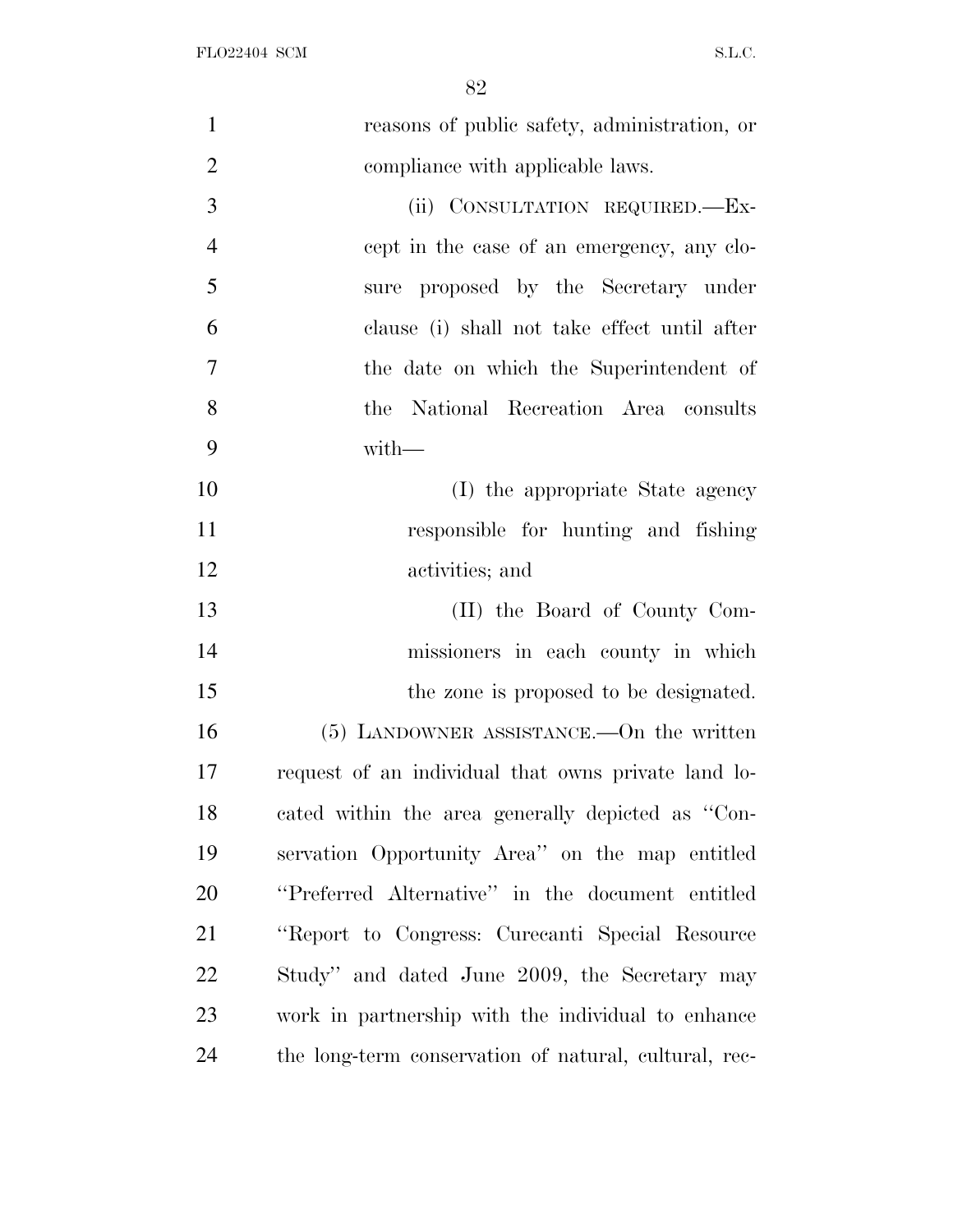| $\mathbf{1}$   | reational, and scenic resources in and around the    |
|----------------|------------------------------------------------------|
| $\overline{2}$ | National Recreation Area—                            |
| 3              | $(A)$ by acquiring all or a portion of the pri-      |
| $\overline{4}$ | vate land or interests in private land within the    |
| 5              | Conservation Opportunity Area by purchase, ex-       |
| 6              | change, or donation, in accordance with section      |
| 7              | 403;                                                 |
| 8              | (B) by providing technical assistance to the         |
| 9              | individual, including cooperative assistance;        |
| 10             | (C) through available grant programs; and            |
| 11             | (D) by supporting conservation easement              |
| 12             | opportunities.                                       |
| 13             | (6) INCORPORATION OF ACQUIRED LAND AND               |
| 14             | INTERESTS.—Any land or interest in land acquired     |
| 15             | by the United States under paragraph (5) shall—      |
| 16             | (A) become part of the National Recre-               |
| 17             | ation Area; and                                      |
| 18             | (B) be managed in accordance with this               |
| 19             | title.                                               |
| 20             | (7) WITHDRAWAL.—Subject to valid existing            |
| 21             | rights, all Federal land within the National Recre-  |
| 22             | ation Area, including land acquired pursuant to this |
| 23             | section, is withdrawn from—                          |
| 24             | entry, appropriation, and disposal<br>(A)            |
| 25             | under the public land laws;                          |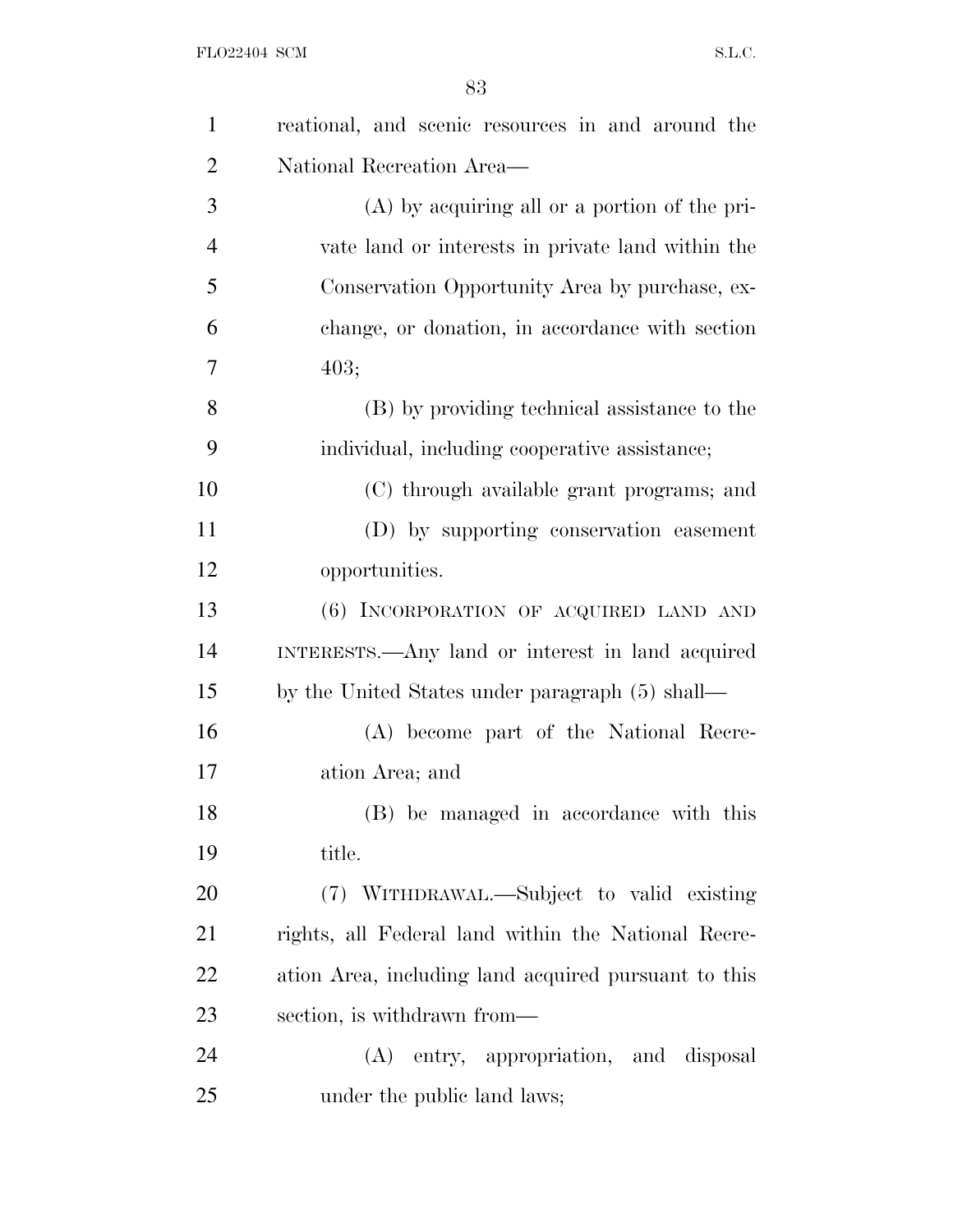| $\mathbf{1}$   | (B) location, entry, and patent under the     |
|----------------|-----------------------------------------------|
| $\overline{2}$ | mining laws; and                              |
| 3              | (C) operation of the mineral leasing, min-    |
| $\overline{4}$ | eral materials, and geothermal leasing laws.  |
| 5              | $(8)$ GRAZING.—                               |
| 6              | (A) STATE LAND SUBJECT TO A STATE             |
| 7              | <b>GRAZING LEASE.-</b>                        |
| 8              | (i) IN GENERAL.—If State land ac-             |
| 9              | quired under this title is subject to a State |
| 10             | grazing lease in effect on the date of acqui- |
| 11             | sition, the Secretary shall allow the grazing |
| 12             | to continue for the remainder of the term     |
| 13             | of the lease, subject to the related terms    |
| 14             | and conditions of user agreements, includ-    |
| 15             | ing permitted stocking rates, grazing fee     |
| 16             | levels, access rights, and ownership and      |
| 17             | use of range improvements.                    |
| 18             | (ii) ACCESS.—A lessee of State land           |
| 19             | may continue to use established routes        |
| 20             | within the National Recreation Area to ac-    |
| 21             | cess State land for purposes of admin-        |
| 22             | istering the lease if the use was permitted   |
| 23             | before the date of enactment of this Act,     |
| 24             | subject to such terms and conditions as the   |
| 25             | Secretary may require.                        |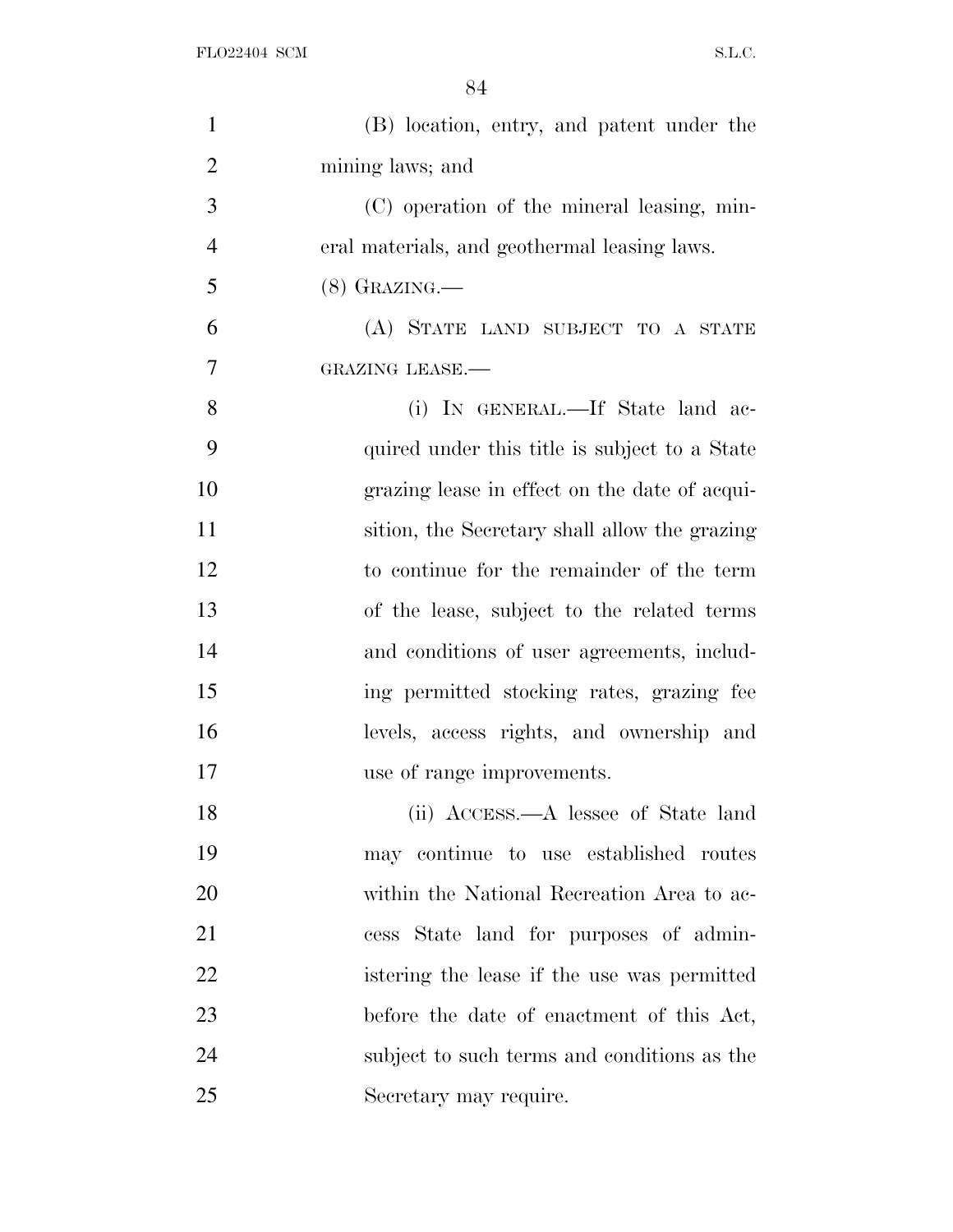(B) STATE AND PRIVATE LAND.—The Sec- retary may, in accordance with applicable laws, authorize grazing on land acquired from the State or private landowners under section 403, if grazing was established before the date of ac- quisition. (C) PRIVATE LAND.—On private land ac-

 quired under section 403 for the National Recreation Area on which authorized grazing is occurring before the date of enactment of this Act, the Secretary, in consultation with the les- see, may allow the continuation and renewal of grazing on the land based on the terms of ac-14 quisition or by agreement between the Secretary and the lessee, subject to applicable law (includ-ing regulations).

 (D) FEDERAL LAND.—The Secretary shall—

 (i) allow, consistent with the grazing leases, uses, and practices in effect as of 21 the date of enactment of this Act, the con- tinuation and renewal of grazing on Fed- eral land located within the boundary of the National Recreation Area on which grazing is allowed before the date of enact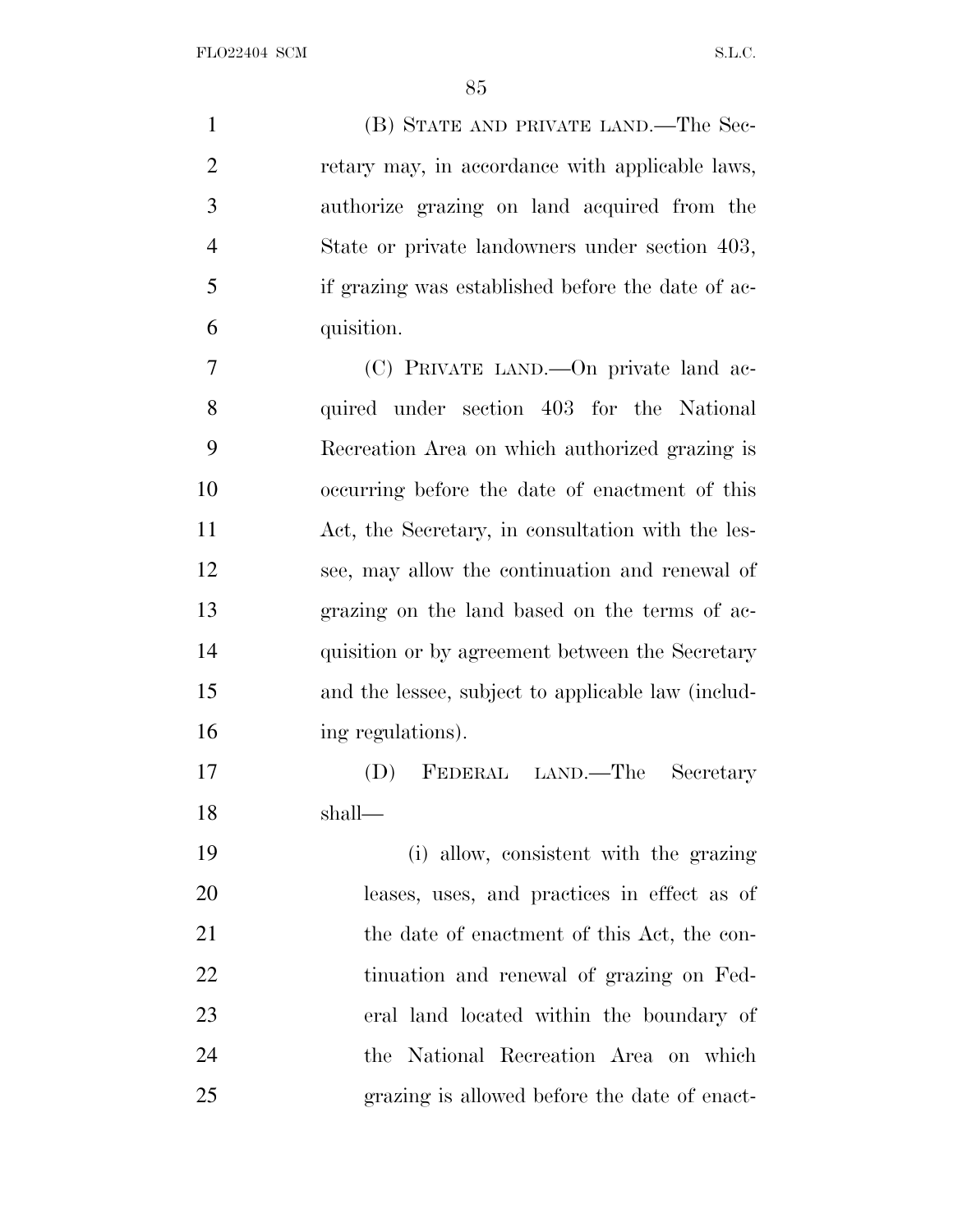FLO22404 SCM  $SL.C.$ 

| $\mathbf{1}$   | ment of this Act, unless the Secretary de-    |
|----------------|-----------------------------------------------|
| $\overline{2}$ | termines that grazing on the Federal land     |
| 3              | would present unacceptable impacts (as de-    |
| $\overline{4}$ | fined in section 1.4.7.1 of the National      |
| 5              | Park Service document entitled "Manage-       |
| 6              | ment Policies 2006: The Guide to Man-         |
| $\overline{7}$ | aging the National Park System" to the        |
| 8              | natural, cultural, recreational, and scenic   |
| 9              | resource values and the character of the      |
| 10             | land within the National Recreation Area;     |
| 11             | and                                           |
| 12             | (ii) retain all authorities to manage         |
| 13             | grazing in the National Recreation Area.      |
| 14             | TERMINATION OF LEASES.—Within<br>(E)          |
| 15             | the National Recreation Area, the Secretary   |
| 16             | $may$ —                                       |
| 17             | (i) accept the voluntary termination of       |
| 18             | a lease or permit for grazing; or             |
| 19             | (ii) in the case of a lease or permit va-     |
| 20             | cated for a period of 3 or more years, ter-   |
| 21             | minate the lease or permit.                   |
| 22             | (9) WATER RIGHTS.—Nothing in this title—      |
| 23             | (A) affects any use or allocation in exist-   |
| 24             | ence on the date of enactment of this Act of  |
| 25             | any water, water right, or interest in water; |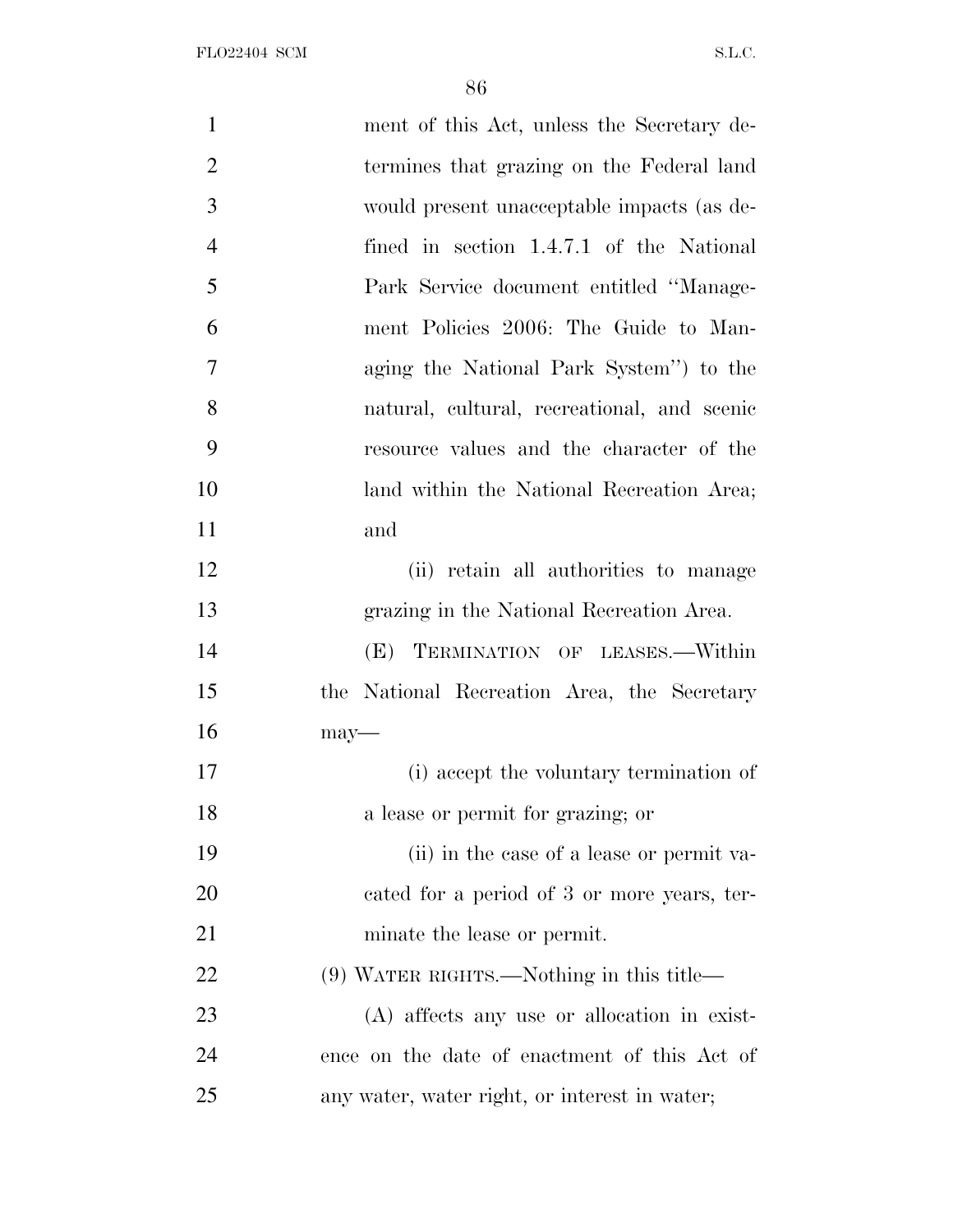| $\mathbf{1}$   | (B) affects any vested absolute or decreed                                        |
|----------------|-----------------------------------------------------------------------------------|
| $\overline{2}$ | conditional water right in existence on the date                                  |
| 3              | of enactment of this Act, including any water                                     |
| $\overline{4}$ | right held by the United States;                                                  |
| 5              | (C) affects any interstate water compact in                                       |
| 6              | existence on the date of enactment of this Act;                                   |
| 7              | (D) shall be considered to be a relinquish-                                       |
| 8              | ment or reduction of any water right reserved                                     |
| 9              | or appropriated by the United States in the                                       |
| 10             | State on or before the date of enactment of this                                  |
| 11             | Act; or                                                                           |
| 12             | (E) constitutes an express or implied Fed-                                        |
| 13             | eral reservation of any water or water rights                                     |
| 14             | with respect to the National Recreation Area.                                     |
| 15             | $(10)$ FISHING EASEMENTS.—                                                        |
| 16             | (A) IN GENERAL.—Nothing in this title di-                                         |
| 17             | minishes or alters the fish and wildlife program                                  |
| 18             | for the Aspinall Unit developed under section 8                                   |
| 19             | of the Act of April 11, 1956 (commonly known)                                     |
| 20             | as the "Colorado River Storage Project Act")                                      |
| 21             | $(70 \text{ Stat. } 110, \text{ chapter } 203; 43 \text{ U.S.C. } 620 \text{g}),$ |
| 22             | by the United States Fish and Wildlife Service,                                   |
| 23             | the Bureau of Reclamation, and the Colorado                                       |
| 24             | Division of Wildlife (including any successor in                                  |
| 25             | interest to that division) that provides for the                                  |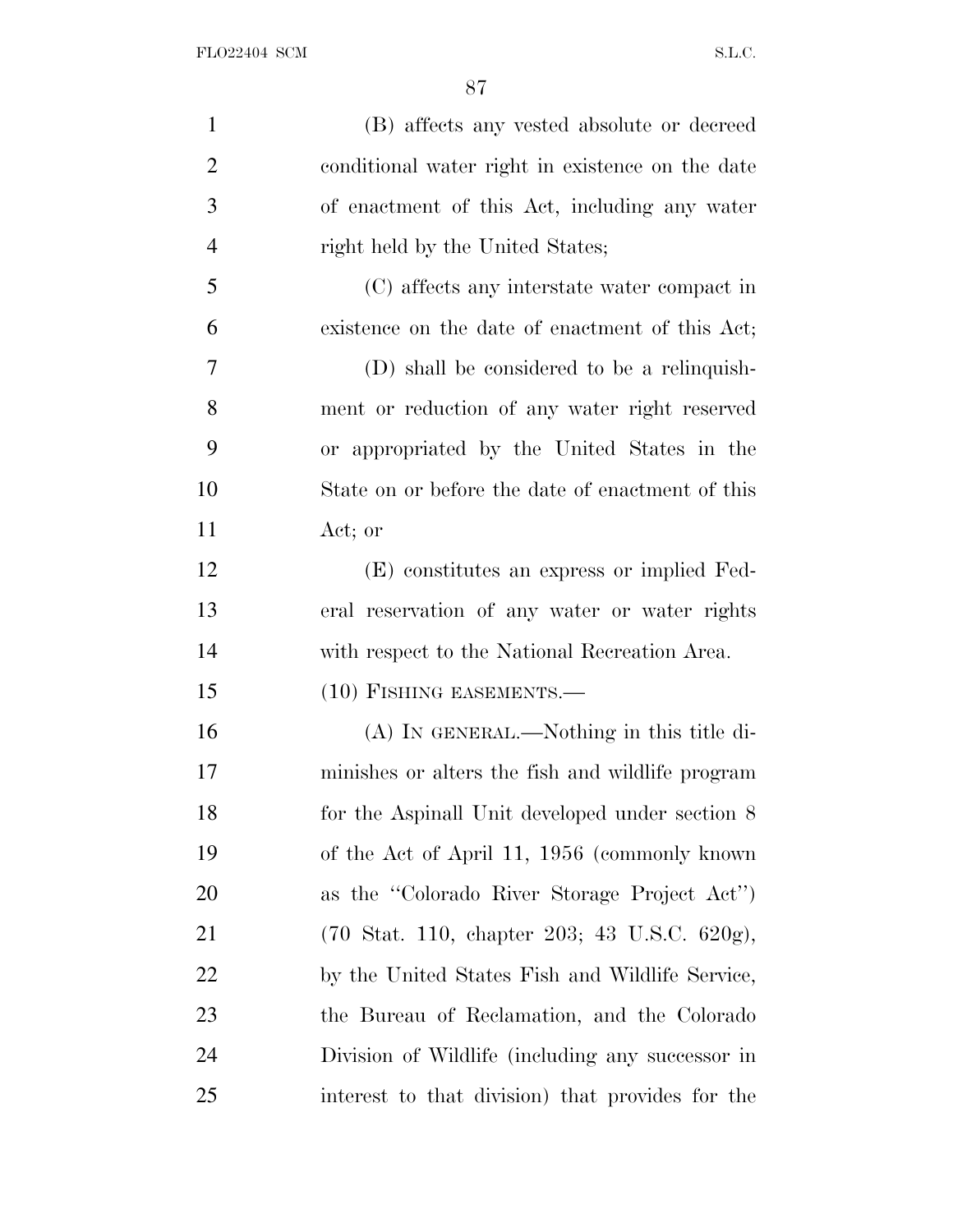acquisition of public access fishing easements as mitigation for the Aspinall Unit (referred to in this paragraph as the ''program'').

 (B) ACQUISITION OF FISHING EASE- MENTS.—The Secretary shall continue to fulfill the obligation of the Secretary under the pro- gram to acquire 26 miles of class 1 public fish- ing easements to provide to sportsmen access for fishing within the Upper Gunnison Basin upstream of the Aspinall Unit, subject to the condition that no existing fishing access down- stream of the Aspinall Unit shall be counted to- ward the minimum mileage requirement under the program.

 (C) PLAN.—Not later than 1 year after 16 the date of enactment of this Act, the Secretary shall develop a plan for fulfilling the obligation of the Secretary described in subparagraph (B) by the date that is 10 years after the date of enactment of this Act.

 (D) REPORTS.—Not later than each of 2 years, 5 years, and 8 years after the date of en- actment of this Act, the Secretary shall submit to Congress a report that describes the progress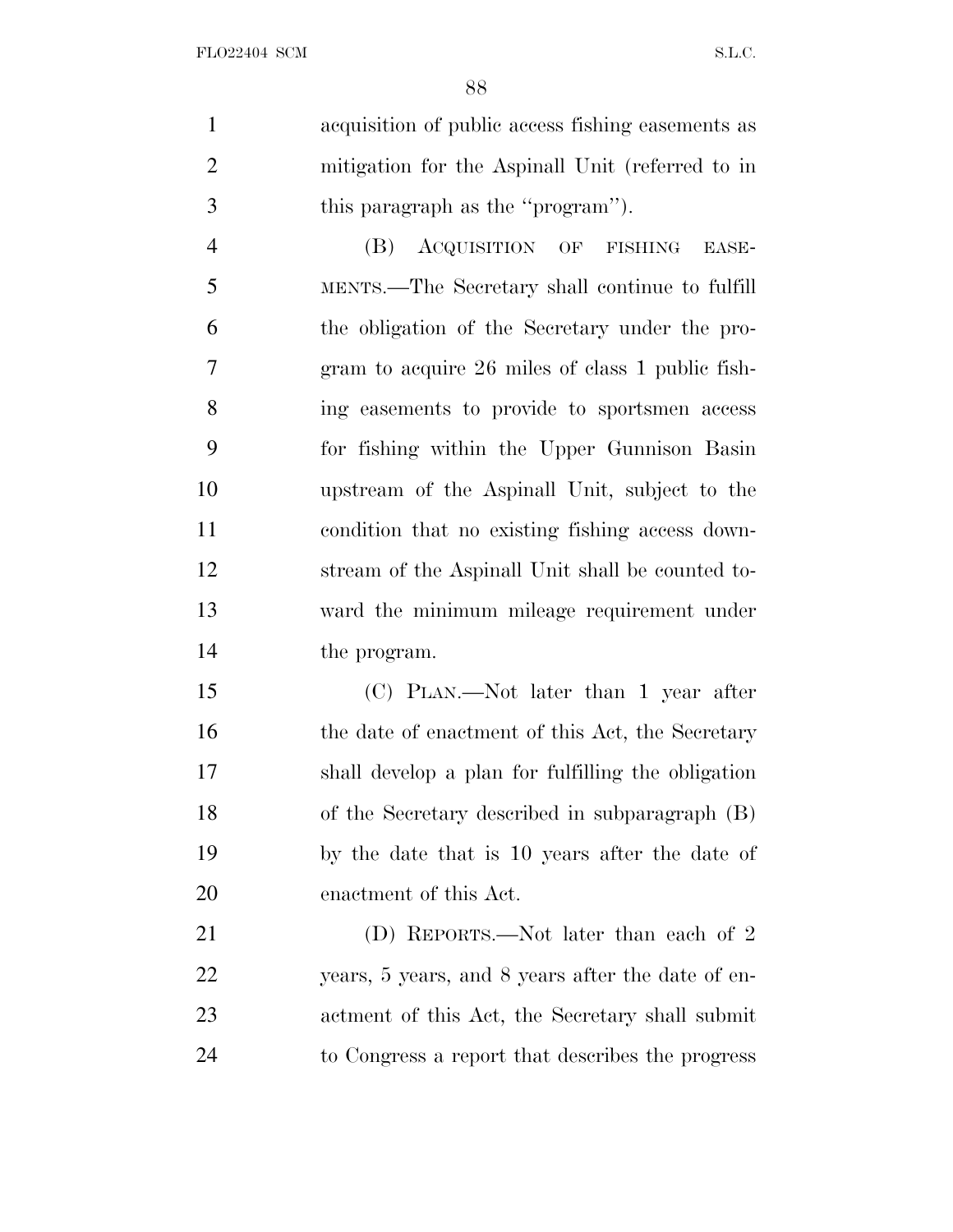| $\mathbf{1}$   | made in fulfilling the obligation of the Secretary     |
|----------------|--------------------------------------------------------|
| $\overline{2}$ | described in subparagraph (B).                         |
| 3              | (d) TRIBAL RIGHTS AND USES.—                           |
| $\overline{4}$ | (1) TREATY RIGHTS.—Nothing in this title af-           |
| 5              | fects the treaty rights of any Indian Tribe.           |
| 6              | (2) TRADITIONAL TRIBAL USES.—Subject to                |
| 7              | any terms and conditions as the Secretary deter-       |
| 8              | mines to be necessary and in accordance with appli-    |
| 9              | cable law, the Secretary shall allow for the continued |
| 10             | use of the National Recreation Area by members of      |
| 11             | Indian Tribes—                                         |
| 12             | (A) for traditional ceremonies; and                    |
|                |                                                        |
| 13             | (B) as a source of traditional plants and              |
| 14             | other materials.                                       |
| 15             | SEC. 403. ACQUISITION OF LAND; BOUNDARY MANAGE-        |
| 16             | MENT.                                                  |
| 17             | (a) $Acquistron$ .—                                    |
| 18             | (1) IN GENERAL.—The Secretary may acquire              |
| 19             | any land or interest in land within the boundary of    |
| 20             | the National Recreation Area.                          |
| 21             | $(2)$ MANNER OF ACQUISITION.—                          |
| 22             | (A) IN GENERAL.—Subject to subpara-                    |
| 23             | graph $(B)$ , land described in paragraph $(1)$ may    |
| 24             | be acquired under this subsection by—                  |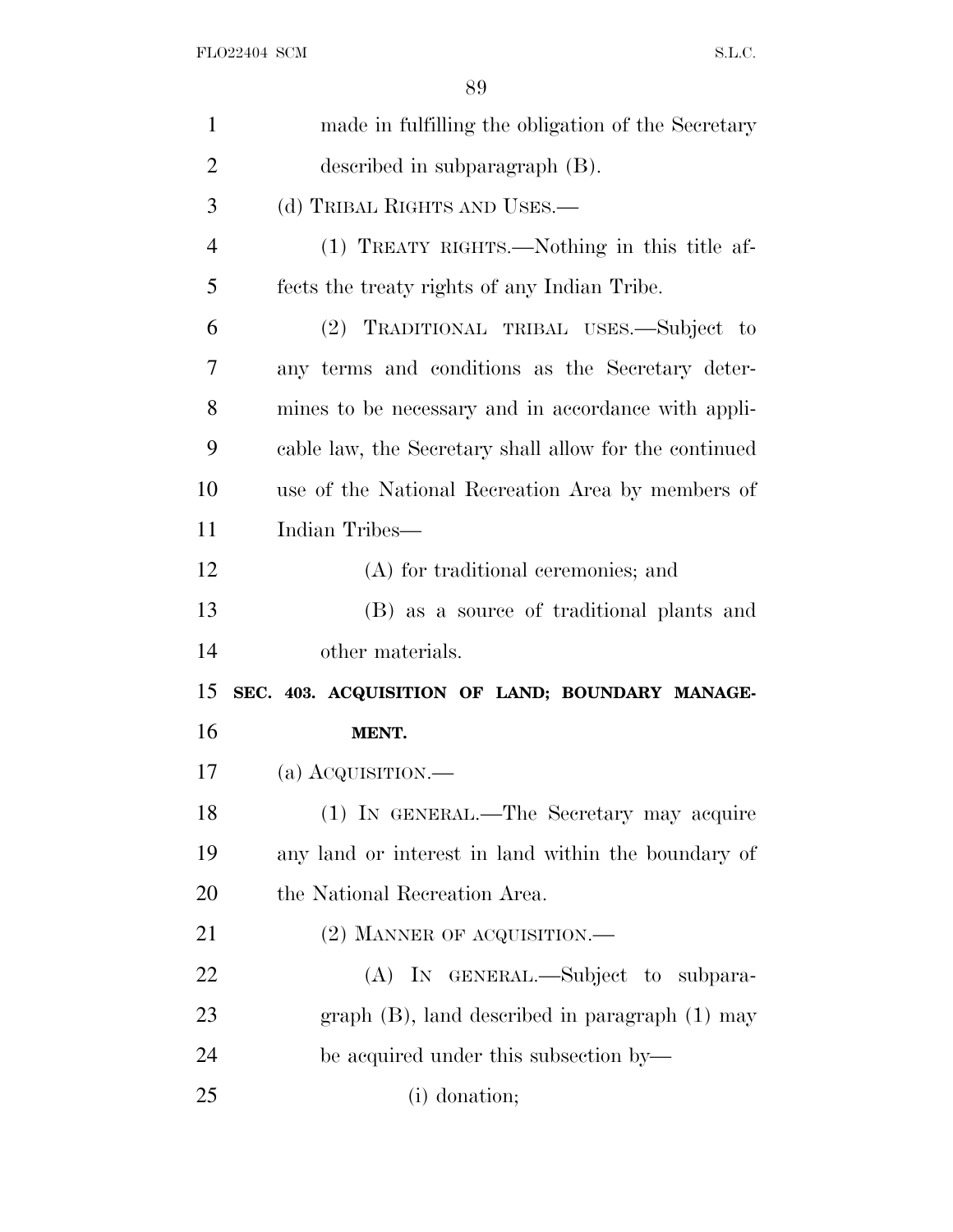| $\mathbf{1}$   |      | (ii) purchase from willing sellers with         |
|----------------|------|-------------------------------------------------|
| $\overline{2}$ |      | donated or appropriated funds;                  |
| 3              |      | (iii) transfer from another Federal             |
| $\overline{4}$ |      | agency; or                                      |
| 5              |      | (iv) exchange.                                  |
| 6              |      | (B) STATE LAND.—Land or interests in            |
| $\overline{7}$ |      | land owned by the State or a political subdivi- |
| 8              |      | sion of the State may only be acquired by pur-  |
| 9              |      | chase, donation, or exchange.                   |
| 10             | (b)  | TRANSFER OF ADMINISTRATIVE JURISDIC-            |
| 11             | TION |                                                 |
| 12             |      | (1) FOREST SERVICE LAND.—                       |
| 13             |      | (A) IN GENERAL.—Administrative jurisdic-        |
| 14             |      | tion over the approximately 2,500 acres of land |
| 15             |      | identified on the map as "U.S. Forest Service   |
| 16             |      | proposed transfer to the National Park Service" |
| 17             |      | is transferred to the Secretary, to be adminis- |
| 18             |      | tered by the Director of the National Park      |
| 19             |      | Service as part of the National Recreation      |
| 20             |      | Area.                                           |
| 21             |      | BOUNDARY ADJUSTMENT.—The<br>(B)                 |
| 22             |      | boundary of the Gunnison National Forest shall  |
| 23             |      | be adjusted to exclude the land transferred to  |
| 24             |      | the Secretary under subparagraph $(A)$ .        |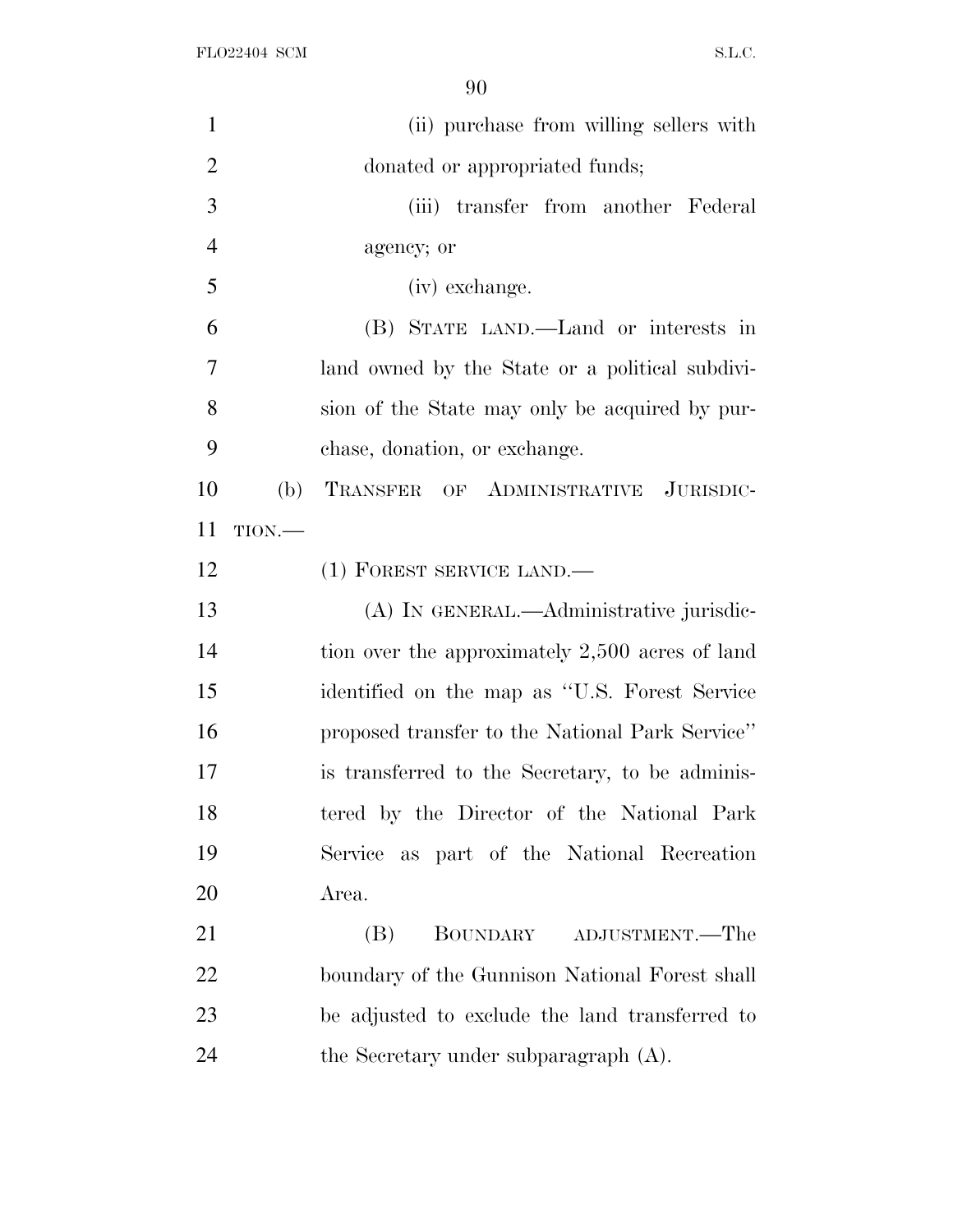| $\mathbf{1}$   | (2) BUREAU OF LAND MANAGEMENT LAND.                   |
|----------------|-------------------------------------------------------|
| $\overline{2}$ | Administrative jurisdiction over the approximately    |
| 3              | $6,100$ acres of land identified on the map as "Bu-   |
| $\overline{4}$ | reau of Land Management proposed transfer to Na-      |
| 5              | tional Park Service" is transferred from the Director |
| 6              | of the Bureau of Land Management to the Director      |
| 7              | of the National Park Service, to be administered as   |
| 8              | part of the National Recreation Area.                 |
| 9              | (3) WITHDRAWAL.—Administrative jurisdiction           |
| 10             | over the land identified on the map as "Proposed for  |
| 11             | transfer to the Bureau of Land Management, sub-       |
| 12             | ject to the revocation of Bureau of Reclamation       |
| 13             | withdrawal" shall be transferred to the Director of   |
| 14             | the Bureau of Land Management on relinquishment       |
| 15             | of the land by the Bureau of Reclamation and rev-     |
| 16             | ocation by the Bureau of Land Management of any       |
| 17             | withdrawal as may be necessary.                       |
| 18             | (c) POTENTIAL LAND EXCHANGE.—                         |
| 19             | (1) IN GENERAL.—The withdrawal for reclama-           |
| 20             | tion purposes of the land identified on the map as    |
| 21             | "Potential exchange lands" shall be relinquished by   |
| 22             | the Commissioner of Reclamation and revoked by        |
| 23             | the Director of the Bureau of Land Management         |
| 24             | and the land shall be transferred to the National     |
| 25             | Park Service.                                         |
|                |                                                       |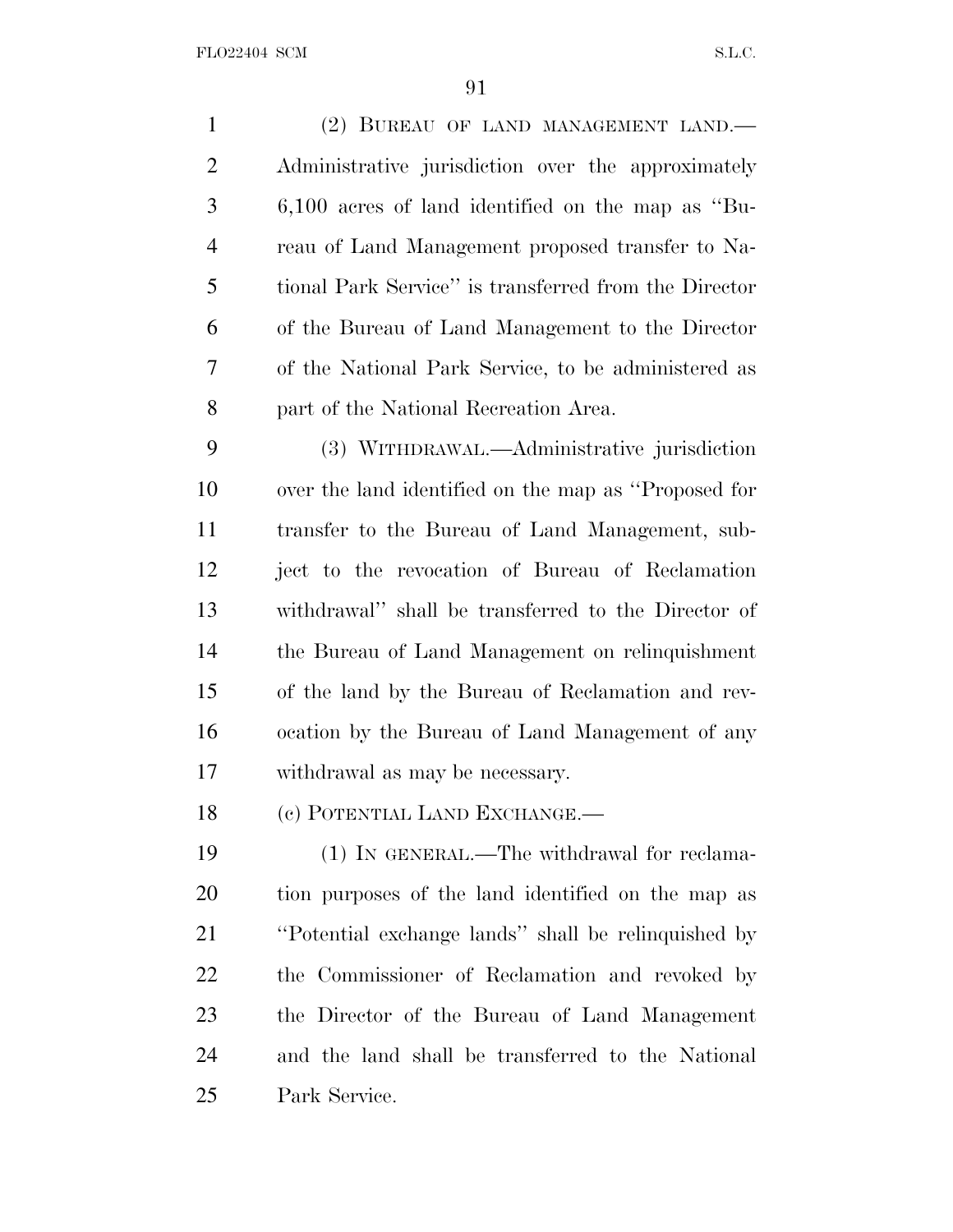| $\mathbf{1}$   | EXCHANGE; INCLUSION IN NATIONAL<br>(2)                       |
|----------------|--------------------------------------------------------------|
| $\overline{2}$ | RECREATION AREA.—On transfer of the land de-                 |
| 3              | scribed in paragraph $(1)$ , the transferred land—           |
| $\overline{4}$ | (A) may be exchanged by the Secretary for                    |
| 5              | private land described in section $402(c)(5)$ —              |
| 6              | (i) subject to a conservation easement                       |
| 7              | remaining on the transferred land, to pro-                   |
| 8              | tect the scenic resources of the transferred                 |
| 9              | land; and                                                    |
| 10             | (ii) in accordance with the laws (in-                        |
| 11             | cluding regulations) and policies governing                  |
| 12             | National Park Service land exchanges; and                    |
| 13             | (B) if not exchanged under subparagraph                      |
| 14             | (A), shall be added to, and managed as a part                |
| 15             | of, the National Recreation Area.                            |
| 16             | (d) ADDITION TO NATIONAL RECREATION AREA.-                   |
| 17             | Any land within the boundary of the National Recreation      |
|                | 18 Area that is acquired by the United States shall be added |
| 19             | to, and managed as a part of, the National Recreation        |
| 20             | Area.                                                        |
| 21             | SEC. 404. GENERAL MANAGEMENT PLAN.                           |
| 22             | Not later than 3 years after the date on which funds         |
| 23             | are made available to carry out this title, the Director of  |
| 24             | the National Park Service, in consultation with the Com-     |

missioner of Reclamation, shall prepare a general manage-